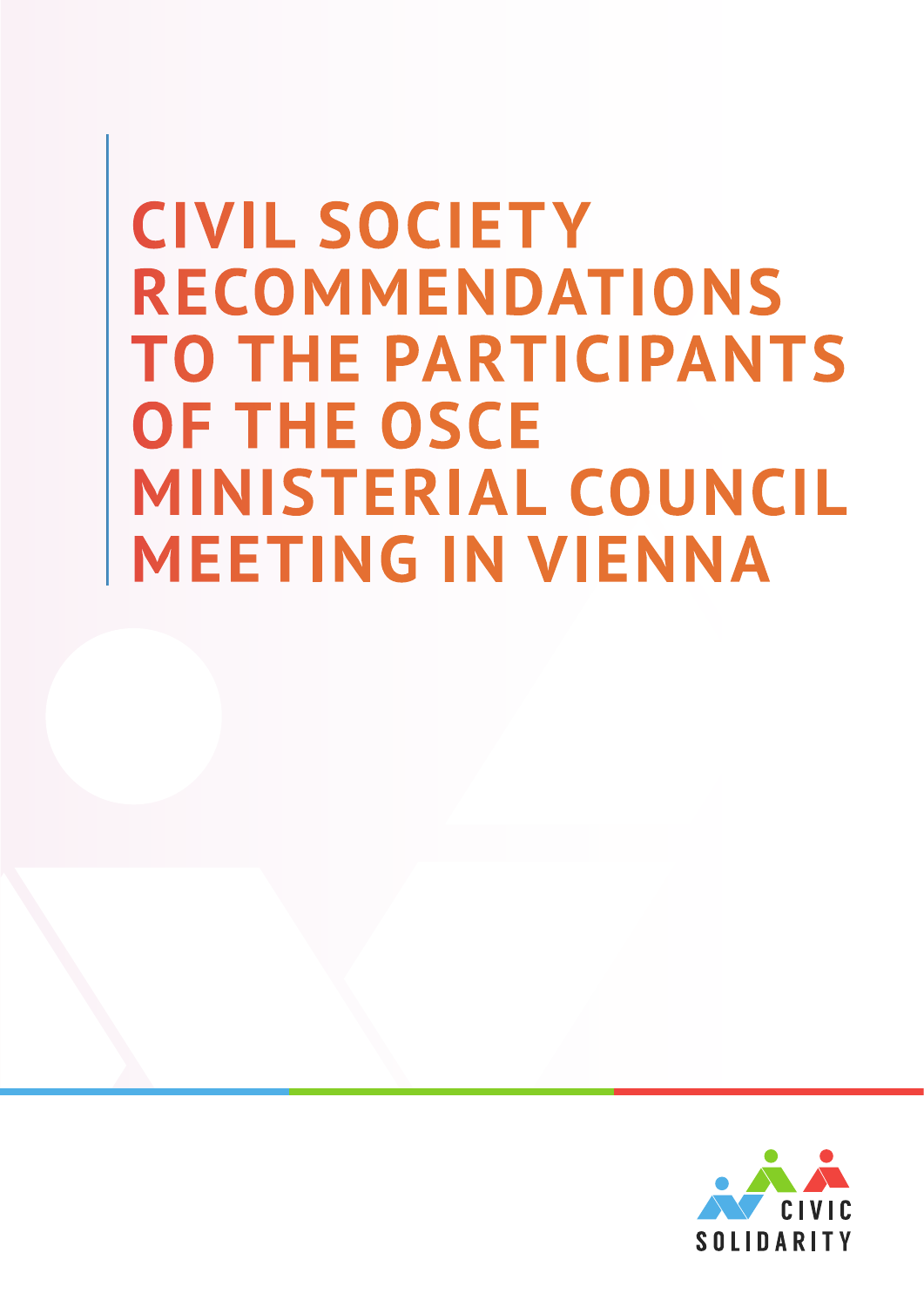## **CIVIL SOCIETY RECOMMENDATIONS TO THE PARTICIPANTS OF THE OSCE MINISTERIAL COUNCIL MEETING IN VIENNA**

Adopted by the participants of the OSCE Parallel Civil Society Conference Vienna, 5-6 December 2017

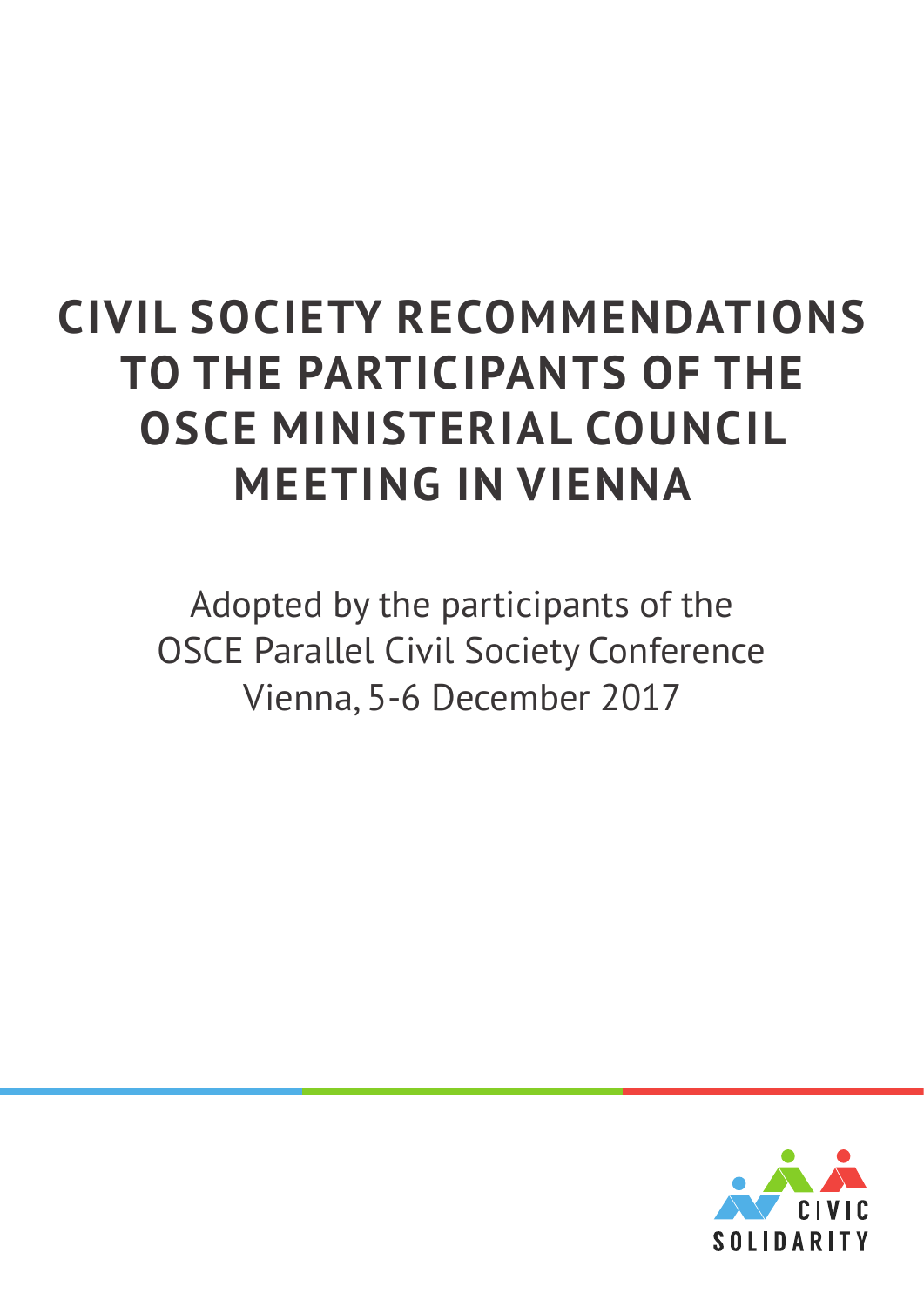## **Table of Contents:**

| Introduction                                                                                                                            | 3              |
|-----------------------------------------------------------------------------------------------------------------------------------------|----------------|
| Shrinking space for civil society                                                                                                       | $\overline{4}$ |
| Selected cases of persecution of human rights defenders and other individuals exercising their<br>fundamental rights in the OSCE Region | 13             |
| Freedom of expression                                                                                                                   | 21             |
| Migration, the "refugee crisis", and xenophobia                                                                                         | 26             |
| Human rights in the context of conflicts                                                                                                | 30             |
| Prevention of torture and enforced disappearances                                                                                       | 34             |
| Access to justice for victims of enforced disappearances and their families                                                             | 37             |
| Backsliding on the rule of law: the deteriorating situation in selected countries of the OSCE region                                    | 40             |
| Gender implications for the OSCE activities                                                                                             | 43             |
| Strengthening the OSCE work in the human dimension: a discussion on the effectiveness of<br>instruments                                 | 46             |
| Conditions for peace in the grey zone of the Donbas conflict: humanitarian aid, human rights<br>protection, building trust              | 54             |
| Human dimension issues in Austria: key areas of concern and recommendations                                                             | 58             |
| Key Human Dimension Issues in Italy                                                                                                     | 66             |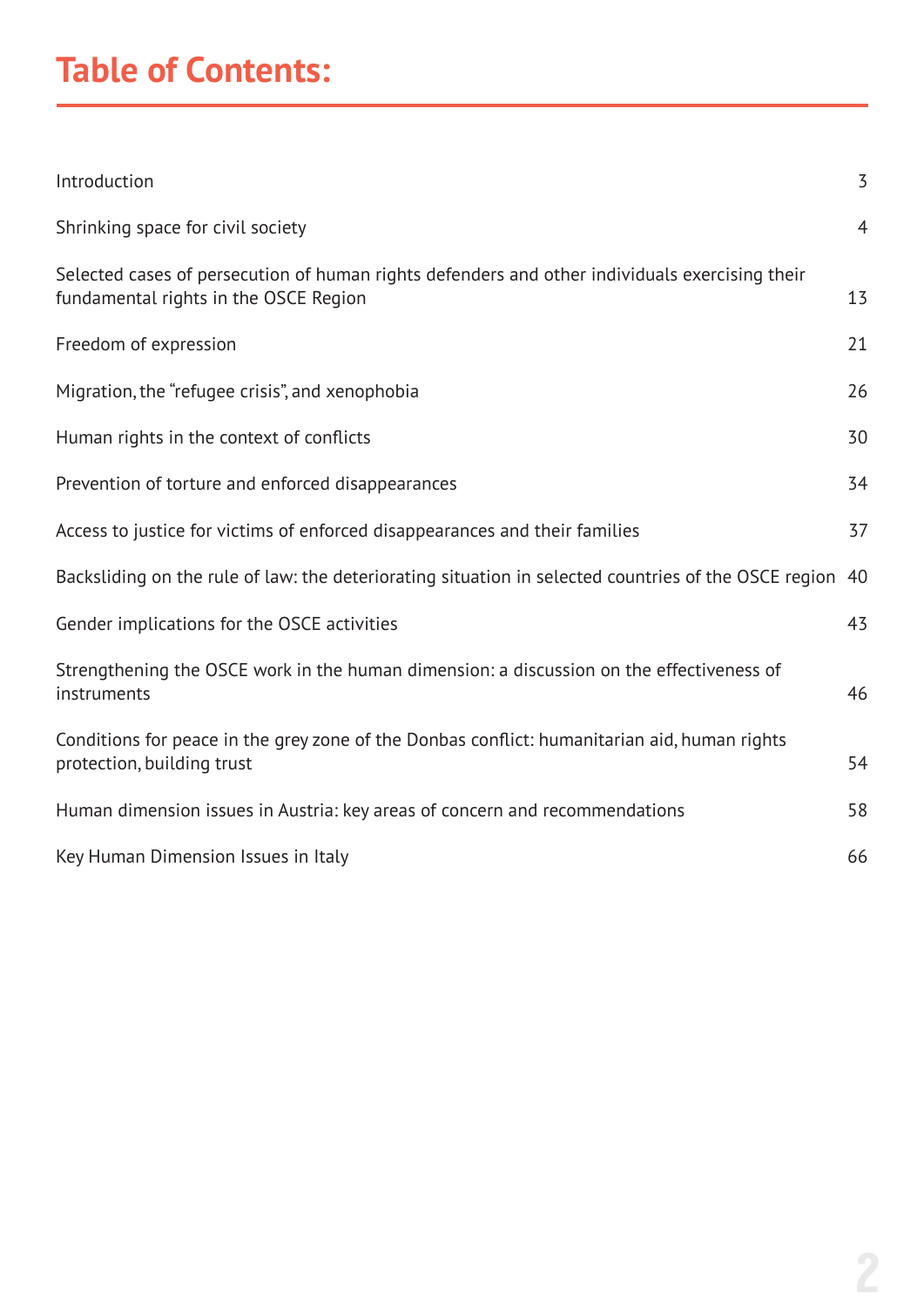#### **INTRODUCTION**

The Civic Solidarity Platform, a network of more than 90 human rights NGOs from throughout the OSCE region.<sup>1</sup> convened the 2017 OSCE Parallel Civil Society Conference in Vienna on 5-6 December, building upon the tradition of OSCE parallel civil society conferences in Astana in 2010, Vilnius in 2011, Dublin in 2012, Kiev in 2013, Basel in 2014, Belgrade in 2015, and Hamburg in 2016. At the conference, activists and experts from Albania, Armenia, Austria, Azerbaijan, Belarus, Belgium, Denmark, Georgia, Germany, Hungary, Italy, Kazakhstan, Kosovo, Kyrgyzstan, Macedonia, Moldova, the Netherlands, Norway, Poland, Russia, Serbia, Slovakia, Spain, Sweden, Switzerland, Tajikistan, Turkey, Turkmenistan, Ukraine, the United Kingdom and the USA discussed and adopted the Outcome Documents of the conference, developed by the Civic Solidarity Platform. The Outcome Documents include the Vienna Declaration "Preventing security measures from eclipsing human rights and the rule of law" and Civil Society Recommendations to Participants of the Ministerial Council Meeting in Vienna. Some of the chapters in the Recommendations are based on the results of OSCE civil society expert workshops and round table discussions, held in 2017.

The Outcome Documents are addressed to the governments of the OSCE participating States that will be gathering in Hamburg for this year's meeting of the Ministerial Council, as well as to all OSCE political bodies and institutions, including the current and the incoming Chairmanships, Secretary General, the Human Dimension Committee, ODIHR, the OSCE High Commissioner on National Minorities, the OSCE Representative on Freedom of the Media, the OSCE Parliamentary Assembly, the OSCE Secretariat, and the OSCE feld missions.

We hope that this analysis and the recommendations that flow from it will be studied carefully at the Ministerial Council meeting and by all OSCE actors. We look forward to reaction from all interested stakeholders. While some of our recommendations may be implemented immediately, others relate to systemic problems and will require consistent effort over a longer period of time. We express our commitment as civil society actors to continue to actively engage in the work of OSCE in the spirit of the Helsinki Principles and our determination to contribute to the full realization of respect for human rights and fundamental freedoms, democracy and the rule of law throughout the OSCE region.

 $1$  The Civic Solidarity Platform was established in December 2011 in Vilnius on the eve of the OSCE Parallel Civil Society Conference. Since then it has grown to more than 90 member organisations from across the OSCE region. For more information about the Civic Solidarity Platform, please visit the Platform's web site *[civicsolidarity.org](http://www.civicsolidarity.org)*. The core group of the Platform founders had organised earlier the OSCE Parallel Civil Society Conference in Astana on the eve of the OSCE Summit in December 2010 and has been organising OSCE Parallel Civil Society Conferences since then. For outcome documents of the OSCE Parallel Conferences in Astana, Vilnius, Dublin, Kiev, Basel, Belgrade and Hamburg please visit *<http://civicsolidarity.org/page/osce-parallel-civil-society-conferences-outcome-documents>.*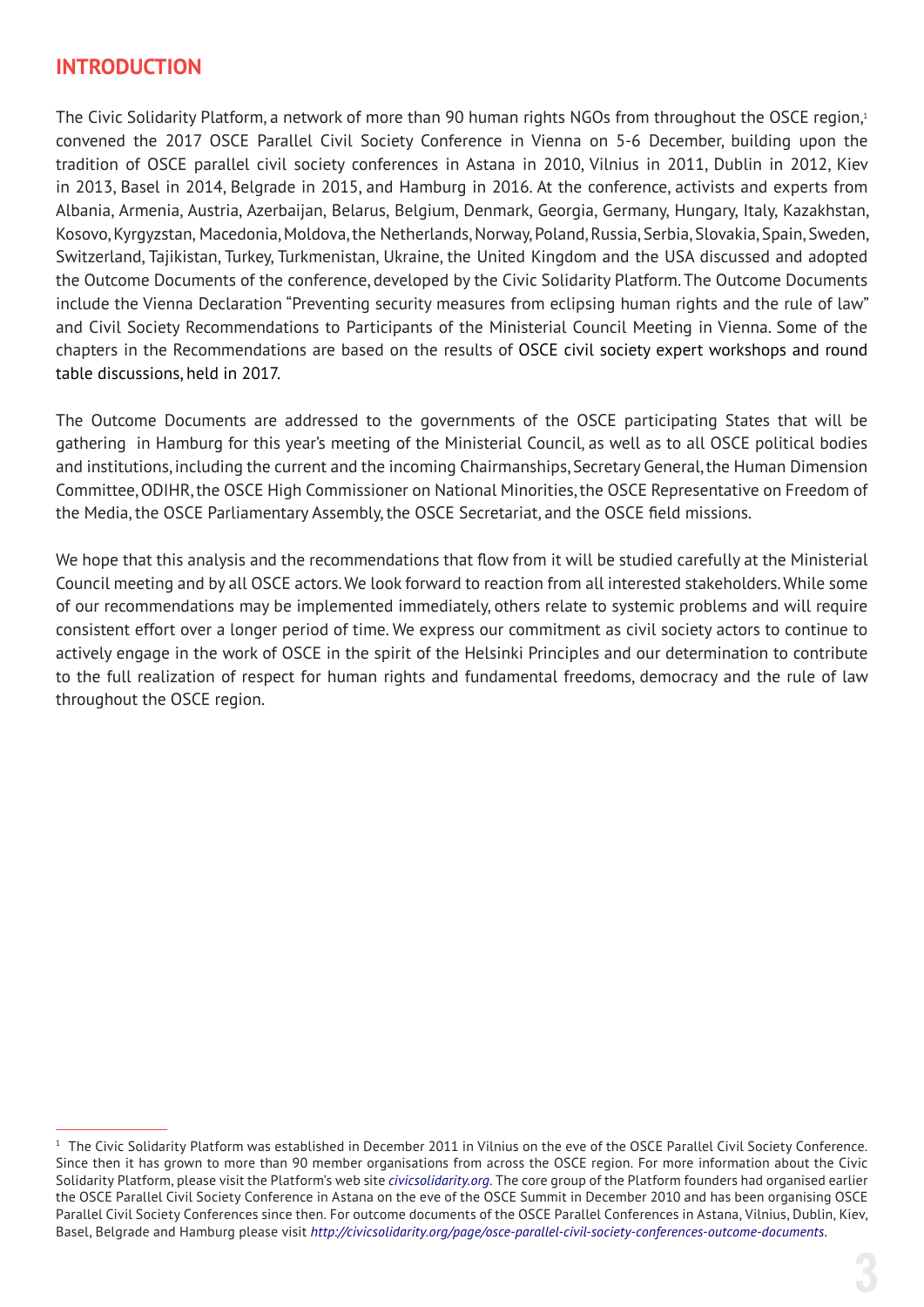### **SHRINKING SPACE FOR CIVIL SOCIETY**

In December 2016 participants of the OSCE Parallel Civil Society Conference in Hamburg adopted a Declaration on Protecting and Expanding Civil Society Space.<sup>2</sup> The adoption of this Declaration was driven by the dramatic deterioration of the situation for non-governmental organisations and the rapidly diminishing possibilities for civic participation in public policy matters across the OSCE region. The trend of growing legal and policy restrictions affecting civil society was exacerbated by the persecution of human rights defenders and increasing onslaught on fundamental rights and freedoms limiting the ability of NGOs and activists to act without fear of reprisals. Space for civil society began being eroded several years ago not only in countries to "the East of Vienna" with authoritarian regimes and traditions of stifing independent voices but also in democratic countries to the West, especially in the context of security measures fghting terrorism and addressing "migration crisis", as well as in Central European countries with more recent experience of transition to democracy which are affected by the rise of national-populist politics with a focus on the protection of national sovereignty.

The recommendations made by civil society in the 2016 Hamburg Declaration remain absolutely valid today. Moreover, they have become ever more urgent and therefore we reiterate our call for immediate action by the OSCE political bodies, institutions and participating States. The developments witnessed in Russia, Turkey, Azerbaijan, and countries of Central Asia where pressure on civil society has grown from restrictions into blatant repression demonstrates all too clearly what happens when shrinking civil society space is not given due attention at the international level.

These extremely worrying tendencies have persisted throughout 2017, continuing unabated in countries like Azerbaijan and states in Central Asia, escalating further in Russia and Turkey, and spreading to new countries where until recently civil society was able to work without obstructive state interference. In particular, space for civil society visibly shrank in Poland, Hungary, Ukraine, Italy, and the USA, to give but a few examples. Below are several country examples illustrating the negative developments which occurred over 2017.

#### **Ukraine**

Worrying developments in Ukraine have included increased pressure and persecution of anti-corruption activists, in the form of restrictive legislation on e-declarations<sup>3</sup>, criminal investigations and smear campaigns against well-known anti-corruption organisations and activists, as well as physical attacks against individuals and a lack of effective investigations in such cases. In October 2017 several well-known NGOs were searched in relation to their alleged participation in Russian propaganda or for allegedly providing fnancial support to the so-called LNR/DNR in the Donbas region. The searches were characterized by multiple procedural violations.

The Presidential Administration actively lobbies for the enactment of new laws<sup>4</sup>, which would abolish e-declarations for anti-corruption organisations, but at the same time introduce additional reporting and accountability requirements for all NGOs and provide for disproportionate sanctions such as the deprivation of non-proft status. As the obligatorily re-registration of NGOs last summer illustrated, legislative and procedural changes are used by the state as opportunities to arbitrarily deprive NGOs of non-proft status and to interrupt and interfere in their activities.

Lobbying by authorities also continues for adoption of laws that threaten freedom of peaceful assembly in Ukraine. The draft law "On the guarantees for the freedom of peaceful assembly"<sup>5</sup> would introduce excessive legal regulation and bureaucratization of the freedom of assembly and give the National Guard of Ukraine

<sup>2</sup> Outcome Documents of the OSCE Parallel Civil Society Conference, Hamburg, 6-7 December 2016, *[http://civicsolidarity.org/article/1172/](http://civicsolidarity.org/article/1172/osce-parallel-civil-society-conference-2016-outcome-documents) [osce-parallel-civil-society-conference-2016-outcome-documents](http://civicsolidarity.org/article/1172/osce-parallel-civil-society-conference-2016-outcome-documents)*

 $3$  Individual income and tax declarations, published online and publicly accessible, are mandatory for all civil servants. Since March 2017 they became mandatory also for members of anti-corruption NGOs.

<sup>4</sup> Laws #6674 and #6675.

<sup>5</sup> Draft law #3587.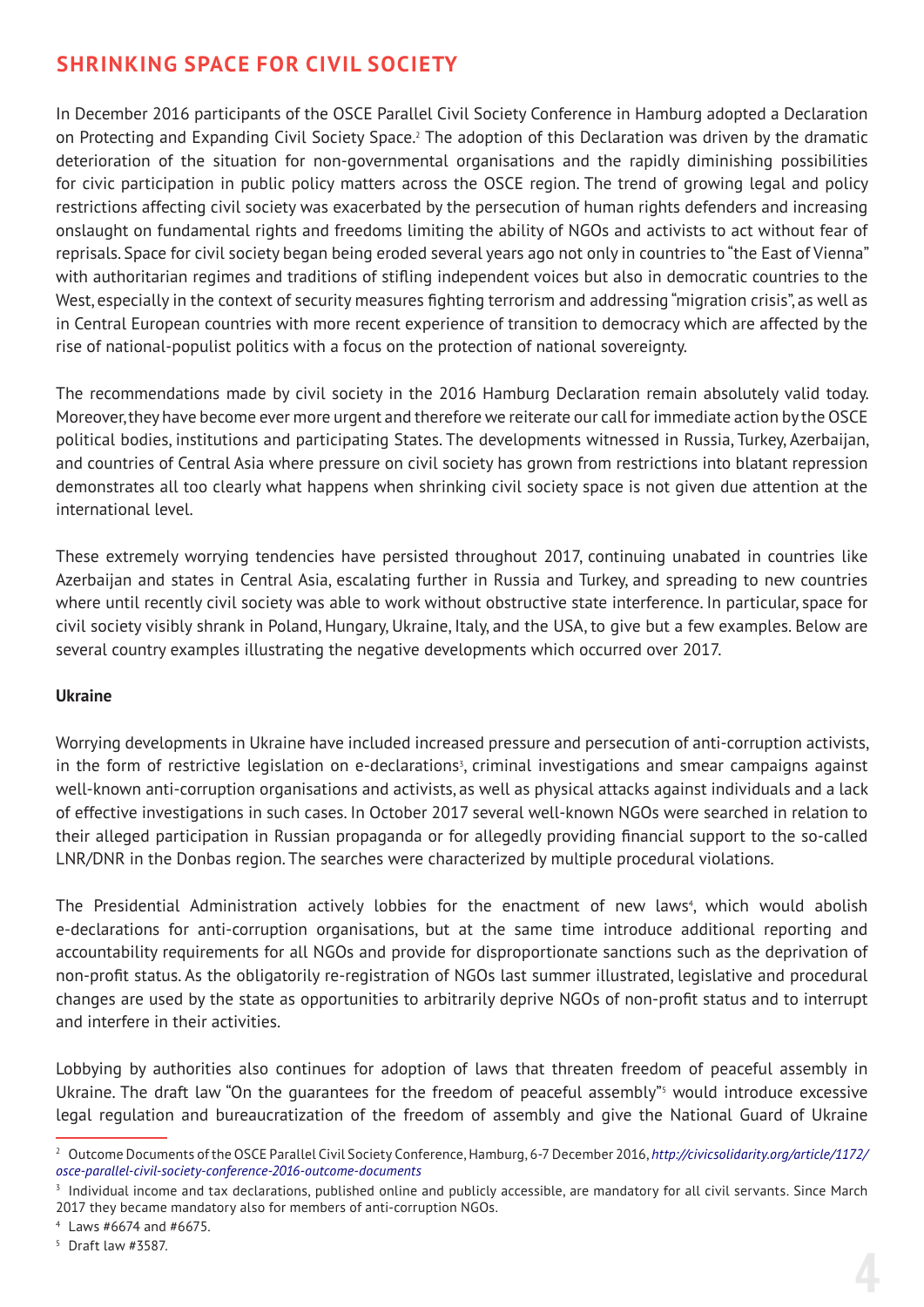disproportionate powers during the policing of rallies. Additionally, law #6232 adopted at the end of November as part of the ongoing process of judicial reform has signifcantly reduced possibilities for civil society to monitor court proceedings.

#### **Armenia**

Civic space in Armenia is limited not so much by the laws regulating the work of non-governmental organisations, but rather by legal acts regulating particular felds of their activity and by abuse of their rights in practice.

For example, Constitutional amendments adopted by the referendum of 6 December 2015 signalled a regression in protection of social, economic and cultural rights; in particular Armenian citizens were deprived of the right to apply to the Constitutional Court if these rights of theirs were violated. Moreover, the legislation also deprived the Human Rights Defender (Ombudsperson) from appealing to the Constitutional court in such cases.

The Law on Non-Governmental Organizations of 16 December 2016 allows NGOs to represent the public interest in court only in relation to issues of environmental protection.

In May 2016 a new Electoral Code was adopted which established signifcant restrictions for election observers and mass media representatives. The Code particularly restricted the number of observers and mass media representatives entitled to be present at a polling station and stipulated that electoral commission members may vote to remove observers, mass media representatives and proxies from a polling station. In recent years, widespread restrictions on the freedom of assembly have increased in Armenia, negatively affecting civil society's ability to raise public awareness about their concerns. Police offcers who used disproportionate violence against protesters or committed other violations of their rights were not often held responsible.

Smear campaigns against pro-democracy and human rights NGOs have increased recently, originating particularly from organizations fnanced by Russian sources. Such campaigns were especially aggressive on the eve of the signing of the EU-Armenia agreement. The Russian Ambassador to Armenia Ivan Volynkin summarized the offcial Russian position in 2014 when he said "it's time to start neutralising NGOs operating in Armenia that want to drive a wedge in Russian-Armenian relations."6

#### **Italy**

Growing pressure on human rights organisations in Italy became especially evident during the summer of 2017, in the context of a prolonged smear campaign against humanitarian NGOs that were carrying out search and rescue missions for migrants in the Mediterranean sea.7 Humanitarian NGOs were branded as "facilitators of illegal immigration", required by the government to commit to a controversial "code of conduct"<sup>8</sup> and ultimately forced to downsize or cease their humanitarian operations at sea.<sup>9</sup> This attack on humanitarian NGOs is the clearest indication of a broader tendency to criminalise solidarity with migrants and de-legitimise civil society actors.10 Occasional attacks and threats made to NGOs in Italy have also been registered.

<sup>6</sup> Ivan Volinkin: It is necessary to neutralize ill-disposed NGOs. A1+, 7 May 2014. *<http://en.a1plus.am/1188543.html>*

 $^7$  Francesco Floris and Lorenzo Bagnoli. Accusations against NGOs at sea: what is false or misleading in that smear campaign. Open Migration, 19 May 2017. *[http://openmigration.org/en/analyses/accusations-against-ngos-at-sea-what-is-false-or-misleading-in-that-smear](http://openmigration.org/en/analyses/accusations-against-ngos-at-sea-what-is-false-or-misleading-in-that-smear-campaign/)[campaign/](http://openmigration.org/en/analyses/accusations-against-ngos-at-sea-what-is-false-or-misleading-in-that-smear-campaign/)*

<sup>8</sup> What is changing in the Med: fve things you must know. Editorial. Open Migration, 28 July 2017, *[http://openmigration.org/en/analyses/](http://openmigration.org/en/analyses/what-is-changing-in-the-med-five-things-you-must-know/) [what-is-changing-in-the-med-fve-things-you-must-know/](http://openmigration.org/en/analyses/what-is-changing-in-the-med-five-things-you-must-know/)* 

<sup>9</sup> Ben Hayes and Frank Barat. Europe's offensive against people helping refugees. Euractiv, 31 October 2017[,](https://www.euractiv.com/section/global-europe/opinion/europes-quiet-offensive-against-people-helping-refugees/) *[https://www.euractiv.com/](https://www.euractiv.com/section/global-europe/opinion/europes-quiet-offensive-against-people-helping-refugees/) [section/global-europe/opinion/europes-quiet-offensive-against-people-helping-refugees/](https://www.euractiv.com/section/global-europe/opinion/europes-quiet-offensive-against-people-helping-refugees/)*

<sup>10</sup> Susi Meret and Sergio Goffredo. Solidarity under attack. Open Democracy, 18 October 2017[,](https://www.opendemocracy.net/can-europe-make-it/susi-meret-sergio-goffredo/solidarity-under-attack) *[https://www.opendemocracy.net/can](https://www.opendemocracy.net/can-europe-make-it/susi-meret-sergio-goffredo/solidarity-under-attack)[europe-make-it/susi-meret-sergio-goffredo/solidarity-under-attack](https://www.opendemocracy.net/can-europe-make-it/susi-meret-sergio-goffredo/solidarity-under-attack)*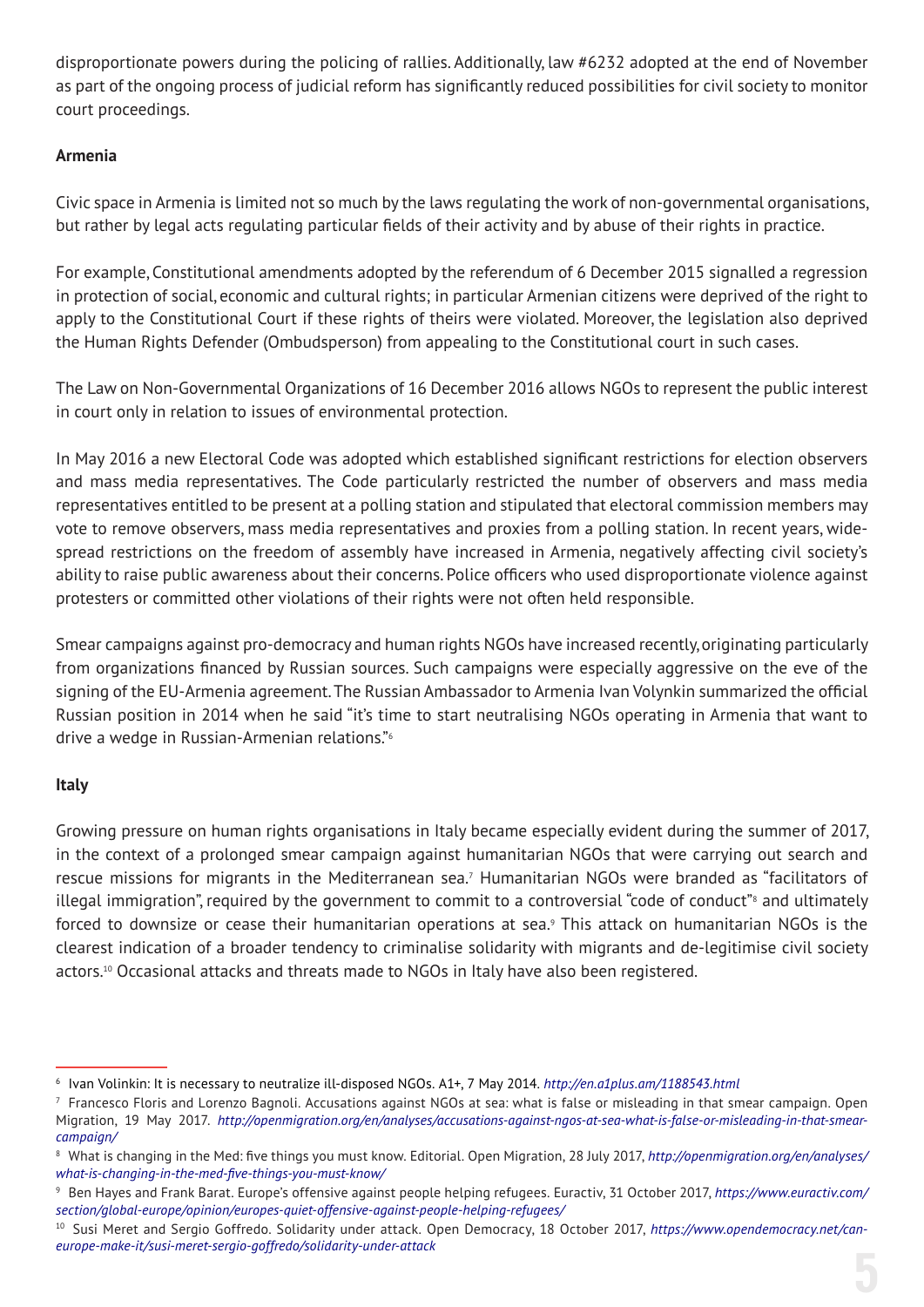#### **Poland**

In the last two years, NGOs in Poland have faced numerous diffculties in gaining access to public funds. For example, since early 2016 the Ministry of the Interior has effectively suspended the distribution of EU funds in support of legal aid for migrants and refugees. The Ministry was supposed to distribute over 2,500,000 PLN (approx. 625,000 EUR) over the course of four calls for proposals, but decisions on applications for support of projects have never been issued. The delay in resolving these calls has reduced NGOs ability to provide legal aid to migrants and refugees. Furthermore, the government has limited access to public funds for women's rights organisations, especially those supporting victims of domestic violence.

In September 2017, the parliament adopted a law establishing a National Institute of Freedom, which will be responsible for distributing European Union funds to civil society organisations at the national level. The law fails to provide detailed information on competitive procedures necessary to ensure the fair distribution of funds and provides that the director of the Institute will be able to make discretional decisions to distribute 200.000 PLN (ca 50.000 EUR) per year to selected organizations for their institutional development. The law provides that another newly established institution: the Committee for Public Beneft Activity, chaired by a member of the Polish government, will be responsible for appointing the director of the National Institute of Freedom and the majority of its council members. Civil society representatives will sit on the council, but only in 5 of the 11 seats.

The conservative government's disdain for NGOs role in promoting gender equality strongly manifested itself when in October police searched the offices of two women's rights organisations - BABA and the Centre for Women's Rights. It is thought that the police searches were in retaliation for the two organizations involvement in the national women's protest "Black Tuesday", which took place the day before their premises were searched.

#### **Hungary**

Pressure by Hungarian government directed at NGOs receiving foreign funding began several years ago and increased signifcantly in 2017. In June, a "transparency law" similar to the "foreign agent" law in Russia, was adopted by parliament. It requires any NGO that receives more than 25,000 Euro of foreign funding to register with court as an "organisation funded from abroad". These NGOs must also clearly label their publications stating they are foreign funded. In the context of increasingly strong nationalist and populist policies and the rhetoric of the ruling conservative coalition, such a label has a clear negative connotation and is used by the government to identify groups which allegedly work against national interests and to stigmatise and undermine these organizations in the eyes of the public. This legislation has a disproportionate impact on human rights and anticorruption NGOs.

Human rights organisations have been particularly targeted as part of the ongoing campaign against migrants and refugees by the government and state-controlled media, which culminated in a national consultation (referendum) which began in October and will end on 1 December. Voters are asked whether they support what the government calls a "Soros plan" for the annual resettlement of 1 million migrants and refugees from the Middle East to Europe. The government claims that the "Soros plan" gives the European Commission the power to assign immigrants to EU member states, including Hungary, without the approval of the national governments.<sup>11</sup> According to George Soros, the statements in the national consultation contain distortions and outright lies that deliberately mislead Hungarians about his views on migrants and refugees.12 The government provided expanded explanations to the questionnaire and a letter from Prime Minister Victor Orbán, asking the voters to support the government in protecting national interests and European values. The campaign has been accompanied by anti-Muslim and anti-Semitic statements on billboards and posters and government-funded TV advertisements. Human rights NGOs working to protect and assist migrants have emerged as a new "enemy" and are labelled as

<sup>11</sup> Here are the "Soros Plan" national consultation questions! The Budapest Beacon, 28 September 2017, *[https://budapestbeacon.com/](https://budapestbeacon.com/soros-plan-national-consultation-questions/) [soros-plan-national-consultation-questions/](https://budapestbeacon.com/soros-plan-national-consultation-questions/)*

<sup>12</sup> Rebuttal of the October 9 National Consultation in Hungary. George Soros, 20 November 2017, *<https://www.georgesoros.com/rebuttal/>*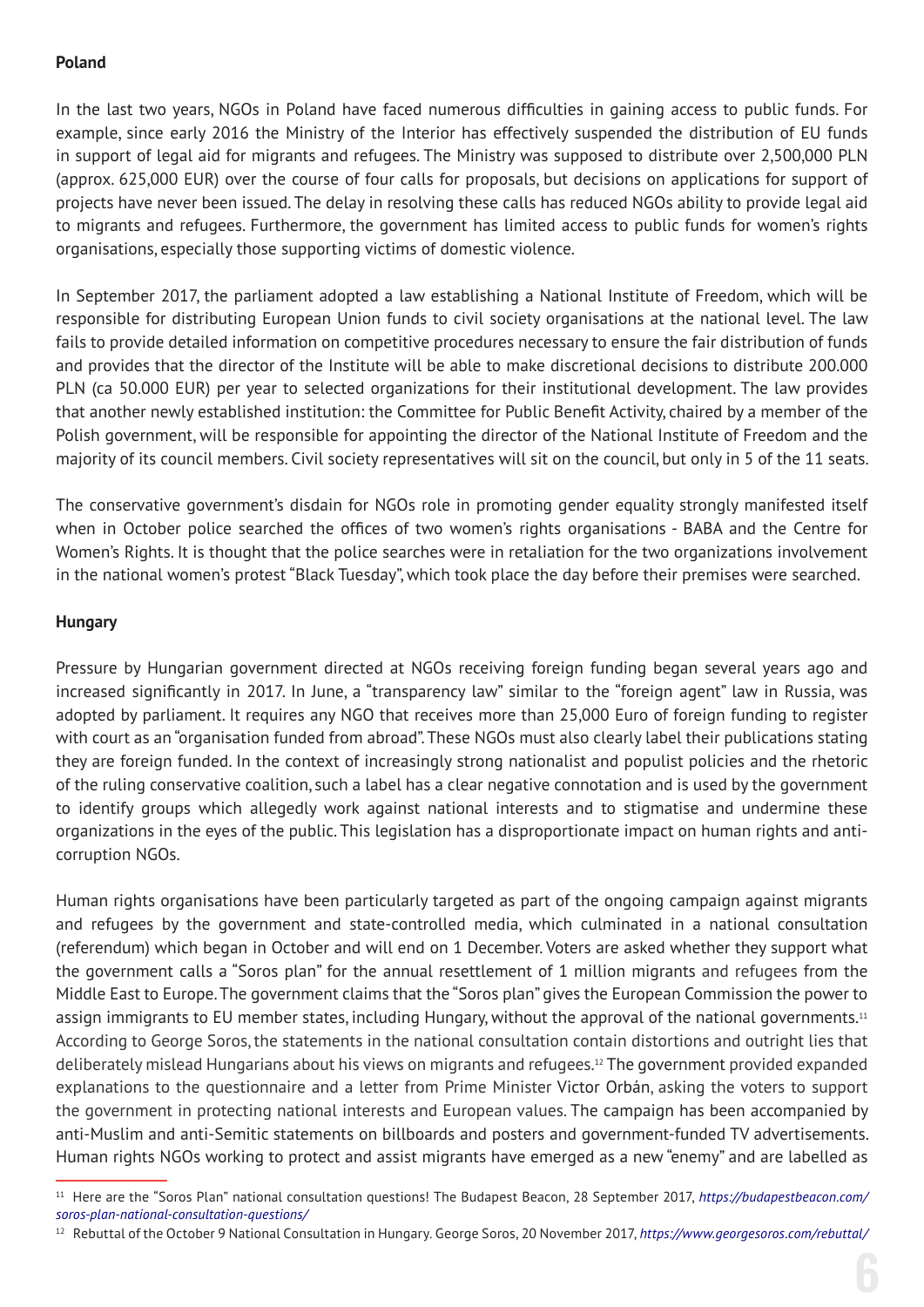"the mafa-like Soros agents". The Hungarian Helsinki Committee and Amnesty International are directly referred to in the government explanations of the questions put forward in the referendum questionnaire.<sup>13</sup>

Victor Orbán's government has held a total of seven national consultations, including the national consultation on Immigration and Terrorism and the "Let's Stop Brussels!" national consultation. The government uses the results of these national consultation questionnaires, which are carefully worded to ensure that an overwhelming majority of respondents will select the response the government wishes, in order to demonstrate that its policies refect the popular will of the citizens of Hungary. This latest consultation is believed to be aimed at mobilizing public support ahead of the parliamentary elections in April 2018.

#### **United States**

*[org](http://www.crudeaccountability.org)*

Over the course of the past year, civil society space in the US has been under threat as the government has imposed increasing limitations at state and national levels which threaten core civil liberties. These attacks on protections that have historically been enshrined in law and protected by the government—often following hard-won battles by civil rights groups-- have thrown civil society into a tailspin, requiring citizen groups to fght daily to protect rights previously thought to have be guaranteed in law. Whereas many countries in the OSCE region that face shrinking civic space have a long tradition of authoritarian or autocratic tendencies in government, the United States has long prided itself on expanding civic space over time. Although plagued with a history of institutionalized racism, failure to grant women the right to vote until 1920, and discrimination against minorities, including LGBTIQ people, tolerance and non-discrimination has been expanding in the United States over the past ffty years.

Not since the 1950s and McCarthyism, have the rights of the American public been under such widespread attack as in 2017.14 These include attacks on rights to environmental protection; LGBTIQ rights; voting rights; ethnic minority and immigrant rights; the rights of religious minorities, especially Muslims; and women's rights. The repeal of protective legislation has created an environment in which citizens must call their elected representatives to account loudly, vociferously, and repeatedly, or risk the rollback of laws that protect the most vulnerable.

The rise in hate speech and actions has made demonstrating risky, and in some cases life threatening. In the last quarter of 2016, the number of reported hate crimes rose by 25.9 per cent in comparison to the last quarter of 2015, from 1388 to 1747.15 Citizens exercising their legal right to challenge and protest against environmental damage and discriminatory or violent practices are increasingly labelled as "terrorists". Two examples of this are the water protectors at Standing Rock and the Black Lives Matter movement.

At Standing Rock protesters who obstructed the construction of the DAPL pipeline were labelled as "jihadists" by the private security company hired by the government to "police" them. According to "TigerSwan", the company contracted to provide security, this label warranted them taking additional precautions against the protectors, which resulted in violence and hundreds of arrests.<sup>16</sup> In the case of Black Lives Matter, an FBI report (see below) labelled them as "black identity extremists."

Hate crimes in the United States have increased since Donald Trump was elected president as has membership of hate groups. There are now 917 hate groups - 17 per cent more than in 2014.17 White nationalists, led by the Alt Right, held a rally on 12 August 2017 in Charlottesville, Virginia, in which participants carried torches and

<sup>16</sup> For more information, see "Dangerous Work: Increasing Pressure on Environmental NGOs and Activists in the Countries of the Former Soviet Union and the U.S." Crude Accountability and EcoForum of NGOs Kazakhstan, September 2017, pp. 57-60. *[www.crudeaccountability.](http://www.crudeaccountability.org)*

<sup>13</sup> National Consultation on the "Soros Plan". The Orange Files, 27 October 2017, *[https://theorangefles.hu/2017/10/27/national](https://theorangefiles.hu/2017/10/27/national-consultation-on-the-soros-plan/)[consultation-on-the-soros-plan/](https://theorangefiles.hu/2017/10/27/national-consultation-on-the-soros-plan/)*

<sup>14</sup> *<https://www.theatlantic.com/politics/archive/2015/07/donald-trump-joseph-mccarthy/399056/>*

<sup>15</sup> *<https://www.splcenter.org/hatewatch/2017/11/13/fbi-hate-crimes-reach-5-year-high-2016-jumped-trump-rolled-toward-presidency-0>*

<sup>17</sup> *<http://www.cnn.com/2017/08/14/politics/charts-explain-us-hate-groups/index.html>*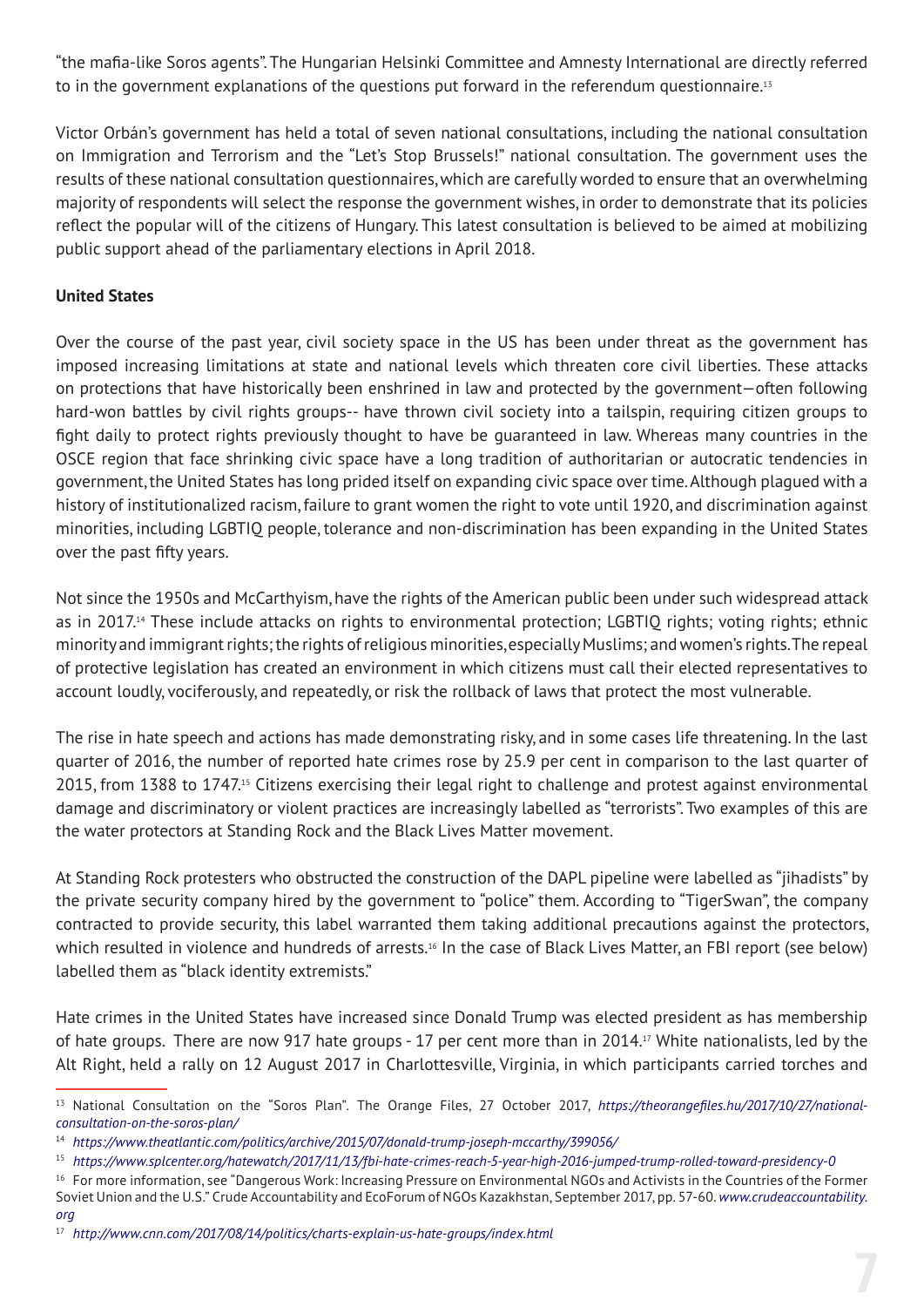chanted anti-Semitic and racist chants as they walked across the campus of the University of Virginia. Ostensibly meeting to express their opposition to the removal of a Confederate statue, the white supremacists were armed with torches, semi-automatic rifles, and other weapons.<sup>18</sup> Three people were killed and dozens were injured as white supremacists attacked peaceful counter-protesters.<sup>19</sup> The police, who, according to the Governor of Virginia, "had planned for a long time for today's incidents," failed to intervene as white nationalists attacked peaceful counter-protesters.20

Police violence against citizens continues to be a very serious problem throughout the country: to date police have killed 1079 people in the United States in 2017,<sup>21</sup> 26 per cent of which were African Americans, although they account for only 13 per cent of the general population.<sup>22</sup> The Black Lives Matter movement, established four years ago after George Zimmerman was acquitted in the killing of Trayvon Martin,<sup>23</sup> has pledged to protect Black Americans from police violence and to create a more inclusive community for people of colour, including women, the transgender community and other vulnerable groups.24 In August 2017, an FBI report stated: "The FBI assesses it is very likely Black Identity Extremist (BIE) perceptions of police brutality against African Americans spurred an increase in premeditated, retaliatory lethal violence against law enforcement and will very likely serve as justification for such violence."25

The number of anti-Muslim hate groups has tripled in the last year<sup>26</sup> with Muslims being a main target for those committing religiously motivated hate crimes.27 President Trump's travel ban against Muslims continues to give the green light for discrimination against Muslims in the US, which is at an all-time high.<sup>28</sup>

In the first six months of 2017 alone, 100 anti-LGBTIQ bills were proposed in 29 states.<sup>29</sup> In August, President Trump banned transgender service in the military, threatening to roll back existing legislation guaranteeing transgender people the right to serve. Non-proft legal groups GLBTQ Legal Advocates and Defenders (GLAD) and National Center for Lesbian Rights (NCLR) filed a lawsuit challenging the directive,<sup>30</sup> and two federal judges have since ruled the directive unconstitutional.<sup>31</sup> Worryingly, 2016 was the most violent year on record for LGBTIQ people, and the shooting at the Pulse nightclub in Miami was a stark example.32

Similarly, by April 2017, over one thousand new pieces of legislation targeting women's reproductive health services had been proposed in state legislatures. Over 400 of those would restrict women's access to abortion services.33 While some measures are intended to expand access to birth control, 28 states have introduced 88 measures that would ban abortion or prohibit it in specifc circumstances.34 The non-proft organization Planned Parenthood, one of the nation's top reproductive healthcare providers for women is at risk of losing federal funding because of the abortion services it provides, even though federal tax dollars are not used for that purpose.<sup>35</sup>

 $22$  Ibid.

- <sup>24</sup> *<https://blacklivesmatter.com/about/what-we-believe/>*
- <sup>25</sup> For information on the FBI report entotled "Black Identity Extremists Likely Motivated to Target Law Enforcement Officers", see: *[http://foreignpolicy.com/2017/10/06/the-fbi-has-identifed-a-new-domestic-terrorist-threat-and-its-black-identity-extremists/](http://foreignpolicy.com/2017/10/06/the-fbi-has-identified-a-new-domestic-terrorist-threat-and-its-black-identity-extremists/)*
- <sup>26</sup> *<http://www.cnn.com/2017/08/14/politics/charts-explain-us-hate-groups/index.html>*
- <sup>27</sup> *<https://ucr.fbi.gov/hate-crime/2016/tables/table-1>*
- <sup>28</sup> *<http://www.cnn.com/2017/09/24/politics/trump-travel-restrictions/index.html>*

- <sup>30</sup> *[http://www.nclrights.org/press-room/press-release/nclr-and-glad-fle-lawsuit-challenging-trumps-transgender-military-ban/](http://www.nclrights.org/press-room/press-release/nclr-and-glad-file-lawsuit-challenging-trumps-transgender-military-ban/)*
- <sup>31</sup> *<https://www.nytimes.com/2017/11/21/us/transgender-ban-military.html>*
- <sup>32</sup> *<https://www.usatoday.com/story/news/nation/2017/06/12/2016-deadliest-year-lgbtq-pulse/373840001/>*
- <sup>33</sup> *[http://www.motherjones.com/politics/2017/04/guttmacher-report-abortion-restrictions-proactive-legislation-frst-quarter-2017/#](http://www.motherjones.com/politics/2017/04/guttmacher-report-abortion-restrictions-proactive-legislation-first-quarter-2017/)*
- <sup>34</sup> *[http://www.motherjones.com/politics/2017/04/guttmacher-report-abortion-restrictions-proactive-legislation-frst-quarter-2017/#](http://www.motherjones.com/politics/2017/04/guttmacher-report-abortion-restrictions-proactive-legislation-first-quarter-2017/)*

<sup>35</sup> *[https://www.plannedparenthoodaction.org/blog/what-the-house-obamacare-repeal-vote-did-and-didnt-do?\\_](https://www.plannedparenthoodaction.org/blog/what-the-house-obamacare-repeal-vote-did-and-didnt-do?_ga=2.153554545.8302182.1511824687-1833805376.1511824687)*

*[ga=2.153554545.8302182.1511824687-1833805376.1511824687](https://www.plannedparenthoodaction.org/blog/what-the-house-obamacare-repeal-vote-did-and-didnt-do?_ga=2.153554545.8302182.1511824687-1833805376.1511824687)*

<sup>18</sup> *[https://www.washingtonpost.com/graphics/2017/local/charlottesville-timeline/?utm\\_term=.a4e7bf593d5e](https://www.washingtonpost.com/graphics/2017/local/charlottesville-timeline/?utm_term=.a4e7bf593d5e)*

<sup>19</sup> *[https://www.washingtonpost.com/graphics/2017/local/charlottesville-timeline/?utm\\_term=.a4e7bf593d5e](https://www.washingtonpost.com/graphics/2017/local/charlottesville-timeline/?utm_term=.a4e7bf593d5e)*

<sup>20</sup> *<http://www.motherjones.com/politics/2017/08/police-stood-by-as-mayhem-mounted-in-charlottesville/>*

<sup>21</sup> *<https://mappingpoliceviolence.org/>*

<sup>23</sup> *<http://www.nytimes.com/2013/07/14/us/george-zimmerman-verdict-trayvon-martin.html>*

<sup>29</sup> *[https://www.usatoday.com/story/news/nation/2017/06/01/onslaught-anti-lgbt-bills-2017/102110520/,](https://www.usatoday.com/story/news/nation/2017/06/01/onslaught-anti-lgbt-bills-2017/102110520/) [https://www.hrc.org/blog/100-anti](https://www.hrc.org/blog/100-anti-lgbtq-bills-introduced-in-2017)[lgbtq-bills-introduced-in-2017](https://www.hrc.org/blog/100-anti-lgbtq-bills-introduced-in-2017)*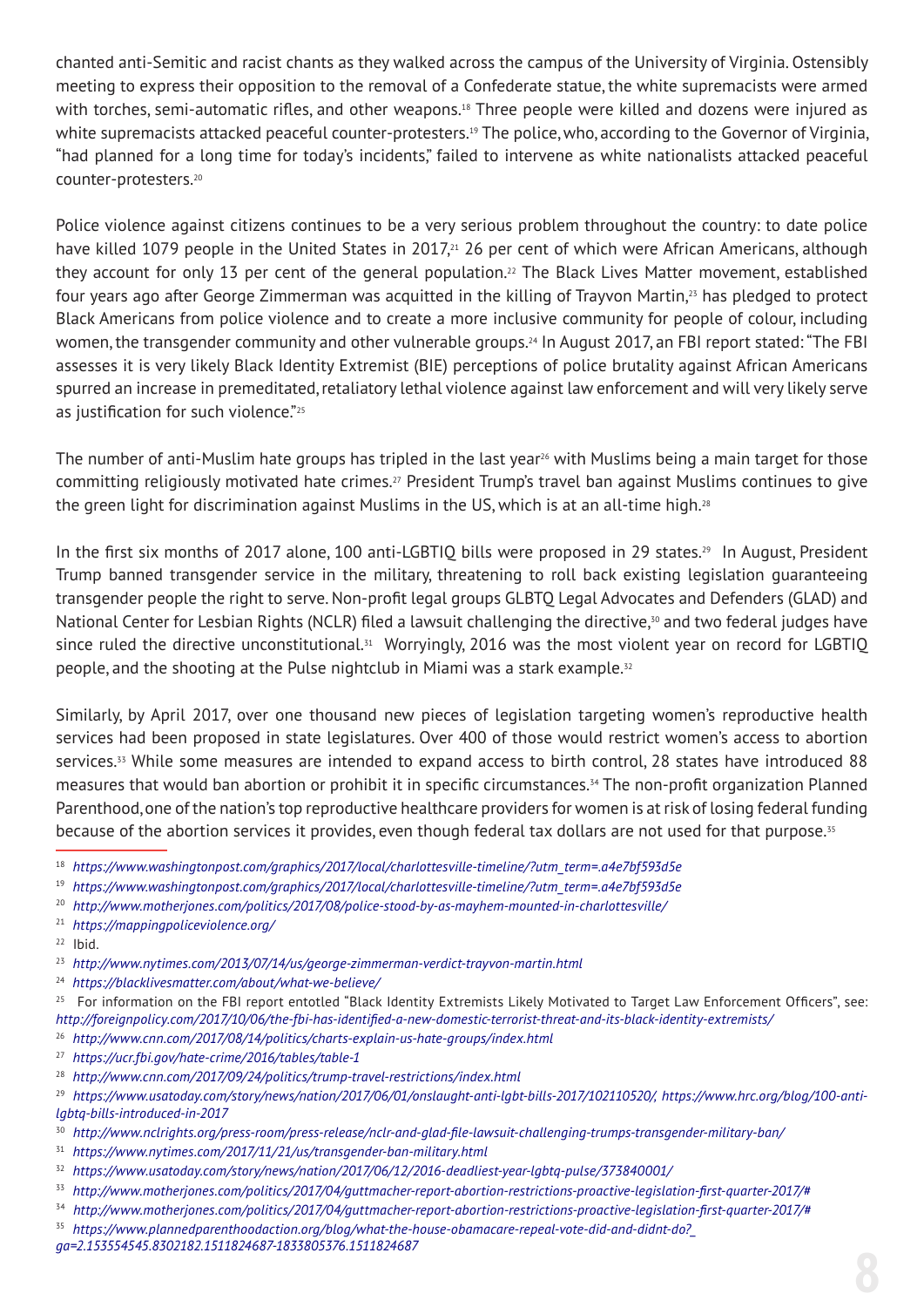With regard to immigrants, the Trump administration's rollback of protections for "dreamers"—children who immigrated to the US as children but who are undocumented—threatens hundreds of thousands of young people with deportation.<sup>36</sup> In addition, the administration has proposed to eliminate eligibility for federal grants to "sanctuary cities" – municipalities that provide protection to "dreamers" and undocumented immigrants.37 Nonproft organizations in cities and towns across the country provide outreach services to vulnerable families in an effort to ensure they know their rights when police and Immigration and Customs Enforcement agents approach them.38

#### **Turkey**

Even before the State of Emergency laws were introduced in Turkey following the failed military coup in the summer of 2016, civil society activists were often subject to judicial harassment, criminal prosecution, violent attacks, threats, surveillance, prolonged arbitrary detention, and ill-treatment. Freedom of expression was increasingly challenged through arbitrary and restrictive interpretation of laws; political pressure, politically motivated dismissals and frequent court cases against journalists. Freedom of assembly was restricted through the disproportionate use of force by the police during protests and impunity of law enforcement offcers. The rights of minority groups were not suffciently upheld. Finally, the country's criminal law and the anti-terror law are not in line with ECtHR case law.

The repressive environment in which civil society operates in Turkey became particularly hostile after the authorities introduced State of Emergency laws, according the government wide-ranging powers to infringe on the already-restricted rights to freedom of expression, media, assembly, and association. Human rights defenders, civic activists and journalists are under constant threat. The unlimited and broad powers granted to the state security forces render an already weakened civil society unable to document the full scope of the violations taking place.

According to international human rights NGOs human rights defenders, journalists, cultural workers, and academics who promote and defend the rights of the Kurdish community and the rights of religious, cultural, and sexual minorities, or women and labor rights, continue to undergo various forms of reprisals, discrimination, and attacks throughout 2017. These men and women are often falsely accused of propaganda for terrorism, or membership of a terrorist organization, insulting the president, or revealing state secrets. Lawyers and rights defenders representing these cases are subject to additional pressure and hindered from carrying out their professional activities. The infamous case of #Istanbul10 is a clear example of this crackdown.

The news this summer that Turkey's prominent rights defenders known as #Istanbul1039 were arrested on Buyukada Island in Istanbul as they attended a training deeply shook the human rights community. Although in October an Istanbul court ordered the release on bail of eight of those arrested , the group continues to face charges of terrorism. The rights defenders attending the training were Ozlem Dalkiran, from Citizens' Assembly; Nalan Erkem, lawyer and member of Citizens' Assembly; Ilknur Ustun, from Women's Coalition; Idil Eser, Amnesty International Turkey director; Veli Acu and Gunal Kursun, from Human Rights Agenda Association; Seymus Ozebkli, from Rights Initiative; Nejat Tastan form Equal Rights Watch Association; Ali Gharavi, a Swedish information security trainer; and Peter Steudtner, a well-being trainer and coach from Germany. Members of the #Istanbul10 face terrorism charges although their defence lawyers have provided ample evidence that the defendants did not engage in any form of criminal wrongdoing.

<sup>36</sup> *[https://www.reuters.com/article/us-usa-immigration-senate/trump-administration-backpedals-on-citizenship-for-dreamers](https://www.reuters.com/article/us-usa-immigration-senate/trump-administration-backpedals-on-citizenship-for-dreamers-idUSKCN1C82DV)[idUSKCN1C82DV](https://www.reuters.com/article/us-usa-immigration-senate/trump-administration-backpedals-on-citizenship-for-dreamers-idUSKCN1C82DV)*

<sup>37</sup> *<https://www.politico.com/story/2017/10/08/trump-immigration-plan-dreamers-243586>*

<sup>38</sup> *<https://www.immigrantdefenseproject.org/ice-home-and-community-arrests/>*

<sup>39</sup> Who Are the #Istanbul10? Learn About the Work of Jailed Human Rights Defenders in Turkey. Advox, 26 July 2017, *[https://advox.](https://advox.globalvoices.org/2017/07/26/who-are-the-istanbul10-learn-about-the-work-of-jailed-human-rights-defenders-in-turkey/) [globalvoices.org/2017/07/26/who-are-the-istanbul10-learn-about-the-work-of-jailed-human-rights-defenders-in-turkey/](https://advox.globalvoices.org/2017/07/26/who-are-the-istanbul10-learn-about-the-work-of-jailed-human-rights-defenders-in-turkey/)*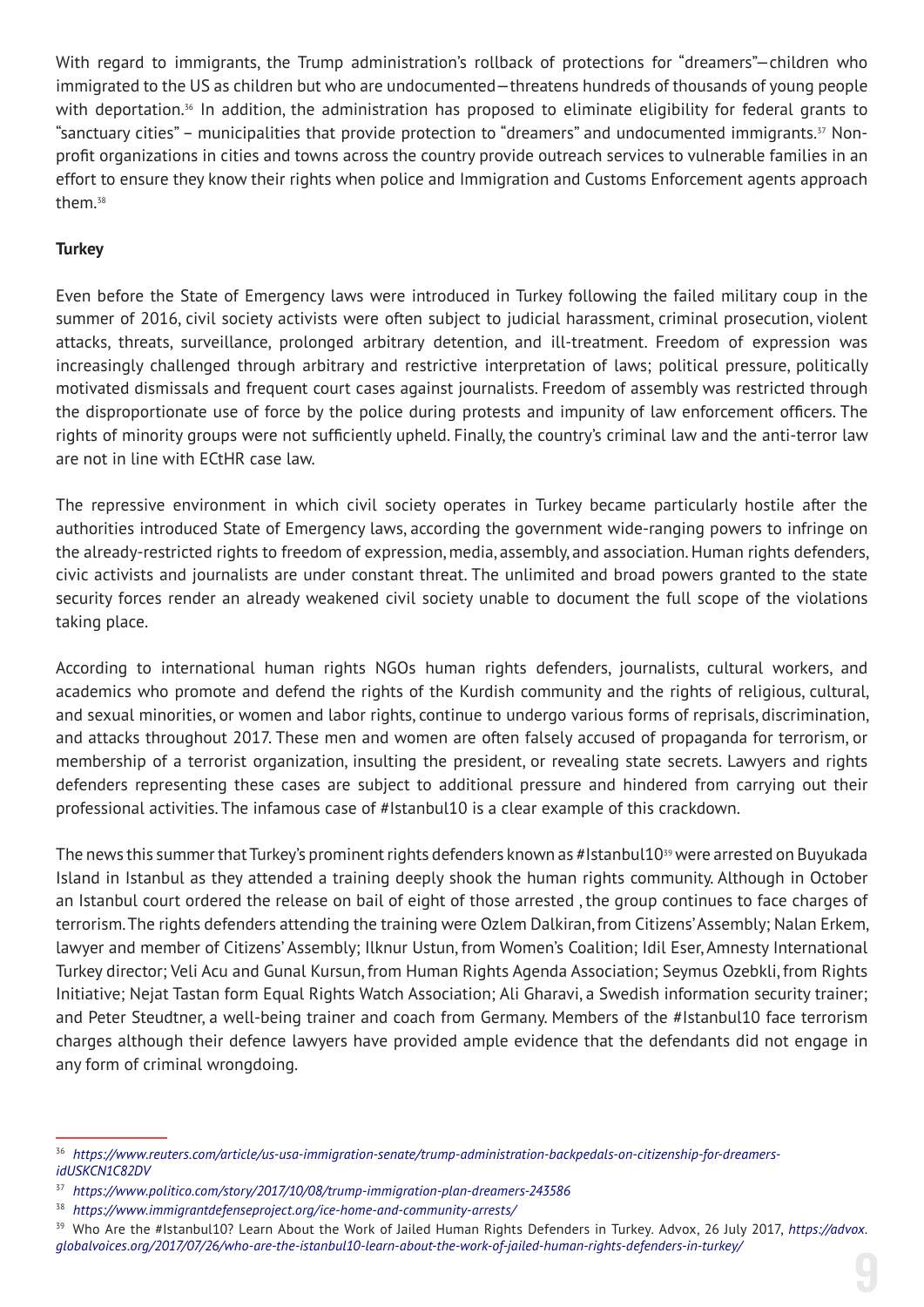A month earlier, Taner Kilic, Amnesty International's chairperson was arrested during a workshop in Izmir and his case was later merged with those of the #Istanbul 10. Kilic was accused of having used ByLock, a mobile phone application used by putschists during the planning of the 2016 coup attempt. Kilic's legal team have proved that Kilic never used the application and that it was never downloaded on his phone. Amnesty International described the arrests as a cruel and retrograde step and numerous calls for the release of the #Istanbul10 have been made by inter-governmental organizations, civil society, and governments.

In January 2016, Turkish academics signed a petition in support of peace and an end to violence in the south-east of Turkey. Over 2,000 people supported the cause and 1,128 signed the petition. The signatories also condemned state violence against the Kurds and the government's violation of domestic laws and international treaties. More than a year and a half later, on 23 September 2017, members of the group who initiated the petition were accused of producing and disseminating "terrorist propaganda". The indictment was published by the Istanbul Chief Public Prosecutor's Office and accepted by the Istanbul High Criminal Court. If they are found quilty those who signed the petition could face up to seven and a half years in prison. It is not yet clear how many signatories are accused as lawsuits were fled separately. This obviously constitutes a blatant violation of the right to freedom of expression on the part of the Turkish authorities.

On 24 July 2017, seventeen journalists and executives of Turkey's newspaper Cumhuriyet went on trial in Istanbul. They stood accused of aiding a terrorist organization and faced between 7.5 and 43 years in jail on terrorism charges. Twelve out of the seventeen had been held in pre-trial detention for nine months before trial. In September 2017, after 11 months in pretrial detention, Cumhruiyet columnist and International Press Institute Turkey representative Kadri Gursel was released from detention, although his colleagues remain behind bars. Since the failed coup, at least 150 media outlets have been closed, and at least 152 journalists are currently in prison. In October 2017 alone at least 48 journalists appeared in court. Turkey is ranked 155th out of 180 countries in Reporters Without Borders 2017 World Press Freedom Index.

The state of emergency was extended once again by three months on 17 October 2017. The future of democracy and the rule of law remain bleak as Turkey's educational institutions, civic associations, and media organizations are attacked, and tens of thousands of people are dismissed or arrested.

#### **Russia**

Attacks on civil society space by the government of Russia have continued throughout 2017. Currently close to 90 NGOs feature on the government-maintained list of "foreign agents" against their will, while over 70 groups have been removed from the list in the last two years after being forced to close or to stop receiving foreign funding. Although fewer new NGOs have been added to the "foreign agents" list in 2017, the aggressive implementation of this law from 2013 to date has already dealt a major blow to Russian civil society.

Forms of pressure on civil society include: prohibitive fnancial penalties imposed on organisations and their leaders for alleged violations of the law on "foreign agents"; the law on "undesirable foreign organisations"; the use of tax, anti-extremism and other laws for persecution of NGOs and their members; forcing foreign donors to cease operating in the country; hostile smear campaigns aired on government-controlled TV channels; state direct and indirect support of "patriotic" groups responsible for physical attacks on human rights defenders and journalists. These deliberate measures have lead to the closure of numerous NGOs, the drastic reduction of their budgets, a signifcant decrease in international fnancial support, the termination of many important NGO programmes, curtailing of NGO cooperation with state and municipal organisations, the emigration of activists because of threats to their life and freedom, and to self-censorship amongst those NGOs who remain active. The government strategy of combining the principles "repression of dissenters" and "divide and rule" has led to a serious split in Russian civil society between the so-called "socially-oriented" charitable organisations who are desperately trying to avoid being included in the list of "foreign agents", and human rights, environmental, anti-corruption, social research NGOs which are already experiencing persecution after being falsely labelled as "foreign agents" by the government.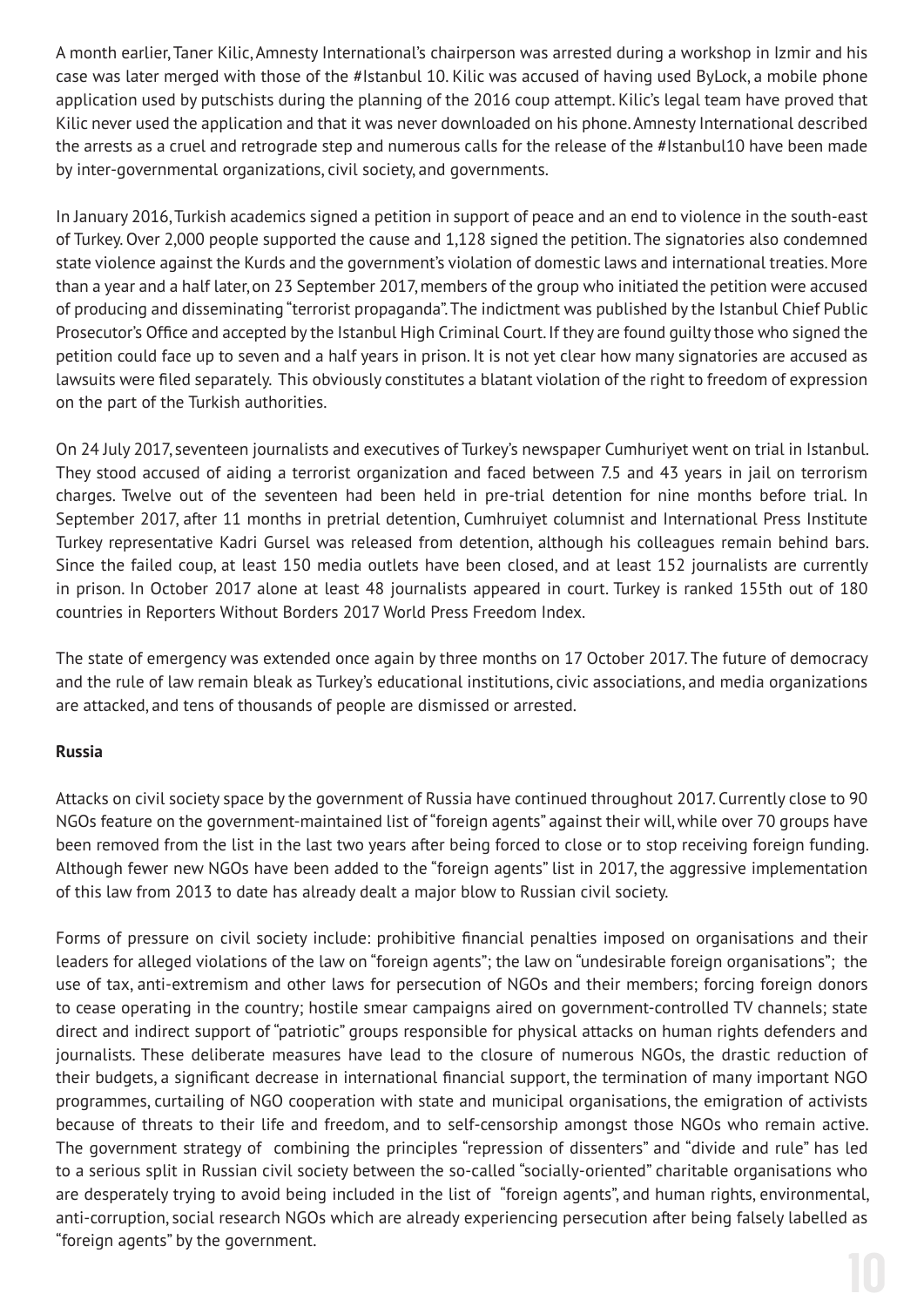If in the past the Russian authorities attempted to convince Russian society and the international community that the adoption of "foreign agents" law was justifed by the need to increase NGO transparency and public accountability and that the law was not restrictive or discriminatory in nature, today Russian legislators state openly that the recently adopted legislation regulating NGO activities (such as the "foreign agents" law, the "Dima Yakovlev law", the law on "undesirable foreign organisations") and similar draft laws pending with parliament are part of a strategy to protect Russian state sovereignty and prevent foreign interference in its domestic affairs. The Preliminary Report<sup>40</sup> of the newly established Interim Commission of the Council of Federation on the Protection of the State Sovereignty and Prevention of Interference into Internal Affairs of the Russian Federation expresses this clearly.41 The report identifes nine "channels" of foreign interference: the frst three list NGOs, mass media (including social networks), and educational organisations, in relation to which the report suggests adopting further restrictive measures. In particular it recommends adopting legislation defning "interference in domestic affairs"; forbidding the implementation of programmes funded by foreign government sources except when implemented jointly with authorised government bodies or with their explicit approval; expanding the notion of a "foreign agent" and "undesirable activity" to cover individuals, and adopting restrictive measures in relation to US and other foreign media.

In the short time since the report was published its recommendations have already been partially implemented, including the swift adoption of the law on the application of the "foreign agent" status to mass media and on the extrajudicial blocking of websites containing information on "undesirable foreign organisations".<sup>42</sup> In addition, legislators are actively discussing how to legally defne notions of "undesirable behaviour" and "undesirable cooperation" in respect of Russian and foreign citizens and introduce administrative and criminal liability for them. The adoption of such measures will inevitably lead to new repressions against independent civic activists, an increased atmosphere of fear, self-imposed isolation for Russia and will cause civil society space to shrink still further.

We reiterate the importance and urgency of the recommendations set out in the **Hamburg Declaration on Protecting and Expanding Civil Society Space**. Some of the key recommendations in this declaration include:

\*\*\*

- **•** OSCE Chairmanships should prioritise the protection of civil society space and the security of human rights defenders, similarly to the 2014 Swiss Chairmanship,
- **•** OSCE Chairmanships should consider appointing a Special Representative on Civil Society,
- **•** OSCE Chairmanships should consistently and publicly express support for the protection of civil society space across the OSCE region and in the OSCE's work and events,
- **•** OSCE political bodies and institutions, including OSCE Chairmanships and ODIHR, should develop a system of prompt reaction to cases of persecution of NGOs and civil society activists and violence against them, in particular, to each and every case of reprisals against NGOs and civil society activists for their participation in OSCE activities and events,
- **•** ODIHR should restore its focal point for human rights defenders and establish an expert panel on freedom of association,
- **•** All OSCE institutions, structures, and feld presences should designate liaison offcers for civil society. These should not only disseminate information about their work to civil society, but also collect information from and consult with civil society in a regular and consistent manner,

<sup>40</sup> Preliminary Report of the Interim Commission of the Council of Federation on the Protection of the State Sovereignty and Prevention of Interference into Internal Affairs of the Russian Federation (in Russian: Предварительный доклад Временной комиссии Совета Федерации по защите государственного суверенитета и предотвращению вмешательства во внутренние дела Российской Федерации), October 2017[,](http://www.council.gov.ru/media/files/f8SAIXEeNH3T8krO2G1fHZA2W2hTRuMJ.pdf) *[http://www.council.gov.ru/media/fles/f8SAIXEeNH3T8krO2G1fHZA2W2hTRuMJ.pdf](http://www.council.gov.ru/media/files/f8SAIXEeNH3T8krO2G1fHZA2W2hTRuMJ.pdf)*

<sup>41</sup> The Commission was created in July 2017 and its preliminary report was published in October.

<sup>&</sup>lt;sup>42</sup> This law came into force on 25 November 2017.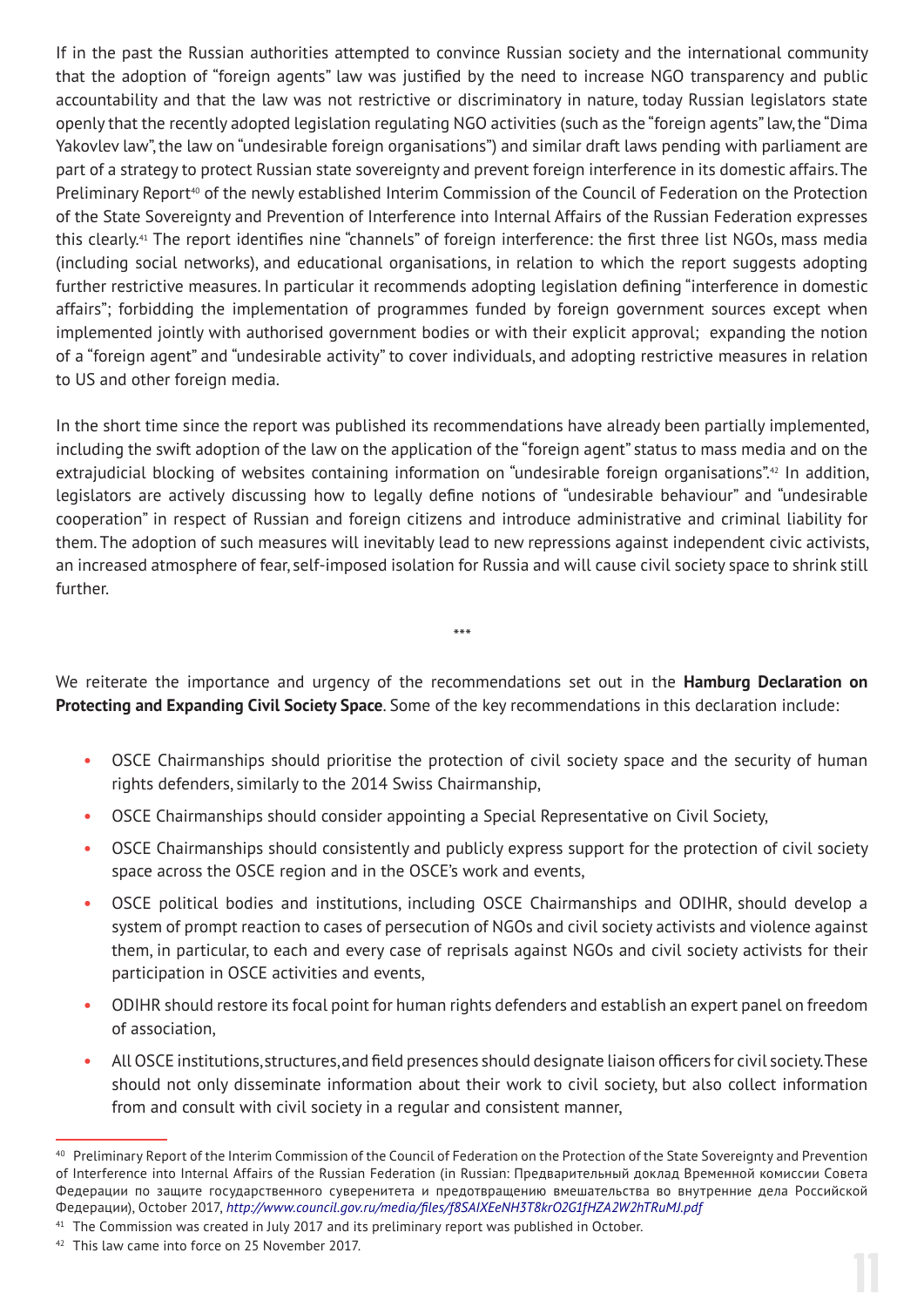- **•** OSCE actors should more systematically work with other inter-governmental organisations on the protection of civil society space and the security of human rights defenders,
- **•** OSCE cooperation programmes should include human rights conditionality. Benchmarks should include implementation of UN Human Rights Committee views and European Court of Human Rights judgments on cases of persecution of civil society activists,
- **•** Attempts by some OSCE participating States to restrict the participation of civil society in OSCE work and events and their efforts to substitute the existing commitment of unrestricted participation of civil society organisations (except those who engage in or support violence) by the principle of government approval should be clearly and strongly resisted,
- **•** OSCE actors should ensure that civil society continues to play an active role in early warning, crisis prevention and confict transformation; regularly involve local civil society actors in joint analyses and the development of policies and country strategies; develop early warning and human dimension crisis prevention indicators and actions jointly with civil society.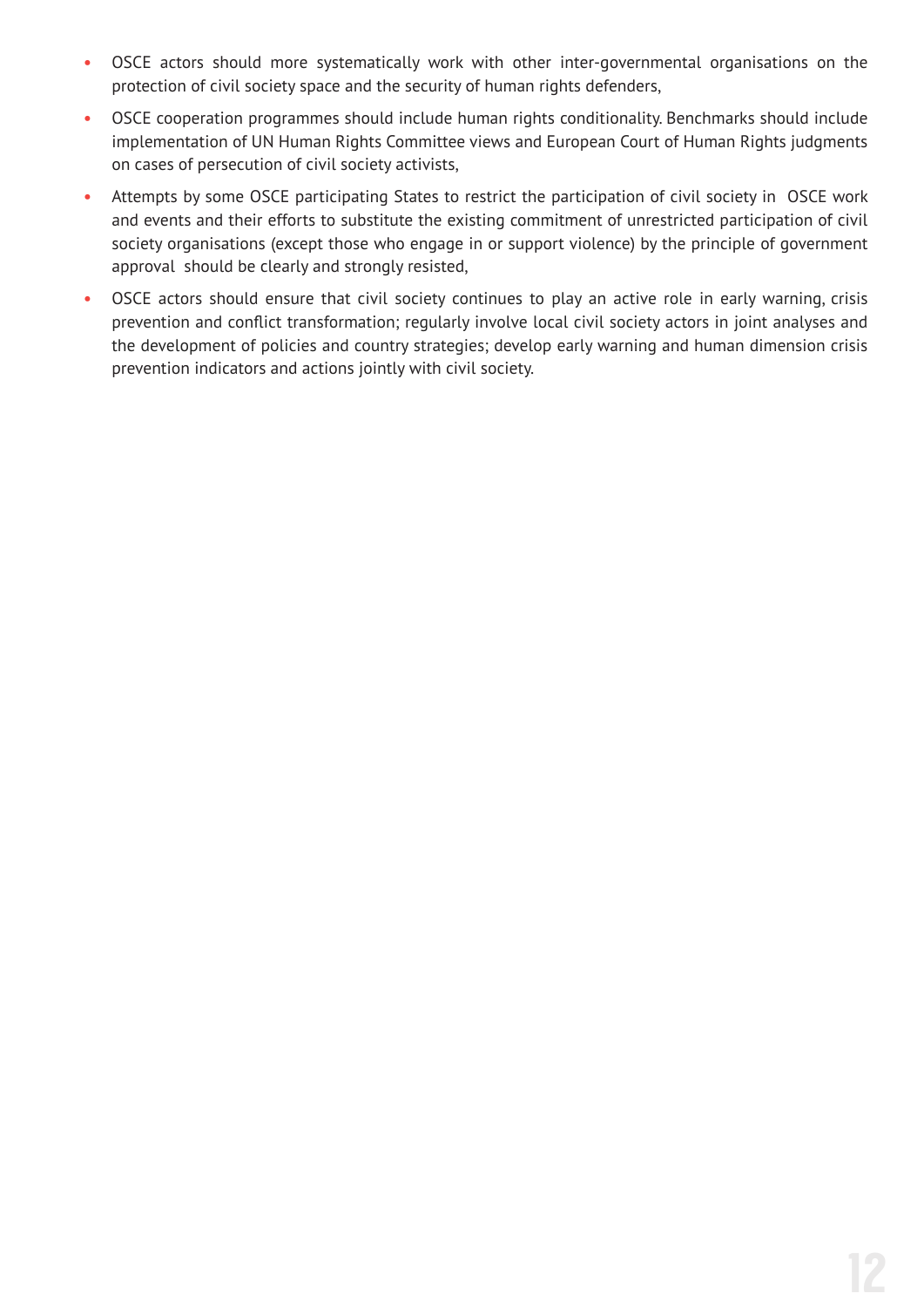#### **SELECTED CASES OF PERSECUTION OF HUMAN RIGHTS DEFENDERS AND OTHER INDIVIDUALS EXERCISING THEIR FUNDAMENTAL RIGHTS IN THE OSCE REGION**<sup>43</sup>

The situation of human rights defenders and the overall environment for civil society continued to deteriorate in many OSCE participating States in 2017. Civil society representatives who criticise repressive government policies and defend human rights and the rule of law have faced increased intimidation and harassment across the region. It is of particular concern that human rights defenders, civil society activists and journalists were arrested, criminally prosecuted and imprisoned following unfair trials because of their engagement in support of core OSCE values. Below we describe a number of cases of persecution in 2017 which targeted individuals and organisations engaged in the protection and the promotion of universal human rights and who therefore can be considered human rights defenders in accordance with the defnition set out in the UN Declaration on Human Rights Defenders<sup>44</sup> and the OSCE/ODIHR Guidelines on the Protection of Human Rights Defenders<sup>45</sup>. In addition to individuals who primarily identify themselves as human rights defenders, these include civil society activists, lawyers, journalists, bloggers, environmental rights defenders and critics of arbitrary and unlawful actions of authorities.

The chapter also covers a few prominent cases of other individuals subjected to persecution for exercising their fundamental rights to freedom of expression or belief, association and/or peaceful assembly, who do not necessarily fall under the defnition of human rights defenders established by the UN Declaration, but whose cases are of our serious concern. The cases included in the chapter do not represent an exhaustive list. Many other civil society representatives also faced retaliation in the OSCE region during the year for speaking out against injustice and human rights violations, but the cases featured illustrate the overall backlash against core OSCE values across the region, as well as the growing repression seen in a number of OSCE participating States.

In **Azerbaijan**, a new wave of arrests of government critics has taken place in recent months. Among those arrested is well-known blogger **Mehman Huseynov**, who was sentenced to two years in prison on charges of defaming police in May 2017 after he spoke out about ill-treatment to which he was subjected.46 At the beginning of November, a new appeal trial began in his case after the Supreme Court sent the case back for reconsideration. In another recent case, in May 2017, journalist **Afgan Mukhtarli** was abducted in **Georgia** by individuals he believes were local police offcers, and handed over to Azerbaijani authorities close to the border. He was subsequently charged with illegally crossing the border, using force against border guards and smuggling. He is currently in pre-trial detention in Azerbaijan. The Georgian authorities have failed to properly investigate this case, and NGO research shows that Azerbaijani journalists, human rights defenders and civil society activists who have sought protection in Georgia are increasingly at risk.47

**Mehman Aliyev**, director of Azerbaijan's last remaining independent media outlet – the *Turan* News Agency, was arrested in August 2017 on tax evasion and related charges, similar to those previously used against government critics.48 He was held in pre-trial detention for two weeks before being placed under house arrest. At the beginning

<sup>&</sup>lt;sup>43</sup> This chapter is an updated and expanded version of a statement that was developed by International Partnership for Human Rights (IPHR) and co-signed and issued by 45 CSP members on the occasion of the 2017 HDIM. It refects developments up to mid-November 2017.

<sup>44</sup> Declaration on the Right and Responsibility of Individuals, Groups and Organs of Society to Promote and Protect Universally Recognized Human Rights and Fundamental Freedoms, 1998. *<http://www.ohchr.org/EN/Issues/SRHRDefenders/Pages/Declaration.aspx>*

<sup>45</sup> OSCE/ODIHR Guidelines on the Protection of Human Rights Defenders, 2014. *[http://www.osce.org/odihr/guidelines-on-the-protection](http://www.osce.org/odihr/guidelines-on-the-protection-of-human-rights-defenders?download=true)[of-human-rights-defenders?download=true](http://www.osce.org/odihr/guidelines-on-the-protection-of-human-rights-defenders?download=true)*

<sup>46</sup> See joint statement by 24 NGOs, "Azerbaijan: Crackdown on Free Expression Accelerates With Conviction of Prominent Blogger, 3 March 2017", *https://rsf.org/en/news/azerbaijan-crackdown-free-expression-accelerates-conviction-prominent-blogger*

<sup>47</sup> For more information on his case, see report issued by IPHR, Freedom Now and the International Human Rights Education and Monitoring Center in September 2017, at *http://iphronline.org/repression-beyond-borders-exiled-azerbaijanis-georgia.html*

<sup>48</sup> See statement by the IRFS on 31 August 2017, *https://www.irfs.org/news-feed/irfs-statement-the-european-union-and-the-council-ofeurope-must-strongly-respond-to-the-human-rights-violations-committed-by-the-azerbaijani-authorities/*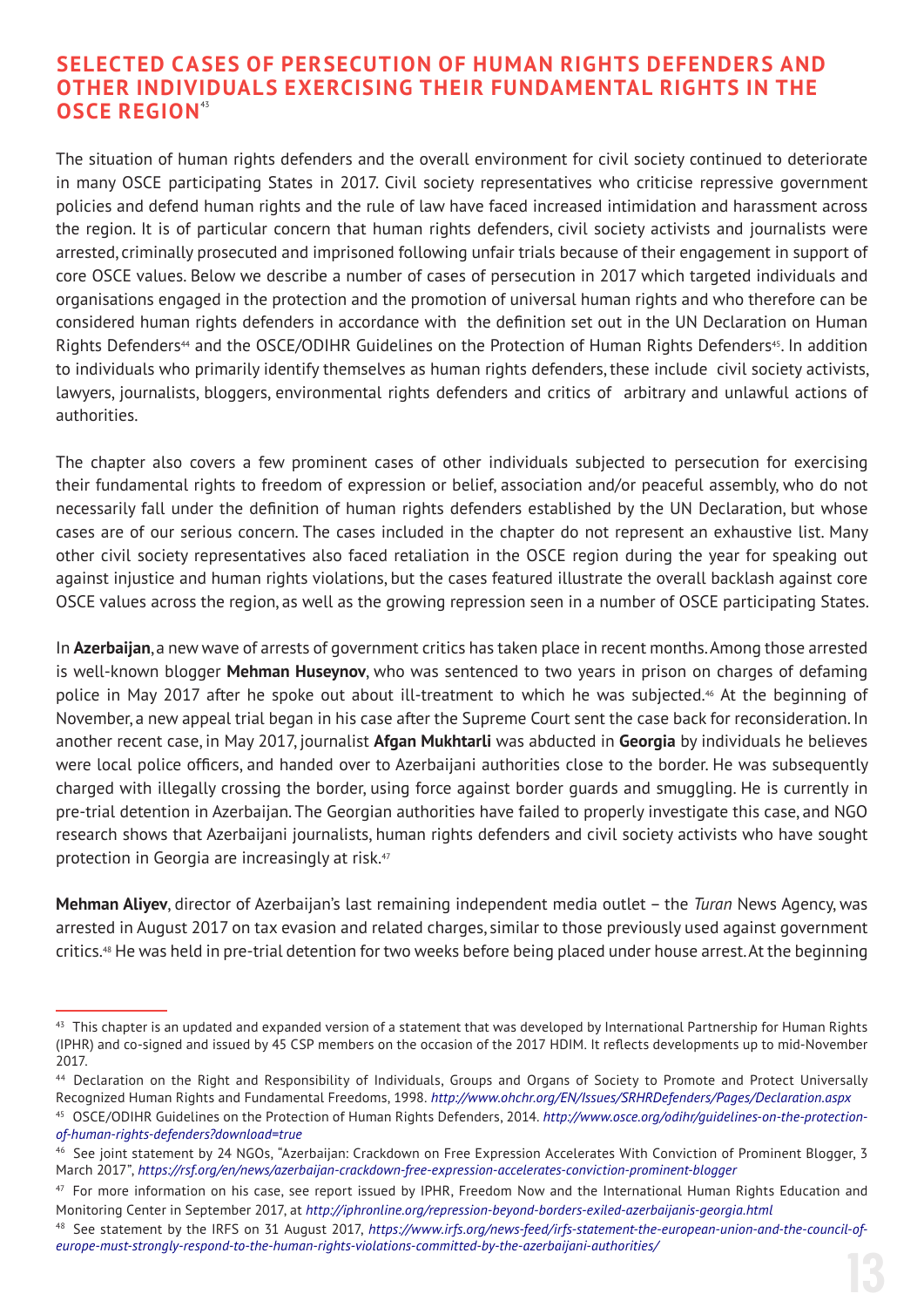of November 2017, all charges against Aliyev and his agency were dropped. This was a welcome outcome, although he should not have been charged in the frst place.

Despite the releases of a number of human rights defenders, journalists and activists in Azerbaijan since late 2015, many others who have been wrongly imprisoned in previous years remain behind bars. The case of opposition activist **Ilgar Mammadov** is emblematic: the authorities have persistently failed to release him, although the European Court of Human Rights (ECtHR) ruled three years ago that he had been deprived of his liberty because of his criticism of the government, in violation of the European Convention on Human Rights.49 In October 2017, the Committee of Ministers of the Council of Europe initiated unprecedented legal action to return Mammadov's case to the ECtHR for a so-called infringement procedure because of the non-execution of the ruling.<sup>50</sup> The following month the EctHR issued a second ruling on Mammadov' case, concluding that he was denied a fair trial, in response to a separate complaint filed by the activist. $51$ 

It is also of serious concern that several prominent lawyers have been disbarred or are currently threatened by disbarment in Azerbaijan because of their work on high-profle cases.<sup>52</sup>

**Valentina Cherevatenko**, chair of the CSP member organisation Women of the Don, became the frst NGO leader in **Russia** to face criminal charges over non-compliance with the notorious "foreign agents" law. In July 2017, she was informed that the charges against her had been dropped. While this announcement was welcome, the threat of criminal prosecution of NGO leaders remains as long as the "foreign agents" law is in place. Currently close to 90 NGOs feature on the government-maintained list of "foreign agents" against their will<sup>53</sup>, while over 70 groups have been removed from the list after being forced to close down or stop receiving foreign funding. In September 2017, the SOVA Centre for Information and Analysis – a CSP member involuntarily listed as a "foreign agent" – and its director **Alexander Verkhovsky** learned that charges have been fled against them for violating another repressive law, the law on so-called undesirable foreign organisations. The charges relate to two links to foreign donors listed as "undesirable organisations" posted on the centre's website.54 A local Moscow court subsequently returned the case to the prosecutor's offce because of shortcomings in the case preparation; however, an appeal against this decision is scheduled to be heard on 21 November.<sup>55</sup> A conviction could result in heavy fines. In another similar case, in mid-November 2017, the Andrey Rylkov Foundation for Health and Social Justice was fned 50 000 rubles (some 700 Euro) over an article on its website that featured a link to a foreign organisation deemed "undesirable" by the Russian authorities.56 The article was published several years ago before the law on "undesirable" organisations" came into force. A recent development of concern is also that of Olga Romanova, director of the Russia Behind Bars NGO that defends the rights of prisoners. She announced in November 2017 that she had left Russia for fear of persecution after the deputy head of the Federal Prison Service requested that a criminal case on embezzling state funds be opened against her and police searched the offce of her organisation, despite the fact the NGO has never received state funding.<sup>57</sup>

<sup>49</sup> See joint statement by members of the CSP and the Sport for Rights coalition, "Azerbaijan: Time for Justice for Ilgar Mammadov", 22 May 2017, *http://iphronline.org/azerbaijan-time-justice-ilgar-mammadov.html*

<sup>&</sup>lt;sup>50</sup> "Ilgar Mammadov case: Council of Europe notifies Azerbaijan of intention to launch a special procedure for the execution of the judgment", 25 October 2017, *https://www.coe.int/en/web/portal/-/ilgar-mammadov-case-council-of-europe-notifes-azerbaijan-of-intentionto-launch-unprecedented-legal-action*

<sup>51</sup> See press release by the ECtHR, at *http://hudoc.echr.coe.int/eng-press?i=003-5916921-7553809*

<sup>52</sup> See joint statement by CSP members and other NGOs, "Azerbaijan: legislative amendments raise alarm", 9 November 2017, at *http:// iphronline.org/azerbaijan-legislative-amendments-raise-alarm.html*

<sup>53</sup> The NGO register is available at: *http://unro.minjust.ru/NKOForeignAgent.aspx*

<sup>54</sup> See press release by SOVA Center, "Charges filed against SOVA Center for alleged violation of the law on 'undesirable organisations'", 7 September 2017, *http://www.sova-center.ru/en/announ/2017/09/d37832/*

<sup>&</sup>lt;sup>55</sup> SOVA Center, "Басманный районный суд рассмотрит протест на решения мирового суда о возврате в прокуратуру административных дел против Центра Сова", 25 October 2017, *http://www.sova-center.ru/announcement/2017/10/d38135/* 

<sup>56</sup> "Фонд имени Рылькова оштрафовали за ссылку на Фонд Сороса", 13 November 2017, *https://takiedela.ru/news/2017/11/13/fond\_ soros/*

<sup>57</sup> RFE/RL, "Head Of Russian Rights Group Confrms She Has Fled Russia", 8 November 2017; Facebook post by Olga Romanova, 7 November 2017, *<https://www.facebook.com/Ooo.Romanova/posts/1739302599437306>*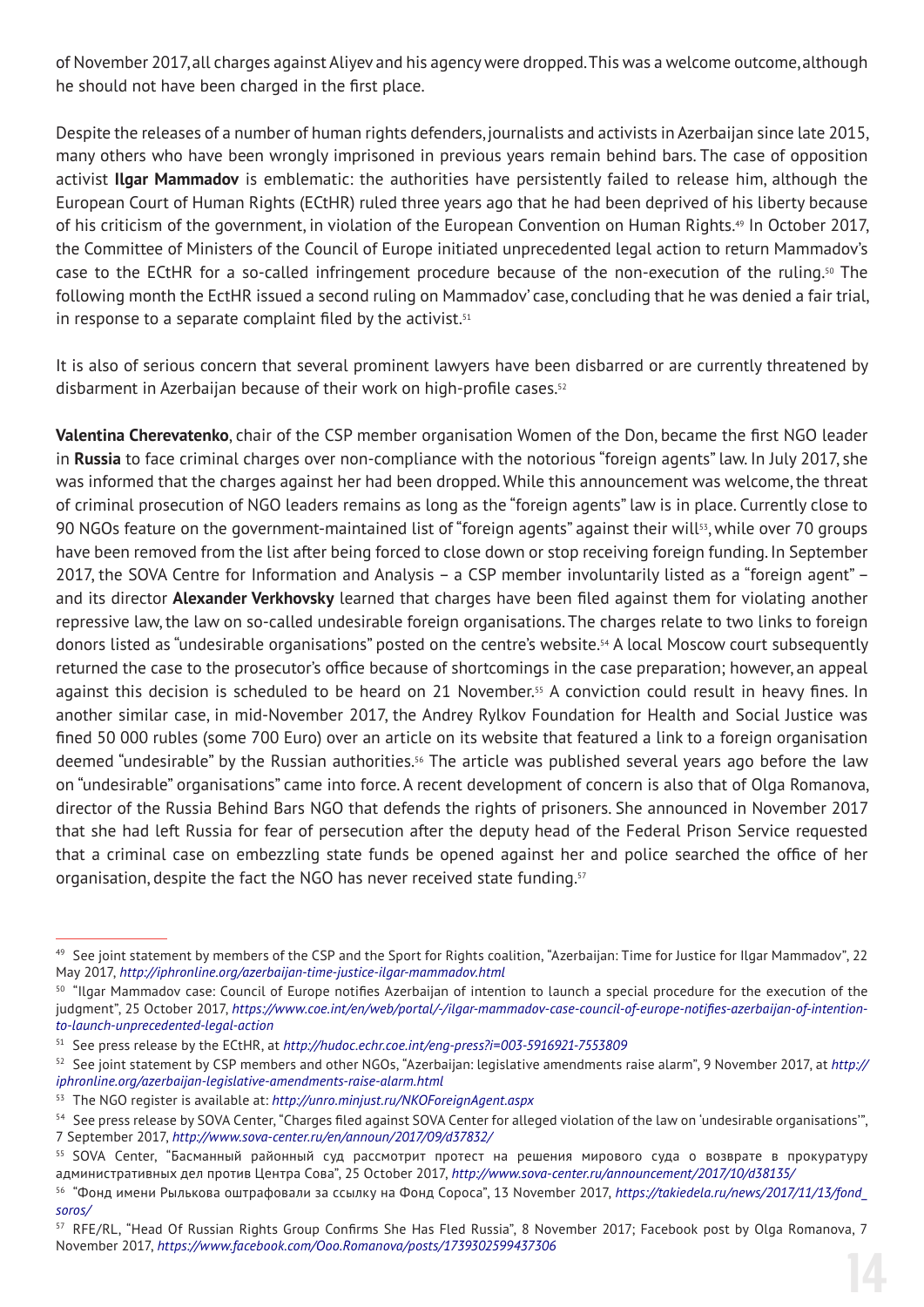Environmental rights defenders are also among those subjected to pressure in Russia. **Environmental Watch on the North Caucasus** (EWNC), an organisation based in Krasnodar Krai, has faced persecution for its failure to "report" its "foreign agent" status<sup>58</sup> in publications.<sup>59</sup> Because EWCN did not mention this status when publishing a eulogy in honour of Aleksey Yablokov, the Russian nuclear physicist and environmental leader, in early 2017, its coordinator Andrey Rudomakha was fined 300,000 rubles (approximately 4250 Euro).<sup>60</sup> The organisation won an appeal in court in October 2017, but only after months of legal fees and time spent defending themselves. Previously, EWNC and Rudomakha had already been fned close to a million rubles (some 14,000 euro) for omitting its "foreign agent" status in other publications. In addition, in July 2017 criminal charges of libel were fled against Rudomakha and **Dmitry Shevchenko**—deputy coordinator of EWNC—by State Duma deputy Aleksander Remezkov who claimed that EWNC made false statements about his ownership of luxury properties. These charges are ongoing as of mid-November 2017. In April 2017, police offcers and members of the Federal Investigative Committee broke into the offce of EWNC and took documents and valuables from the organization's safe, destroyed furniture, confscated equipment and documents, and turned the offce upside down in what they called part of the investigation into libel charges against Remezkov.<sup>61, 62</sup> The actions of the authorities to charge EWNC with fines that are nearly impossible to pay, requiring it to fulfl stigmatising reporting obligations, and destroying its offce and confscating its materials have severely limited the organisation's ability to conduct its peaceful environmental protection work. In another case of serious concern involving an environmental defender in Russia, in April 2017, **Yaroslav Nikitenko** found threatening graffti painted next to the entrance of his Moscow home, alongside a drawing of a gravestone bearing his name. Nikitenko has been active in a high-profle campaign against development of one of Moscow's districts, protesting the developer's violations of environmental legislation and potential negatives consequences for the local green area, including a pine forest and part of Moskvoretsky Park.63

Critics of Russia's unlawful annexation of **Crimea** also face persecution. In September 2017, journalist **Mykola Semena** was convicted of separatism and given a 2.5-year suspended prison sentence for writing an article critical of Russia's seizure of Crimea. He was also banned from engaging in journalism for three years. The same month **Ilmi Umerov**, the deputy head of the Mejlis of the Crimean Tatars and another outspoken critic of Russia's annexation of Crimea, was convicted of separatism and sentenced to two years in a colony settlement and banned from engaging in public activities for two years.<sup>64</sup> In a third case in September 2017, another deputy head of the Mejlis, **Akhtem Chiygoz**, was given an eight-year prison sentence on charges of organising mass riots because of his participation in a rally against Russia's annexation of the peninsula. These convictions were widely criticised by the international community. On 25 October 2017, following diplomatic intervention by Turkey, Umerov and Chiygoz were both released and fown to Ankara, from where they returned to Ukraine. However, other critics remain behind bars on the peninsula and the campaign against dissident voices continues. In a recent example, Crimean Tatar activist **Suleiman Kadyrov** was charged with separatism in October 2017 because of a social media post criticising the occupation of Crimea.<sup>65</sup> According to human rights defenders, over 60 people, including many members of the Crimean Tatar community, have been prosecuted on politically motivated criminal charges since the Russian take-over of Crimea.

<sup>58</sup> EWNC was assigned foreign agent status against its will in October 2016.

<sup>59</sup> *http://www.rightsinrussia.info/hro-org-in-english/foreignagents-1*

<sup>60</sup> *http://ewnc.org/node/23702*

<sup>61</sup> *http://www.ewnc.org/node/24082*

<sup>62</sup> *https://www.novayagazeta.ru/news/2017/04/14/130734-v-krasnodare-proshli-obyski-i-vyemki-v-dome-gde-ne-bylo-ni-ofisapravozaschitnoy-organizatsii-ni-kogo-by-to-ni-bylo-iz-ee-uchastnikov*

<sup>63</sup> *https://www.novayagazeta.ru/news/2017/04/13/130700-eko-aktivist-nikitenko-pozhalovalsya-v-spch-posle-ugroz-v-svoy-adres*

<sup>64</sup> See statement by CSP members, "Civic Solidarity Platform calls for the immediate release of Crimean Tatar leader Ilmi Umerov", 2 October 2017, *http://civicsolidarity.org/article/1503/civic-solidarity-platform-calls-immediate-release-crimean-tatar-leader-ilmi-umerov*

<sup>65</sup> "В Крыму завершено следствие по делу обвиняемого в сепаратизме Сулеймана Кадырова", 25 October 2017, *https://ovdinfo.org/ express-news/2017/10/25/v-krymu-zaversheno-sledstvie-po-delu-obvinyaemogo-v-separatizme-suleymana?utm\_source=rightsinrussia&utm\_ medium=referral&utm\_campaign=this\_week*; and Human Rights Watch, "Crimea: Persecution of Crimean Tatars Intensifes", 14 November 2017, *https://www.hrw.org/news/2017/11/14/crimea-persecution-crimean-tatars-intensifes*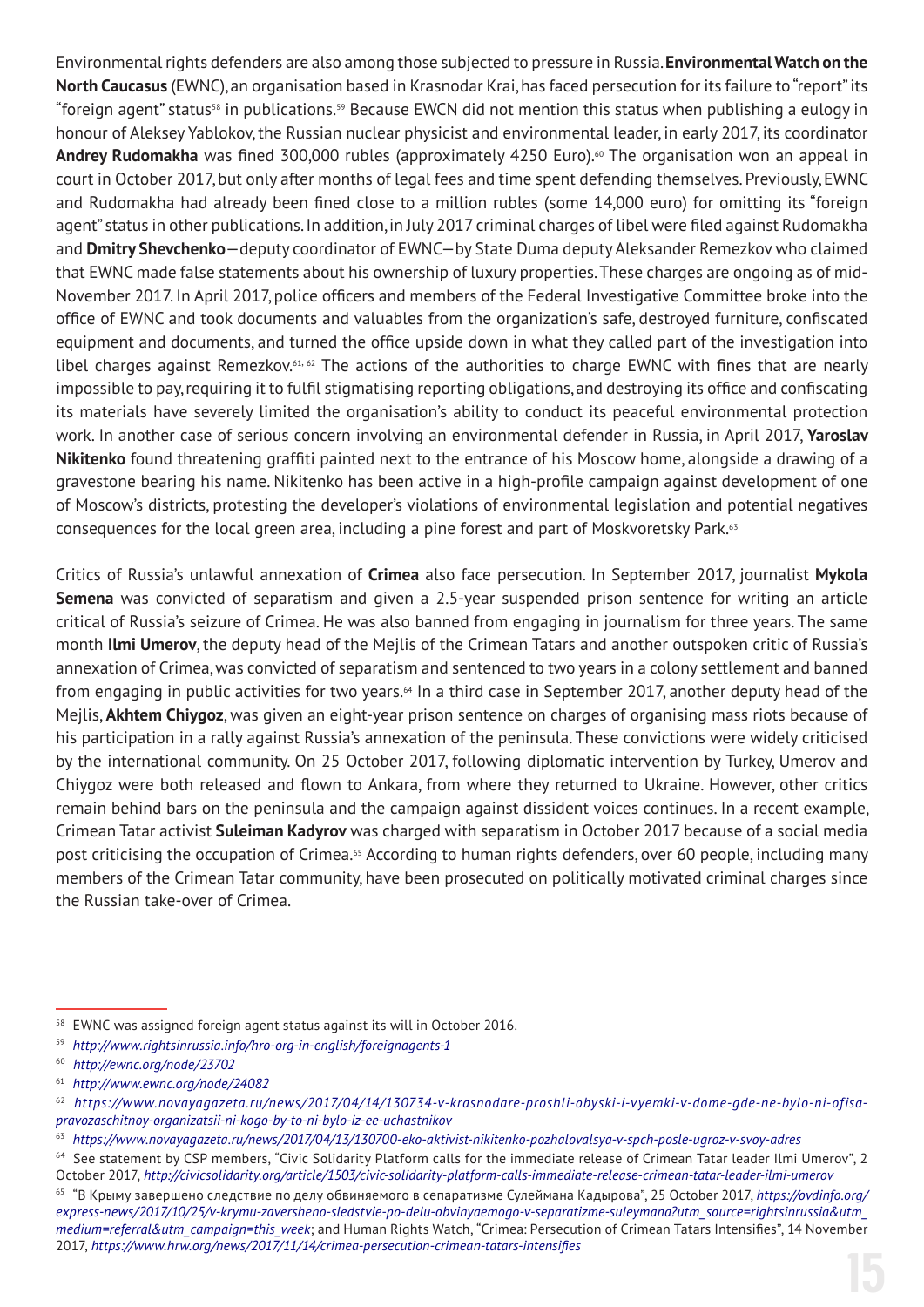In **Ukraine**, activists who fght against corruption, advocate for environmental and land rights, promote LGBT rights or work in the confict zone in Donbas, have been subjected to intimidation and harassment.66 Anti-corruption activists have been subjected to smear campaigns, physical attacks and criminal investigations believed to be retaliation for their work, and it is feared that new anti-corruption legislation may be used to put pressure on their work. In October 2017, law enforcement authorities raided the offce of the Charitable Fund "Patients of Ukraine" and seized its documents as part of a criminal investigation on the alleged misappropriation of funds received from donors fghting against corruption in the healthcare sector. **Vitaliy Shabunin**, the head of the Anti-Corruption Action Centre, is under investigation on charges of allegedly hitting a journalist, an offence that carries a prison sentence of three years.<sup>67</sup>

A series of human rights defenders, civil society activists, trade union leaders, journalists, social media users and other critics have recently faced criminal charges in **Kazakhstan**. The case of civil society and land rights activists **Max Bokayev** and **Talgat Ayan** illustrates this crackdown: they were sentenced to fve years in prison in November 2016 because of their involvement in peaceful land reform protests.<sup>68</sup> The UN Working Group on Arbitrary Detention concluded that they had been detained in retaliation for their exercise of freedom of expression and assembly and called for their release.<sup>69</sup> There are concerns that Bokayev has not been granted access to independent medical examinations and adequate treatment for urgent medical problems in prison.<sup>70</sup> In another case that has been widely criticised, trade union leaders **Nurbek Kushakbayev** and **Amin Yeleusinov** were charged with criminal offenses and imprisoned after participating in a peaceful hunger strike to protest the closure of an independent trade union. According to information from human rights defenders, over a dozen activists, journalists and other critics of the authorities are currently in prison on politically motivated grounds in Kazakhstan, while others convicted on such grounds have been sentenced to years of restrictions on their freedom of movement and civic engagement. As is the case in several other countries of the former Soviet Union, lawyers have increasingly been subjected to threats and pressure.

Freelance journalist **Saparmamed Nepeskuliev**, who had reported on corruption and other issues, remains in prison in **Turkmenistan** after being given a three-year sentence on spurious charges of unlawful possession of pharmaceuticals in August 2015. Pro-democracy activist **Gulgeldy Annaniyazov** has been held in incommunicado detention since 2008 when he was sentenced to 11 years in prison after being arrested for allegedly crossing the border illegally. The UN Working Group on Arbitrary Detention has declared the detention of both men unlawful.<sup>71</sup> Civil society groups have documented72 over 100 cases of enforced disappearances in prison of individuals convicted in unfair and politically motivated trials. The total number of such cases is likely to be much higher. New cases of disappearances include nine cases of individuals accused of "Islamic extremism" in February 2017, as well as that of **Annamurad Atdaev**, who was convicted on similar charges in a closed trial in December 2016 after returning to Turkmenistan to renew his passport.73 A growing number of deaths in prison of disappeared individuals has been reported in the last two years.74 In another alarming development, Turkmenistani human rights defenders and dissidents have recently been subjected to renewed pressure both in- and outside Turkmenistan. In an appalling

*http://iphronline.org/kazakhstan-ruling-cs-activists-20161201.html*

<sup>73</sup> *http://provetheyarealive.org/the-disappeared/*

<sup>&</sup>lt;sup>66</sup> As researched by Human Rights Information Centre (Kyiv), *https://humanrights.org.ua/en/material/girshe krivavogo kuchmi [pravozahisniki\\_nazvali\\_nebezpechni\\_tendenciji\\_shhodo\\_jihnoji\\_dijialnosti](https://humanrights.org.ua/en/material/girshe_krivavogo_kuchmi__pravozahisniki_nazvali_nebezpechni_tendenciji_shhodo_jihnoji_dijialnosti)*

<sup>&</sup>lt;sup>67</sup> See more in open letter to the Ukrainian authorities issued by CSP members, "Stop persecution of anti-corruption activists", 7 November 2017, at *http://www.civicsolidarity.org/article/1514/stop-persecution-anti-corruption-activists-open-letter-ukrainian-authorities* <sup>68</sup> See statement by CSP members, "Kazakhstan: Ruling against civil society activists sets dangerous precedent", 1 December 2016,

<sup>69</sup> Opinion No. 16/2017 of the Working Group on Arbitrary Detention concerning Max Bokayev and Talgat Ayanov (Kazakhstan), published on 27 June 2017.

<sup>70</sup> See appeal by Kazakhstani human rights defenders and civil society representatives, November 2017, *http://pana-defenders.info/ petitions/maxbokayevneedhelp2017/*

<sup>&</sup>lt;sup>71</sup> Opinions No. 40/2015 and No. 22/2013 of the Working Group on Arbitrary Detention.

<sup>72</sup> See report by the Prove They Are Alive! Campaign, "List of the Disappeared in Turkmenistan Prisons", September 2017, *http:// provetheyarealive.org/wp-content/uploads/2017/09/List-of-the-disappeared-in-TM-prisons\_Prove\_Sept-2017\_eng.pdf*

<sup>74</sup> See statement by the Prove They are Alive! Campaign, "Another Victim of Enforced Disappearance in Turkmenistan: Akmurad Redjepov Dies in Custody", 24 August 2017, *http://provetheyarealive.org/another-victim-of-enforced-disappearance-in-turkmenistanakmurad-redjepov-dies-in-custody/*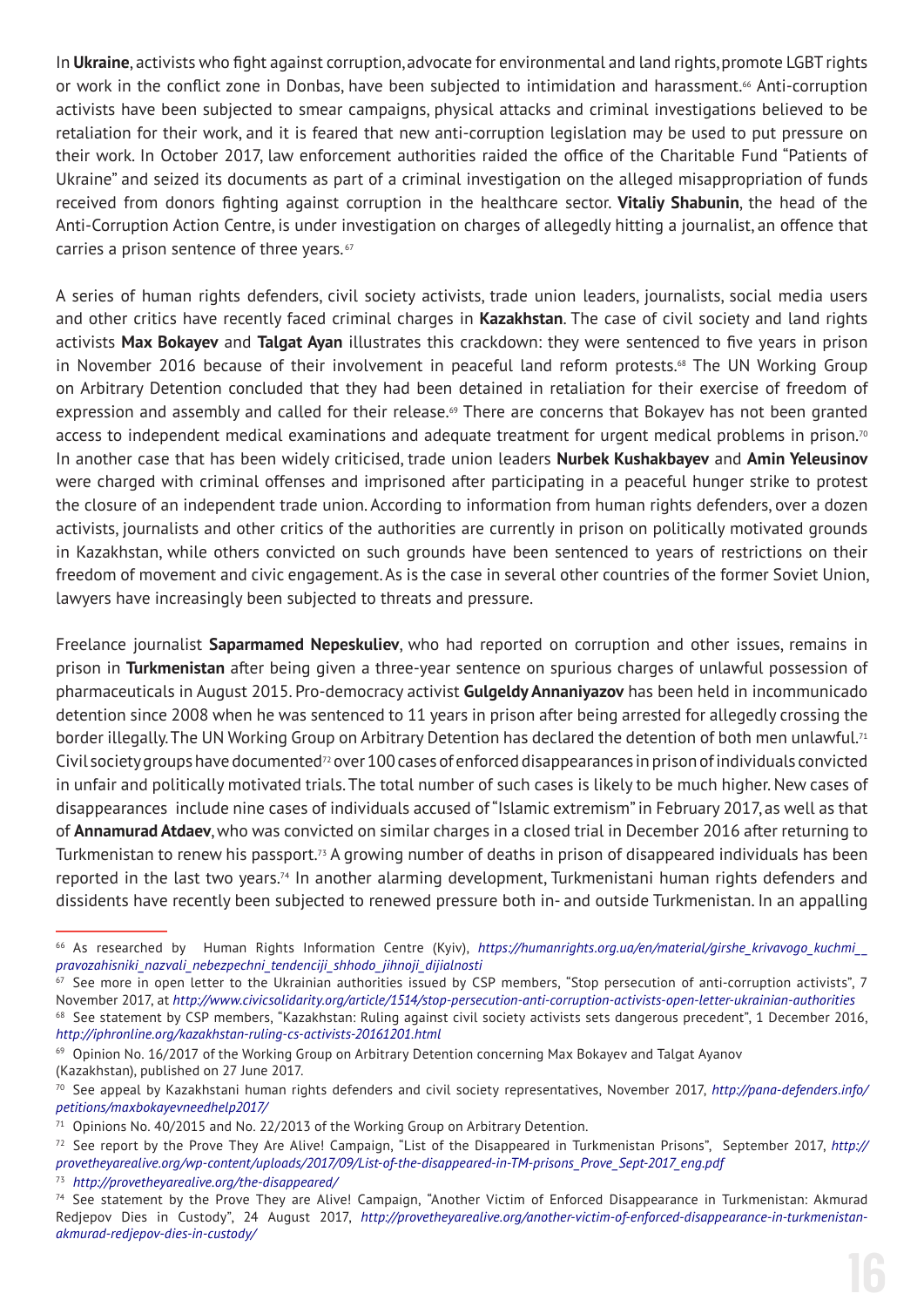incident believed to constitute retaliation against the head of the exile Turkmen Initiative for Human Rights (TIHR), his elderly mother had stones and bricks thrown at her apartment in Turkmenistan in November 2017.75 Turkmenistan-based activists and journalists have been threatened by security services, subjected to surveillance and attacked with impunity.<sup>76</sup>

In **Uzbekistan**, as of mid-November 2017, at least ten human rights defenders, journalists and government critics had been released since current President Shavkat Mirziyoyev came to power in September 2016 after the death of long-time ruler Islam Karimov. However, many others remain behind bars, including human rights defenders **Mekriniso Khamadova**, **Zulkumor Khamadova, Gaybullo Dhalilov, Chuan Matmakulov, Zafarjon Rakhimov, Yuldash Rasulov**, **Isroil Kholdorov**, **Fakhriddin Tillaev**, **Dilmurod Saidov**, and independent journalists **Aziz Yusupov**, **Gairat Mikliboev** and **Yusuf Ruzimuradov**. New detentions have also been carried out. Independent journalist **Bobomurad**  Abdullayev was detained by security services in late September 2017<sup>77</sup>, held incommunicado for two days and subsequently charged with anti-constitutional activities and remanded to pre-trial detention in a centre known for widespread torture and ill-treatment. Another independent journalist and blogger, **Haetkhon Nasreddinov** was detained by security services in October 2017 and is believed to be being held in a pre-trial detention centre in Tashkent. As of mid-November, his family had not been allowed to see him or been informed about the reasons for this detention.

Lawyers **Buzurgmehr Yorov** and **Nuriddin Mahkamov** received prison sentences of over 20 years in **Tajikistan** in October 2016 after providing legal assistance to defendants in politically sensitive cases, and Yorov's sentence has since been further extended on additional spurious charges. The UN Special Rapporteur on freedom of opinion and expression has stated that their cases "raise serious concerns about the Government's commitment to due process and independent legal mechanisms".78 Yorov's family has voiced concerns that the lawyer has been subjected to torture and ill-treatment in detention<sup>79</sup>, charges that have not been thoroughly and impartially investigated by the Tajikistani authorities.

In January 2017, the life sentence of human rights defender **Azimjan Askarov** was upheld at a re-trial in **Kyrgyzstan**, based on the fawed 2010 investigation of his case. Therefore, the authorities of the country failed to release him and quash his conviction, as called for by the UN Human Rights Committee in its 2016 decision on the case<sup>80</sup> and by numerous governments and civil society organisations. In a welcome development, in September 2017, a local court in the Jalal-Abad region fnally repealed a decision to sanction the confscation of Askarov's family house, where his wife lives, as part of the implementation of the ruling in his case. $81$  A criminal case on inciting interethnic hatred was opened against journalist **Ulugbek Babakulov** in connection with his article about aggressive nationalism against ethnic Uzbeks published in May 2017. He subsequently fed the country, fearing politically motivated imprisonment.82 Human rights defender **Cholpon Djakupova** and journalists **Narynbek Idinov** and **Dina** 

<sup>&</sup>lt;sup>75</sup> See statement by TIHR, The Rights and Freedoms of the Citizens of Turkmenistan, IPHR and Memorial Human Rights Centre, "Turkmenistan: Attack on activist's mother highlights unrelenting pressure on critical voices", 3 November 2017, *[https://iphronline.](https://iphronline.org/turkmenistan-attack-highlights-unrelenting-pressure-critics.html) [org/turkmenistan-attack-highlights-unrelenting-pressure-critics.html](https://iphronline.org/turkmenistan-attack-highlights-unrelenting-pressure-critics.html)*; and statement by the CSP's Turkmenistan Civic Solidarity Group, 2 November 2017, *http://civicsolidarity.org/article/1511/turkmenistan-attack-home-prominent-turkmen-human-rights-defender-faridtukhbatullins*

<sup>&</sup>lt;sup>76</sup> For a number of recent examples, see TIHR, The Rights and Freedoms of the Citizens of Turkmenistan, IPHR and Memorial Human Rights Centre, "Turkmenistan: Attack on activist's mother highlights unrelenting pressure on critical voices", 3 November 2017, *[https://](https://iphronline.org/turkmenistan-attack-highlights-unrelenting-pressure-critics.html) [iphronline.org/turkmenistan-attack-highlights-unrelenting-pressure-critics.html](https://iphronline.org/turkmenistan-attack-highlights-unrelenting-pressure-critics.html)*

<sup>77</sup> See statement issued by CSP members in response to his arrest, 2 October 2017, *http://www.civicsolidarity.org/article/1502/ independent-journalist-bobomurod-abdullayev-arrested-osce-prepares-discuss-media*

 $78$  Report of the Special Rapporteur on the promotion and protection of the right to freedom of opinion and expression on his mission to Tajikistan, published in June 2017.

 $79$  See more at Fergana News, "Таджикистан: Адвоката Бузургмехра Ёрова отправили на полмесяца в карцер – 'за нарушение режима содержания'", 4 October 2017, *http://www.fergananews.com/news/26960*

<sup>80</sup> IPHR statement on Supreme Court ruling on the case of Azimjan Askarov, 12 July 2016, *http://iphronline.org/kyrgyzstan-iphr-statementsc-ruling-askarov-20160712.html*

<sup>81</sup> See more in update by IPHR and the Legal Prosperity Foundation (LPF) from October 2017, *http://iphronline.org/kyrgyzstan-freespeech-restrictions-cloud-presidential-election.html*

<sup>82</sup> For more information on this case, see update by IPHR and the LPF from July 2017, http://iphronline.org/kyrgyzstan-president-slams*criticism.html*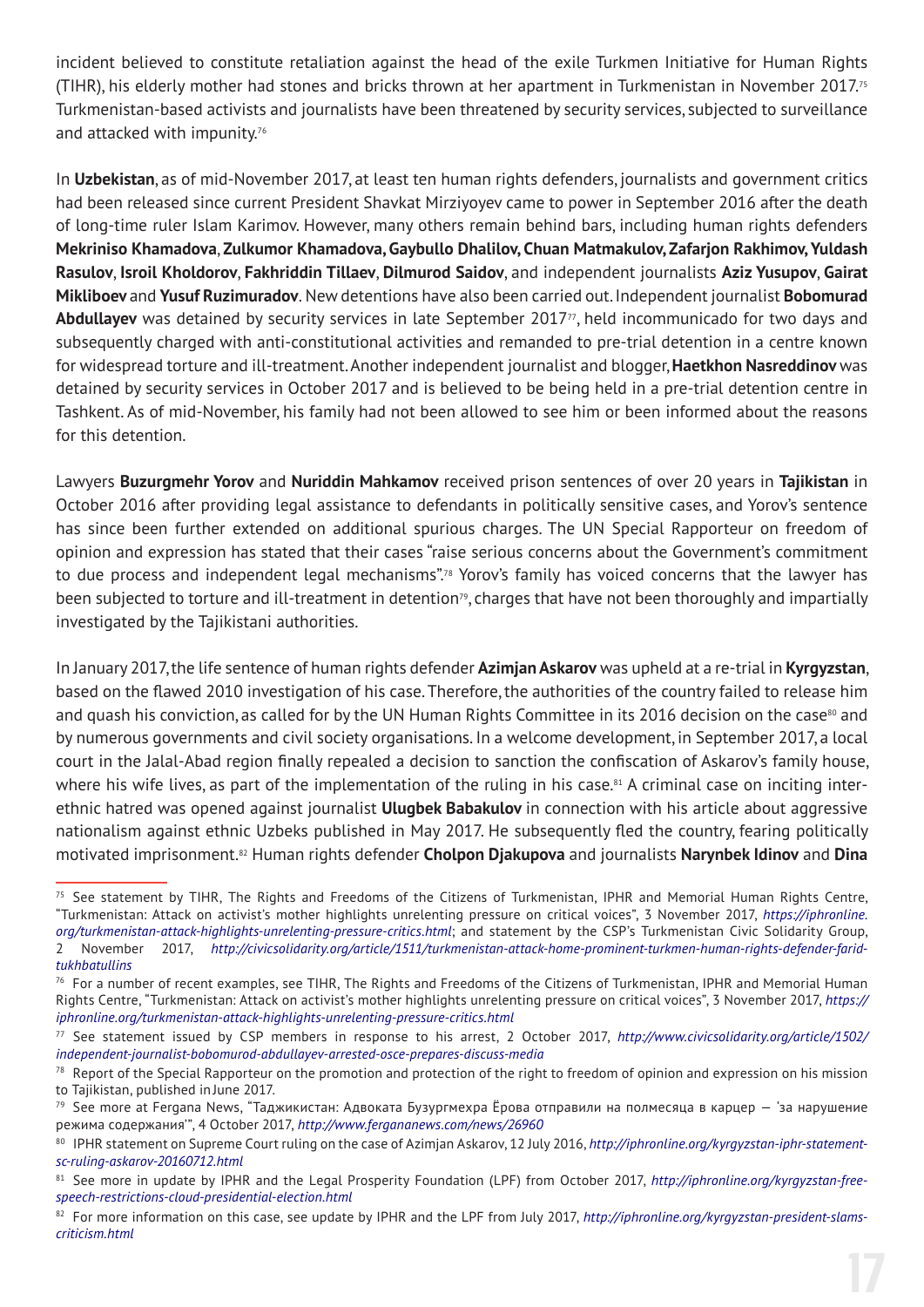**Maslova** were ordered by court to pay huge sums in compensation to President Almazbek Atambayev for allegedly defaming him.83 Journalist **Kabay Karabekov** was again ordered by court to pay the equivalent of about 60 000 EUR to president elect Sooronbay Jeenbekov over an investigative article deemed to tarnish the reputation of this politician.<sup>84</sup> In October 2017, a Bishkek district court ruled that a press release issued by the security services in January, which groundlessly accused CSP member Bir Duino Human Rights Movement of obstructing a law enforcement operation, was inaccurate and that the services should publish a retraction.<sup>85</sup>

In **Belarus, Henadz Fiadynich** and **Ihar Komlik**, representatives of an independent trade union that was involved in wide-scale peaceful protests against so-called social parasitism legislation earlier this year, were charged with tax evasion on grounds similar to those on which human rights defender Ales Bialiatski was previously imprisoned.<sup>86</sup> Komlik was held in pre-trial detention for two months before being released pending trial in early October 2017. Travel restrictions have been imposed on both men while the investigation continues. Activist **Dzmitry Paliyenka** is currently behind bars since the two-year suspended sentence he was given after participating in a peaceful cycling protest in 2016 was changed into a real prison sentence in April 2017, and activist **Mikhail Zhemchuzhny** continues to serve the 6.5-year prison sentence he was given in 2015 following an unfair trial. Both Paliyenka and Zhemchuzhny have been declared political prisoners by Belarusian human rights NGOs.87 A criminal investigation is still under way against more than a dozen Belarusian opposition activists because of an alleged plot to use armed violence during the mass protests in February-March 2017<sup>88</sup>, to which the authorities responded with heavy-handed tactics and the arbitrary detention of hundreds of people.<sup>89</sup> Human rights NGOs have voiced concerns that lawyers working on politically motivated and human rights related cases have recently faced growing pressure, including government-initiated re-accreditation procedures.<sup>90</sup> In September 2017, the Ministry of Justice revoked lawyer Anna Bakhtina's licence on the grounds that she lacks "suffcient professional skills", although she has practiced law for several decades. Without waiting for a fnal court decision on an appeal filed by Bakhtina, the Minsk Bar Association excluded her from its ranks.<sup>91</sup> Anna Bakhtina has worked on numerous politically motivated cases.

In the **Transnistrian region of Moldova**, human rights defenders continue to be subjected to intimidation and harassment in relation for their criticism of the policies of the separatist authorities.<sup>92</sup> Members of the Promo-LEX Association have been barred from entering Transnistria because of a criminal case on allegedly threatening the region's security opened by separatist security services against the organisation in 2015.93

During the crackdown unleashed by the **Turkish** government following the failed July 2016 coup attempt, dozens of journalists, lawyers, human rights defenders and political activists have been detained. In a case that has caused widespread dismay, eight representatives of civil society groups and two foreign digital and information security consultants were detained at a human rights training in July 2017 and subsequently charged with terrorist-related offenses. These include Özlem Dalkıran (Helsinki Citizens' Assembly), lawyer **Nalan Erkem** (Helsinki Citizens' Assembly), İlknur Üstün (Women's Coalition), İdil Eser (Amnesty International Turkey director), **Veli Acu** (Human

- 85 Press release issued by Bir Duino on 30 October 2017.
- <sup>86</sup> See joint statement by Belarusian human rights NGOs issued on 3 August 2017, *http://spring96.org/ru/news/87537*
- <sup>87</sup> See List of Political Prisoners, *http://spring96.org/en/news/49539.*
- <sup>88</sup> Viasna update, August 2017, *http://spring96.org/ru/news/87731*

<sup>93</sup> This statement is available at: *<http://www.kgb-pmr.com/news/370> In October 2016, Promo Lex was informed that its members will not be granted access to the proceedings in the supposed criminal case against the organisation.*

<sup>83</sup> See more in update by IPHR and the LPF from August 2017, http://iphronline.org/kyrgyzstan-pressure-critical-voices-mounts-ahead*election.html*

<sup>84</sup> See more in update by IPHR and Legal Prosperity Foundation from October 2017, http://iphronline.org/kyrgyzstan-free-speech*restrictions-cloud-presidential-election.html*

<sup>89</sup> See more in IPHR mission report, prepared together with Truth Hounds and issued in the framework of the CSP, *http://iphronline.org/ mission-report-released-human-rights-abuses-committed-belarusian-authorities-peaceful-protests-february-march-2017.html*

<sup>&</sup>lt;sup>90</sup> See joint statement by Belarusian human rights NGOs, "Требуем прекратить вмешательство государственных органов в деятельность адвокатуры", 13 September 2017, *<http://spring96.org/ru/news/87826>*

<sup>91</sup> Viasna, "Коллегия адвокатов не дождалась решения суда и исключила из своего состава Анну Бахтину", 27 October 2017, *<https://spring96.org/ru/news/88167>*

<sup>92</sup> For more details, see report by Promo-Lex to the UN Human Rights Committee, August 2016, at *https://promolex.md/wp-content/ uploads/2016/09/Raport-CCPR-eng-1.pdf*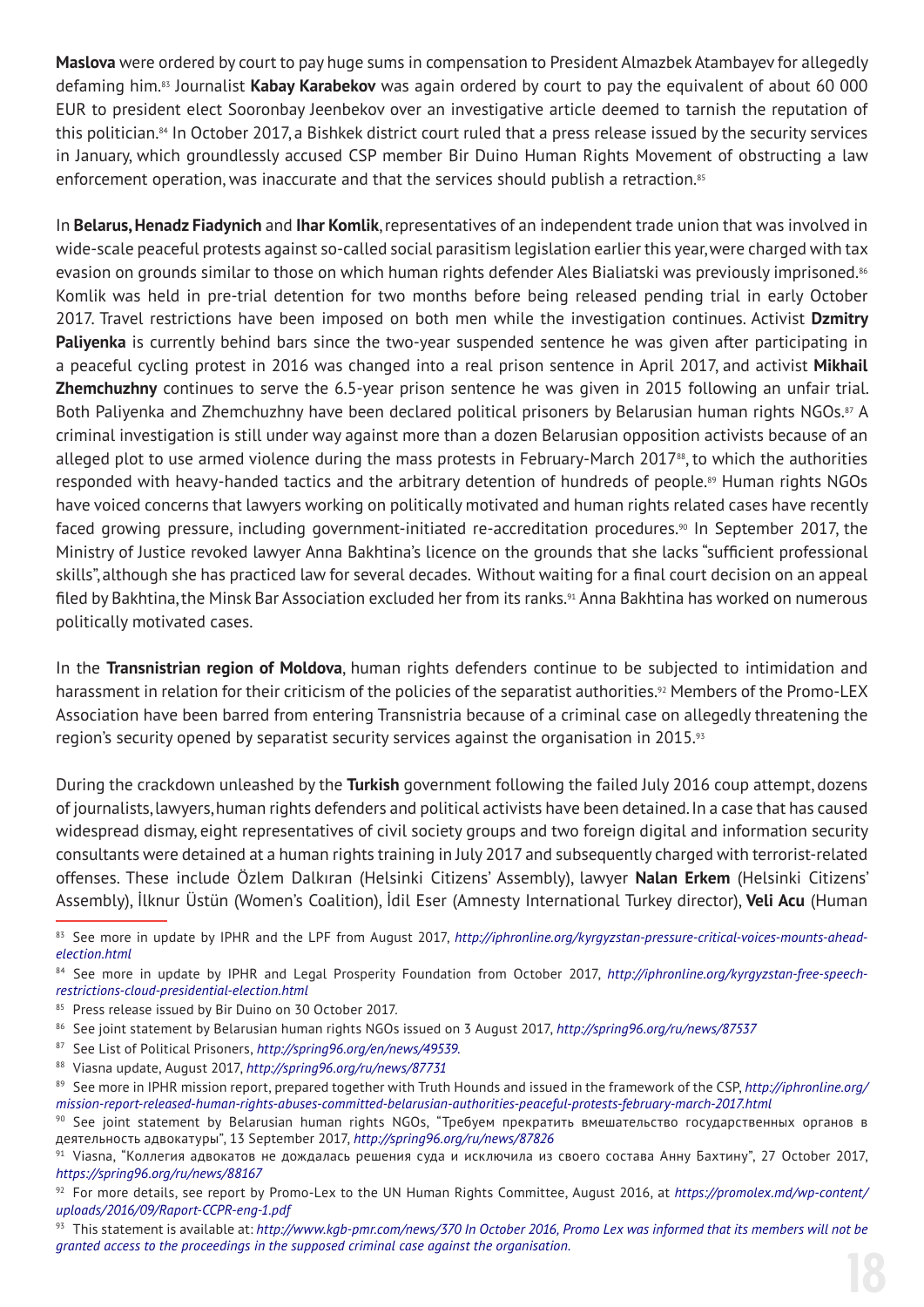Rights Agenda Association), lawyer **Günal Kurşun** (Human Rights Agenda Association), **Nejat Taştan** (Equal Rights Watch Association) and Şeymus Özbekli (Rights Initiative), as well as **Ali Gharawi** and **Peter Steudtner** (foreign consultants).94 The court proceedings in their cases, as well as that of Amnesty International's Turkey Chair **Taner Kılıç** began in late October 2017.95 While the ten defendants detained at the human rights training have been released pending the outcome of the proceedings, Kılıç remains in pre-trial detention. New arrests of civil society representatives have also been carried out. For example, Osman Kavala, chair of the Anatolian Culture Centre, was detained in October 2017 and is currently in custody on charges of anti-constitutional and anti-government activities.96 Over a dozen staff members of the daily newspaper *Cumhuriyet* are on trial on terrorism related charges, with several journalists remaining in pre-trial detention pending the outcome of the proceedings.97 The OSCE Representative on Freedom of the Media has called for dropping the charges and releasing the journalists.<sup>98</sup>

**Arayik Papikyan**, **Mushegh Shushanyan** and **Nina Karapetyants** from the Helsinki Association of **Armenia**, as well as other independent lawyers working on high-profle cases in this country have faced harassment and obstruction in the performance of their professional duties.99 A CSP fact-fnding mission in September 2017 found that lawyers working on the so-called Sasna Tsrer cases have faced threats, arbitrary and unwarranted restrictions on accessing their clients and defending them, as well as frequent disciplinary proceedings requested by court.<sup>100</sup>

In many countries in the region, human rights defenders continue to be attacked and smeared by government offcials and pro-government media, who accuse them of using foreign funding to infuence the political agenda and destabilise the situation in their countries. Rhetoric of this kind is commonly used in countries in the post-Soviet region, but has increasingly been heard in European countries, for example in **Serbia**, **Macedonia, Hungary**, and **Poland**. In Hungary, such arguments were used to justify the recent adoption of legislation requiring NGOs that receive foreign grants to register and label themselves as foreign-funded organisations.101 In Poland, new legislation signed by the president in mid-October 2017 has been criticised for endangering independent NGOs. The legislation provides that a new body linked to the government will allocate funds to civil society organisations, including funds from the EU and other international donors.<sup>102</sup>

In the **United States**, environmental defenders at the Standing Rock Sioux reservation in North Dakota were subjected to abuse and violence in late 2016 and early 2017 as they defended their drinking water and land from damage caused by the construction of the Dakota Access Pipeline, which would transport oil across Standing Rock Sioux territory. Activists were beaten, shot, and according to information from the UN, 412 people were arrested because of their attempts to protect tribal land, including cultural and sacred sites.103 Private security forces worked in conjunction with federal, state, and local law enforcement in at least fve states to monitor and repress resistance at Standing Rock and used military-style counterterrorism measures and sweeping and

<sup>94</sup> See statement by CSP members, "Holding a meeting on human rights is not a terrorist conspiracy", 10 July 2017, *[http://civicsolidarity.](http://civicsolidarity.org/article/1486/holding-meeting-human-rights-not-terrorist-conspiracy) [org/article/1486/holding-meeting-human-rights-not-terrorist-conspiracy](http://civicsolidarity.org/article/1486/holding-meeting-human-rights-not-terrorist-conspiracy)*

<sup>95</sup> See Amnesty International, "Eyes of the world on Turkey as show trial of human rights activists begins", 25 October 2017, *https:// www.amnesty.org/en/latest/news/2017/10/eyes-of-the-world-on-turkey-as-show-trial-of-human-rights-activists-begins/*

<sup>96</sup> See *Hurriyet*, "Court arrests Turkish activist Osman Kavala over failed coup attempt", 1 November 2017, *http://www.hurriyetdailynews. com/court-arrests-turkish-activist-osman-kavala-over-failed-coup-attempt-121694*

<sup>97</sup> See *Hurriyet* article from 25 September 2017, *http://www.hurriyetdailynews.com/turkish-court-releases-prominent-journalist-kadrigursel-from-jail--118332*

<sup>98</sup> "OSCE media freedom representative calls on Turkey to release imprisoned journalists", 24 July 2017, at *http://www.osce.org/ fom/331586*

<sup>99</sup> See statement by CSP members, "Armenia: harassment of lawyers working on high-profle cases", 9 August 2017, *http://civicsolidarity. org/article/1490/armenia-harassment-lawyers-working-high-profle-cases*

<sup>&</sup>lt;sup>100</sup> See more in forthcoming report on mission carried out by IPHR in the framework of the CSP.

<sup>101</sup> See "NGOs: We're here to stay and to continue our work", *http://www.helsinki.hu/en/ngos-were-here-to-stay-and-to-continue-our-work/* <sup>102</sup> See Deutsche Welle, "Poland's right-wing government takes steps to control NGO funding", 15 September 2017, *[http://www.](http://www.dw.com/en/polands-right-wing-government-takes-steps-to-control-ngo-funding/a-40535610) [dw.com/en/polands-right-wing-government-takes-steps-to-control-ngo-funding/a-40535610](http://www.dw.com/en/polands-right-wing-government-takes-steps-to-control-ngo-funding/a-40535610)*; and overview of the situation of civil society organisations in Poland prepared by the Helsinki Foundation for Human Rights, *http://www.hfhr.pl/wp-content/uploads/2017/09/HFHR\_ situation\_ngos\_in\_Poland\_brief.pdf*

<sup>103</sup> *https://www.un.org/development/desa/indigenouspeoples/news/2016/11/statement-from-the-chair-and-pfi-members-dalee-doroughand-chief-edward-john-on-the-dakota-access-pipeline/*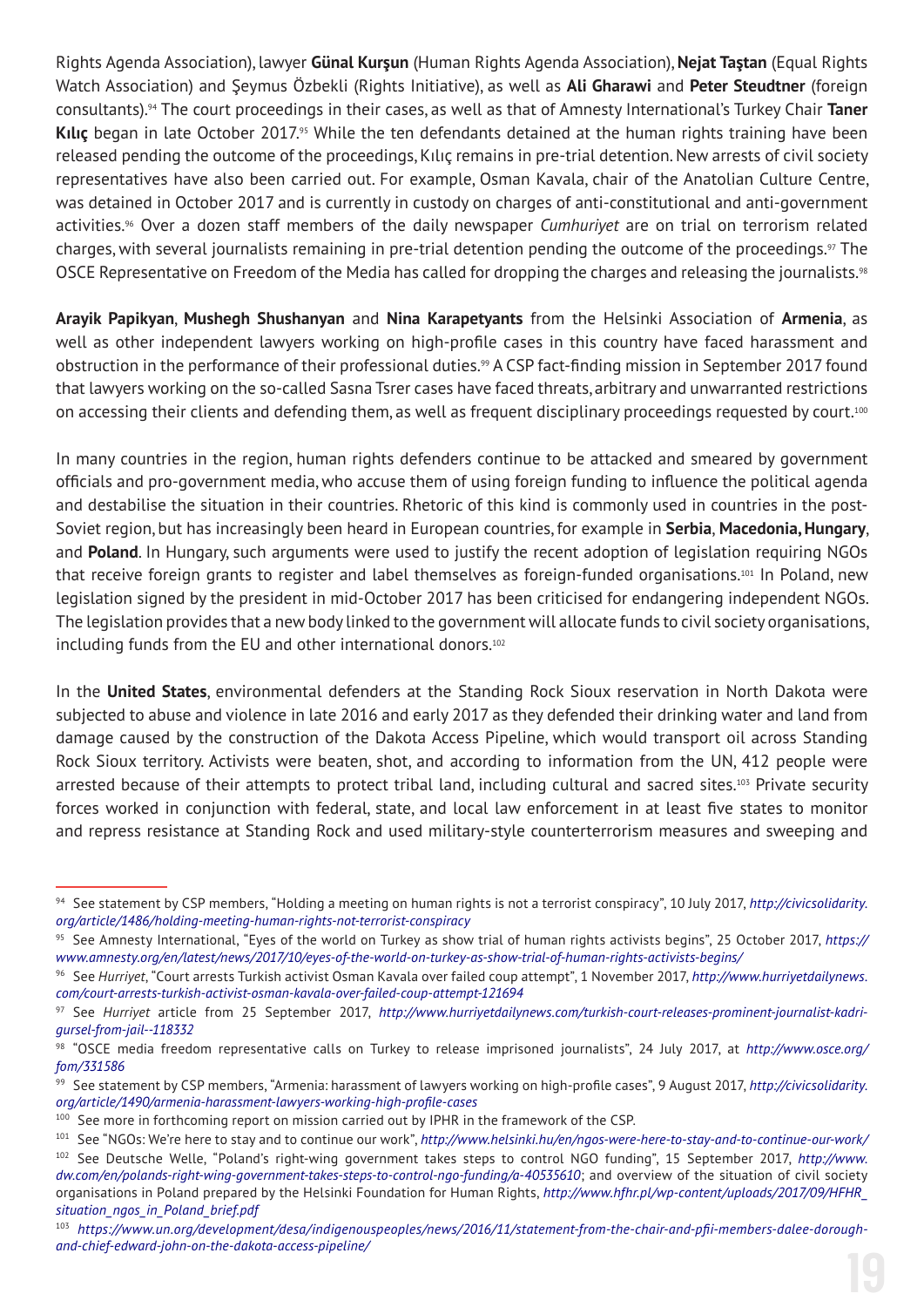invasive surveillance against peaceful protesters.104 TigerSwan, the private security company hired by Energy Transfer Partners, described Standing Rock water protectors as "an ideologically driven insurgency with a strong religious component" and compared the non-violent protesters to jihadist fghters, characterizing them as unpredictable and menacing, thus justifying extraordinary security measures.105 Some arrested water protectors were strip searched and left naked in their jail cells.<sup>106</sup> Others described being locked in cells that resembled dog cages and having their arms marked with numbers by the authorities.107 The UN Permanent Forum on Indigenous Peoples expressed serious concerns about the events at Standing Rock and the "total lack of presence and action by the United States government, at the federal level". It called on the government to take urgent action to put a stop to the criminalization of indigenous peoples in their peaceful attempts to safeguard their human rights and fundamental rights.108

#### RECOMMENDATIONS

We call on all OSCE participating States to implement the **OSCE/ODIHR Guidelines on the Protection of Human Rights Defenders**, which are based on OSCE commitments and universally recognised human rights standards that the participating States are legally bound to respect. In particular, the States should:

- **•** Ensure that no one is subjected to arbitrary arrest, criminal charges, unwarranted legal proceedings or any other forms of misuse of judicial authority for acts related to their human rights engagement (OSCE Guidelines, article 23).
- **•** In the event that criminal charges are brought against them, ensure that human rights defenders are granted a fair trial before a competent, independent and impartial tribunal, in full accordance with international standards (OSCE Guidelines, article 36).
- **•** Ensure that human rights defenders who are deprived of their liberty are always treated in accordance with international standards, without discrimination of any kind and without being singled out for selective treatment in retribution for their activities (OSCE Guidelines, article 34).
- **•** Refrain from engaging in smear campaigns, negative portrayals or the stigmatisation of human rights defenders and their work and take proactive steps to counter misinformation about human rights defenders (OSCE Guidelines, article 37).
- **•** Take action, through diplomatic missions, to support human rights defenders at immediate risk of arbitrary detention, imprisonment and persecution in other states; and raise threats, arbitrary arrests and other serious human rights violations against human rights defenders through appropriate means with the states concerned, for example, in high-level meetings or at international forums (OSCE Guidelines, articles 98 and 99).
- **•** Whenever required, facilitate the issuance of emergency visas and relocation support for individual human rights defenders to allow them to promptly leave the country where they are at risk and to ensure effective protection of their family members (OSCE Guidelines, article 100).

<sup>104</sup> *https://theintercept.com/2017/05/27/leaked-documents-reveal-security-firms-counterterrorism-tactics-at-standing-rock-to-defeatpipeline-insurgencies/*

 $105$  Ibid.

<sup>106</sup> *<https://bsnorrell.blogspot.com/2016/10/morton-co-police-strip-search-lakota.html>*, *https://www.democracynow.org/2016/10/20/actress\_ shailene\_woodley\_reveals\_she\_was*

<sup>107</sup> *[https://www.washingtonpost.com/news/morning-mix/wp/2016/11/01/dakota-access-protesters-accuse-police-of-putting-them-in-dog](https://www.washingtonpost.com/news/morning-mix/wp/2016/11/01/dakota-access-protesters-accuse-police-of-putting-them-in-dog-kennels-marking-them-with-numbers/?utm_term=.9cc3585c4513)[kennels-marking-them-with-numbers/?utm\\_term=.9cc3585c4513](https://www.washingtonpost.com/news/morning-mix/wp/2016/11/01/dakota-access-protesters-accuse-police-of-putting-them-in-dog-kennels-marking-them-with-numbers/?utm_term=.9cc3585c4513)*,.*http://www.latimes.com/nation/la-na-north-dakota-pipeline-20161028 story.html*

<sup>108</sup> *https://www.un.org/development/desa/indigenouspeoples/news/2016/11/statement-from-the-chair-and-pfi-members-dalee-doroughand-chief-edward-john-on-the-dakota-access-pipeline/*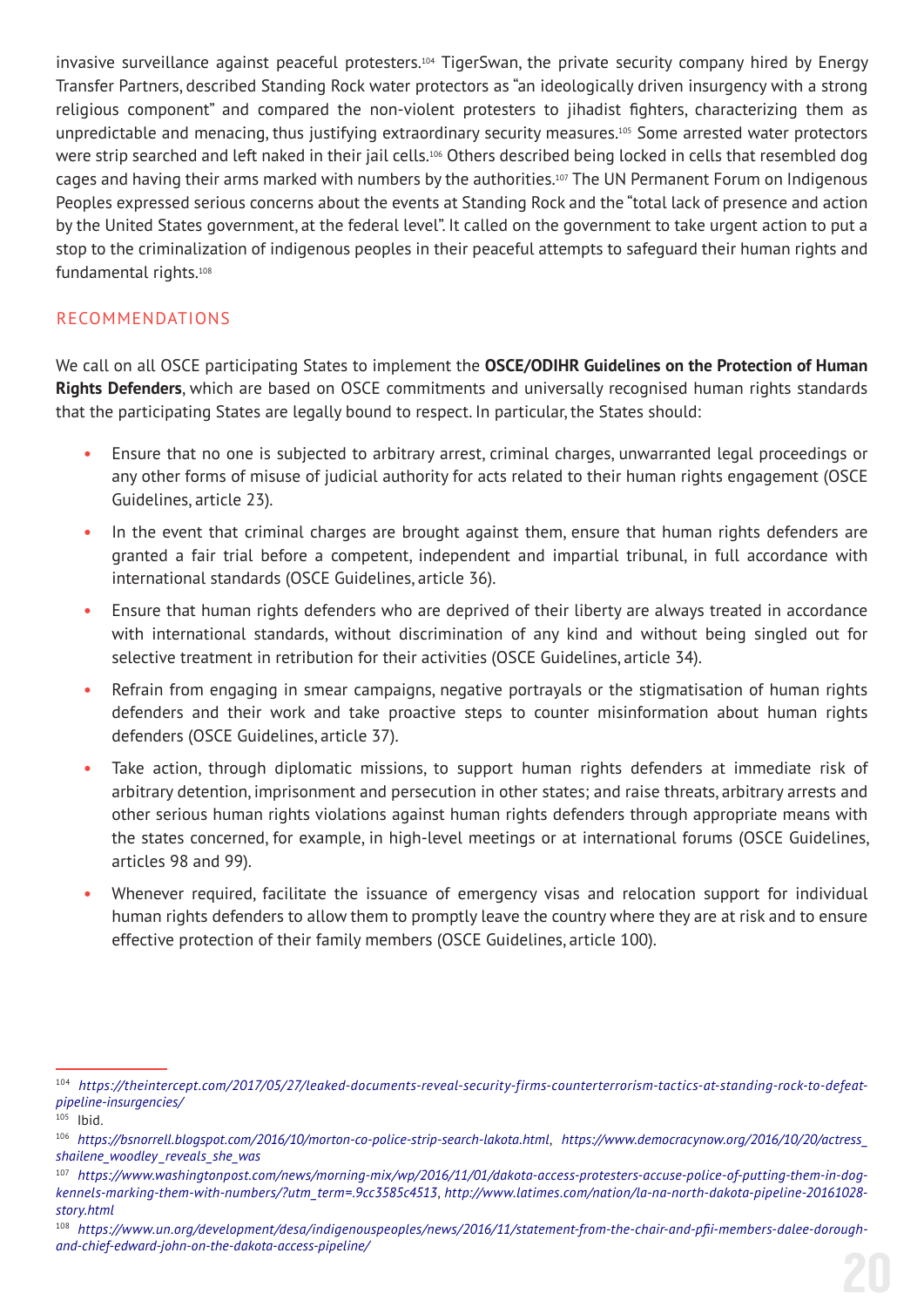### **FREEDOM OF EXPRESSION**

Since 2010 the participants of the OSCE Parallel Conferences have repeatedly highlighted freedom of expression as one of utmost concern among the human dimension issues. The 2015 Belgrade Declaration focused specifcally on the protection of this right<sup>109</sup>, delineating 20 comprehensive recommendations that disappointingly have largely not been adopted by either OSCE bodies or by OSCE participating States.

Freedom of expression is important both in itself and as an enabling right. However, it faces numerous threats across the OSCE region. Throughout 2017, CSP members were particularly concerned by the impact on freedom of expression of States' counter terrorism initiatives. We also note a shift towards placing responsibility to regulate the Internet onto non State actors, undermining the rule of law and risking overbroad restrictions on online content. Further challenges across the region include: aggressive "propaganda" linked to hateful speech and incitement to discrimination and violence; a reduction in media pluralism; restrictions to free and independent media; and continued harassment, attacks and murders of journalists.

#### **Freedom of Expression and Countering Terrorism**

In 2017, terrorist attacks and security threats in the OSCE region have continued with alarming regularity. The need to prevent such attacks is essential and urgent; however, government responses are eroding the human rights and fundamental freedoms on which the societies they are trying to protect are built. Guaranteeing the protection of human rights at this time is particularly critical: not least to prevent the abuse of counter terrorism initiatives, which often grant sweeping powers to governments while limiting judicial oversight.

Many participating States utilise counter-terrorism or anti "extremism" legislation in ways that limit freedom of expression and prevent the free fow of information, contradicting OSCE commitments. There is clear evidence that such measures are employed in some States as a pretext to stife independent voices, including through arrests on groundless terror charges. Mass surveillance, justifed on the grounds of national security, not only violates the right to privacy, but also jeopardises protection of journalists' sources and exerts a chilling effect on freedom of expression. Through this and other forms of harassment, journalists are discouraged from undertaking investigations into terrorism and counter-terrorism measures, undermining the public's right to know and the possibility for democratic debate. The further proliferation and abuse of counter-terrorism laws is therefore of serious concern and all such measures should only be adopted in line with international human rights standards and after thorough, robust public debate.

#### **Spread of Disinformation and "Propaganda"**

Debates around issues of disinformation and "propaganda", particularly with reference to the term "fake news", reached fever pitch over the last year.

Disinformation and "propaganda" have the power to advance political agendas and extreme viewpoints as well as to exacerbate violence, division and confict between people. They also undermine citizens' ability to trust information regarding their wider political environment, no matter what the source, thus limiting their ability to effectively engage in public debate. As described in the 2017 'Joint Declaration on Freedom of Expression, "Fake News", Disinformation and Propaganda', issued by the OSCE Representative on Freedom of the Media (together with the three other international free expression rapporteurs), disinformation and propaganda are "often designed and implemented so as to mislead a population, as well as to interfere with the public's right to know

<sup>&</sup>lt;sup>109</sup> Belgrade Declaration: "Freedom of Expression under Threat: A Strong Response from the OSCE and Its Participating States Is Vital",

<sup>1-2</sup> December 205, *<http://civicsolidarity.org/article/1143/osce-parallel-civil-society-conference-outcome-documents>*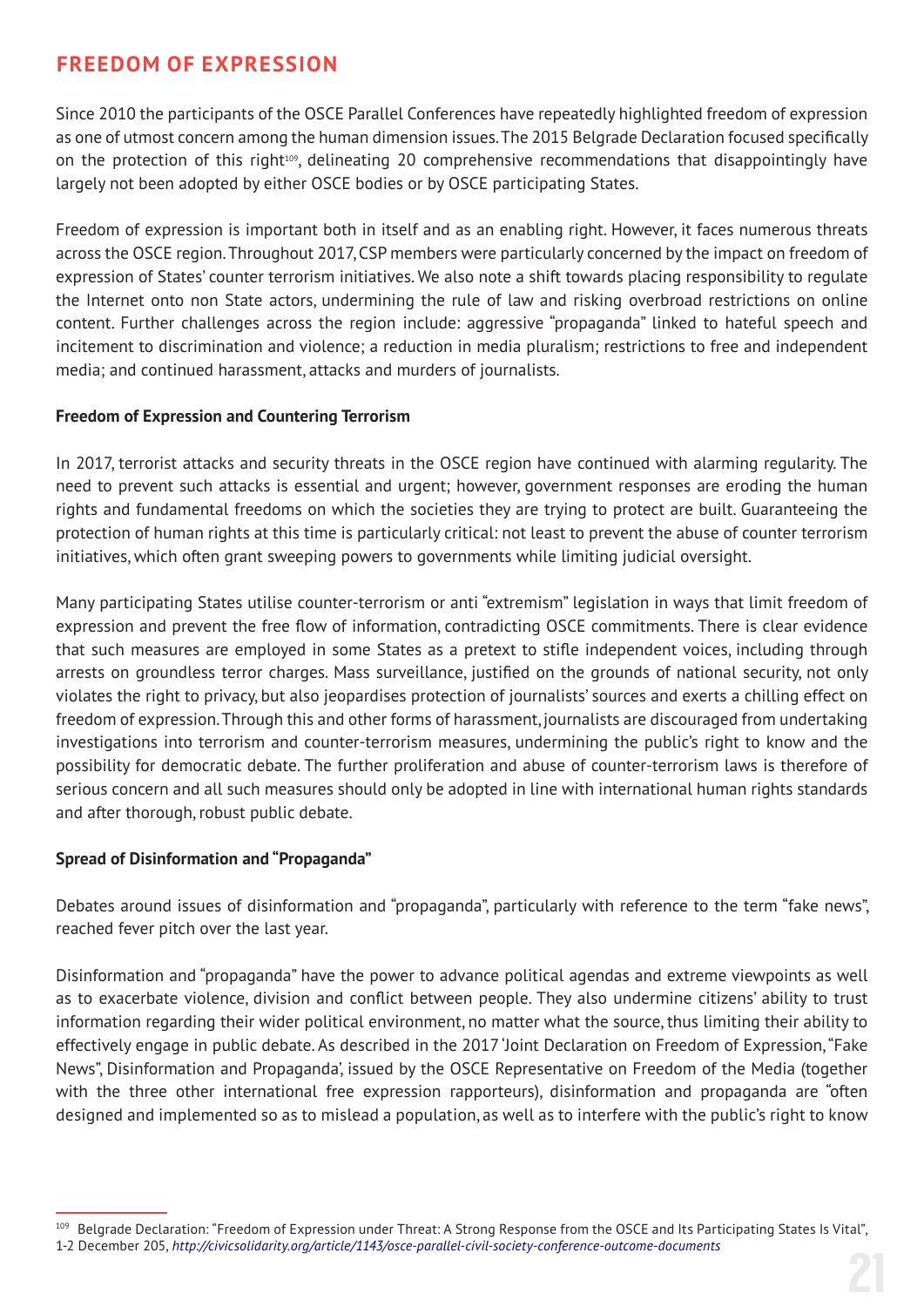and the right of individuals to seek and receive, as well as to impart, information and ideas of all kinds, regardless of frontiers."110

However, initiatives aimed at preventing the spread of such information may unduly affect freedom of expression. Across the region we have seen the imposition of repressive rules on the establishment and operation of media outlets; harassment of, and restrictions on journalists deemed to be engaging in ''propaganda'; the introduction of restrictive legislation on the dissemination of information; and blocking and closing down websites, in the name of fghting propaganda. In many cases such initiatives do not uphold international standards on freedom of expression.

Most recently, we have been concerned by requirements for media outlets to register as "foreign agents". On 25 November, President Putin approved amendments to Russia's infamous 2012 'Foreign Agents Law', extending its provisions to foreign-owned media outlets. They now face being labelled as "foreign agents" by the Russian authorities based on the mere fact that they receive funding from foreign sources. The label means they need to register voluntarily as "foreign agents", provide regular reports to the authorities, and label all their publications and media materials as such – failure to do could will lead to astronomical fnes and bans of publications and materials. The amendments were passed in retaliation to an order by the US Department of Justice, requiring state-funded Russian TV channel *RT* to register under the US Foreign Agent Registration Act (FARA). The order was issued after US intelligence agencies determined that the television channel acted as 'Russia's state-run propaganda machine.' The Russian amendments could paralyze the work of foreign-funded media broadcasting inside Russia. In light of the decimation of independent media in Russia, foreign registered media outlets play a critical role in ensuring the public has access to diverse viewpoints, and the legislation represents another attempt to ensure state dominance of public discourse. In response to the developments, Special Rapporteur Désir stated, "branding media entities as 'foreign agents' is a dangerous practice, as it can narrow the space for freedom of the media $"111"$ 

Politicians and government offcials should be discouraged from using the term "fake news" and dismissing any negative or critical coverage of their policies as simply "propaganda". Disagreement and debate play a key role in any democratic society, and politicians in particular should be prepared to tolerate a higher level of scrutiny given their public positions. At the same time, media outlets should adhere to professional codes of ethics, maintaining high standards that serve the public interest.

#### **Restrictions to Freedom of Expression Online**

Across the OSCE region, the internet continues to be the focus of an increased number of legislative restrictions on a variety of grounds, including countering terrorist activity and targeting the spread of poorly defned concepts such as "extremism", "propaganda" and "hate speech" online.

Most notably on 1 October 2017, in Germany a new act to "Improve Enforcement of The Law on Social Networks," came into force which introduces an intermediary liability regime that incentivises, through severe administrative penalties of up to 5 million Euros, the removal and blocking of "clearly violating content" and "violating content", within time periods of 24 hours and 7 days respectively. Such initiatives set an alarming precedent for internet regulation where non-State actors, such as internet companies, are required to judge whether content should be considered illegal and therefore restricted, rapidly, on a mass scale (potentially with automated aspects), without judicial oversight. Overly-broad defnitions or ill-defned concepts are an issue in many member States which have a heightened potential for misuse when applied to restrictions online.

<sup>110</sup> Joint Declaration on Freedom of Expression and "Fake News", Disinformation and Propaganda. Declaration by the UN Special Rapporteur on Freedom of Opinion and Expression, the OSCE Representative on Freedom of the Media, the OAS Special Rapporteur on Freedom of Expression and the African Commission on Human and Peoples' Rights Special Rapporteur on Freedom of Expression and Access to Information. 3 March 2017, *<http://www.osce.org/fom/302796>*

<sup>111</sup> OSCE, 'Registration of media as "foreign agents" not acceptable says OSCE media freedom representative', 16/11/2017 *[http://www.](http://www.osce.org/fom/357111) [osce.org/fom/357111](http://www.osce.org/fom/357111)*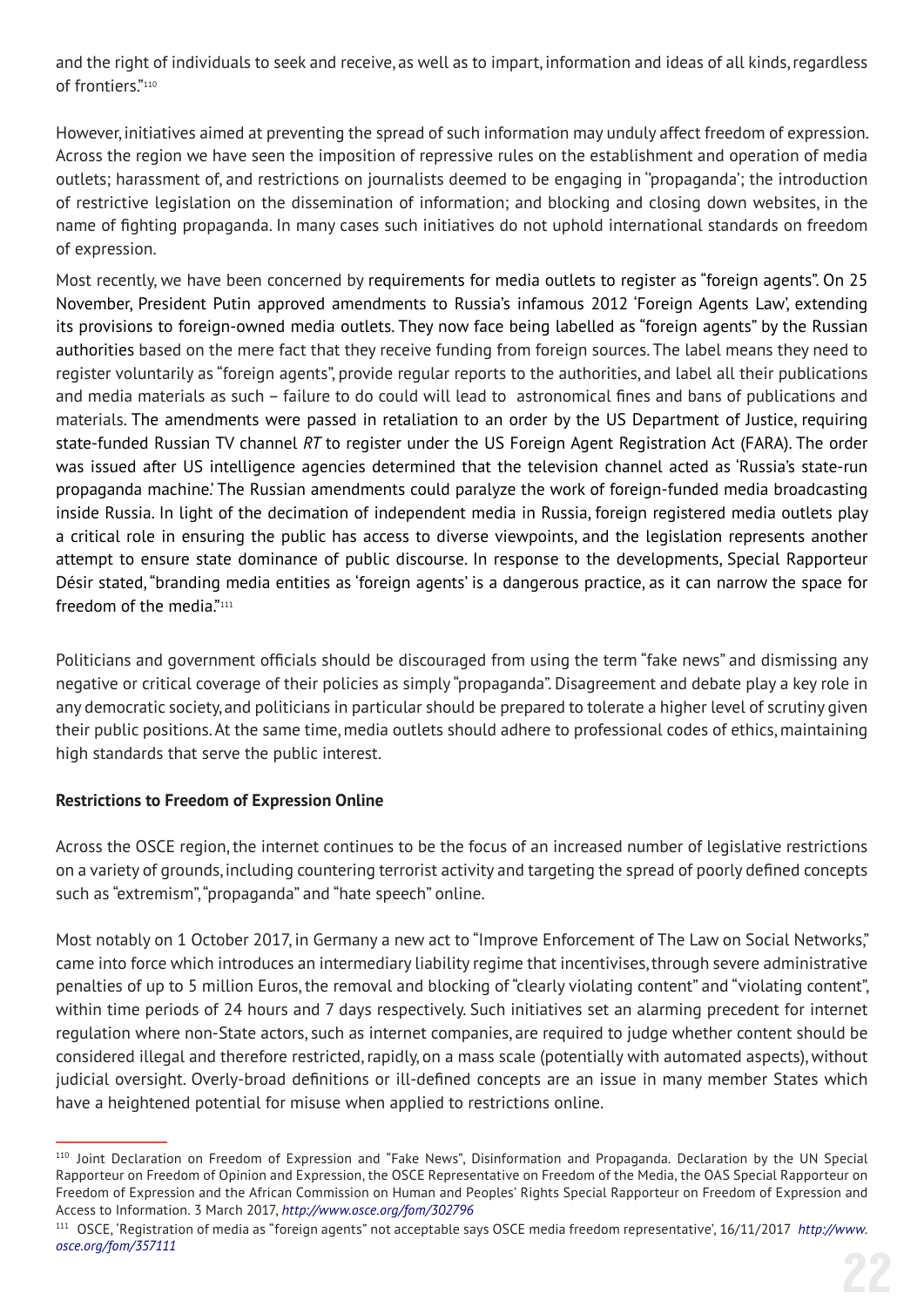The recently adopted Russian law on media as "foreign agents" allows the extra-judicial blocking of any website or personal page on social media containing "appeals to mass riots, extremist activity or participation in mass (public) events organised in violation of legal procedure or publications of foreign or international non-governmental organisations whose activity is recognised as undesirable on the territory of the Russian Federation". Given the major problems with Russian legislation and implementing practices regarding freedom of assembly, the prevention of "extremism", "undesirable foreign organisations", and regulation of the internet, this new provision will have serious repercussions and will likely lead to further arbitrary restrictions of online freedoms.

The potential for jigsaw legislation, with several domestic parliaments introducing conficting proposals, that contravene international human rights standards on freedom of expression and access to information online, is troubling and will undoubtedly continue. The OSCE should play a stronger role in ensuring consistency on this issue amongst its participating States to ensure that non-State actors uphold human rights and not be required or incentivised into violating them.

States should refrain from using internet in such a way as to undermine freedom of expression or access to information, including mass surveillance and blocking and fltering of online content.

#### **Media Freedom and Security of Journalists**

Restrictions to media freedom and attacks on journalists and media workers, continue to be of grave concern in the OSCE region, with media pluralism in decline, exacerbated by a concentration of media ownership or its control by ruling elites, violent attacks on, and criminal prosecution of, journalists and bloggers.

Violence against journalists remains a major concern. In 2017, six journalists were killed within the OSCE region: Dmitri Popkov and Nikolai Andrushchenko in Russia; Kim Wall in Denmark; Halla Barakat and Saaed Karimian in Turkey, and Daphne Caruana Galizia in Malta. In his report to the OSCE Permanent Council in November 2017, the new OSCE Representative on Freedom of the Media Harlem Désir stated that violence and threats against journalists are on the rise in large parts of the OSCE region, while there are more than 170 journalists currently imprisoned.112 He also noted that, since taking offce in July 2017, he has already intervened in 109 cases of media freedom violations in 31 of the 57 OSCE participating States, largely concerning "the safety of journalists and their right to work freely".

In several OSCE countries, journalists and bloggers are imprisoned on spurious criminal charges in retaliation for critical reporting. In Turkey, there are at least 150 journalists and media workers in jail on charges of terrorism, following a crackdown on critical journalism following last year's unsuccessful coup attempt. In Azerbaijan, at least 12 journalists and media workers are in prison. A number of journalists are behind bars in several Central Asia states: we are particularly concerned by the detention of Saparmamed Nepeskuliev, a freelance journalist who contributed to Alternative Turkmenistan News, in Turkmenistan since July 2015, and the September arrest of independent journalist Bobomurod Abdullaev in Uzbekistan. In Crimea, Radio Free Europe journalist Mykola Semena was handed a two and a half year suspended sentence in September 2017 on charges of calls for separatism.

#### RECOMMENDATIONS

We recommend that the OSCE participating States implement recommendations outlined in the 2016 "Joint Declaration on Freedom of Expression and countering violent extremism"113 and the 2017 "Joint Declaration on

<sup>&</sup>lt;sup>112</sup> Regular Report to the Permanent Council for the period from 18 July 2017 to 9 November 2017 by the OSCE Representative on Freedom of the Media Harlem Désir, 9 November 2017, *http://www.osce.org/permanent-council/356511?download=true*

<sup>113</sup> Joint Declaration on Freedom of Expression and Countering Violent Extremism. Joint declaration by the UN Special Rapporteur on Freedom of Opinion and Expression, the OSCE Representative on Freedom of the Media, the OAS Special Rapporteur on Freedom of Expression and the ACHPR Special Rapporteur on Freedom of Expression and Access to Information, May 3 2016. *[http://www.osce.org/](http://www.osce.org/fom/237966) [fom/237966](http://www.osce.org/fom/237966)*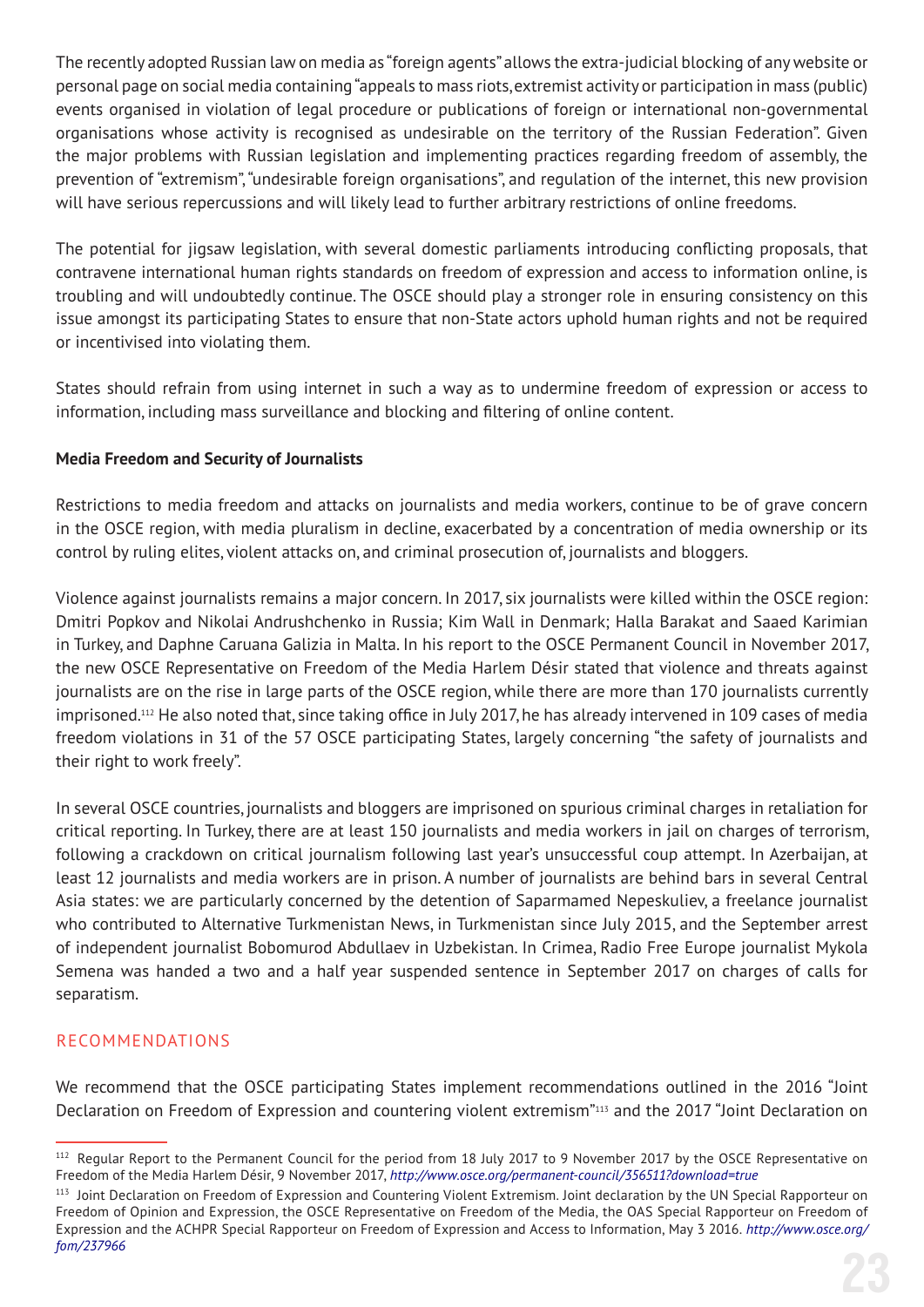Freedom of Expression and "Fake News", Disinformation and Propaganda"114, issued by the OSCE Representative on Freedom of the Media, together with the three other international freedom of expression rapporteurs.

Furthermore, as civil society recommendations to OSCE pertaining to freedom of expression adopted in the 2015 Belgrade Declaration<sup>115</sup> and the Outcome Document of the OSCE Parallel Conference in Hamburg in 2016<sup>116</sup> have largely not been taken up by the OSCE participating States, we strongly reiterate the call for these to be implemented.

While all these recommendations should be taken into account, we have highlighted those below we believe to be of primary importance in 2017:

#### **To OSCE institutions and political bodies**

- **•** The OSCE Chairmanship and the OSCE Representative on Freedom of the Media should lead negotiations amongst participating States on the adoption of an inclusive OSCE Ministerial Council decision on freedom of expression that would include ensuring the safety of all journalists in all situations, recognising the rights and security for citizen journalists, and protecting freedom of expression online.
- **•** ODIHR and the Offce of the OSCE Representative on Freedom of the Media should develop a set of recommendations to participating States with the aim of protecting freedom of expression and media freedoms in the context of combating terrorism and violent extremism.

#### **To OSCE participating States**

- **•** Participating States should recommit to the human dimension standards related to the freedom of expression and media freedoms in the OSCE area. In particular, they should ensure full respect for editorial independence and refrain from exerting any pressure – legal or otherwise – on media outlets and those who are exercising their right to freedom of expression.
- **•** Participating States should ensure safe conditions for journalists, bloggers, whistle-blowers and others exercising the right to freedom of expression, by observing and implementing existing international commitments, legal decisions and frameworks, including those of the OSCE, related to the protection of journalists and human rights defenders.
- **•** Participating States should ensure accountability for all attacks on journalists and others by conducting effective, prompt, thorough, independent, and transparent investigations, by bringing perpetrators as well as those who conspire to commit, aid and abet or cover up such crimes to justice, and by ensuring that victims have access to appropriate remedies.
- **•** Participating States should review their legislation pertaining to countering extremism and terrorism and harmonise it with OSCE commitments and other international documents of the Council of Europe and the UN. Such legislation must not be an excuse for the arbitrary restriction of media freedoms. Participating States should draft and adopt new legislation or amend existing laws in cooperation with ODIHR, the Offce of the Representative on Freedom of the Media and representatives of independent civil society.

<sup>114</sup> "Joint Declaration on Freedom of Expression and "Fake News", Disinformation and Propaganda". Declaration by the UN Special Rapporteur on Freedom of Opinion and Expression, the OSCE Representative on Freedom of the Media, the OAS Special Rapporteur on Freedom of Expression and the African Commission on Human and Peoples' Rights Special Rapporteur on Freedom of Expression and Access to Information. 3 March 2017, *<http://www.osce.org/fom/302796>*

<sup>115</sup> Belgrade Declaration: "Freedom of Expression under Threat: A Strong Response from the OSCE and Its Participating States Is Vital", 1-2 December 205, *<http://civicsolidarity.org/article/1143/osce-parallel-civil-society-conference-outcome-documents>*

<sup>116</sup> Outcome Documents of the OSCE Parallel Civil Society Conference, Hamburg, 6-7 December 2016, *http://civicsolidarity.org/ article/1172/osce-parallel-civil-society-conference-2016-outcome-documents*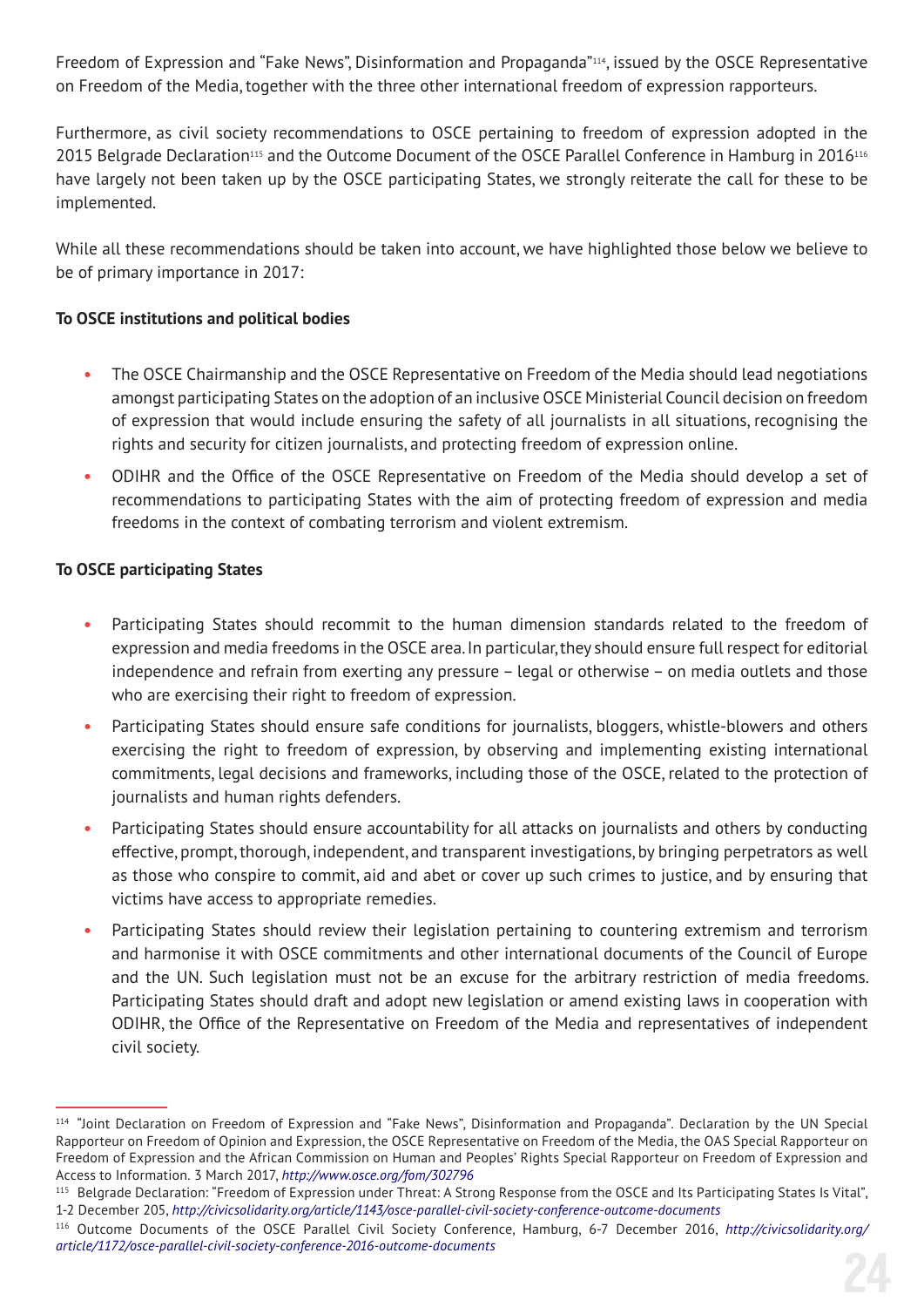- **•** Participating States must refrain from widespread, untargeted surveillance and data collection and adopt, comply with, and implement legislation that ensures any communications surveillance conforms to strict tests of legality, pursuing a legitimate aim, necessity and proportionality; is subject to strict judicial review by an impartial and independent judicial authority and strong independent oversight mechanisms to ensure transparency and accountability of communications surveillance.
- **•** Participating States should protect the internet as a space for open and public debate, by respecting that the established international standards regarding freedom of expression offine apply equally to online activity; and ensuring that any legislation limiting online expression strictly conforms to international freedom of expression standards.
- **•** Participating States must strengthen conditions for independent national and international media and ensure media pluralism, recognising that professional, free and diverse media is the most effective tool in countering propaganda. In cases when independent national media is operating in exile, host countries and the international community must ensure support to such media.
- **•** Participating States must ensure that criminalisation of speech amounting to incitement to discrimination, hostility or violence, including cases of alleged propaganda, should fully comply with existing international freedom of expressing standards.
- **•** Participating States should refrain from shutting down the media, labelling them as "foreign agents" based on the mere fact that they receive funding from foreign sources, and persecuting or expelling media workers on the basis of arbitrary accusations in incitement or propaganda. Any sanctions against the media and individuals should be applied only after a fair and public hearing by a competent, independent and impartial tribunal; the practice of summary justice in cases against the media should be abolished.
- **•** Participating States should recognise that professional and self-regulatory bodies play an important role in promoting equality and intercultural dialogue. They should create an enabling environment to facilitate the voluntary development of self-regulatory mechanisms such as press councils, professional ethical associations and media ombudspersons.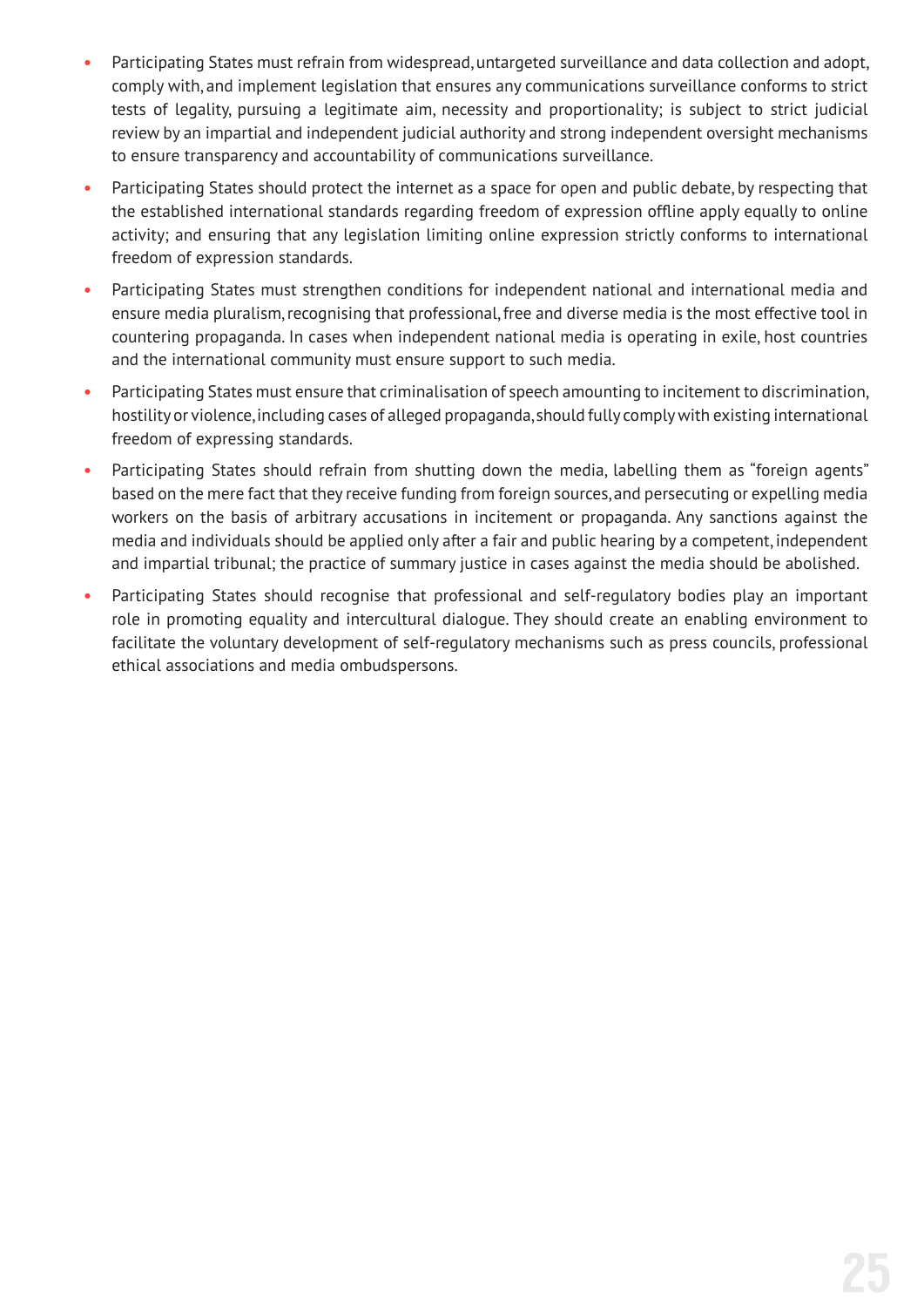## **MIGRATION, THE "REFUGEE CRISIS", AND XENOPHOBIA**

The outcome documents of OSCE Parallel Civil Society Conferences in 2014, 2015 and 2016 highlighted a number of negative trends related to migration across the OSCE region. These included the so-called "refugee crisis"; terrorist attacks by Islamic fundamentalists causing rifts in societies; the infux of migrants to receiving countries lacking adequate reception solutions and integration policies; and the rise of far-right populist parties with strong anti-migrant messages, which widened existing gaps in societies as well as in international communities like the EU.

These trends have continued to develop over 2017. The so-called "refugee crisis" exacerbated divisions among EU member states over immigration policies, as some governments refuse to cooperate with others in sharing the burden of accepting migrants. The numerous terrorist attacks continued to fuel hate speech and an increase in hate crimes against migrants across the EU. Many OSCE participating States still lack comprehensive integration policies, which could result in the emergence of isolated migrant communities.

Far-right populist parties, which channel societal discontent, have enjoyed increased support across the OSCE area and have been actively spreading anti-migrant rhetoric. At *the Netherlands* general elections, the Party for Freedom (PVV) led by Geert Wilders became the second largest party in parliament. In *French* presidential elections Marine Le Pen, leader of the far-right Front National, came gained almost 34 per cent of votes in the frst round before coming second to Emmanuel Macron. The far-right Alternative for *Germany* (AfD) gained almost 13 per cent of votes in federal elections, becoming the frst openly nationalist political force to enter the German Bundestag since WWII. Finally, the populist Freedom Party of *Austria* (FPO) came third in parliamentary elections with more than 20 per cent of votes and was invited to participate in forming the coalition government.

A number of participating States adopted and enforced new anti-migration policy measures. Thus, in *the United States*, President Donald Trump in January signed executive orders placing limits on travel to the U.S. for people from several Muslim-majority countries (Iran, Libya, Somalia, Sudan, Syria, and Yemen) and by all refugees who do not possess either a visa or valid travel documents. As a result, hundreds of travellers were detained and tens of thousands of visas were revoked. Although these measures faced strong opposition inside the US from civil society, politicians and federal courts, the slightly adapted measures nevertheless remain in force.

*Italy* re-launched its highly controversial cooperation on migration and border control with Libya by signing a bilateral "Memorandum of Understanding" (dubbed by experts as "a bad replication of the EU-Turkey deal"); training and support for the aggressive Libyan Coastguard force; and a mission by the Italian Navy into Libyan waters. As a result, most migrant boats are now intercepted and the people on board returned to Libya's inhumane detention centers, in a development which may be regarded as *de facto* violating the principle of non-refoulement. The new immigration law adopted in 2017 also provides for a signifcant increase in immigration detention and reduces fundamental guarantees for asylum seekers (e.g., they will no longer have the chance to appeal the rejection of their asylum claims).

In *Austria*, an amendment to the Aliens' Police Act entails severe consequences for some asylum seekers. It extended the period of detention of asylum seekers from 6 to 18 months and made the submission of fraudulent information during the examination of the entry criteria punishable by a fine of up to 5,000 Euro. In addition, refused asylum seekers are no longer informed about their deportation dates, meaning they do not have suffcient time to collect their belongings.

*Polish* border police officers in Terespol flagrantly violate the UN Refugee Convention by systematically refusing to accept asylum applications from hundreds of Russian nationals from Chechnya who attempt to enter Poland by train from Brest, Belarus. Most of them are forcibly returned back to Belarus and have no other choice than to repeat their attempts to cross the border daily.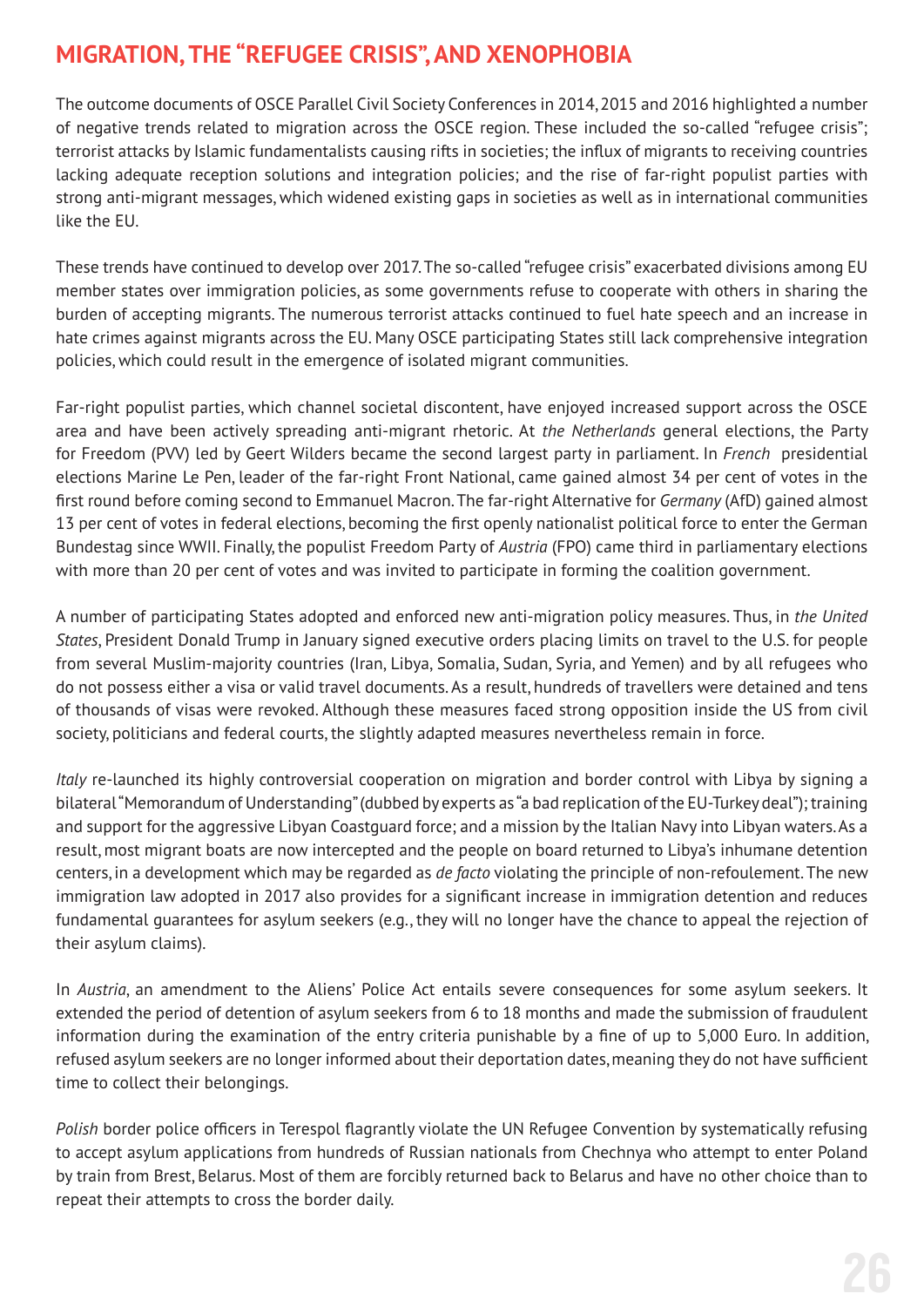The situation in *Hungary* regarding refugees has been a special case since the beginning of 2015, not just as a sad example of state failure to offer proper assistance to migrants and asylum seekers and blocking every European attempt in the framework of a common EU strategy, but even more so on the political level. The conservativenationalist government launched several openly xenophobic, anti-immigrant, and anti-Semitic campaigns labeling every asylum seeker as a potential terrorist or a "social benefciary - economic migrant", refusing to accept asylum seekers under the Dublin agreement from Sweden and Austria, building multi-kilometer long walls on its borders, or registering no more than 15 migrants a day on the southern border. Moreover, the authorities label human rights NGOs assisting migrants as a threat to national security and claim that they support and encourage illegal migration, smuggling and violence. As a direct result of this smear campaign, several cases of violence have occurred against migrants and NGO members who run integration and support services.

Thus, the situation in the OSCE region with regard to migration and related xenophobia has continued to deteriorate. We witness further discontent and growing rifts in societies, the erosion of core values such as tolerance and increasing abuses of fundamental rights such as non-discrimination and freedom of religion.

The Civic Solidarity Platform welcomed the report presented in 2016 by the OSCE Informal Working Group on Migration led by Ambassador Claude Wild, and deeply regrets the fact that the specifc recommendations contained in it have not been implemented to date. We further regret that the Ministerial Council decision No. 3/16 "OSCE's role in the governance of large movements of migrants and refugees" adopted in Hamburg lacked substantial content and failed to propose a vision of the Organisation's further response to migration-related challenges.

The fact that the incoming Italian Chairmanship has declared migration as one of its thematic priorities gives hope that specifc OSCE efforts in this feld will get a new impetus in 2018.

In the light of the above mentioned tendencies, we consider that our earlier recommendations contained in the Basel Declaration on rising intolerance, discrimination, and hate crimes adopted by the OSCE Parallel Civil Society Conference in 2014, and the outcome report of the 2016 OSCE Civil Society workshop on migration/ refugees held in Berlin are still relevant today and would therefore like to reiterate them.

#### **Excerpts from the Basel Declaration "Rising intolerance, discrimination, and hate crimes pose a major risk for security and require a coordinated response from the OSCE" adopted by the participants of the OSCE Parallel Civil Society Conference, Basel, 2-3 December 2014**

- **•** OSCE political bodies should develop a comprehensive OSCE action plan to combat racism, xenophobia, discrimination on all grounds, hate crimes and other forms of intolerance, in order to pool resources and enhance cooperation between various stakeholders within the OSCE framework, as well as to improve cooperation with other relevant international institutions;
- **•** Personal Representatives of the Chairman-in-Offce on Tolerance and Non-Discrimination should increase the visibility of their work and enhance their cooperation with civil society (including by seeking increased media coverage of their country visits, wider dissemination of their reports and more active participation in international and national events on topics relevant to their mandates, including those organized by NGOs);
- **•** ODIHR should develop comprehensive guidelines for participating States on addressing racism, xenophobia, discrimination on all grounds, hate crimes and other forms of intolerance through education and youth policies, including specifc methods for anti-racism education, building on its experience of developing educational materials in the feld of teaching of anti-Semitism, Holocaust education, education against Islamophobia and human rights education for various social and professional groups;
- **•** ODIHR should develop recommendations on the review of school curricula with the goal of removing elements that may promote negative stereotypes, incite hatred and intolerance, and strengthening measures to combat bullying;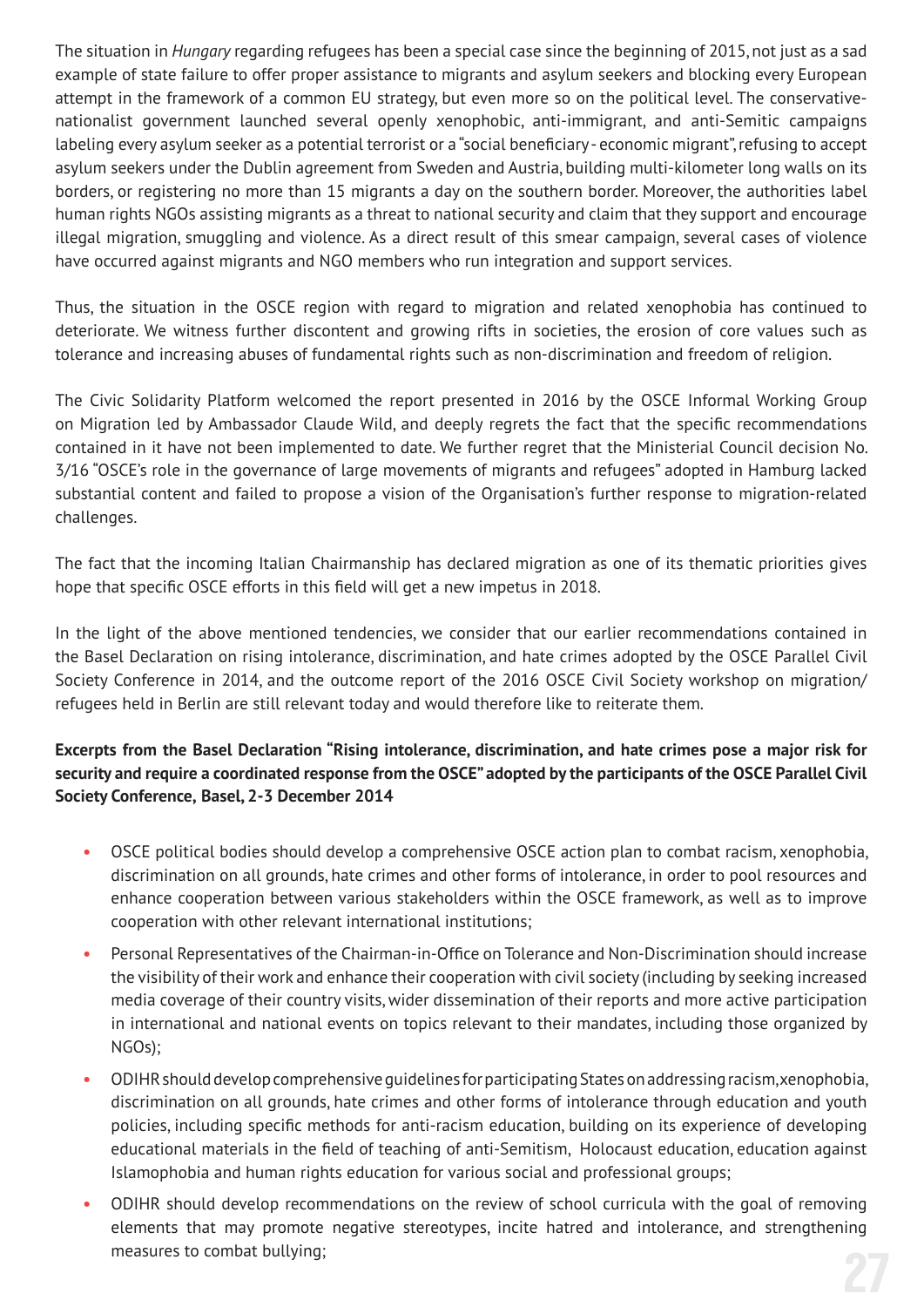- **•** ODIHR, together with the Venice Commission, should review the legislation of participating States for discriminatory provisions targeting religious and ethnic minorities, Roma and Sinti, migrants, LGBT, and other groups, and issue relevant recommendations; participating States should request such reviews and follow their recommendations;
- **•** ODIHR should organize expert consultations on ways to address violations of fundamental rights, including incitement to hatred, in the context of elections in participating States, by using, inter alia, existing tools such as ODIHR election observation missions and the Panel of experts on political party regulation;
- **•** The Representative on Freedom of the Media should develop and promote guidelines for participating States on combating hate speech in the media and on the internet as well as by public offcials and politicians, while also respecting the principles of freedom of expression.

#### **Excerpts from the recommendations of the OSCE Civil Society Expert Workshop 2016 on Migration/ Refugees, Berlin, 22-23 February 2016**

The protection of the fundamental human rights of all individuals should be the main guiding principle for response(s) to the challenges posed by the current movements of people through the OSCE region. This applies to the situation of people while they are on the move, arriving at and crossing borders, and to their reception in countries of arrival.

While international law currently only recognizes the right to seek asylum on specifc grounds, and not the right to migrate in general, the treatment of all individuals should be fully in line with human rights standards on the right to life, prohibition of torture and ill-treatment, fair trial and protection from discrimination and intolerance, and all related procedures should be governed by rule of law principles (transparency, effective opportunity to appeal against offcial decisions etc.).

OSCE participating States should, without exception, observe their commitments relating to refugees and migrants, including "to respect the right to seek asylum and to ensure the international protection of refugees as set out in the 1951 Convention Relating to the Status of Refugees and its 1967 Protocol", "to facilitate effective legal migration schemes, such as circular migration and other forms of voluntary labour mobility programmes," and "to respect the human rights of migrants and increase efforts to combat discrimination, intolerance and xenophobia towards migrants and their families".

The most effective and safe way of addressing the problems facing asylum seekers travelling in dangerous circumstances and circumventing them being exposed to extortion by people traffckers is by offering refugees organised procedures of relocation such as the UNHCR resettlement programme, direct transfer to potential receiving states, and family reunifcation. The employment of such procedures should be greatly expanded.

People should be able to present asylum claims in an orderly manner at normal border crossings, without push backs being practiced. Registration procedures for all those arriving have to be established every effort should be made to provide adequate and humane reception centres for asylum seekers.

Asylum seekers should have access to accurate legal and factual information, in a language they can understand, about procedures they are subject to and services they can access. Reception centres should not be *de facto* detention centres. People should not be routinely detained purely because they seek asylum.

Vulnerable persons should be identifed, including (unaccompanied) minors, (single) women, LGBTI persons, victims of torture, and given access to appropriate services according to their specifc needs. Gender considerations should be taken into account in line with UN SC resolution 1325 on women, peace and security.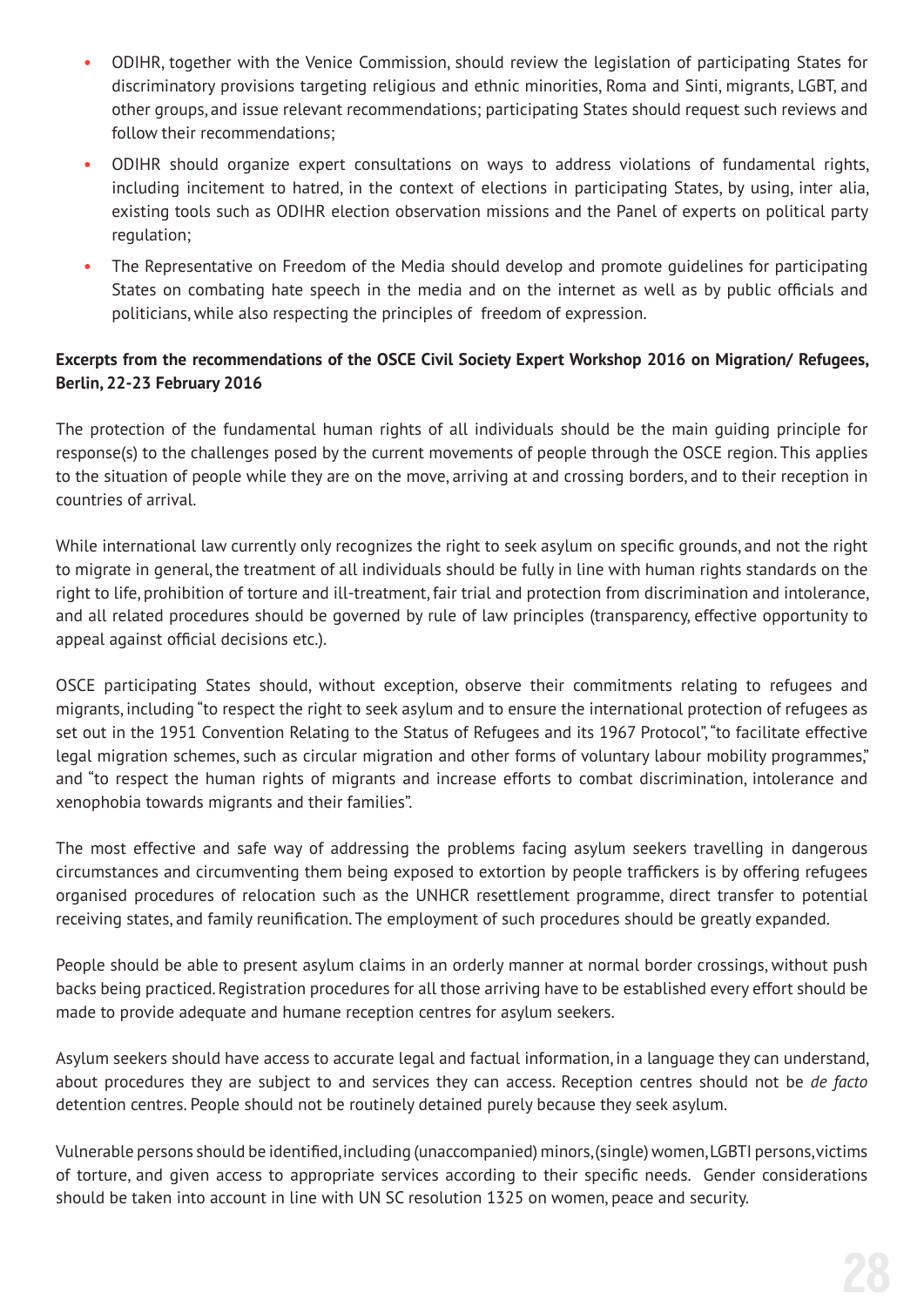Civil society organisations should be granted access to reception centres. Activities to support people living in reception centres should be supported and encouraged as they are key to facilitating the eventual smooth integration of newly arrived persons in society.

The OSCE should step up its efforts to promote the implementation of its commitments relating to refugees and migrants. Rights and proper treatment of refugees and migrants should be given increased attention in the work of feld offces and in OSCE programmes on the rule of law and border and police procedures.

Efforts to combat racism, xenophobia and discrimination including the work of the Personal Representatives of the Chairperson-in-Offce on Tolerance and Non-Discrimination should be strengthened.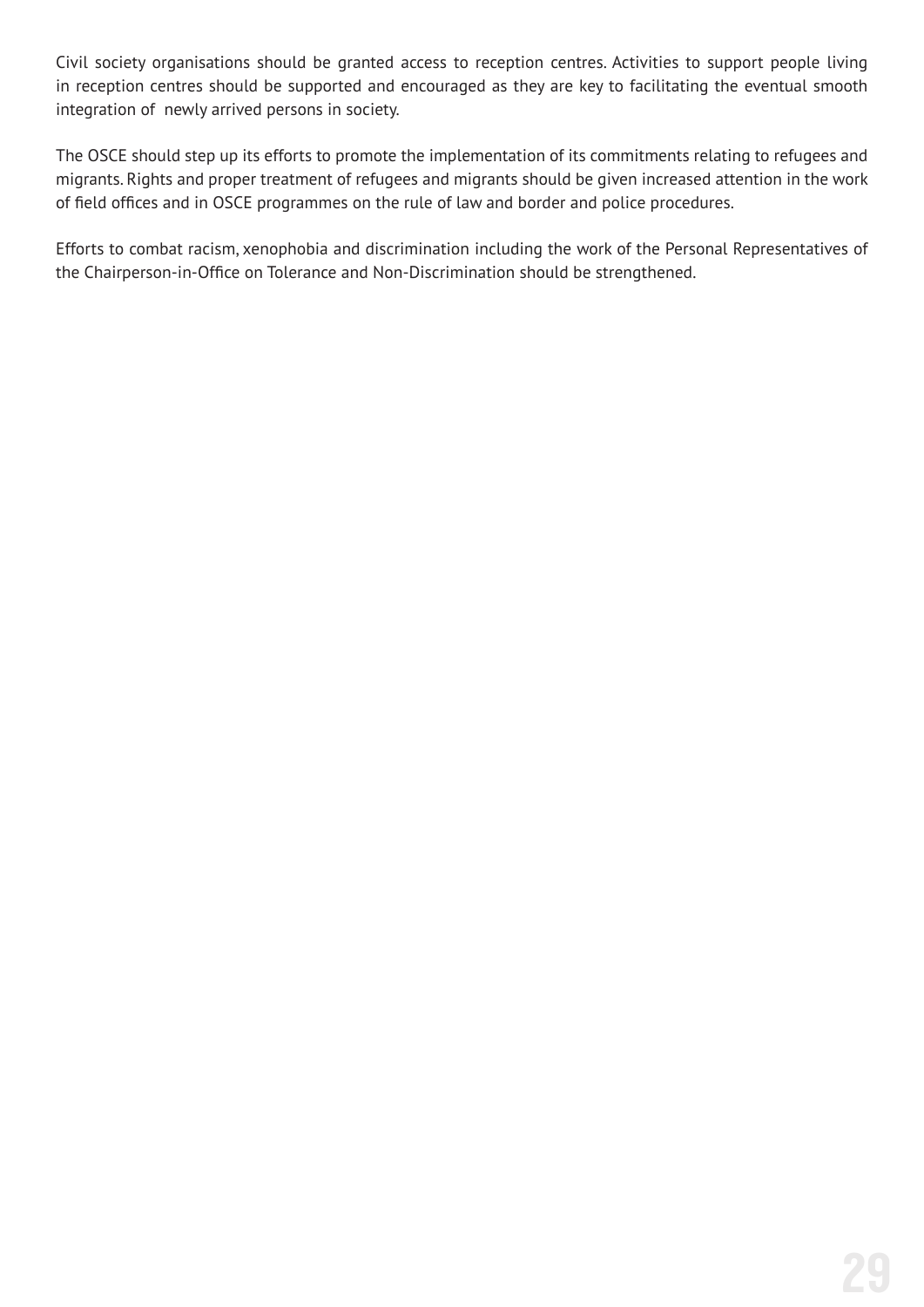## **HUMAN RIGHTS IN THE CONTEXT OF CONFLICTS**

#### PROBLEM ANALYSIS

All OSCE participating States have agreed that lasting peace and security cannot be achieved without the respect for human rights, the rule of law and functioning democratic institutions. This is refected in the 1975 Helsinki Final  $Act<sup>117</sup>$  as well as in the OSCE concept of 'comprehensive security' encompassing three complementary dimensions [military/political, economic/environmental, and human], all of which are viewed as being of equal importance.<sup>'118</sup> Thus, there is no comprehensive security and 'positive peace'<sup>119</sup> if one dimension is neglected. Civil society groups strongly believe that dealing with conficts effectively requires a consistent cross-dimensional approach with the support and expertise from civil society (Track 2 and 3)<sup>120</sup>, and with the human dimension playing a much stronger role than OSCE currently does in practice, mainly focusing on hard security and Track 1/1.5121 negotiations and 'negative peace'122. This is particularly evident at present with the ever more visible violent conficts and human rights violations in the OSCE region.

The discrepancy between the declared concept of 'comprehensive security' and a narrow military/political approach to confict management has not only a conceptual, but also an institutional aspect within the OSCE. Even the understanding of 'civil society' and its role within the OSCE framework is interpreted differently by different OSCE bodies, institutions and participating States. The often perceived lack of political will at leadership level to address conficts from a comprehensive security perspective is exacerbated by institutional defciencies. Too many aspects of confict-related problems fall into the cracks between various OSCE bodies and institutions. Due to problems in communication and coordination, elements of relevant expertise available inside the OSCE often fail to be utilised and are thus not translated into action when a confict unfolds.

The Outcome Documents<sup>123</sup> of the 'OSCE Parallel Civil Society Conference 2016' incorporated a comprehensive chapter on 'human rights in the context of conficts', and many civil society recommendations remain valid and have even gained in importance and urgency today. Therefore, we strongly reiterate our recommendations from 2016 and develop a few of them below:

#### RECOMMENDATIONS TO OSCE POLITICAL BODIES, INSTITUTIONS, AND PARTICIPATING STATES

#### **On conceptual approaches to dealing with conficts in the OSCE**

The human dimension should, alongside the military and political dimension, be an equal part of the conceptual framework of OSCE work to address conficts. A more systematic link between the three OSCE dimensions is vital to increase the effectiveness of efforts to prevent human rights violations that may cause violent conficts, to resolve conficts, and to ensure sustainable peace.

<sup>117</sup> Conference on Security and Co-operation in Europe Final Act 1975, Helsinki. *[http://www.osce.org/helsinki-fnal-act?download=true](http://www.osce.org/helsinki-final-act?download=true),* [29.11.2017].

<sup>118</sup> Organization for Security and Co-operation in Europe 2009, p. 1. *The OSCE Concept of Comprehensive and Co-operative Security: An Overview of Major Milestones*: *<http://www.osce.org/cpc/37592?download=true>,* [29.11.2017].

<sup>119</sup> Galtung, Johan 1967. *Theories of Peace: A Synthetic Approach to Peace Thinking*. Oslo: International Peace Research Institute. *[https://](https://www.galtung-institut.de/wp-content/uploads/2014/11/Mini-Theory-of-Peace.pdf) [www.galtung-institut.de/wp-content/uploads/2014/11/Mini-Theory-of-Peace.pdf](https://www.galtung-institut.de/wp-content/uploads/2014/11/Mini-Theory-of-Peace.pdf),* [29.11.2017].

<sup>120</sup> Lederach, John Paul 1997. *Building Peace: Sustainable Reconciliation in Divided Societies*. Washington: United States Institute of Peace Press.

 $121$  Ibid.

<sup>122</sup> Galtung, Johan 1967. *Theories of Peace: A Synthetic Approach to Peace Thinking*. Oslo: International Peace Research Institute. *[https://](https://www.galtung-institut.de/wp-content/uploads/2014/11/Mini-Theory-of-Peace.pdf) [www.galtung-institut.de/wp-content/uploads/2014/11/Mini-Theory-of-Peace.pdf](https://www.galtung-institut.de/wp-content/uploads/2014/11/Mini-Theory-of-Peace.pdf),* [29.11.2017].

<sup>123</sup> Outcome Documents of the OSCE Parallel Civil Society Conference 2016, pp. 37-49. Hamburg: Civic Solidarity Platform. *[http://www.civicsolidarity.org/sites/default/fles/parallel\\_civil\\_society\\_conference\\_outcome\\_documents\\_hamburg\\_december\\_2016\\_fnal.pdf](http://www.civicsolidarity.org/sites/default/files/parallel_civil_society_conference_outcome_documents_hamburg_december_2016_final.pdf),* [29.11.2017].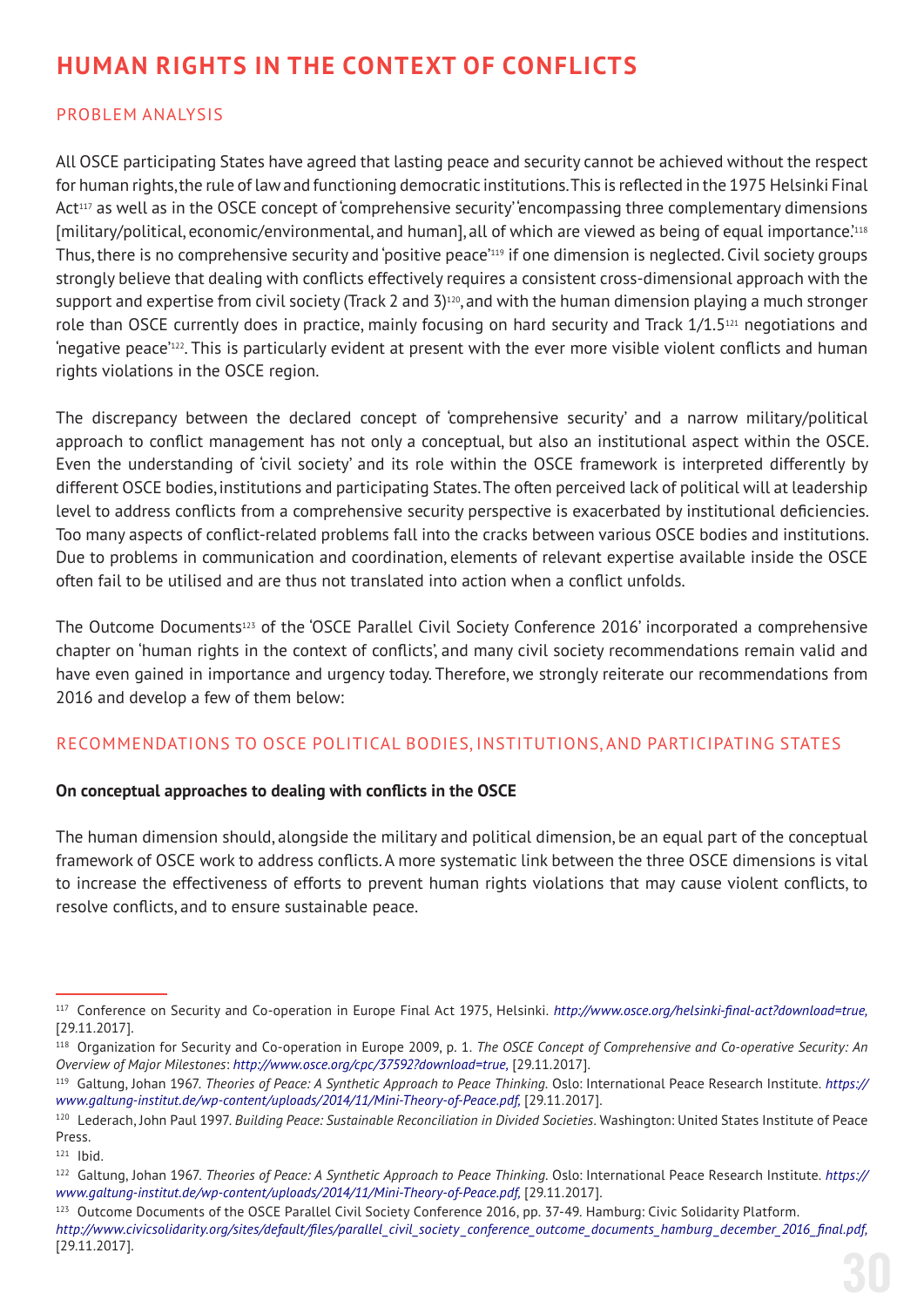OSCE coordination, communication and cooperation with civil society on early warning, monitoring, confict resolution, mediation, transitional justice, and peacebuilding should be enhanced, including by establishing a communications platform for each specifc crisis.

An inclusive approach is necessary to prevent and overcome violent confict affecting different sections of the population, as well as a broad range of civil society actors. The active inclusion of human rights defenders, other civil society groups and representatives of women, minorities, and other vulnerable groups is critically important for confict transformation and crisis prevention. OSCE actors, other international actors and donors should therefore enhance their political and fnancial support of civil society groups, human rights experts and women activists and networks as an integral part of their confict transformation and peacebuilding efforts.

#### **Confict analysis, early warning and confict prevention**

OSCE actors, including institutions and feld operations, should enhance their capacity for comprehensive confictand stakeholder-analysis.

OSCE institutions and feld operations should regularly involve local civil society actors as well as human rights and peacebuilding experts in joint analyses and in the development of policies and country strategies. Confict cycle work organised by the Chairmanship, the OSCE Secretariat (including the Confict Prevention Centre) and the High Commissioner on National Minorities should include civil society in strategic thinking, not just in implementation.

Gender sensitive confict analysis, including the differential impact of a confict, needs to be swiftly developed within the OSCE. The active involvement of women, especially women affected by confict and their respective networks should be safeguarded.

The personnel and budget of the Confict Prevention Centre in the OSCE Secretariat should be increased to ensure that its analytical capacity is substantially developed.

The Confict Prevention Centre currently has no structured way of working with civil society and therefore a mechanism for such interaction should be developed as a priority, possibly by appointing a civil society liaison offcer.

OSCE actors should pay more attention to capacity building on legal issues, the structure and roles of different local actors in specifc country contexts, as well as on confict transformation, violence reduction, human rights work and gender sensitivity. OSCE political bodies and institutions, OSCE participating States, other international actors and donors should enhance capacity on these issues among the diplomatic, policy and administrative staff in their offces and feld units as well as their civil society partners. Capacity building should be obligatory for all OSCE staff and tailored to relevant country contexts as part of staff training for OSCE feld missions and/or institutions.

The implementation of human dimension commitments serves to prevent confict, and human dimension crisis should be seen as one of the key warning signs of a possible 'hard security' confict. Therefore, a failure to implement human dimension commitments should be considered an early warning sign, including systematic human rights violations, increase in nationalistic propaganda and hate speech, and backsliding in democratic governance.

The protection of civil society space (see also the 'Hamburg Declaration on protecting and expanding civil society space' in the Outcome Documents of the OSCE Parallel Civil Society Conference 2016)<sup>124</sup> should be treated as a

<sup>124</sup> Outcome Documents of the OSCE Parallel Civil Society Conference 2016, pp. 4-8. Hamburg: Civic Solidarity Platform. *[http://www.civicsolidarity.org/sites/default/fles/parallel\\_civil\\_society\\_conference\\_outcome\\_documents\\_hamburg\\_december\\_2016\\_fnal.pdf](http://www.civicsolidarity.org/sites/default/files/parallel_civil_society_conference_outcome_documents_hamburg_december_2016_final.pdf),* [29.11.2017].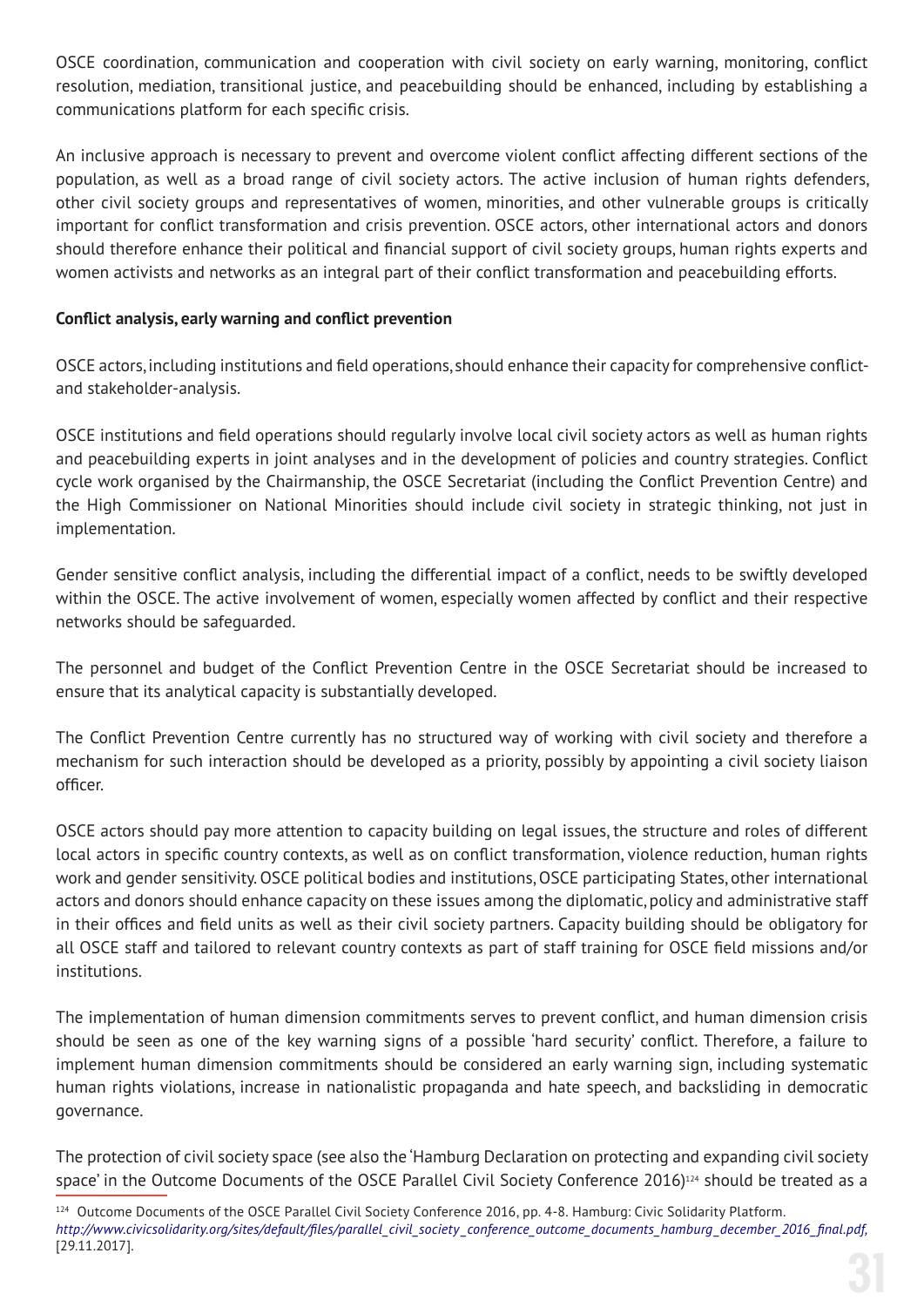matter of confict prevention. OSCE actors should consider repressive legislative and policy changes affecting civil society space as early warning signs of a human dimension crisis which may lead to destabilisation and the development of a confict situation.

Civil society groups should develop stronger networking strategies to connect with actors which currently do not listen to information from civil society on human dimension early warning signs of confict, including various OSCE actors and embassies in countries where we are working, and build strategic links and trust with them.

Early warning and human dimension crisis prevention indicators and actions should be developed and implemented by OSCE institutions and bodies jointly with civil society.

Early warning and crisis prevention mechanisms in the OSCE should not limit their interaction to representatives of academia but should actively engage with local and international civil society representatives. Ways to improve rapid response to early warning signs include the better utilisation of civil society monitoring. Local and international NGOs have been actively involved in monitoring, fact-fnding and reporting in the majority of the ongoing crises in the OSCE region.

ODIHR needs to have better capacity for rapid response/ standby in order to deal with emergencies and crisis situations, such as deploying human dimension assessment missions. This earmarked budgets for rapid response that could be used throughout the year at short notice.

#### **On crisis response and confict resolution**

In all conficts, in particular in Nagorno Karabakh and Ukraine, civil society should be included in negotiations on the peace process and the monitoring of implementation of agreements.

OSCE actors, other international actors and donors involved in confict management in confict regions and separatist-controlled territories should recognise the key role of civil society in monitoring, collecting and analysing information and providing assistance to victims. They should provide support to civil society groups, regardless of their location.

Since spring 2016, human rights defenders, like most humanitarian organizations, have been unable to access non-government controlled areas in Eastern Ukraine and therefore cannot monitor the human rights situation there. In 2018 OSCE participating States should strengthen their efforts to improve access for humanitarian and human rights organizations to these areas, in order to ensure the distribution of humanitarian aid, the monitoring of human rights and prevent (further) alienation between people in all parts of Eastern Ukraine.

The OSCE should facilitate the establishment of negotiation platforms on social and human rights issues in disputed territories and frozen confict areas and involve civil society groups in such processes.

The OSCE should develop programs to protect the security of journalists and human rights defenders in confict situations.

#### **On post-confict transformation and peacebuilding**

The OSCE should develop a transitional justice and post-confict transformation framework and strategy for each confict region, based on social, political and other characteristics of the situation and the local context. OSCE institutions should include civil society in drafting such strategies, which should include not only the strengthening of democratic institutions, good governance and rule of law, but also prioritise broad post-confict dialogue in society, the de-construction of stereotypes, measures to combat propaganda, promoting a culture of remembrance and critical refection, including through cultural activities.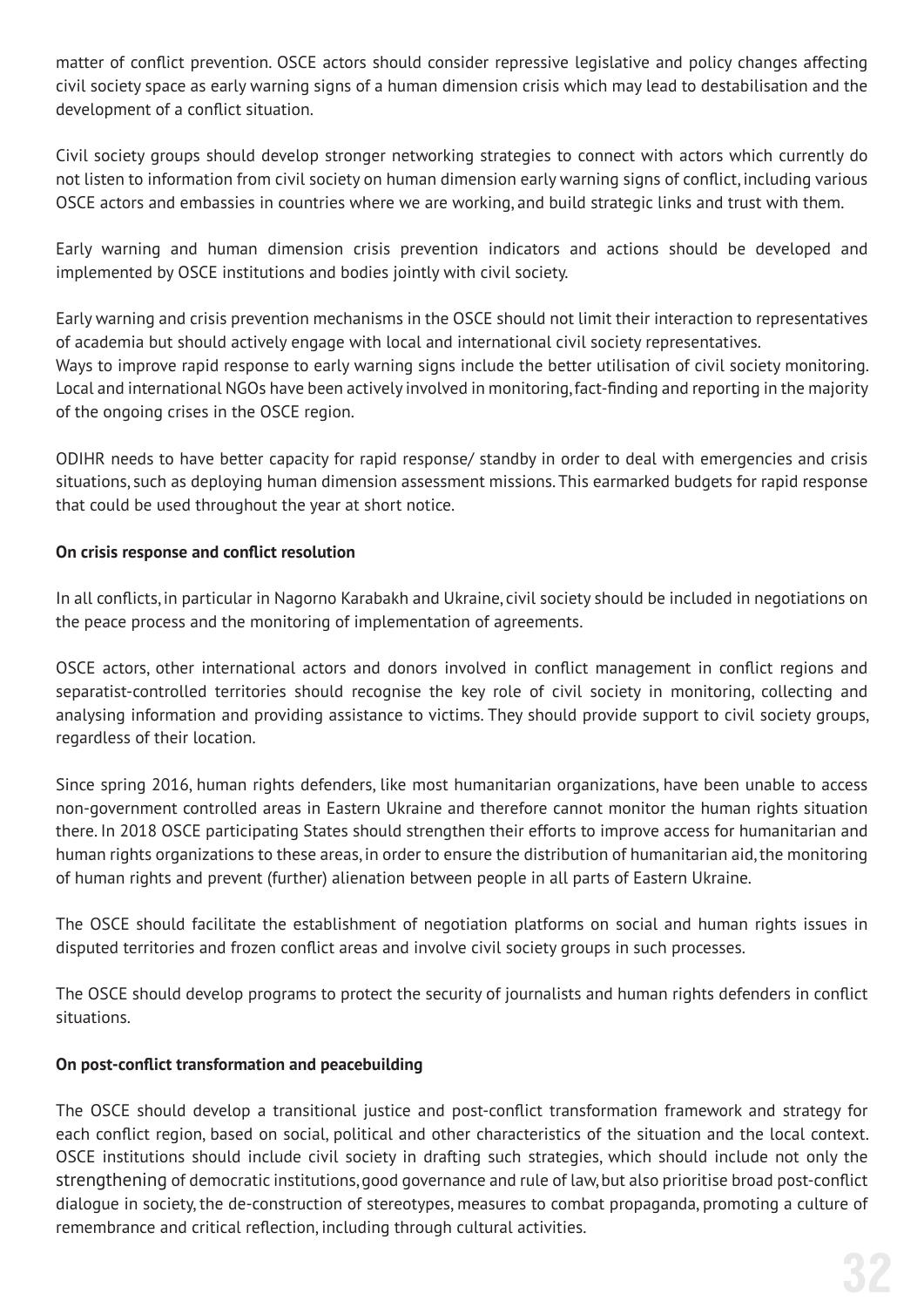The OSCE should develop training programmes for civil society actors in transitional justice (in particular with regards to different approaches/ methodologies of systematic data collection of human rights violations and archiving/ security of archives) and in post-confict transformation.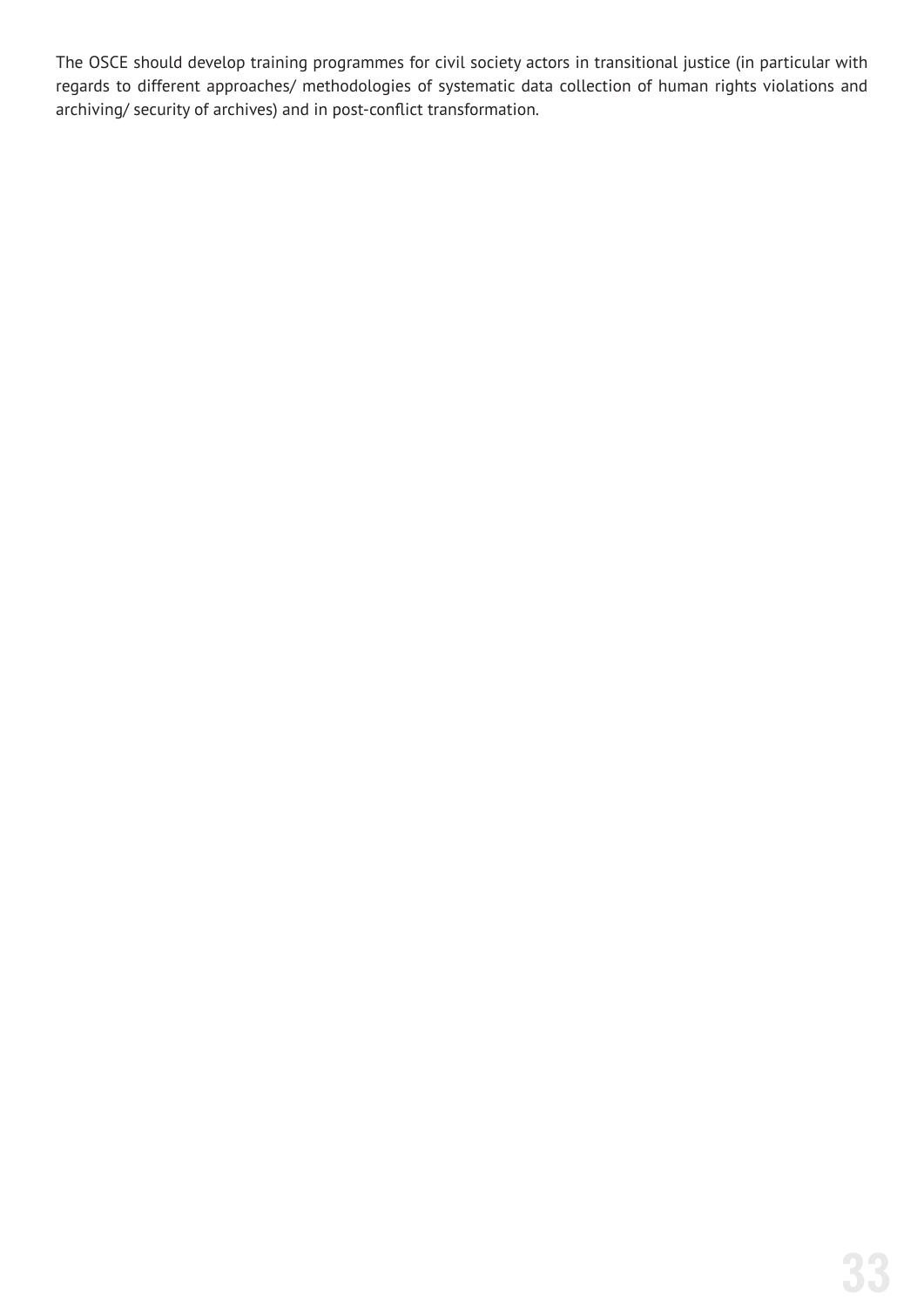#### **PREVENTION OF TORTURE AND ENFORCED DISAPPEARANCES**

Torture continued to be among the worst human rights violations in many OSCE participating States throughout 2017. In some countries and regions, torture is still widespread and systematic and is practiced with impunity. In many countries, governments increasingly justify using torture and ill-treatment by referring to security concerns in the context of measures to prevent terrorism and combat violent extremism. Across the OSCE region, policing of assemblies is often practiced with disproportionate violence and excessive use of force by law enforcement offcers. Migrants and people seeking asylum often experience inhuman treatment at state borders as well as in detention centres for migrants. They often lack adequate access to medical and psychosocial support. Torture victims often do not receive the necessary treatment and rehabilitation services. Prosecution rates against perpetrators of torture are shamefully low, which illustrates the systemic nature of torture in many contexts. Even where there are bona fde attempts at prosecution, these are often undermined by the lack of adequate safeguards and by corrupt, obstructive and non-transparent investigative mechanisms. Civil society actors believe that OSCE participating States, political bodies and institutions should do much more to address this egregious abuse of power.

Civil society organisations call for special attention to be paid to identifying ways to include the issue of enforced disappearances in OSCE work beyond statements by representatives of participating States at the Permanent Council meetings and HDIMs. The failure of the OSCE and other international organisations to address the numerous past and ongoing cases of enforced disappearances in the OSCE region has led to an atmosphere of impunity and facilitated conditions for the committing of new crimes. Activities of the CSP members to address enforced disappearances in Turkmenistan, Belarus and other countries need much stronger support from OSCE actors.

Driven by these concerns, participants of the OSCE Parallel Civil Society Conference in 2013 in Kiev adopted a document entitled "The Kyiv Declaration: The OSCE Should Make Combating Torture a Priority", which called for more resolute action by the OSCE to address the problem of torture, and recommended several concrete steps. This appeal resonated with the position of the incoming Swiss Chairmanship, which included combating torture as a thematic priority for 2014. Thus, the OSCE resumed working more actively on torture in 2014, in particular by opening the ODIHR Focal Point on Torture Prevention which started its activities in 2015.

Unfortunately, at the Ministerial Council Meetings in Basel in 2014, Belgrade in 2015 and Hamburg in 2016 participating States failed to adopt a decision on combating torture, despite continued solid support from the overwhelming majority of States. The inability of the 57 States to come to a joint position regarding one of the most pressing human rights issues and agree on joint actions to address it leads civil society actors to conclude that those States who practice torture are the ones blocking consensus on this issue. It can also be concluded that such States fnd torture acceptable despite it being a violation of their OSCE commitments. This situation is intolerable and cannot continue.

The CSP has actively worked on torture prevention since 2014. Its activities include not only participation in human dimension implementation meetings (HDIM) but also the organization of side events on the fght against torture with presentations about the situation in many OSCE participating States at various OSCE events throughout the year. In September 2015, the CSP organised a workshop on "Developing OSCE approaches to prevention of torture and enforced disappearances" in Warsaw with the support of the Chairmanship Troika. The workshop brought together specialised NGOs, representatives of the Troika, OSCE/ODIHR, the OSCE Secretariat and other relevant OSCE bodies. In October 2016, ODIHR and the MFA of Denmark organised an expert meeting in Vienna on "Rehabilitation of Torture Victims". During the meeting, a representative of the CSP reiterated the CSP recommendations in relation to the fght against torture and ill treatment. The CSP Working Group on Torture Prevention participated in Human Dimension Committee hearing on Torture Prevention in Vienna in March 2017, presenting the issue and reiterating the main CSP recommendations. During the HDIM in 2017, the Working Group on Torture Prevention organised a side event on the situation with torture in Armenia, Russia, Moldova,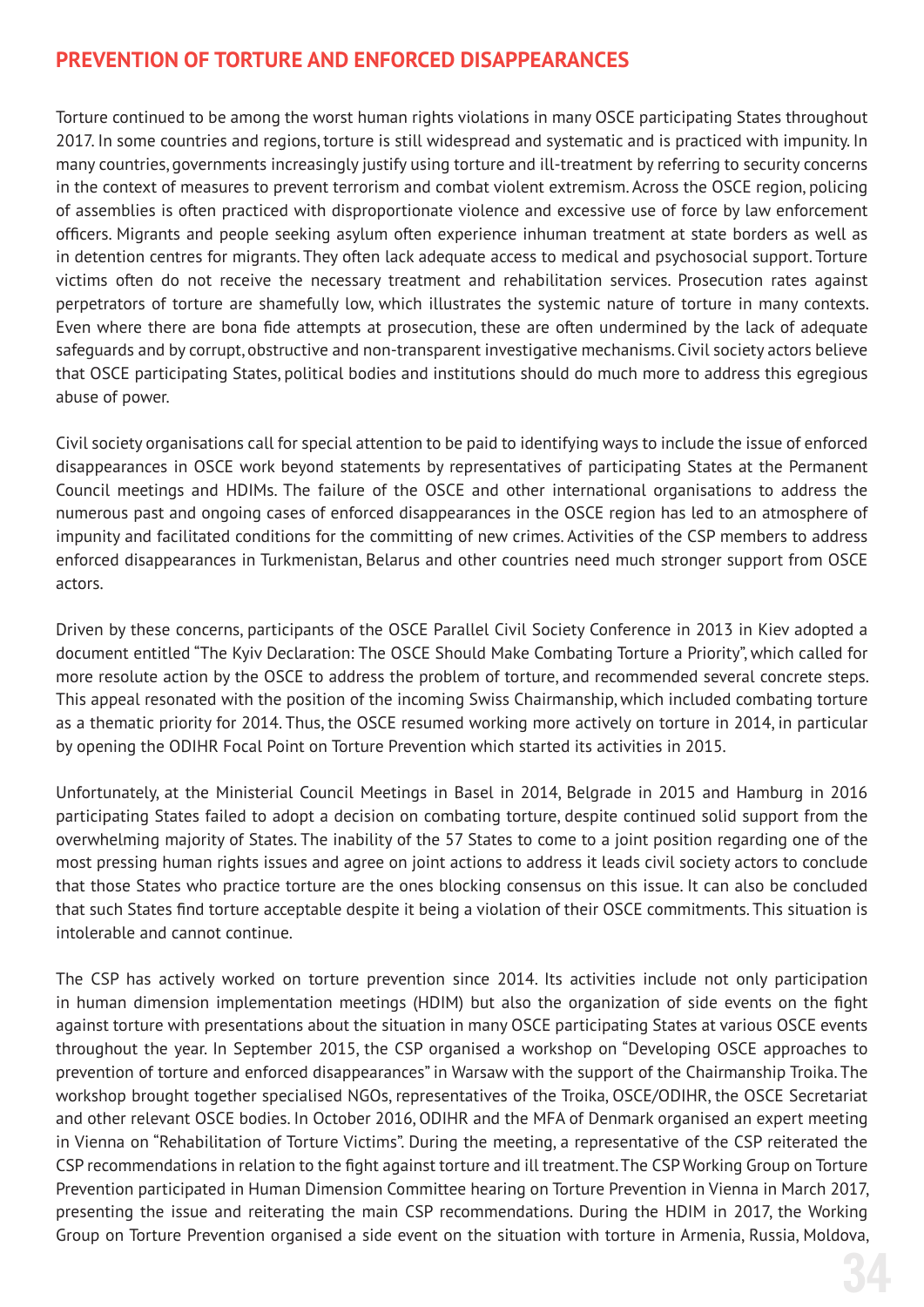Kyrgyzstan and Kazakhstan. HDIM this year provided an important opportunity to meet OSCE offcials, including the newly assigned ODIHR Director and national delegations to exchange views with them on combatting torture.

Torture prevention will remain a priority for the CSP. Partnership with the ODIHR aimed at eradication of torture is an important element of this work, and we urge ODIHR to adopt an inclusive approach and grant civil society full access to its events on this issue. In 2016-2017, the CSP Working Group on Torture Prevention worked closely with the ODIHR Focal Point on Torture Prevention and had regular monthly teleconferences to update and synchronise activities. In 2016, the CSP established an informal Panel of Experts for Torture Prevention that would work as an advisory body for the ODIHR and would be able to implement research projects in coordination with the ODIHR Focal Point. At the initial meeting of the Expert Panel in Warsaw during the HDIM 2016, many issues (including the mandate of the panel) were discussed and several project ideas were presented. However, in order to ensure that the panel functions effectively, it requires funding and it should be endorsed by ODIHR, similar to the existing advisory panels at ODIHR such as the ones on freedom of peaceful assembly and freedom of religion or belief.

#### RECOMMENDATIONS

#### **To the OSCE Chairmanship-in-Offce and the OSCE Secretary General:**

- **•** The Austrian OSCE Chairmanship should make every possible effort to organise the successful negotiation of an OSCE Ministerial Council decision on torture prevention to be adopted in Vienna. The Chairmanship should ensure that the negotiated text of the decision does not weaken States' existing commitments on torture prevention but effectively responds to the new challenges.
- **•** The incoming OSCE Chairmanships of Italy and Slovakia should ensure that torture prevention is an OSCE priority, building on the work of the Swiss Chairmanship in 2014 and ODIHR since then, and using civil society recommendations.
- **•** The OSCE Chairmanships should oversee the preparation of updated OSCE commitments on eradicating torture which should address the new challenges and include enforced disappearance as a grave human rights violation and a form of torture.
- **•** The incoming OSCE Chairmanships, in cooperation with ODIHR, should develop an OSCE strategy outlining measures to eradicate torture in participating States, including monitoring of places of deprivation of liberty, prevention, investigation and documentation, prosecution, and ensuring redress, including reparations and the right to rehabilitation.
- **•** The OSCE Secretary General should improve coordination among all OSCE bodies with the goal of ensuring that torture prevention is included centrally in activities in all dimensions and ensuring the transparency of all activities conducted by OSCE institutions and feld presences.

#### **To OSCE participating States:**

- **•** Make every possible effort to negotiate an OSCE Ministerial Council decision on torture prevention to be adopted in Vienna, without compromising on the existing commitments. Should States again block a consensus on this decision, the States in the majority supporting it should adopt a joint declaration on torture prevention and make it clear that the consistent position of States not supporting a Ministerial Council decision on torture prevention contradicts OSCE commitments and undermines the Helsinki principles.
- **•** All states must criminalise torture in their domestic legislation, recognise it as a gross human rights violation, and make sure that perpetrators are charged with the crime of torture and other crimes such as abuse of power or other irrelevant and unrelated charges, and that amnesty clauses are not applicable to people convicted of the crime of torture.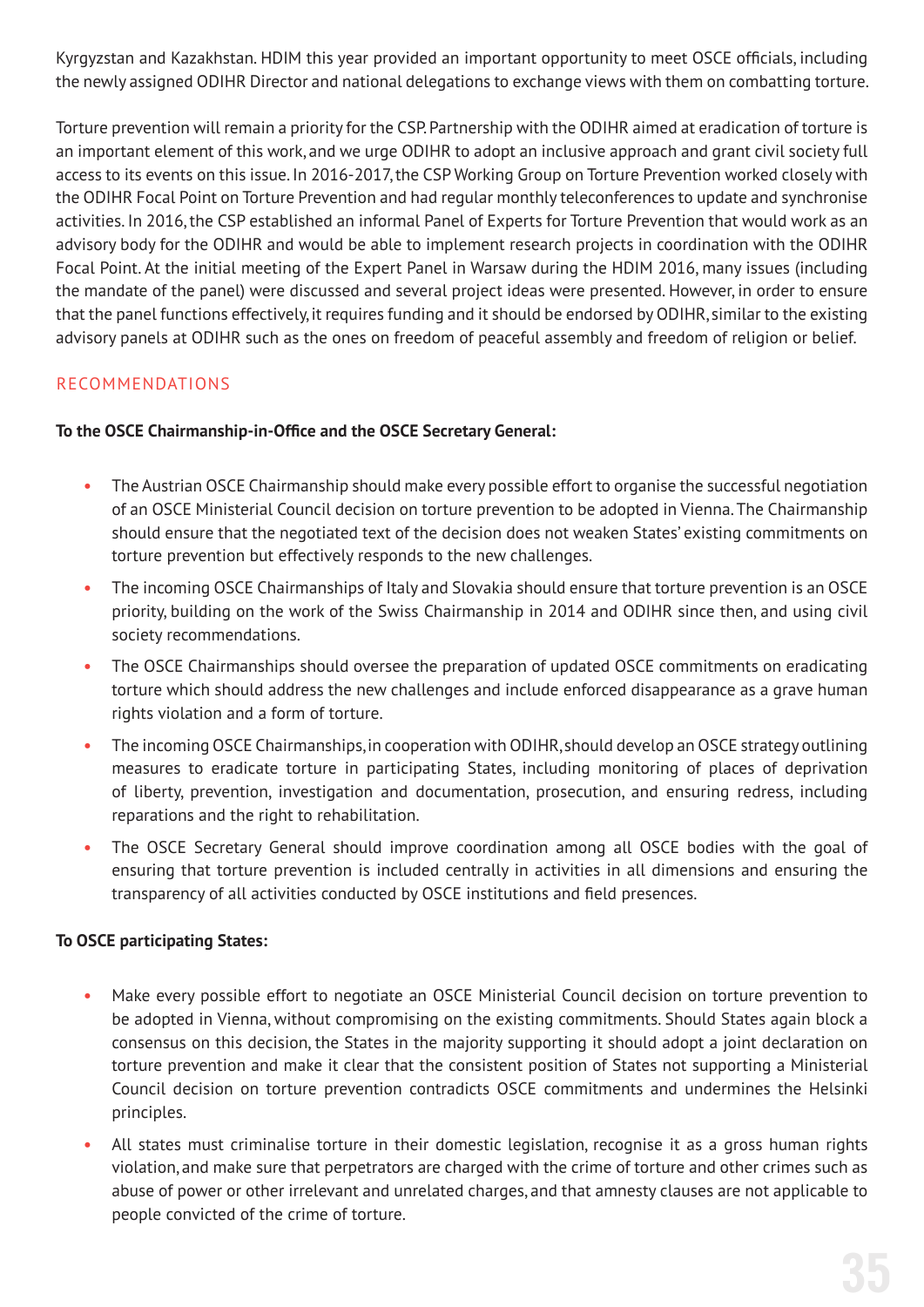- **•** Evidence and confessions obtained under torture and ill-treatment must be non-admissible in court and due investigation should be conducted into all reports or allegations of torture. States have the positive obligation to conduct swift and effective investigations into all cases of torture or ill-treatment and bring the perpetrators to justice.
- **•** Guarantee that alleged victims of torture and inhuman and degrading treatment have unhindered access to qualifed legal, medical and psychological assistance, which should, where relevant, be offered free of charge.
- **•** Guarantee access to an alternative forensic, medical and psychological examination for any alleged victim of torture and ill-treatment and ensure that the fndings of such examinations carry equal weight under domestic procedural legislation.
- **•** Ensure that the work of doctors and other medical personnel in detention facilities is truly independent and create the necessary conditions for their professional trainings and capacity building in accordance with Istanbul protocol. Medical services in detention facilities should be independent of the Ministry of the Interior/Justice.
- **•** Take steps to ensure the appropriate documentation and recording of events in places where torture and ill-treatment are most prevalent (for example, audio and video monitoring of police stations).
- **•** Increase citizens' awareness of their rights and provide information about existing legal and procedural safeguards while in police detention.
- **•** Take the necessary steps to guarantee the right to rehabilitation for all victims of torture residing in the country, without discrimination on the basis of citizenship, race, ethnic origin, sexual orientation, gender identity, or religious conviction.
- **•** Provide holistic rehabilitation to victims of torture which should be adequate, affordable, accessible and of decent quality guaranteeing a victim-centred approach.
- **•** Ensure respect for the principles of non-refoulment under international human rights law, so that no person is expelled, forcibly returned or extradited to a country where he or she is at risk of being subjected to torture or ill-treatment, and create effective domestic mechanisms, including judicial review, to prevent the transfer of people to such countries.

# **To OSCE/ODIHR:**

- **•** Establish an expert panel on combating torture, similar to the ODIHR expert panel on Freedom of Peaceful Assembly, to support the work of the ODIHR Focal Point on Torture Prevention. The panel should meet regularly to assess relevant laws and practices in participating States, monitor progress, give advice to participating States on policy and implementation of their commitments to eradicate torture, and provide advice and assistance to the ODIHR Focal Point on Torture Prevention.
- **•** Identify and promote best practices for the effective use of safeguards in participating States.
- **•** Conduct a baseline study on the situation regarding torture in OSCE participating States, covering its occurrence, prevention, prosecution, and redress. The baseline study should identify shortfalls and gaps as well as best practices.
- **•** Encourage the inclusion of the Istanbul protocol in the curricula of higher education establishments in participating States.
- **•** Make sure that all events or discussions co-organised by ODIHR in relation to the fght against torture are open to wider civil society working to combat torture and that participation is not limited to certain groups of the torture prevention movement.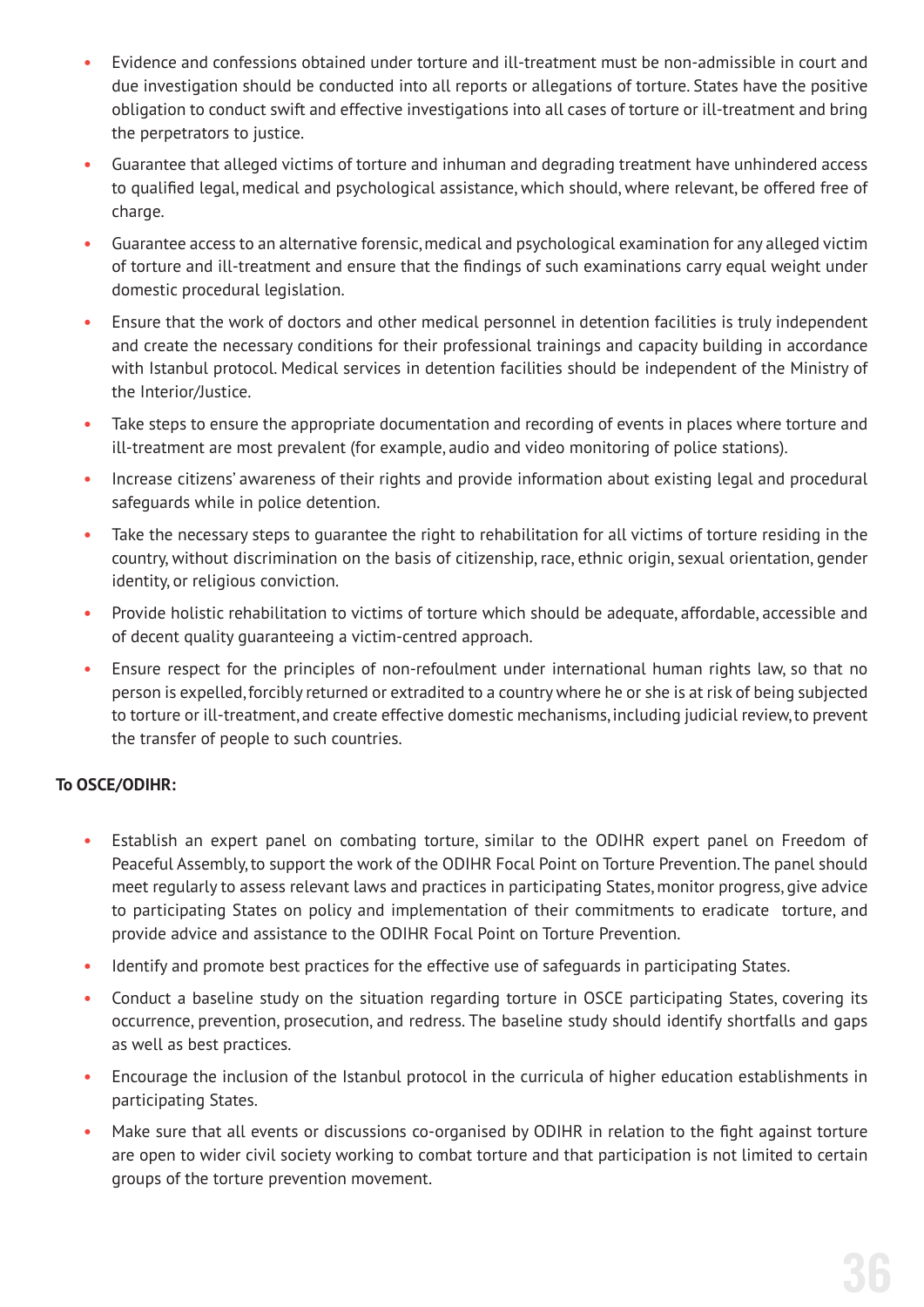# **ACCESS TO JUSTICE FOR THE VICTIMS OF ENFORCED DISAPPEARANCES AND THEIR FAMILIES**

The issue of access to justice for victims of enforced disappearances and their families remains a major problem in many countries of the OSCE region and a matter of deep concern for civil society.

Most often, enforced disappearances occur in the context of violent conficts; they affect a large number of people, and in most instances lead to extrajudicial executions of the victims of disappearances. Uncovering the truth about grave crimes committed during past conficts, the fate of the disappeared, and bringing the perpetrators to justice, is essential for effective confict resolution, sustainable peace, overcoming of divisions, and reconciliation.

Enforced disappearances also occur in contexts other than violent confict. Non-democratic regimes have used them as a tool of intimidation and political repressions against government opponents. Victims may be murdered quickly or may disappear in the prison system and held in complete isolation for long years, with or without legal justifcation by the authorities.

Lately, enforced disappearances have been used by many state actors in the context of combating terrorism and violent extremism. State offcials often justify the use of incommunicado detention, torture, and enforced disappearances by the fact that the apprehended persons are "terrorists" or "extremists" and therefore it is argued that they can be treated differently. This contributes to the ongoing erosion of the rule of law, societal division, and further destabilisation, all of which entail serious implications for security in the future.

Ensuring the delivery of justice is essential when democratic transition after violent conficts or repressive dictatorships is managed with the help of transitional agreements, truth commissions and historical memory work. Truth and justice should come frst, and only then reconciliation is possible.

Given the extreme seriousness of this human rights violation, enforced disappearance committed systematically on a large scale has been defned in international law as a grave crime and a crime against humanity. Moreover, enforced disappearance is an ongoing crime which lasts until the moment when the fate and whereabouts of a disappeared person have been established, regardless of when the disappearance started. Finally, enforced disappearance has no term of limitations, and regardless of when the crimes was committed, cases should be investigated, perpetrators brought to justice, and remedy provided.

Enforced disappearances in different context are similar in several regards: no information is provided to the relatives of the disappeared; relatives are denied a voice, threatened, and often accused of defamation; effective investigation is absent; there is no remedy in courts which turn down complaints by relatives, or relatives do not appeal to courts because they do not trust them; perpetrators enjoy impunity; and the decisions of international courts or bodies establishing state's responsibility are not implemented. In some countries, these problems are exacerbated by blanket amnesties for crimes committed during past conficts or under former repressive regimes being instigated as part of transitional national reconciliation processes.

For example, in **the Chechen Republic in Russia**, human rights groups documented up to 5 thousand disappearances which occurred during the second war in Chechnya in 1999-2009, when these crimes were committed by the federal troops, and later, by Chechen law enforcement offcers under Ramzan Kadyrov when abductions and disappearances formed part of the "counter-terrorism operations" against alleged jihadists. To date there is no justice for the victims and relatives, no effective investigation even when suspects are easily identifable, and the perpetrators enjoy total impunity. Of several thousand cases, national courts identifed and punished the perpetrators in only four (!). Two of these cases concerned victims who were relatives of Ramzan Kadyrov, and two cases were investigated on the basis of data provided by investigative journalist Anna Politkovskaya, human rights activist Natalya Estemirova, and human rights lawyer Stanislav Markelov. All three of them were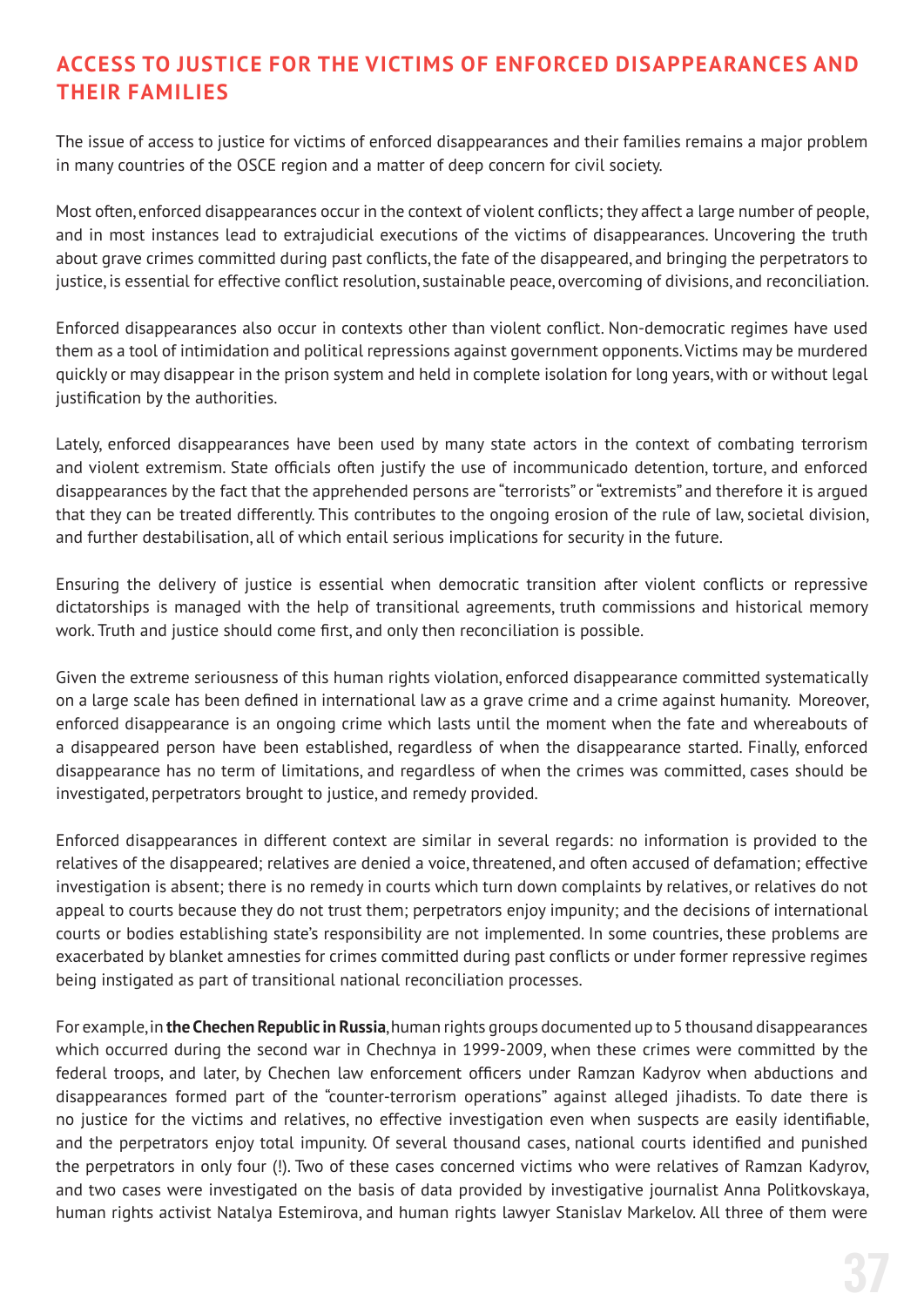assassinated later. ECtHR has delivered over a hundred judgements on enforced disappearances in Chechnya. The Russian authorities duly pay the monetary compensation awarded by the court but take no steps to conduct further investigations. Importantly, due to threats by Ramzan Kadyrov against those who seek truth and justice and in particular after the murder in July 2009 of Natalya Estemirova who played a key role in investigation of enforced disappearances, relatives of the disappeared in Chechnya no longer submit complaints and appeals to the investigation bodies and domestic courts. It is therefore impossible to estimate how many people are still being disappeared in Chechnya at the current time. We know there are many such cases but people are too afraid to speak up and seek justice.

In **Spain**, tens of thousands of people fell victims of enforced disappearances during the civil war in the 1930s and mass repressions by the Franco dictatorship for several decades after the war. They are buried in numerous mass graves across the country, and their second and third generation relatives have not been able to establish the truth about their fates and receive proper remedy. The 1977 Amnesty Law, which was seen as an important element of transition to democracy and of the process of national reconciliation after the end of the Franco regime, barred all investigations related to "criminal offenses with a political aim", including disappearances, committed prior to the adoption of the law, and provided a blanket amnesty for all alleged perpetrators. The search for truth was only made possible 20 years later, in 2007, when the law on Historical Memory was adopted by the socialist government. However, when the conservative Popular Party came to power in Spain three years later, public funding for historical memory work was terminated, archives were half-closed, and judges and prosecutors who tried to open investigations into the cases of disappearances were punished and dismissed for abuse of power, like the famous judge Baltasar Garzón. For more than 10 years, several UN treaty bodies and special procedures have repeatedly argued that the 1977 Amnesty Law should be amended and that the government of Spain has an obligation to investigate past enforced disappearances and bring perpetrators to justice, regardless of when the crimes were committed. The Spanish government refuses to do this, citing the sensitivity of the issue for national reconciliation and claiming terms of limitation, in direct contradiction to international norms. We believe that without addressing the grave and massive crimes of the past, transition to democracy in Spain is incomplete, society remains divided, faith in the justice system is undermined, and the rule of law is eroded which paves the way to new conficts and tolerance of human rights abuses.

In **Turkmenistan**, the Prove They Are Alive! campaign has meticulously documented 112 cases of enforced disappearances in the prison system over the last 15 years, with the total number likely to be around 200. Public offcials, democracy activists, and independent journalists who were perceived by the authorities as a threat, have been convicted in politically motivated trials to very long sentences including life imprisonment, and held incommunicado in prisons in unbearable conditions. No one has access to them and no one knows whether they are dead or alive. In the last two years, several people from the list of the disappeared died in custody. When their bodies were given back to their relatives for burial, it was the frst time they learned about their fate of their loved ones since their arrests many years ago. Recently, new arrests have taken place of persons accused of participation in radical Islamic organisations, who were convicted for long sentences in unfair trials and then disappeared in prisons. Relatives of the disappeared do not turn to the domestic justice system for fear of reprisals and because of direct threats against them. Courts are not independent, and it is common knowledge that they do not mete out justice. In a handful of cases, relatives who live abroad have sought justice through UN mechanisms. However, the Turkmen authorities have failed for over two years to implement the decision of the UN Human Rights Committee on the emblematic case of former Minister of Foreign Affairs Boris Shikhmuradov who was found a victim of enforced disappearance and numerous other human rights violations. Their replies to questions from UN treaty bodies, the UN Working Group on Enforced Disappearances, and in the framework of the OSCE are at best deliberately evasive and provide no specifc information on the whereabouts or state of health of the disappeared.

In **Belarus**, in the end of 1990s, a secret group of former special services offcers was created by high-level government offcials for the purpose of assassinating dangerous criminals and political opponents of the regime. This was to be done by total annihilation of the bodies or hiding them without trace. In 1999-2000, four high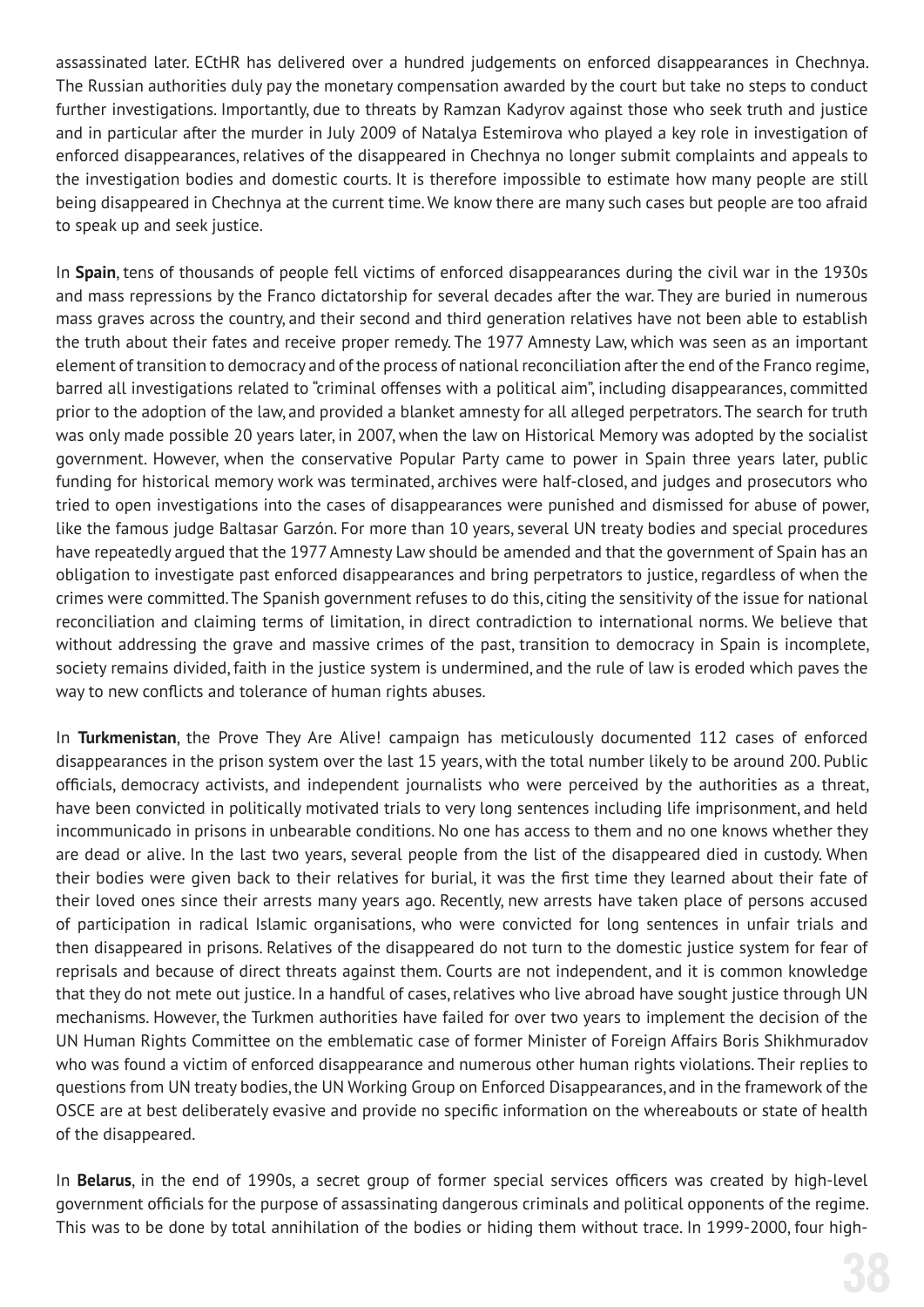profle cases of disappearance and alleged murder of political opponents of the government took place, including a former deputy prime minister, a former minister, a leading journalist, and a businessman who provided support to the opposition. The offcial investigation carried out in these cases was ineffcient and failed to establish the circumstances of the crimes and identify the perpetrators. These cases were in the focus of attention of a special report by the PACE Committee on Legal Affairs and Human Rights in 2004 and of the OSCE Moscow Mechanism report on Belarus in 2011. The UN Human Rights Committee reviewed individual complaints by the relatives of the disappeared and concluded that Belarus must carry out a full, impartial and thorough investigation, bring the perpetrators to justice, pay compensation to the relatives, and make public the fndings. However, the government replied that it does not recognise competence of the Human Rights Committee to review individual complaints and took no action.

These country examples are by no means exhaustive. The truth has not been established and justice not delivered in cases of enforced disappearances committed during past violent conficts in the **Western Balkans** or in current conficts such as that in Donbass in the **east of Ukraine**, during the ongoing political repressions in **Turkey** and **Russia-annexed Crimea** and elsewhere. The OSCE must address this issue as a priority and ensure justice for the victims of enforced disappearances in its participating States.

Finally, we would like to make the following concrete **recommendations**

- **•** Those OSCE participating States that have not ratifed the International Convention for the Protection of All Persons from Enforced Disappearances should do so without further delay.
- **•** OSCE participating States should bring their domestic legislation into compliance with international human rights standards, by defning enforced disappearance as a stand-alone grave crime, crime against humanity, with no statute of limitations, and as a lasting crime which is considered to be ongoing until the fate of the victim is established.
- **•** It is particularly important that in cases of disappearance, investigations should be not closed or forbidden and the alleged perpetrators should not be eligible for amnesty under amnesty laws or national reconciliation processes or made exempt from liability due to the terms of limitation.
- **•** States where laws allow the application of international jurisdiction in the cases of grave human rights crimes committed in other countries should actively apply it to investigate enforced disappearances and bring perpetrators from other countries to justice.
- **•** Investigators, prosecutors, judges, and lawyers should receive appropriate training and instructions in addressing enforced disappearances and delivering justice, including in applying international standards, using forensic expertise, using data from non-governmental organisations, and recognising relatives of the victims as key actors in the process of establishing truth and achieving justice.
- **•** OSCE institutions should prioritise the issue of enforced disappearances in the third and the frst dimensions and incorporate relevant activities in their training and capacity building programmes with National Human Rights Institutions, judges, prosecutors, and lawyers, and strongly support NGOs who facilitate access to justice for victims of enforced disappearances.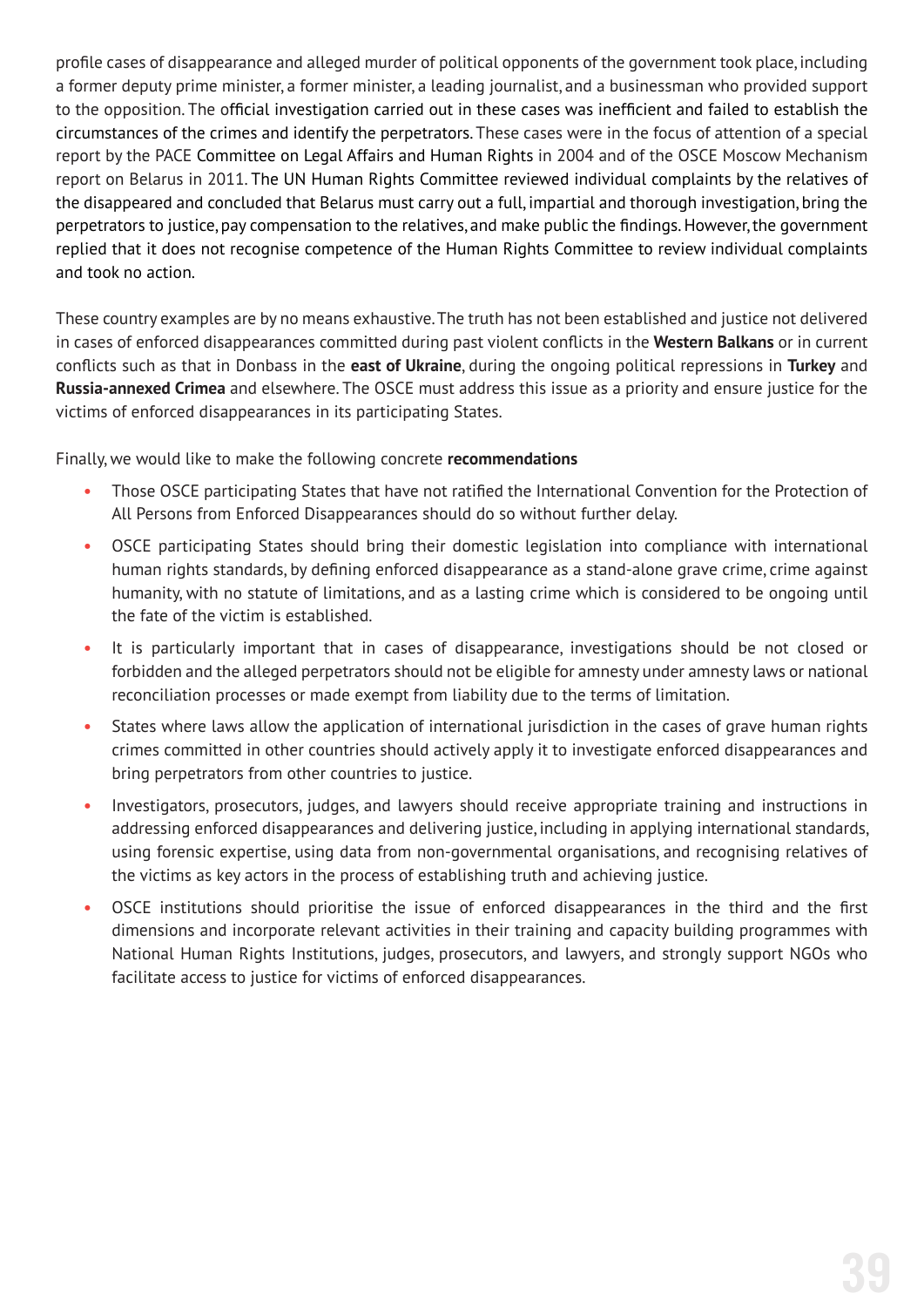# **BACKSLIDING ON THE RULE OF LAW: THE DETERIORATING SITUATION IN SELECTED COUNTRIES OF THE OSCE REGION**

A year ago in Hamburg, participants of the OSCE Parallel Civil Society Conference expressed their strong concern about the negative trend in several OSCE participating States of the adoption of anti-democratic constitutional amendments which undermine democratic institutions, erode the rule of law, and weaken constitutional safeguards of fundamental rights.125 Examples of these worrying developments included constitutional amendments adopted in Azerbaijan, Tajikistan, and Turkmenistan.

In more authoritarian countries in Central Asia and the South Caucasus, constitutional changes were used to further consolidate power in the hands of the ruling families and have considerably weakened constitutional guarantees of fundamental rights and freedoms. In Central European countries with stronger democratic traditions which are currently experiencing illiberal and national-populist backlashes, such as Poland and Hungary, changes to constitutions and/or critically important laws were made to allow the ruling parties to maintain their grip on power. In some instances, as in Turkey, failed coup attempts were cited by states as justifcation for sweeping antidemocratic legislative changes and the manipulation of constitutional provisions during the state of emergency. The legislative changes were accompanied by large-scale violations of fundamental rights and freedoms.

Developments in 2017 have confrmed our fears as we witnessed the negative impact of these legislative changes and the ongoing intense backlash against fundamental human rights and rule of law in these countries.

While in 2017 no new constitutional changes have been adopted in OSCE participating States, several countries<sup>126</sup> of the OSCE region have either faced the consequences of the crises in rule of law (e.g. Hungary and Poland) or have seen a strengthening of authoritarian tendencies (e.g. Armenia). The pace and scope of these changes show that the illiberal trend is spreading among the countries of the OSCE region, affecting the functioning of checks and balances mechanisms and undermining the protection of fundamental freedoms.

# **The functioning of the justice system**

In at least two countries of the OSCE region, Poland and Armenia, the parliaments have worked in revision of laws concerning key judiciary institutions. In Armenia, the parliament drafted a new Law on the Constitutional Court. In the opinion of the Venice Commission, the law included provisions which could impair or even jeopardize the implementation of the Constitutional Court's tasks. The draft law changes the process of appointing judges to the Constitutional Court in a way which fails to provide a comprehensive legal procedure, widens the scope of judges' criminal liability in the exercise of their judicial functions and strengthens the remit of the Chairperson of the Court. The new law is a follow-up to amendments to the Constitution of Armenia adopted in 2015, which weakened the position of the Court in the human rights protection system by abolishing citizens' rights to appeal to the Court when their rights were violated.

In Poland in 2017, the parliament drafted two highly controversial pieces of legislation concerning the functioning of the Supreme Court and the National Council of the Judiciary of Poland (an administrative body responsible for protecting judicial independence and appointing judges). Both pieces of legislation increase the scope for political supervision by the executive authorities over these judicial institutions. The former alters provisions concerning the retirement age of Supreme Court judges, while the latter changes, inter alia, the process of appointing members to the Council. Both legislative acts will allow the ruling party to appoint its representatives to these judicial bodies and thus ensure control over them. It is expected that the draft laws will be adopted by the end of 2017.

<sup>&</sup>lt;sup>125</sup> See chapter "Anti-democratic constitutional changes, manipulation of constitutional provisions, and misuse of the state of emergency" in the Outcome Documents of OSCE Parallel Civil Society Document, Hamburg, 6-7 December 2016, *[http://civicsolidarity.](http://civicsolidarity.org/article/1172/osce-parallel-civil-society-conference-2016-outcome-documents) [org/article/1172/osce-parallel-civil-society-conference-2016-outcome-documents](http://civicsolidarity.org/article/1172/osce-parallel-civil-society-conference-2016-outcome-documents)*

<sup>&</sup>lt;sup>126</sup> This analysis focuses mainly on the situation in Armenia, Hungary, Moldova, Poland and Ukraine.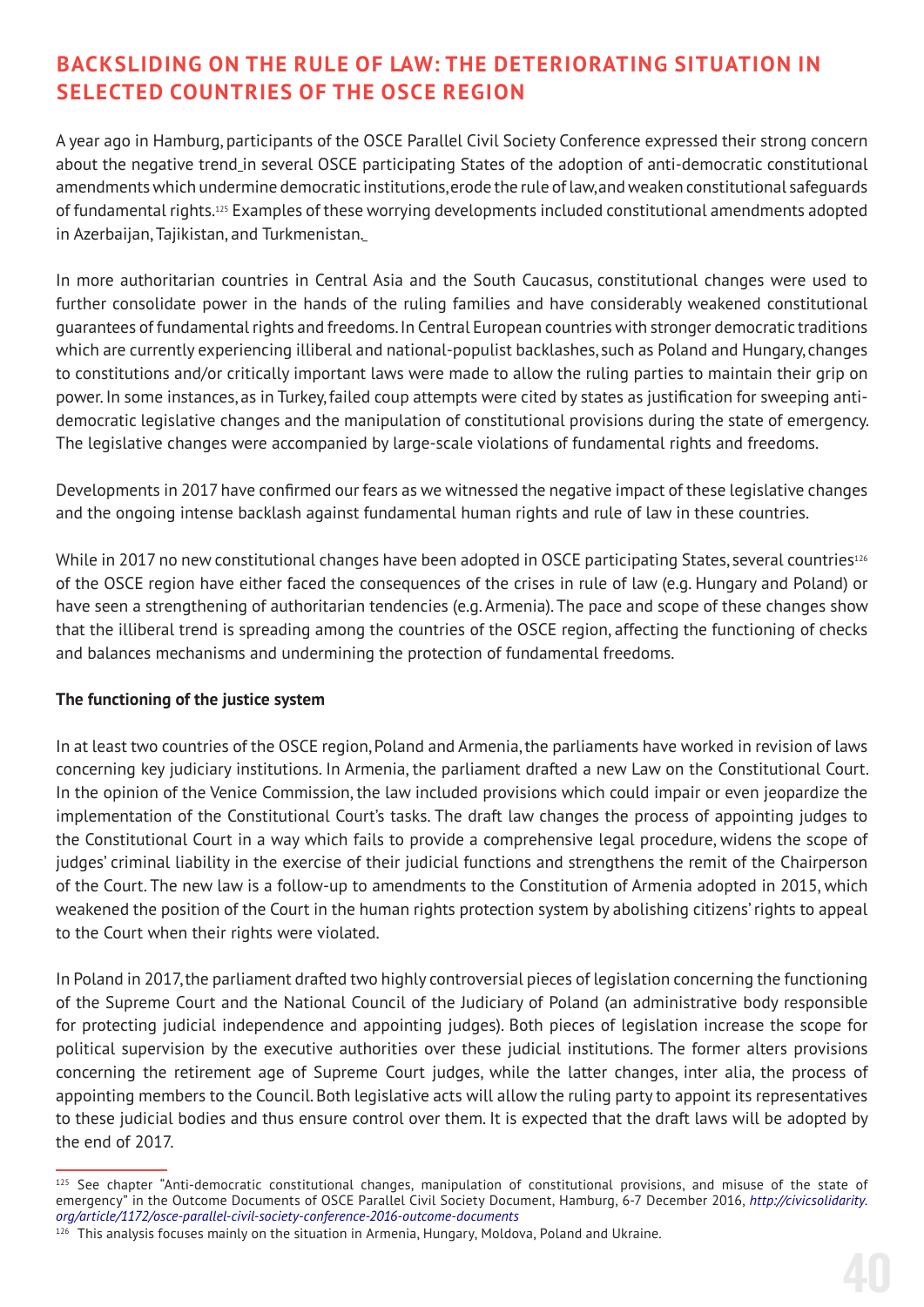### **Civic oversight of the law enforcement system**

Another disturbing trend concerns the restriction of civil society oversight of the functioning of the justice and law enforcement systems in general. For example, in 2017 in Ukraine the parliament adopted legislation, which signifcantly limits transparency and possibilities for public monitoring of court proceedings.

Also in 2017, the Hungarian authorities unilaterally terminated four agreements with the Hungarian Helsinki Committee on the basis of which the NGO had carried out independent monitoring of conditions in detention centers.<sup>127</sup>

In Armenia, members of the public observers' group monitoring penitentiary facilities and institutions run by the Ministry of Justice, were illegally banned to meet the "Sasna Tsrer" group members detained at the "Nubarashen" penitentiary facilities.

# **Election laws**

Backsliding on the rule of law and further consolidation of the authoritarian state lead to a negative prognosis for upcoming elections in several OSCE participating States. In some countries, changes to the justice system are accompanied by amendments to election legislation. For example, this year the Moldovan parliament adopted a law changing the proportional electoral system for electing MPs into a mixed one (combining proportional and single-mandate systems). The changes introduced disregarded the recommendations made by the Venice Commission. The new law increases the minimum threshold of votes required for parties to enter the Parliament. For example, under the proportional system, at a general voter participation rate of 50%, if a party is able to reach a minimum electoral score of 6%, it will be able to delegate only three of its members to parliament (101 MPs seat parliament) from its nationwide list of candidates, which equals about 28,000 votes per mandate. At the same time, in single-mandate constituencies, at the same participation rate an MP would be elected with only about 3,000-5,000 votes.

In Poland, the governing majority has proposed amending the Election Code to change provisions regulating local elections. The proposed changes include abolishing single-mandate constituencies and changing the structure of the National Election Council. Currently, the Council is composed of judges of the highest instance courts who are responsible for the supervision of the election process. The proposed changes would mean that the Council will still be responsible for supervising elections, but it will be composed of only two judges accompanied by seven other members who are politicians. This will inevitably compromise the impartiality of judicial oversight of the election process.

# **Freedom of peaceful assembly**

In several countries across the OSCE region increasing limitations on freedom of assembly can be observed. In Poland, regulations on recurring assemblies was adopted at the end of 2016, giving preferential treatment to demonstrations which commemorate important events from Polish history or Polish traditions. In practice, preference is given to state and religious institutions or organizations who closely cooperate with them.

In Armenia, widespread restrictions on freedom of assembly have been observed. As a rule, police offcers who used violence against protesters or violated their rights in other ways are not held liable for their actions. Armenian law enforcement offcials have often used excessive force to suppress protests. For example, in the summer of 2016, protests ensued in the aftermath of the seizure of a police station in Yerevan by the "Sasna Tsrer" group. On 29 July 2016, protesters started a march towards a hill above the police station, but were attacked by police offcers. There is convincing evidence gathered by human rights organisations which indicates the use of

<sup>&</sup>lt;sup>127</sup> Hungarian Helsinki Committee, National authorities terminated cooperation agreements with Hungarian Helsinki Committee, available at: *<http://www.helsinki.hu/wp-content/uploads/termination-of-agreements-summary.pdf>*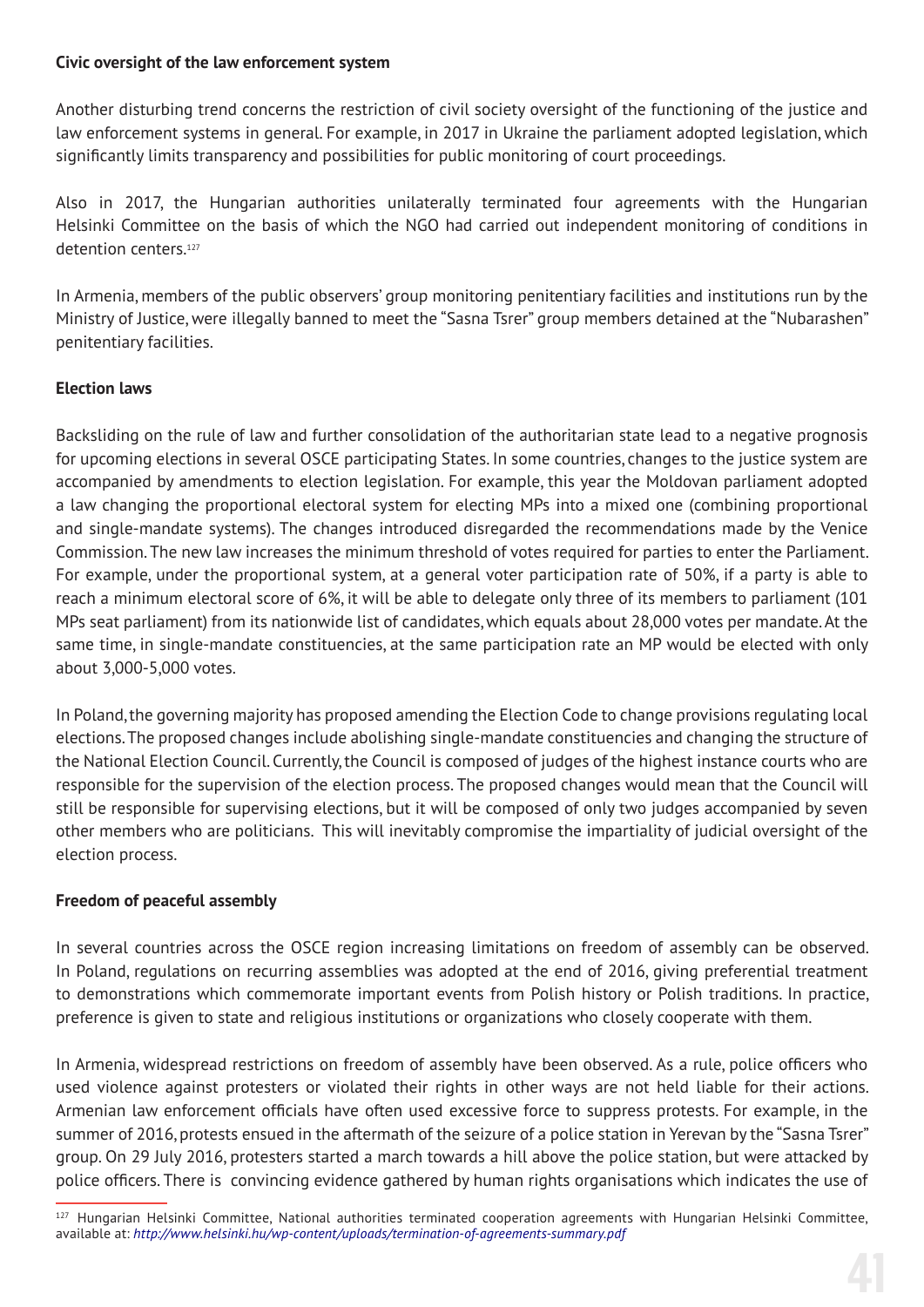disproportionate and excessive force by police officers.<sup>128</sup> No effective investigation was conducted into the acts of police misconduct and use of force in the events of July 2016.<sup>129</sup>

# **Conclusions**

The illiberal trend which has been spreading in recent years over several countries of the OSCE region severely affects not only how states function but also the freedoms and security enjoyed by the general public. Antidemocratic developments progress through several stages: they begin with the erosion of the rule of law; entail the dismantling checks and balances mechanisms, undermine the independence of the judiciary, weaken civilian oversight over the law enforcement system and, as a consequence, lead to more severe violations of fundamental rights and freedoms and increased impunity for perpetrators. This serious regression in the protection of fundamental rights and the safeguarding of the rule of law requires international attention and a strong, comprehensive reaction.

<sup>128</sup> International Partnership for Human Rights: Beaten, burnt and betrayed: Armenians awaiting accountability for police violence, September 2016, *<http://iphronline.org/wp-content/uploads/2016/09/Beaten-Burned-and-Betrayed-Armenia-report-Sept-2016.pdf>* <sup>129</sup> Monitoring report on implementation of ENP in Armenia in 2015-2017, p. 4. Open Society Foundations Armenia, 20 October 2017, *[http://www.osf.am/wp-content/uploads/2017/10/ENP\\_report\\_20.10.pdf](http://www.osf.am/wp-content/uploads/2017/10/ENP_report_20.10.pdf).*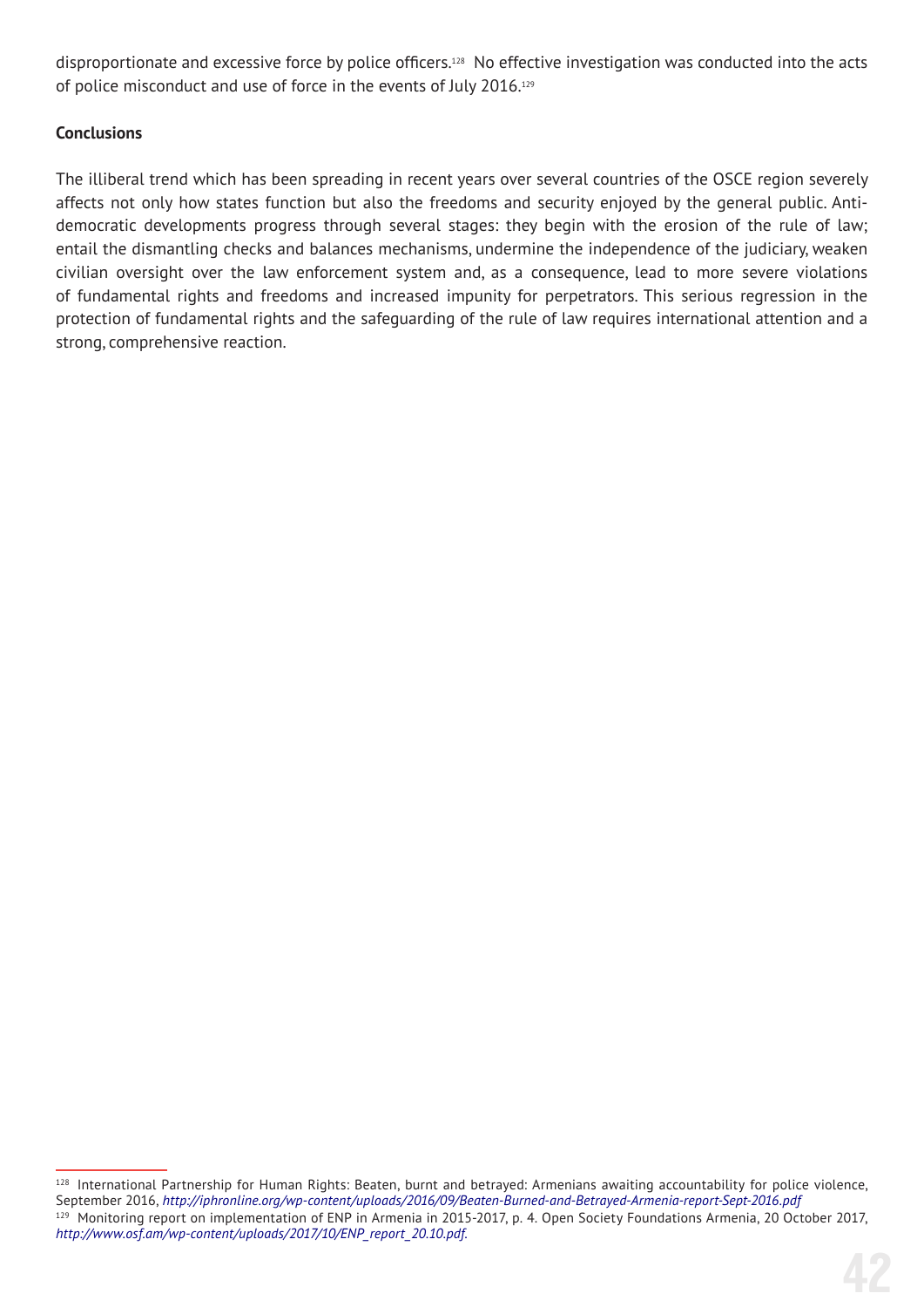# **GENDER IMPLICATIONS FOR THE OSCE ACTIVITIES**

Women are a powerful force for peace. They bridge divides between groups, have a unique understanding of societal needs, and access to information that men cannot have. Because of the infuence they wield over their communities and families, they have the potential to increase the operational effectiveness of security forces and inspire a culture of inclusion for the next generation. Women's contributions are valuable not only for themselves but for the collective well-being of society. This was the wisdom behind UNSCR1325, which acknowledges that women are not just victims of conflicts and human rights violations, but agents of peace and justice.<sup>130</sup>

In order to move from rhetoric to action, we want to strengthen the design, implementation, monitoring and evaluation of national action plans and re-load the existing ones with the necessary integration of an economic focus for women, specifcally as regards care work.<sup>131</sup>

The Women, Peace and Security agenda132 underlines the need for substantial changes in political commitments towards confict, which are very well laid out in the logic of the *Global Study* from 2015133. Key elements include the creation of a gender sensitive environment. The structural criticism of patriarchal dominance and integration of gender issues should be taken into account throughout the whole confict cycle. Confict prevention should be based on a cross-dimensional approach; confict management should include meaningful participation; and post-confict situation has to consider the economic dimension of rehabilitation. A key element for security change should be raising public awareness of the benefts of increased inclusiveness.

In order to implement a holistic and transformative human rights approach, a progressive gender perspective towards preventing confict and creating peace by bridging global and local efforts is needed.

Analysis of the root causes of conficts requires increased use of a distinctive gender analysis and expanded grassroots NGO participation within human rights mechanisms. In 2017, recommendations for specifc gendered approaches were made by members of the Civic Solidarity Platform's Working Group on Women and Gender Realities in the OSCE Region after their two fact-fnding events in Ukraine and Kyrgyzstan.<sup>134</sup>

Transforming gendered power structures requires states not only to move away from militarism and war but to create and develop economies of peace (including particularly the care economy) by prioritising gender equality and socio-economic justice to achieve economic prosperity and sustainable peace in confict-affected societies. Experiences in the feld (e.g. Balkans) have shown how economic reforms that do not take into account gender or confict considerations simply sustain conditions which allow for a confict relapse in the future.

Experience shows also that it is necessary to improve accountability on gendered violence, strengthen government's crisis response and recovery plan and create an enabling environment that addresses the militarised environment. Security issues are often erroneously perceived as requiring uniquely military responses whereas issues of human security include women's security and freedom from fear. Therefore, a priority goal across the OSCE region must be to develop concrete mechanisms which will increase women's participation at all levels of decision making and negotiation.

In many countries in the OSCE region, the prevalence of patriarchal values that institutionalise militarised masculinity, the proliferation of arms, the lack of accountability and an environment which enables exploitation, violence and other forms of (political) extremism directly or indirectly induce sexual, gender-based and other

<sup>130</sup> *<https://www.inclusivesecurity.org/topic/national-action-plans/>*

<sup>131</sup> "Re-loading UNSCR1325" – study done by e.g. Annemarie Sancar, Swisspeace

<sup>132</sup> *<http://peacewomen.org/why-WPS/solutions>*

<sup>133</sup> *<http://wps.unwomen.org/>*

<sup>134</sup> See summaries and recommendations at *[http://civicsolidarity.org/member/1451/working-group-women-and-gender-realities-osce](http://civicsolidarity.org/member/1451/working-group-women-and-gender-realities-osce-region)[region.](http://civicsolidarity.org/member/1451/working-group-women-and-gender-realities-osce-region)*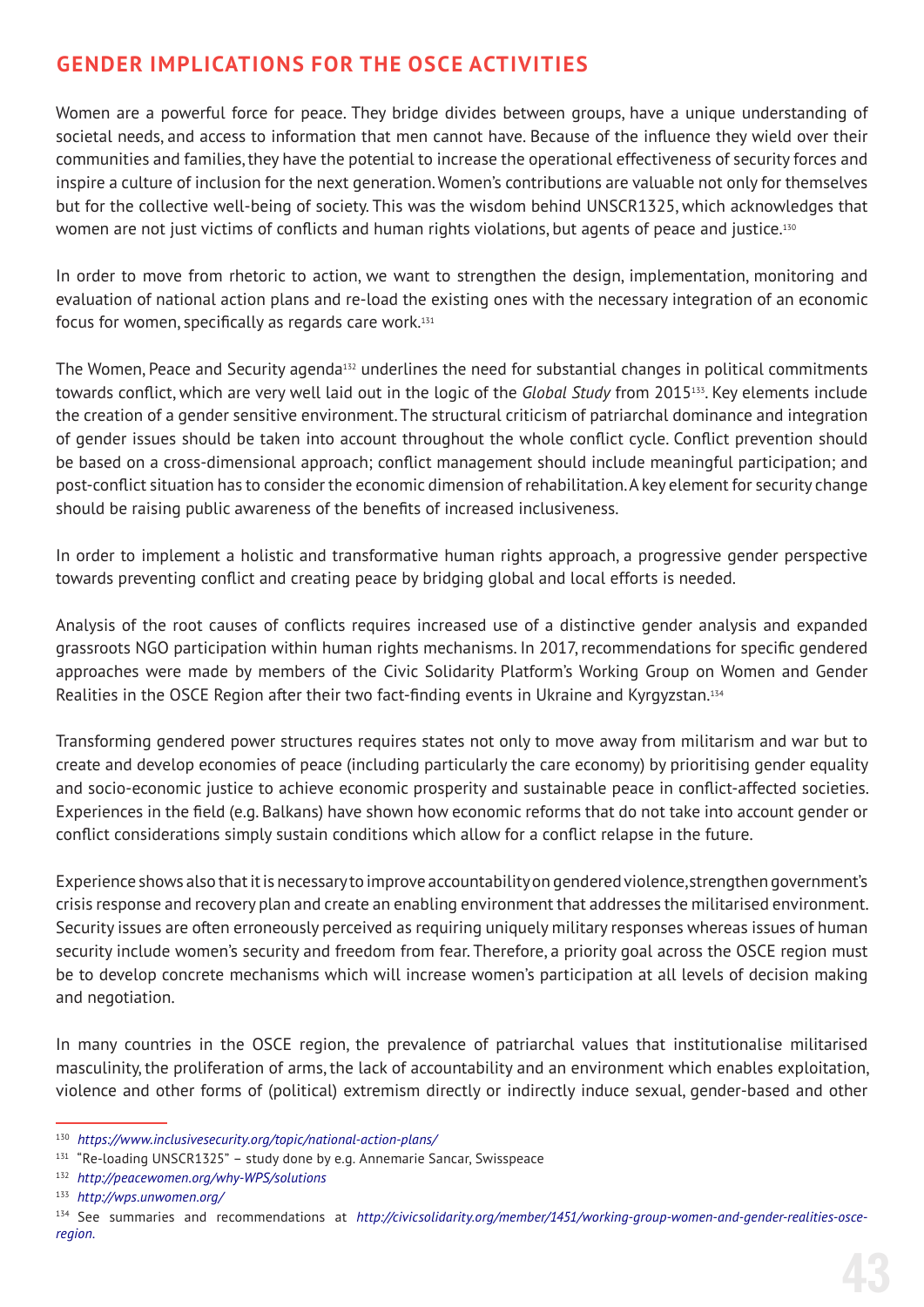forms of violence that impact women disproportionately and prevent their effective and meaningful participation. The Women, Peace and Security Agenda has become increasingly politically-loaded; states are less open to hearing civil society's recommendations and concerns, preferring to present women in the role of victims rather than seeing them as actors for change. This victimisation of women goes against the need for their protection and empowerment as important mediators central to societal transformation.

The obstacles to women's meaningful participation we observe in states across the OSCE region include reduced funding opportunities for local civil society; huge cuts in direct funding for women's organisations; increased military spending and measures of "securitisation", and criminalisation and restrictions of women human rights defenders and feminist peace activists.

Recent counter-terrorism fnancing (CTF) rules fail to take into account the specifcs of organisations led by women and the environments in which they operate, and the potential of women to contribute positively to long term security solutions. In practice, legal and regulatory CTF frameworks often restrict transnational fnancial flows (e.g., from Western donors to grassroots groups); involve heavy compliance requirements; cause delays in, or block receipt of, funds; favour larger, more-established and often international organisations; require detailed information on civil society's activities, including in some cases about benefciaries and decrease the appetite of donors and banks for risk - all of which severely impact women's capacity to work practically in confict situations to achieve peace on the ground in the OSCE region.

In order to combat "shrinking spaces", women-led organisations must work together to push back against these restrictive policies and carry out a substantive dialogue between themselves. Such discussions must take place across borders and must include donors who see small grassroots women-led organisations not simply as "service providers" but who recognize their true transformative potential. Such organizations must be allowed to engage on their own terms with donors and can create supportive partnerships allowing them to carry out necessary and effective work on the ground. Equally, the "Friends of 1325"<sup>135</sup> must recognise that they must not give with one hand while taking with the other, and take measures to ensure that any security action taken does not undermine women-led civil society. They should also substantially strengthen political, fnancial and other support for the important work that the women's peace movement does for accountability and action.

If we fail to provide adequate answers to the growth of fear in most of our societies, we will be increasingly occupied with debates centred on "securitisation" rather than focusing on justice, freedom and rights. Current trends lead to emerging nationalism, populism and exclusiveness where strong (male) leaders are seen as the solution. This way lies confict and we must act in the name of prevention.

# RECOMMENDATIONS TO OSCE INSTITUTIONS, POLITICAL BODIES AND PARTICIPATING STATES

- **•** Given the lack of equal participation of women in decision-making and representation of gendered issues, OSCE actors should ensure meaningful participation of women in decision-making structures and at all levels of negotiations, including in confict resolution activities.
- **•** If a position of a Special Representative on civil society is established by the OSCE Chairmanship, preference in selection of candidates should be given to a woman, given the lack of gender balance in leading positions in the OSCE now.
- **•** OSCE should ensure equal representation of women in feld representatives and liaison offcers in institutions.
- **•** In OSCE activities on providing protection and support to human rights defenders, special focus should be made on women human rights defenders and their multi-vulnerability and exposure to patriarchal discrimination and sexual violence.

<sup>135</sup> *<http://www.peacewomen.org/content/group-friends-1325>*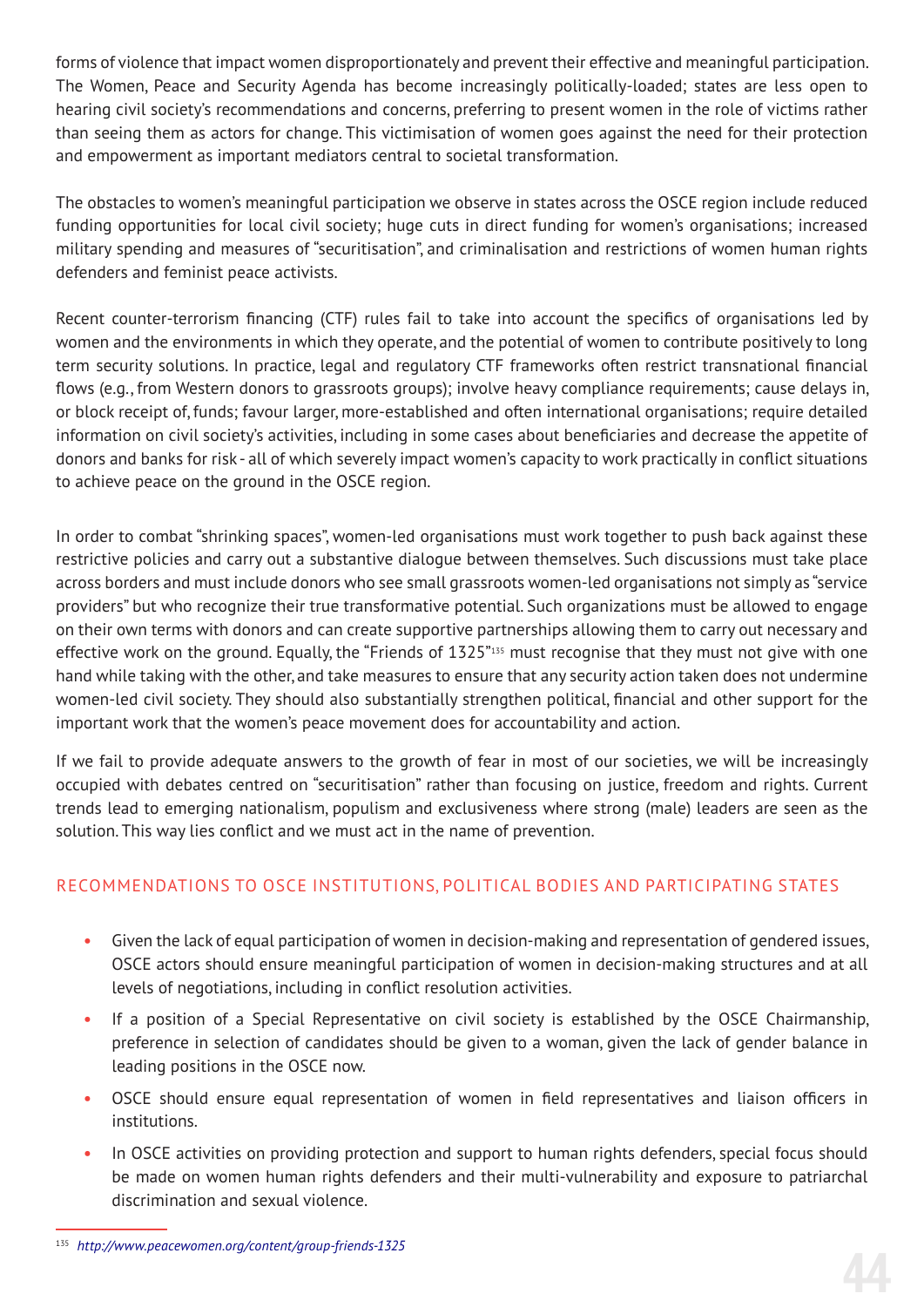- **•** Taking in consideration the traditionally patriarchal and hierarchical structure of the media, local and international women's voices should be strengthened in the media reporting.
- **•** OSCE institutions and participating States should work with each other and with other international actors towards full Implementation of the UNSCR 1325 and the Women, Peace and Security agenda.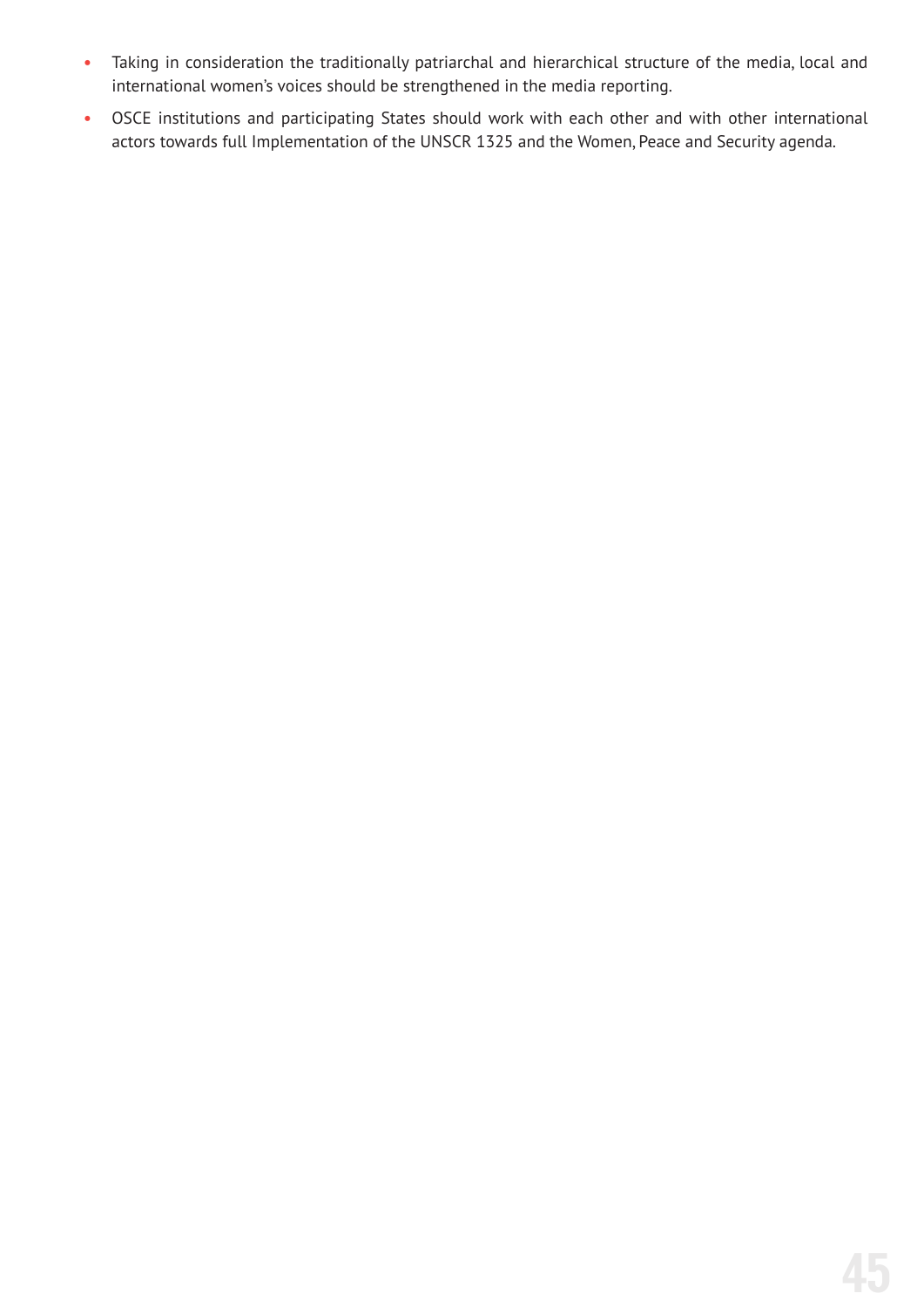# **STRENGTHENING THE OSCE WORK IN THE HUMAN DIMENSION: A DISCUSSION ON THE EFFECTIVENESS OF INSTRUMENTS**

In the last few years, the OSCE's ability to ensure effective implementation of its commitments in the human dimension and respond to new challenges has diminished for several reasons, including:

- political divisions among participating States, leading to the absence of consensus on a number of key issues and the actions necessary to address them;
- lack of systematic assessment of the implementation of commitments and follow-up action required to address identifed gaps;
- lack of capacity and political will to effectively respond to crisis situations;
- inefficient use of existing OSCE instruments and a lack of resolve and ingenuity to test new approaches;
- attacks by some States on independence and the mandate of OSCE institutions,
- systematic attempts by some States to limit the role of civil society.

In 2014-2016, the Civic Solidarity Platform (CSP) undertook several initiatives to stimulate and advocate for more effective OSCE work in the human dimension. The CSP supported active dialogue among OSCE actors on strengthening OSCE instruments and developed a range of concrete proposals in this regard. The July 2015 Berlin workshop, supported by the then-upcoming German Chairmanship, played an important role in this development. A number of CSP proposals were taken on board in some form or another but promoting others requires additional research, ongoing dialogue among relevant actors, and consistent advocacy.

The CSP believes that the OSCE needs to take new steps to ensure it is able to live up to the Helsinki principles and ensure the effective implementation of the human dimension commitments by participating States. The CSP encourages open dialogue and brainstorming for new ideas among key reform-minded actors.

In order to take this work forward, in 2017 the CSP held a series of three roundtable discussions in Vienna aimed at increasing the support, willingness and ability of key OSCE actors to increase the effectiveness of existing OSCE instruments in the human dimension, to test out new instruments, and empower those actors that saw the need for reform.136 Participants in the discussions included representatives of OSCE institutions, delegations of participating States and civil society. They examined the application of existing instruments, recent reform efforts, ongoing challenges, and provided concrete recommendations for 2017-2019. This document summarizes the key conclusions and recommendations made by the participants. A full report of the project will be published separately.

# ROUND TABLE 1: STRENGTHENING OF IMPLEMENTATION OF HUMAN DIMENSION COMMITMENTS THROUGH STRONGER FOLLOW-UP TO REPORTS, RECOMMENDATIONS, AND EVENTS

# **Voluntary reporting to the Human Dimension Committee: prospects for meaningful follow-up**

Voluntary reports by participating States to the Human Dimension Committee (HDC) are oral testimonies with the help of visual aids – they are often not distributed in written form and not made available outside the HDC. Currently distribution of the report contents in advance is dependent on the good will of the reporting country. States take decisions regarding the content of and the follow-up to their reports. Over the last six years a tradition of participation has built up, although some States tend to choose easier, "self-congratulatory" topics and avoid the more challenging ones. Lack of specifc expertise and preparation time is a serious issue for participants of the HDC meetings, hindering the meaningful discussion of the reports presented.

<sup>136</sup> The project entitled "Strengthening of OSCE instruments in the Human Dimension" was implemented by the CSP under the coordination of the Netherlands Helsinki Committee with support from the Ministry of Foreign Affairs of Germany, the Taskforce of the Austrian OSCE Chairmanship 2017 and the Delegation of France to OSCE.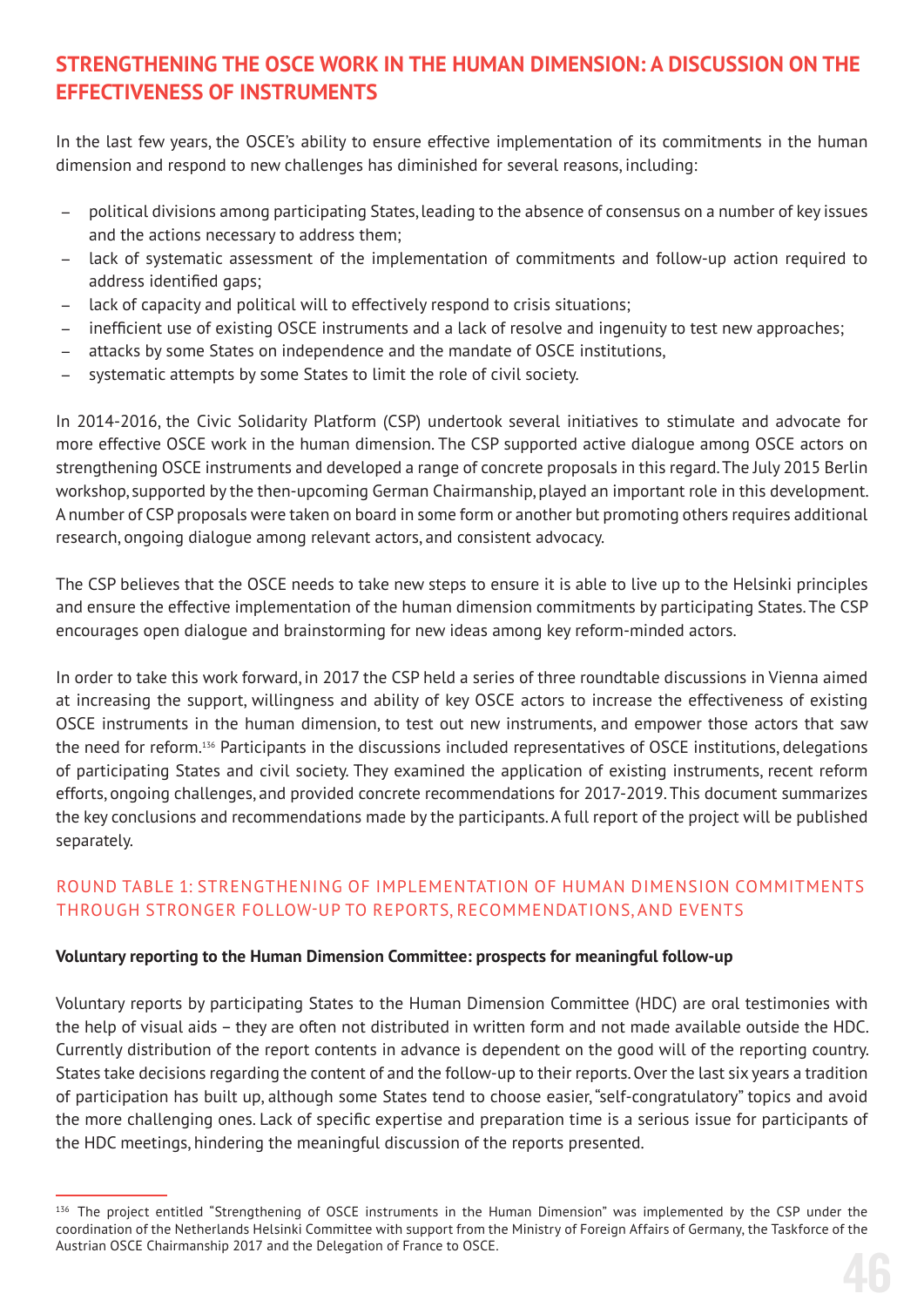The presence of external experts in the room, in addition to the representative of the reporting State, is benefcial for interaction and for the verifcation of reports. Delegations could invite external government or civil society experts to contribute to discussion of voluntary reports at HDC meetings more often. ODIHR assistance and expertise would be benefcial for the preparation of such reports, and ODIHR experts' presence would help the process of discussion and follow-up.

Some States fear criticism from external experts. The HDC Chair and States should work with their peers to overcome the negative connotations around "criticism" and understand that the purpose of frank discussions is to improve situations on the ground.

To ensure that discussions are more meaningful, a tradition of submitting written reports in advance of meetings (or unoffcial "non-reports") should be introduced, in order to ensure that other meeting participants are well prepared for a discussion. This would set precedents for standards and expectations regarding the quality of reports. Suggestions could be included in the guidelines, for example, a paragraph on "How can the OSCE assist?" which would also help with subsequent follow-up. Some States have already been leading by example and have published their reports on the web.

Effective follow-up to voluntary reports could be ensured by:

- **•** encouraging the participation of civil society in the preparation and discussion of the report; civil society could then push for follow-up action;
- **•** discussion of the report and steps for improvement in relevant parliaments;
- **•** publishing reports or summaries to make them accessible to stakeholders to facilitate effective followup;
- **•** publishing a summary of the comments and recommendations from external experts (including civil society) and other participating States with the reports.

# **ODIHR**

# *Legal opinions*

Each year, ODIHR departments produce a number of documents presenting the results of monitoring, analysis, and various events. Legal opinions are an important example of this. Since 2004, ODIHR has produced dozens of commentaries on draft laws. These are published online, and ODIHR discusses the results with parliaments, NHRIs, and Ombudspersons. This work requires more follow-up by ODIHR itself, and also improved collaboration with other international organizations.

Securing requests from States for legal opinions from ODIHR is mandatory, but remains challenging. It would be better if ODIHR's legal opinion could be requested via delegations of States in Vienna, OSCE feld missions, as well as OSCE PA. It is important that States themselves request ODIHR's opinion more often, persuade their peers to do so, and, most importantly, follow the suggestions of experts and do not reduce these requests for opinions to a mere tick-box exercise. Those issuing requests should also allow reasonable time for the production of a legal opinion.

# *Election monitoring*

In 2016 ODIHR published a Handbook on Election Follow-up, which is available online. ODIHR engages in a number of regional follow-up mechanisms to election observation. States should not only invite ODIHR missions well in advance, agree the necessary number of observers, but also undertake to engage in meaningful improvements of election-related issues in between elections, asking for assistance from ODIHR and other OSCE institutions.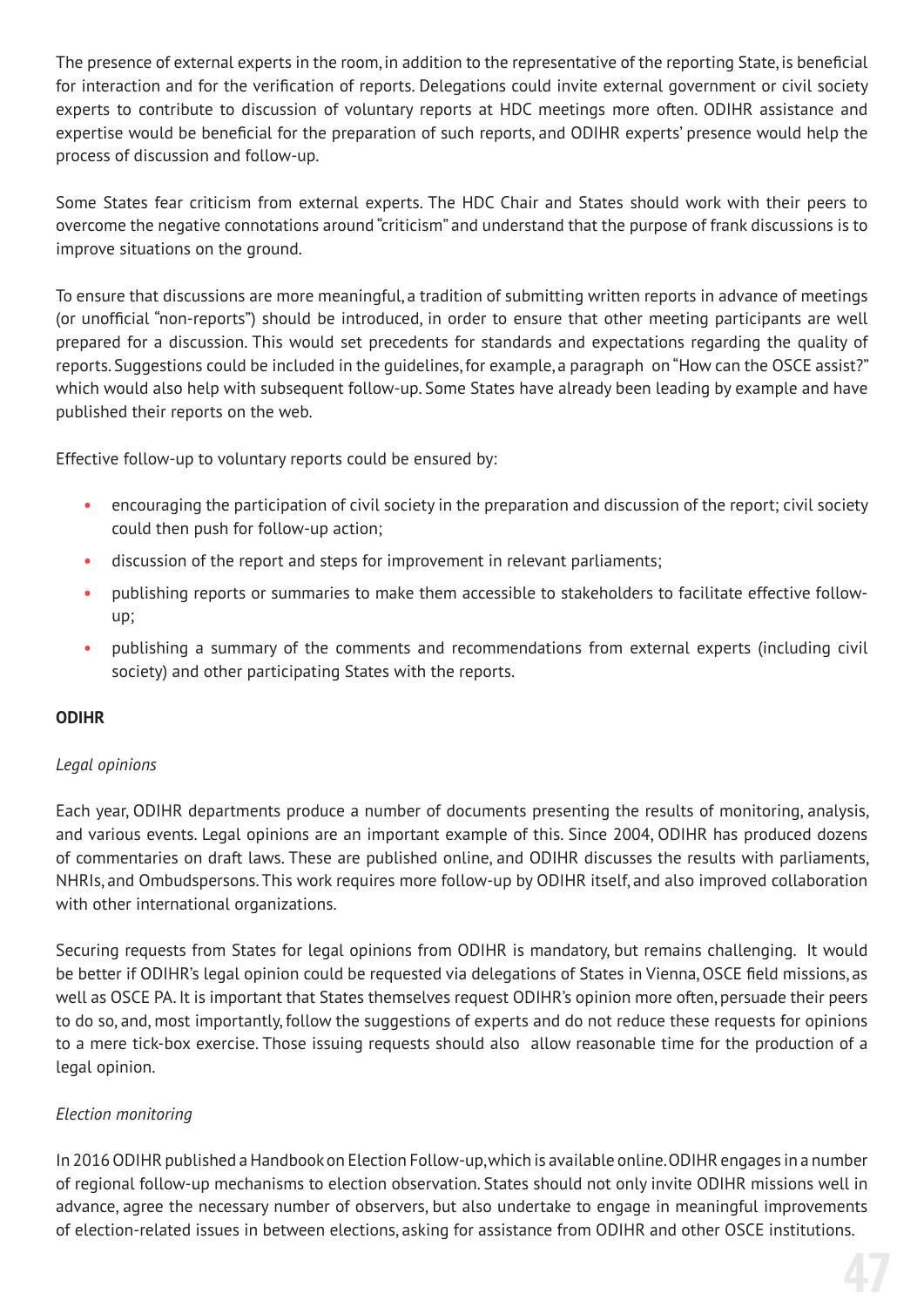### *Human rights monitoring*

Using information from human rights monitoring conducted by ODIHR is an important part of follow-up to ensure the implementation of existing commitments and guidelines. Monitoring leads to recommendations on standards and remedial recommendations, which ODIHR makes not only to authorities, but also in relation to other stakeholders.

In order to facilitate human rights monitoring, participating States should invite and facilitate ODIHR monitoring missions, extend standing invitations to ODIHR similar to those extended by many states to UN special procedures, lending similar weight to ODIHR missions.

The Chairmanship should fully utilize ODIHR's crisis mandate. The Budapest Document mandates ODIHR to give special support to the Chairmanship in situations of serious human rights violations. This is especially important at times of emergency.

# **OSCE Parliamentary Assembly (PA)**

The OSCE PA has enjoyed enhanced cooperation with ODIHR over the past several years, including in the followup on election observation. The OSCE PA and ODIHR present a joint fnal report on election observation to States, and this is a starting point for follow-up work regarding improvements to the election process and related legislation such as on freedoms of assembly, association, and expression which are necessary pre-conditions for free and fair elections.

The OSCE PA engages in negotiations with States. Multi-lateral discussions could be held in the form of hearings. Possibly the OSCE PA could be an arena for such hearings which would not necessarily concern only the electoral process but could cover related issues of fundamental freedoms.

Follow-up to election observation reports is important, but equally important is its evaluation; the objectives need to be clear and measurable.

# **Representative on Freedom of the Media (RFoM)**

Insuffcient follow-up is taken by States on reports and specifc cases raised by the RFoM. The RFoM reports biannually to Permanent Council on the work undertaken but only 10 per cent of States reply, and few reply meaningfully. The recommendations contained in legal reviews by RFoM are rarely implemented.

The RoFM usually raises individual cases and sends reminders requesting more information, but does not receive many replies. In serious cases the RFoM follows up publicly, e.g. on the anniversary of murders of journalists, particular cases of impunity, etc.

Standing invitations for RFoM visits would be helpful. Sometimes it took several years for a RoFM visit to be granted by States.

It would be extremely helpful if the Chairmanship and States were to provide more support to the RFoM efforts, encouraging other Sates to react and to follow up on the RFoM's recommendations.

# **Human Dimension Implementation Meeting (HDIM)**

The HDIM is currently in crisis as each year its agenda is held hostage to politics. The decisions on the agenda often do not refect the opinion of the majority but merely a "lowest common denominator" compromise.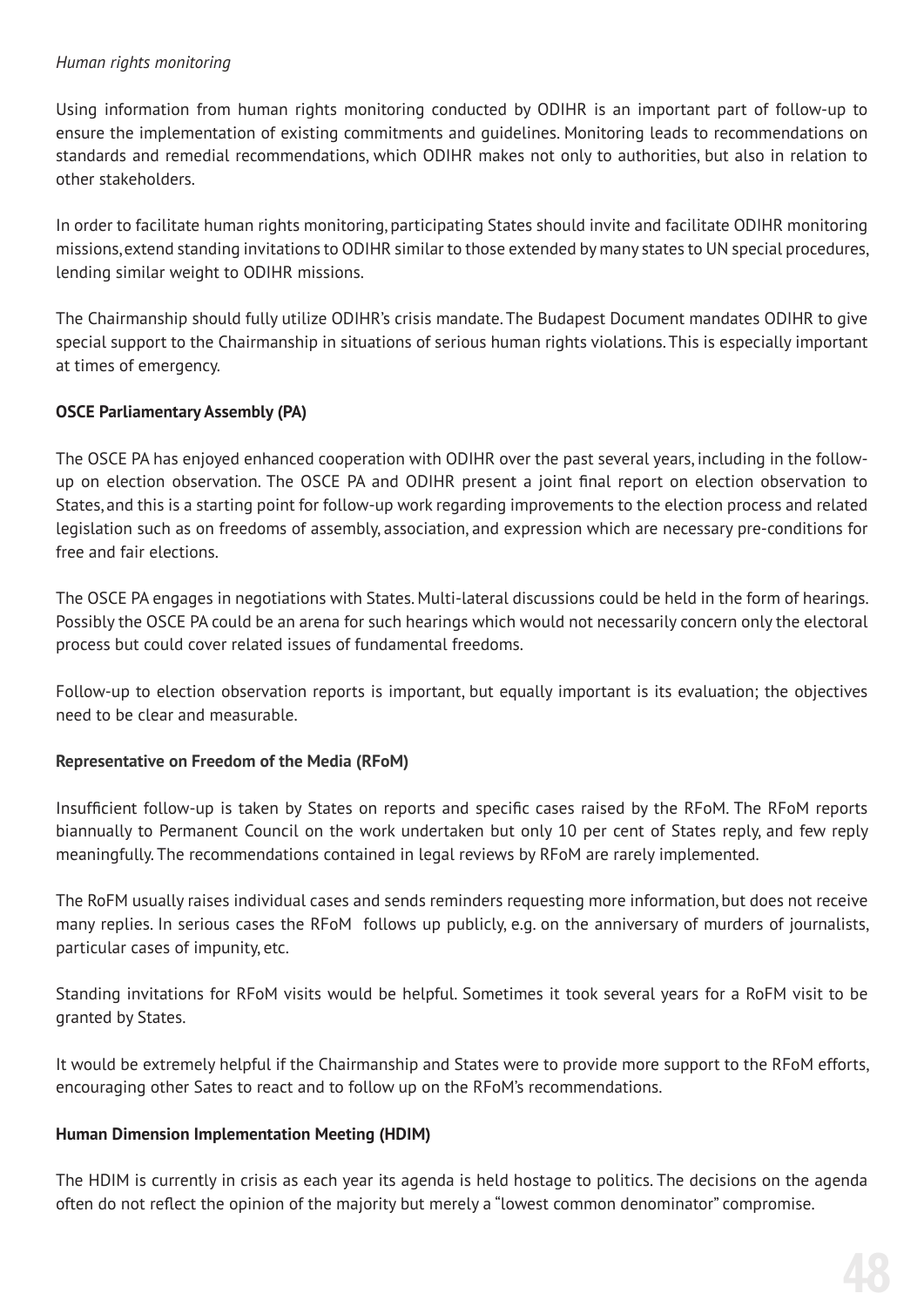HDIM currently competes with sessions of the UN Human Rights Council. Moreover, its dates in the second half September allow little time for follow-up before the Ministerial Council meeting takes place in early December. Moving the HDIM to April or May would be preferable, but this move should not be undertaken at the expense of sacrifcing the content.

To make HDIM more relevant, its procedures require modifcation. The chairs of sessions could allocate the frst half an hour to a panel discussion, with questions to panelists and no statements. The questions should be short, and not provide an opportunity to make statements. Some delegations could be invited to prepare questions to speakers in advance. Currently, the moderator often gives quite a lengthy introduction which could be shortened, and offcial speaking time could be reduced. Some HDIM sessions could be organized in parallel break-out sessions with narrower focus requiring expert participation which could allow for more informed discussion on country situations. Some HDIM sessions could possibly be modeled on the UPR process to ensure an open peer discussion between States.

The HDIM report is currently not used to maximum effect - as minutes of the sessions' are taken unevenly by the note-takers. ODIHR and/or the Chairmanship should think of producing a separate perception/ summary paper based on HDIM outcomes, outlining the most important issues and challenges.

# ROUND TABLE 2: STRENGTHENING THE MECHANISMS OF REACTION TO ACUTE HUMAN DIMENSION SITUATIONS IN OSCE

# **Mechanisms of reaction to human dimension crises**

### *Actions by States and the Permanent Council*

Participating States should voice important human dimension issues at meetings of the Permanent Council and keep the focus on them by following up at the next meetings. States should coordinate better and closer with civil society, and lead by example. Some of the issues can be addressed bilaterally, some multilaterally; OSCE is bridging the bilateral approach with a multilateral one.

Statements by States at the Permanent Council are important. Examples include reactions to extraordinary situations like the killing of journalists, adoption of undemocratic constitutional amendments or repeated statements by different participating States on protracted crisis situations. The Permanent Council agenda should be published/ shared with others within OSCE institutions, units and feld presences, to enable them to prepare contributions. The Permanent Council could be used more effectively to invite ODIHR to report more regularly, where its recommendations could receive vocal support from like-minded States. Relevant statements at the Permanent Council should be made more accessible for civil society.

Joint declarations by like-minded States on various occasions, such as on IDAHO (43 countries signed), on torture and enforced disappearances (signed by 48 countries), on civil society, etc. demonstrate the high level of support of concerned States around diffcult human dimension issues.

Likewise, joint statements on crisis situations made by States at HDIM and side events at HDIM organized with their support are important. States could beneft from better cooperation between their delegations and civil society at HDIM.

# *OSCE Chairmanship*

Statements by the OSCE Chairmanship potentially have a strong impact and should be used more often. The Chairmanship has an important role to play in helping to address human rights crises. Such statements should refect the gravity of the situation in question.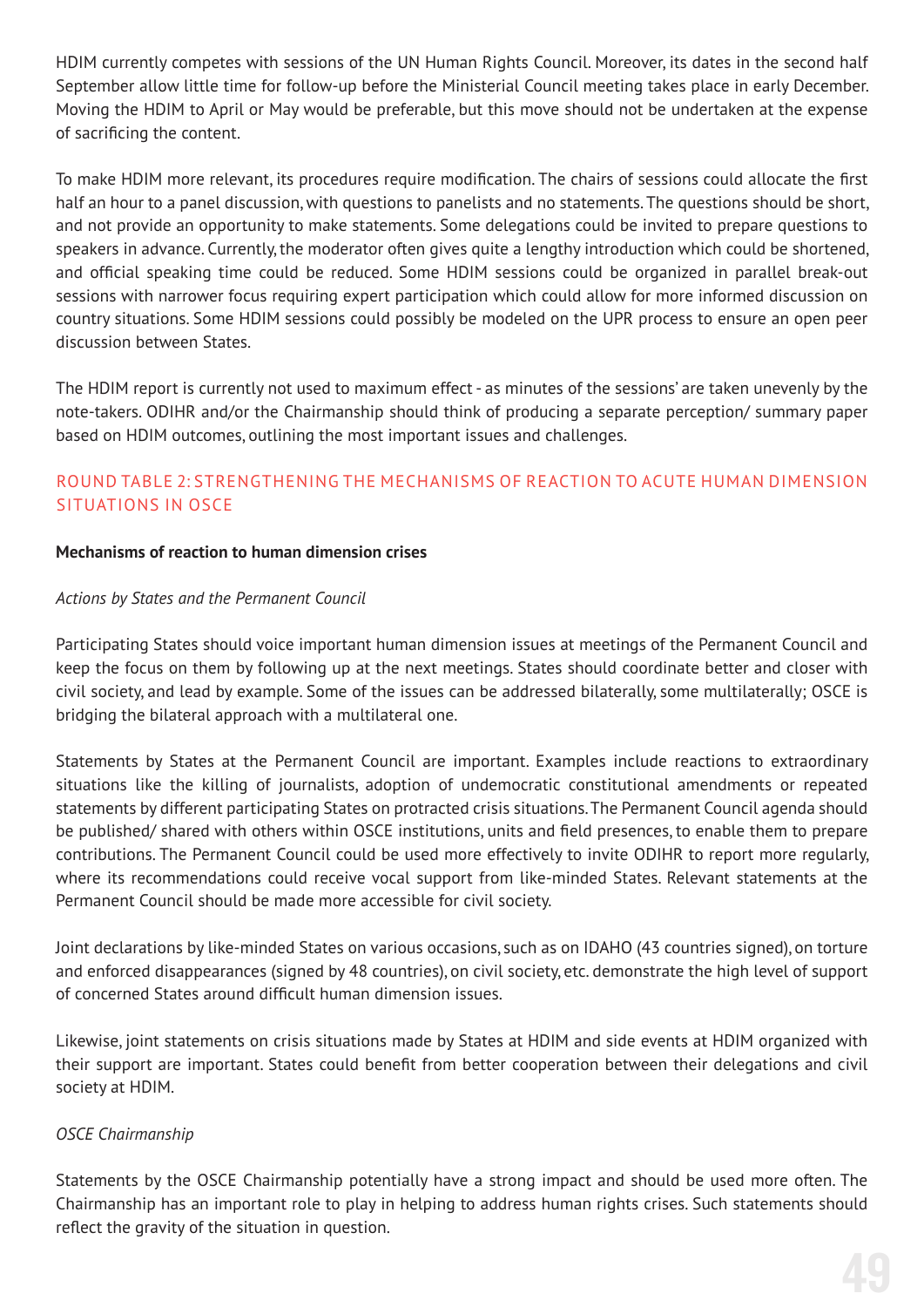The Chairmanship should appoint special envoys more often to visit countries with a human dimension crisis situation.

Special Representatives' reports are useful for assessing the situation on the ground and can help prevent further negative developments. Unfortunately, the reports of Special Representatives can only be published with the approval of the host countries. The Special Representatives' presence at the Human Dimension Committee meetings at least once a year would be important, depending on what they are allowed to disclose.

Short-term ad hoc Special Representatives of the Chairmanship would be also useful, both to keep focus on the situation and to take pressure off other entities and institutions.

# *Institutions*

The RFoM has been playing the most active role in reacting to crisis situations. Her statements have been used by civil society and the media in various countries to hold their governments accountable.

ODIHR Director's statements are also very important, and for this reason the selection of issues is important.

Human Rights Assessment Missions (HRAMs) are a powerful tool. They are often implemented by ODIHR jointly with the RFoM and HCNM and provide objective information and recommendations. It is recommended that participating States experiencing emerging or existing crisis situations invite HRAM, accept their fndings and follow their recommendations.

The results of monitoring by ODIHR of peaceful assemblies and trial observations should be fully utilized and accepted by States.

OSCE has many instruments of reaction to acute human dimension situations at its disposal; they should complement one another. Better coordination between OSCE institutions, States, and civil society is needed and they should make sure that their messages complement one another. Important messages should be repeated by different OSCE actors in various settings so that people understand that certain issue remains in focus and attention will not go away.

# *The Moscow Mechanism*

The Moscow Mechanism (MM) is an important reaction tool for human dimension crises, even if some consider it to be too confrontational. It allows to document human rights abuses, suggest ways to address the crisis, and keep the situation in the spotlight in the OSCE and beyond. In the case of gross human rights violations, it allows the OSCE to attract high level attention to them from the heads of States and the UN. The mechanism also allows the OSCE community to show the highest degree of concern.

There are many ways an MM rapporteur can gather information, even if the State in question refuses to cooperate. One major caveat here is the lack of a formalised follow-up procedure after the submission of the MM report to the Permanent Council. In practice, follow-up to a MM report is any action taken by States, OSCE institutions, or civil society after the presentation of the report. In case a situation in the country in question remains unsatisfactory, a new MM should be invoked.

With a roster of experts full for at least 2020, participating States should not shy away from using MM more actively in situations of protracted or acute human dimension crises.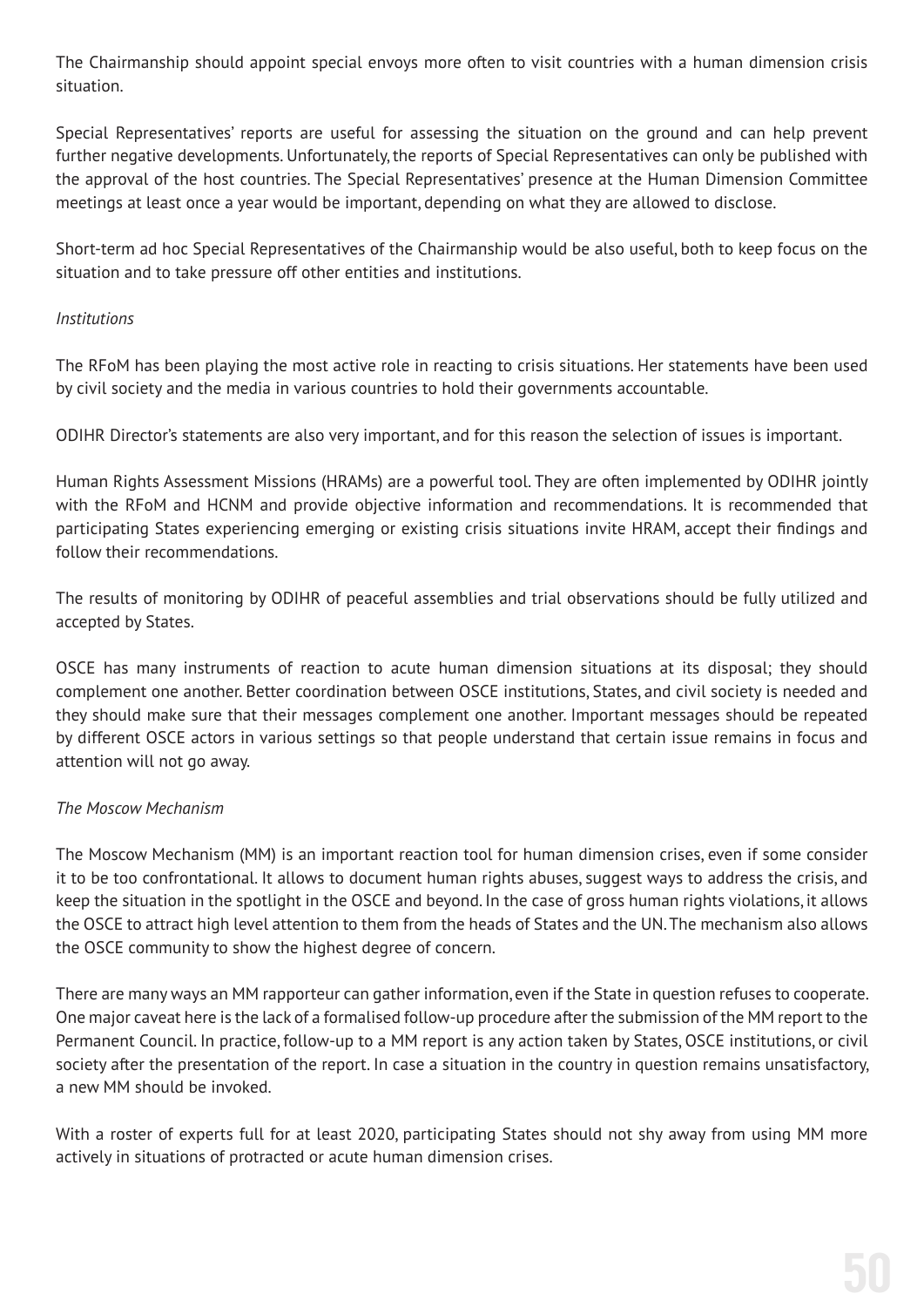### **Inter-dimensional aspects: Reactions to the human dimension crises in the context of violent conficts**

There is a need for better coordination between different OSCE bodies and institutions to react to violent conficts, as well as for a stronger leadership role of the Chairmanship. The role of ODIHR in confict situations should be enhanced and supported.

Civil society reports should be utilized more actively by the OSCE. Relevant and professional civil society reports should be used for early warning procedures, situation assessment, and as a basis for action. Civil society has the skills and capacity to carry out effective monitoring on the ground. The need for better communication with civil society missions is obvious, as professional reports by civil society experts are currently underused.

A human dimension crisis may develop swiftly into a security crisis. Therefore, a human dimension crisis should be seen as warning sign for a possible "hard security" crisis. Even if the requirements for consensus amongst states force the compartmentalization of monitoring areas, as in the case of the mainland Ukraine and Crimea, a way to monitor and focus on such areas must be found.

In principle the OSCE already has most of the instruments that are needed for a rapid response to crises. Some of them require modifcation, political will or creativity in order to be properly and effectively utilized – like the Moscow Mechanism and its follow-up actions. Some tools require further development and routine use in order to be easily used in crises.

In order to guarantee swift access to a country in crisis for monitoring of assemblies, trials, and prisons, a tradition of standing invitations should be introduced in "normal times" by different States to mainstream this approach. HRAMs also should be accepted by the countries in question.

Programs or projects on the security of journalists and HRDs in confict situations should be developed.

In cases when the human dimension situation is deteriorating while the monitoring access to the country is limited and a rapid response mechanism cannot be used, a Chairmanship action could and should be taken.

# ROUNDTABLE 3: INTRODUCTION OF MORE SYSTEMATIC AND DIVERSE WAYS OF INTERACTION WITH CIVIL SOCIETY IN OSCE

# **Positions of OSCE institutions and entities towards engagement with civil society**

ODIHR and RFoM work in close contact with civil society in a systematic manner. HCNM has a non-public mandate, and possibilities for closer work with non-academic or broad expertise NGOs are worth exploring. An initial contact with the Secretariat and the Confict Prevention Centre has been established, but this needs pursuing further.

ODIHR engages civil society in the development of guidelines, for the work of expert panels and organisation of human dimension events. ODIHR sees a need to expand and reach out to organizations that are not within the traditional scope of the OSCE, to use instruments that will enhance the effect in civil society and have a spillover effect on communities. There is a need to overcome societal distrust towards international organizations and raise awareness about OSCE's role. Trust should be built through civil society, which can play a central role in offering solutions to address human dimension problems.

ODIHR provides training for civil society on monitoring of elections, assemblies and trials according to ODIHR's standards. The use of civil society reports from places where ODIHR and other OSCE institutions now have access to, has increased, and such reports are seen of a great value. However, they could be used still further.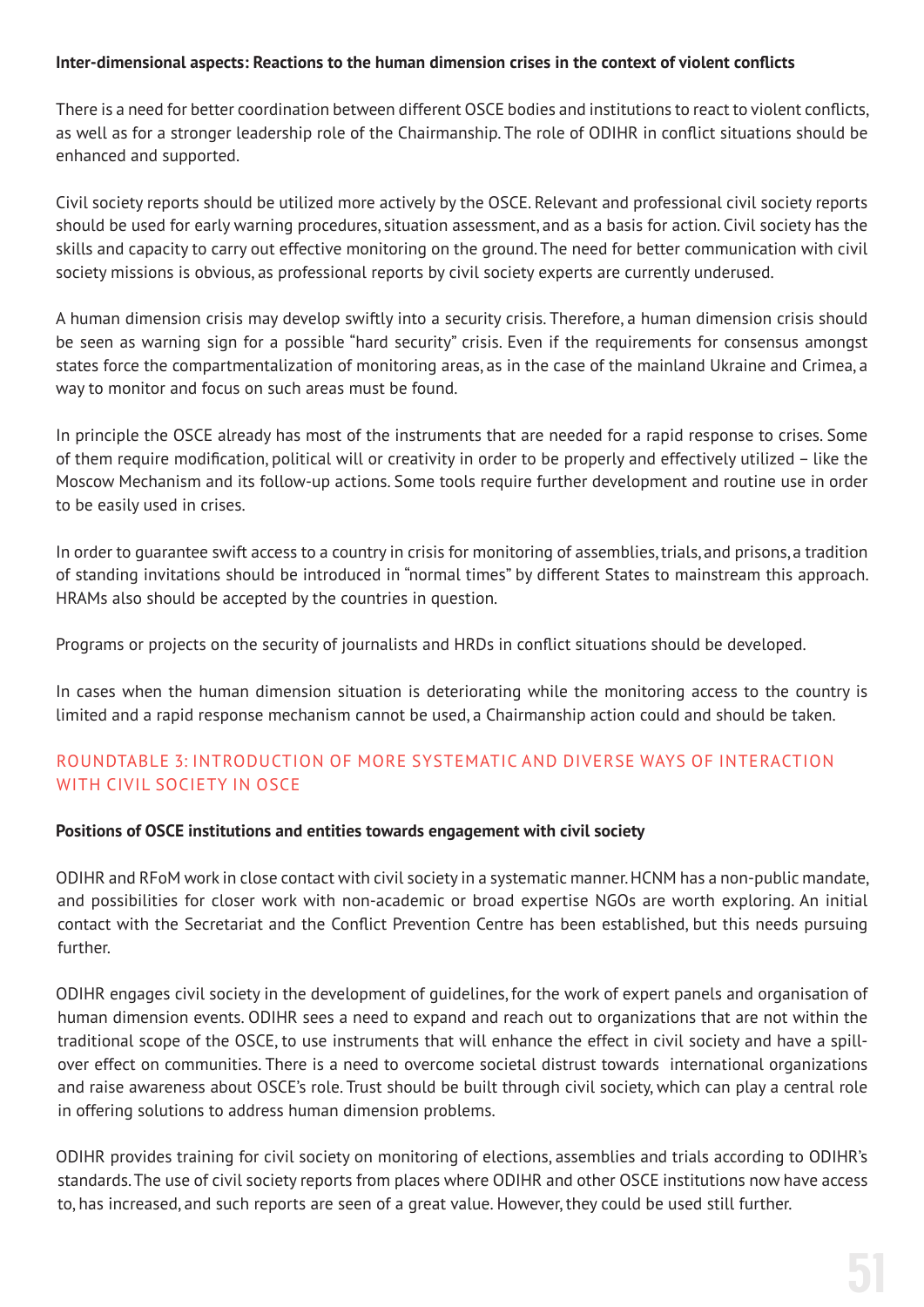The OSCE work on agenda setting and reaction to human dimension problems should better utilize results of monitoring by civil society on the ground and respond to issues raised by them.

Should participating States not consent to host an offcial observation mission, OSCE actors should use NGO observation reports more actively. NGOs are able to conduct observation missions according to the established methodology of OSCE institutions. Their materials and conclusions should be studied and taken into account by the Chairmanship and the Human Dimension Committee. The results of election observations, trials and peaceful assemblies by NGOs should receive proper consideration and follow-up, especially when ODIHR or other OSCE institutions' observation missions are not allowed into the country.

Currently there is no OSCE mechanism for collecting information from NGOs on early warning on crises and conficts. NHRIs should have a larger role in this respect, but in autocratic countries, where NHRIs are not independent this is unlikely to work. There is a lack of mechanisms in OSCE which are able to fully utilize what civil society has to offer. In crises situations, there is a need for designated entry points to whom civil society can submit their information and proposals. Coordination, communication and cooperation with civil society regarding early warning, monitoring and fact-fnding should be enhanced through establishing permanent communications channels.

The OSCE Secretariat and the Confict Prevention Center should develop their own mechanisms for interaction with civil society. This could include, in particular, an NGO contact point for human dimension emergencies and crisis situations. Communications should be held both on problems with implementation of commitments and country situations.

# **Chairmanship and the Ministerial Council meetings**

For several years in a row, cooperation with civil society has been a priority for successive Chairmanships. This experience should be reviewed and analyzed and cooperation developed further on the basis of lessons learned.

Civil society should be consulted in the process of drafting and discussing decisions of the Ministerial Council related to the human dimension. This could be done by the Chairmanship and interested State delegations, either informally or through a new more formalized procedure.

Since 2014, expert seminars and roundtable discussions have been regularly held by civil society throughout the year on human dimension issues, and the results fed into outcome documents of the annual Civil Society Parallel Conference. This experience has been successful and should be built upon in the coming years and supported by incoming Chairmanships, OSCE institutions and States.

Regular group meetings between representatives of participating States and civil society over the year would also help to enhance communication and make it more systematic. Communication could be also improved by the production and dissemination among State delegations of regular newsletters with a list of upcoming civil society events and links to recent reports and statements. Similarly, regular information from OSCE institutions, political bodies and State delegations distributed among civil society groups would improve the situation.

It is important that civil society recommendations delivered to the Chairmanship/Troika and heads of institutions at the end of the Parallel Civil Society Conferences are followed up. A creative way should be found to allow civil society to present a summary of the recommendations directly to the participants of the Ministerial Council meeting. The recommendations should be presented and discussed in detail at a meeting of the Human Dimension Committee at the start of the year to give an impetus to possible actions. The recent tradition of inviting civil society to HDC meetings should be expanded.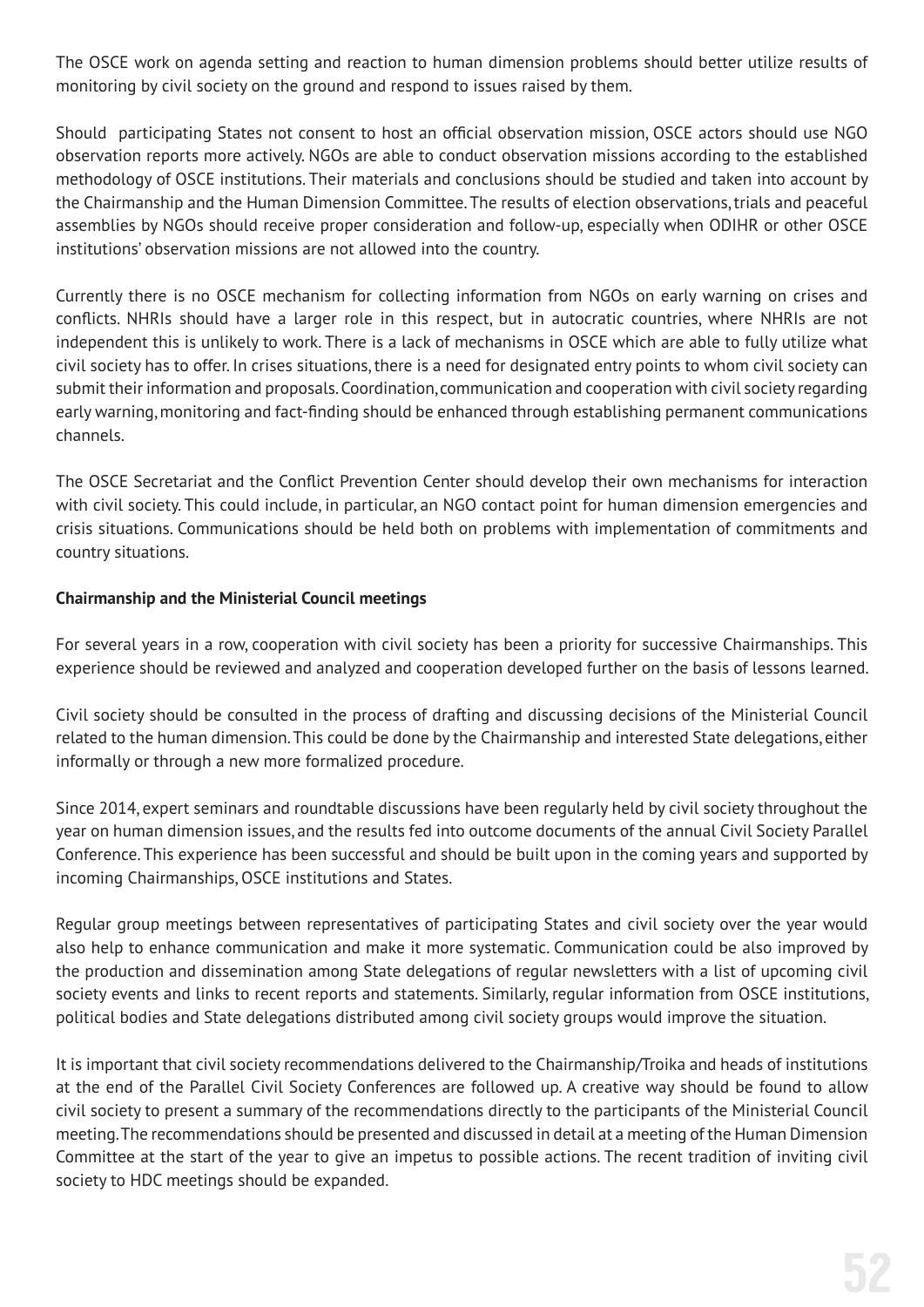### **Dangers and retaliation**

Civil society is perceived by some states not as a solution to problems but rather as a part of the problem, a dangerous troublemaker, demanding the impossible. Alarming initiatives are increasingly proposed by some participating States, aimed at limiting civil society's role in OSCE activities. There is also a growing number of instances of reprisals against NGOs for their engagement with the OSCE and other international bodies.

We consider it of paramount importance for the OSCE to frmly adhere to the principle of inclusive NGO participation spelled out in the OSCE documents, in particular, the Helsinki Document of 1992 and the Budapest Document of 1994, and ensure the safety of those NGOs and activists who experience pressure for their engagement with the OSCE.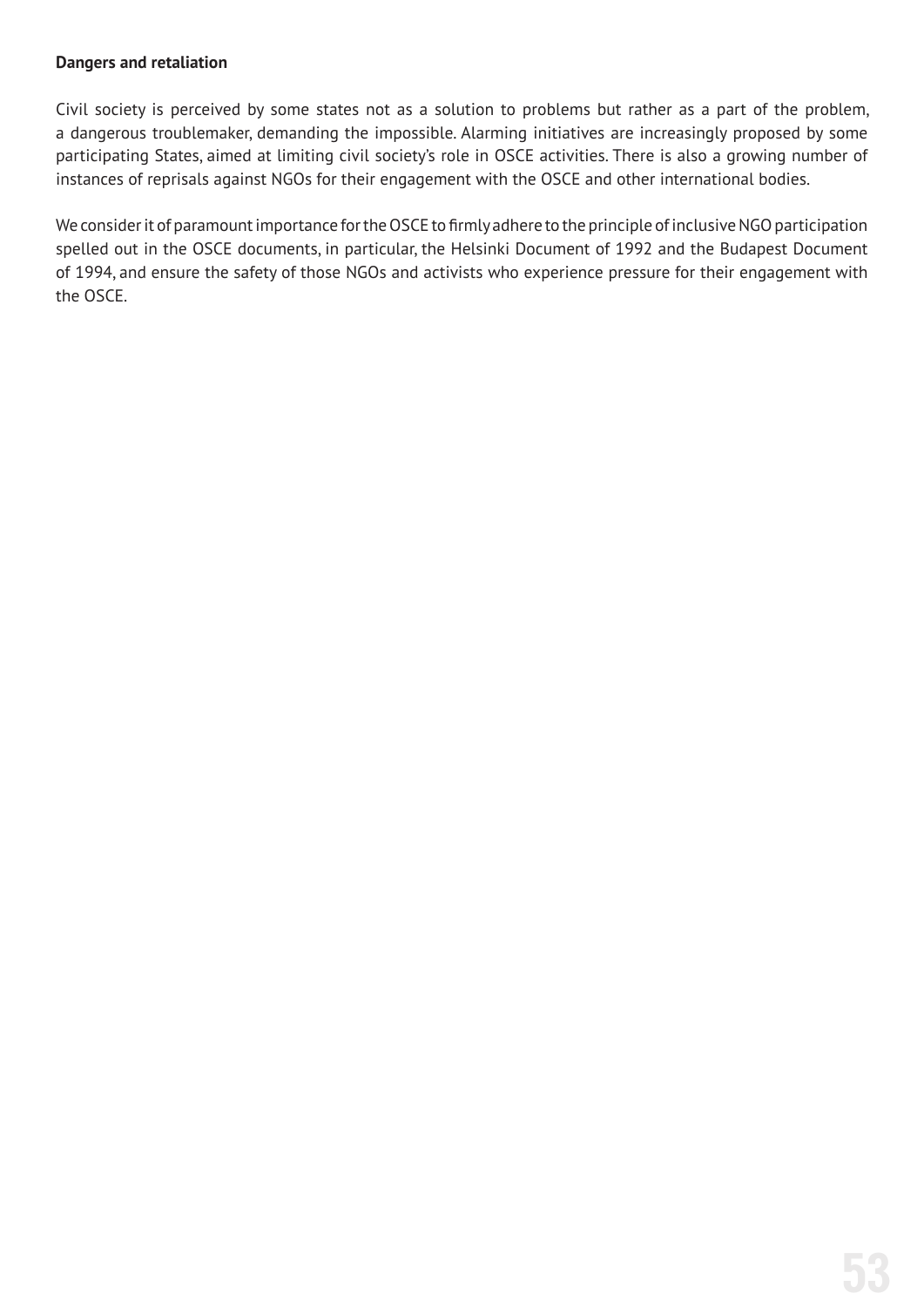# **CONDITIONS FOR PEACE IN THE GREY ZONE OF THE DONBAS CONFLICT: HUMANITARIAN AID, HUMAN RIGHTS PROTECTION, BUILDING TRUST**

According to data from the UNHCHR Monitoring Mission in Ukraine, since the start of the armed confict in eastern Ukraine in April 2014 to 15 May 2017, there have been 34,056 casualties amongst the civilian population, Ukrainian soldiers and members of illegal armed units.137 This fgure includes 10,090 deaths (of which at least 2,479 are civilians) and 23,966 injured. In the period 2014-2017, 314 people have been reported missing on both sides of the demarcation line according to data from the Ukrainian civil organisation 'Mirnyi bereg' ('Shore of Peace').138 Non-governmental organisations of the coalition "Justice for the Sake of Peace in Donbas" report that in 2014 over 14,864 buildings/facilities in Ukrainian government controlled territory and more than 3,665 on territory controlled by illegal armed units in Donbas were destroyed. These fgures have been confrmed by the Norwegian Refugee Council.139

All these losses are accompanied by numerous war crimes and crimes against humanity, which have been recorded by non-governmental organisations, as well as offcial law enforcement agencies. These events have a pronounced negative effect on the lives of the civilian population across Ukraine, especially in the so-called "grey zone" – areas situated close to the line of contact and in the districts of the Donetsk and Luhansk oblasts not controlled by the Ukrainian government, or PDDLO.140

**Violations of the ceasefre** continue on both sides: OSCE Special Monitoring Mission (SMM) reports that so far in 2017 some 411 civilian casualties have been recorded.<sup>141</sup> OSCE observers' access to monitor the ceasefire is limited in in many places on both sides of the line of contact, particularly in the PDDLO on the border with the Russian Federation.

The intensity of shelling, which decreased after the signing of the Minsk-2 agreement in February 2015, increased again in 2016. Field missions run by International Partnership for Human Rights (IPHR) and Truth Hounds in areas under Ukrainian government control, interviewed some 80 people from 10 towns in Donetsk and Luhansk oblasts who had been subjected to shelling a total of more than 60 times from December 2016 – March 2017 alone. The missions also collected information on victims of shelling and analysed 113 shell craters.<sup>142</sup>

The priority **issue of control of the border with Russia** – an essential prerequisite for the reintegration of the uncontrolled districts into Ukraine – remains unresolved.

**The humanitarian situation** in the confict zone remains very troubling: key sources of danger for inhabitants, other than direct shelling, include mines, unexploded shells and the remnants of explosives. According to the Norwegian Refugee Council's "Humanitarian Responses Plan", the armed confict affected around 4.4 million people in 2017, of whom around 4 million required humanitarian aid (an increase of 200,000 people since the start of the year). Civilians living in the "grey zone" on both sides of the contact line are most in need of humanitarian aid. Many people have left the confict zone and live as internally displaced people elsewhere in Ukraine and as refugees abroad. As of November 2017, there were around 1,494,806 internally displaced people registered or 1,219,467 families from eastern Ukraine and Crimea (data from the Ukrainian Ministry of Social

<sup>137</sup> *http://www.ohchr.org/Documents/Countries/UA/UAReport19th\_EN.pdf*

<sup>138</sup> The report "Executed in Donbas: The facts of torture and executions in the East of Ukraine", 2017 *https://mb.net.ua/wp-content/ uploads/2017/09/angl.pdf*

<sup>139</sup> *https://www.nrc.no/countries/europe/ukraine/*

<sup>140</sup> This abbreviation denotes "Particular districts of the Donetsk and Luhansk oblasts" (Rus: ОРДЛО) and is used in the text of the Minsk agreements regarding areas which are not under Ukrainian government control.

<sup>141</sup> SMM OSCE report as of 1 November 2017, *http://www.osce.org/ru/special-monitoring-mission-to-ukraine/354631?download=true*

<sup>142</sup> The report "Hot Winter 2016-2017: Analysis of shelling of towns in Eastern Ukraine *http://truth-hounds.org/wp-content/uploads/2017 /08/%D0%A1%D0%BF%D0%B5%D0%BA%D0%BE%D1%82%D0%BD%D0%B0-%D0%B7%D0%B8%D0%BC%D0%B0-2016-2017-1.pdf*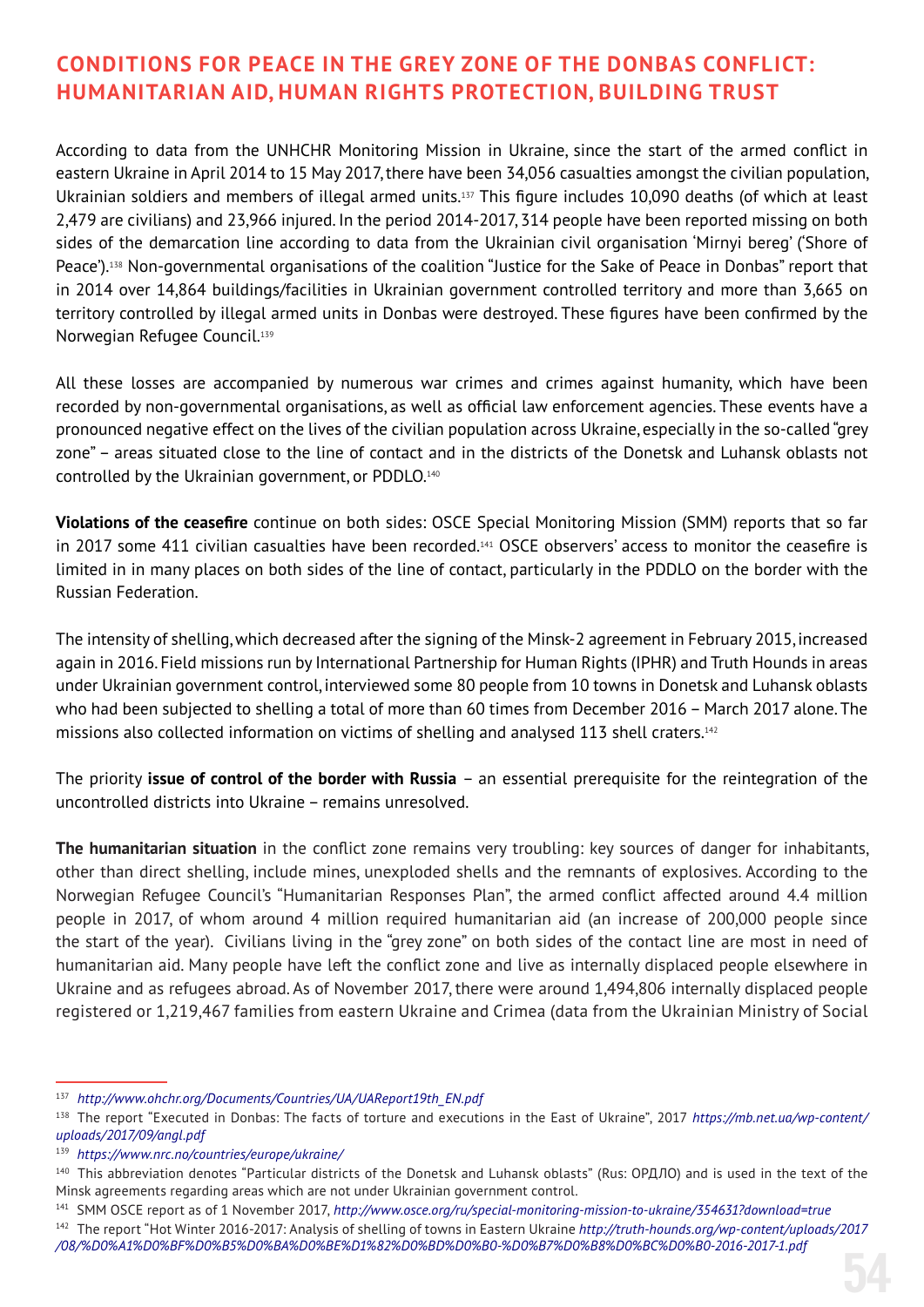Politics).143 IDPs' political rights are currently restricted and they are subjected to discrimination. A clear strategy for their re- integration and return is still lacking in Ukraine.

Vital services have been disrupted in many populated areas that have suffered from the armed fghting, especially in zones on the front line; civilians in some settlements have limited access to employment, medical care<sup>144</sup>, and supplies such as food, heating, electricity and water.

Freedom of movement across the contact line remains a serious problem: up to 36,000 civilians cross the contact line daily at fve checkpoints to see family, maintain properties, access health care and social benefts on Ukrainian-controlled territory. Freedom of movement is complicated due to damaged infrastructure, but also due to a strict system of permits that has been introduced for crossing the line of demarcation, leading to lengthy waiting times for those wishing to cross.

**Human rights are not protected in the confict zone.** According to the Irina Herashchenko, the Ukrainian Presidential Representative for peaceful resolution of the confict in Donbas, the authorities of the so-called 'LPR' and 'DPR' continue to illegally detain 152 Ukrainian citizens, and 402 people are unaccounted for in Donbas.145 Such 'arrests' are sometimes accompanied by attempts by the authorities of the so-called 'LPR' and 'DPR' to imitate trials based on hybrid law, comprised of the criminal codes of Ukraine and Russia, but generally fair trials or due legal process are not guaranteed to the population of PDDLO. Since the Ukrainian judicial system is no longer used on the territory<sup>146</sup>, the population of PDDLO has to cross the demarcation line in order to access it. Freedom of speech, association, religion and the right to peaceful protest are no longer quaranteed as FIDH reports.<sup>147</sup>

It is diffcult to assess the scale of human rights violations in PDDLO. Illegal armed units have obstructed independent monitoring of the situation by Ukrainian and international human rights organisations. The monitoring and humanitarian work of international organizations including the UN, the International Committee of the Red Cross and the OSCE, has also been blocked by the de-facto authorities of the PDDLO and Russia. Although the UN Human Rights Mission in Ukraine has an offce in Donetsk, their capacity to carry out monitoring in PDDLO is extremely limited.

In the 'grey zone' on Ukrainian-controlled territory, a civilian-military administration has been introduced, but it is unable to effectively cover all populated areas near the contact line due to a lack of qualifed personnel and also the fact that some places are inaccessible due to damaged infrastructure. As internet and news services are inaccessible in the 'grey zone', the inhabitants of these areas lack information about their rights.

The international community is also paying now much less attention to the situation in Donbas. International media barely cover developments in the dramatic humanitarian and legal situation, giving the impression that the confict in the east of Ukraine is frozen or solved, despite the fact that the confrontation in this region continues. Only selected political and diplomatic representatives of Western countries have certain information about the current situation, thanks to the active information and advocacy work of international and Ukrainian non-governmental organisations.

Work to mitigate the consequences of the armed confict and ensure the protection of human rights in the east of Ukraine has only just begun. Numerous international and humanitarian organisations in cooperation with Ukrainian, Russian and European humanitarian initiatives, are working to minimise the humanitarian consequences of the confict for civilians. Several associations of Ukrainian and international human rights organisations have been created to document violations of human rights and war crimes, to search for missing persons and to provide legal support for victims. In addition, a special government agency, the "Ministry for the

<sup>143</sup> *http://www.msp.gov.ua/news/14396.html*

<sup>144</sup> https://jfp.org.ua/system/reports/files/76/uk/Justice\_for\_peace\_in\_Donbas\_Alternative\_Healthcare.pdf

<sup>145</sup> *http://iportal.rada.gov.ua/news/Povidomlennya/150688.html*

<sup>146</sup> *http://ccl.org.ua/en/reports/report-justice-in-exile/*

<sup>147</sup> *http://ccl.org.ua/en/reports/zvit-tsyvilne-naselennya-pid-perehresnym-vohnem/*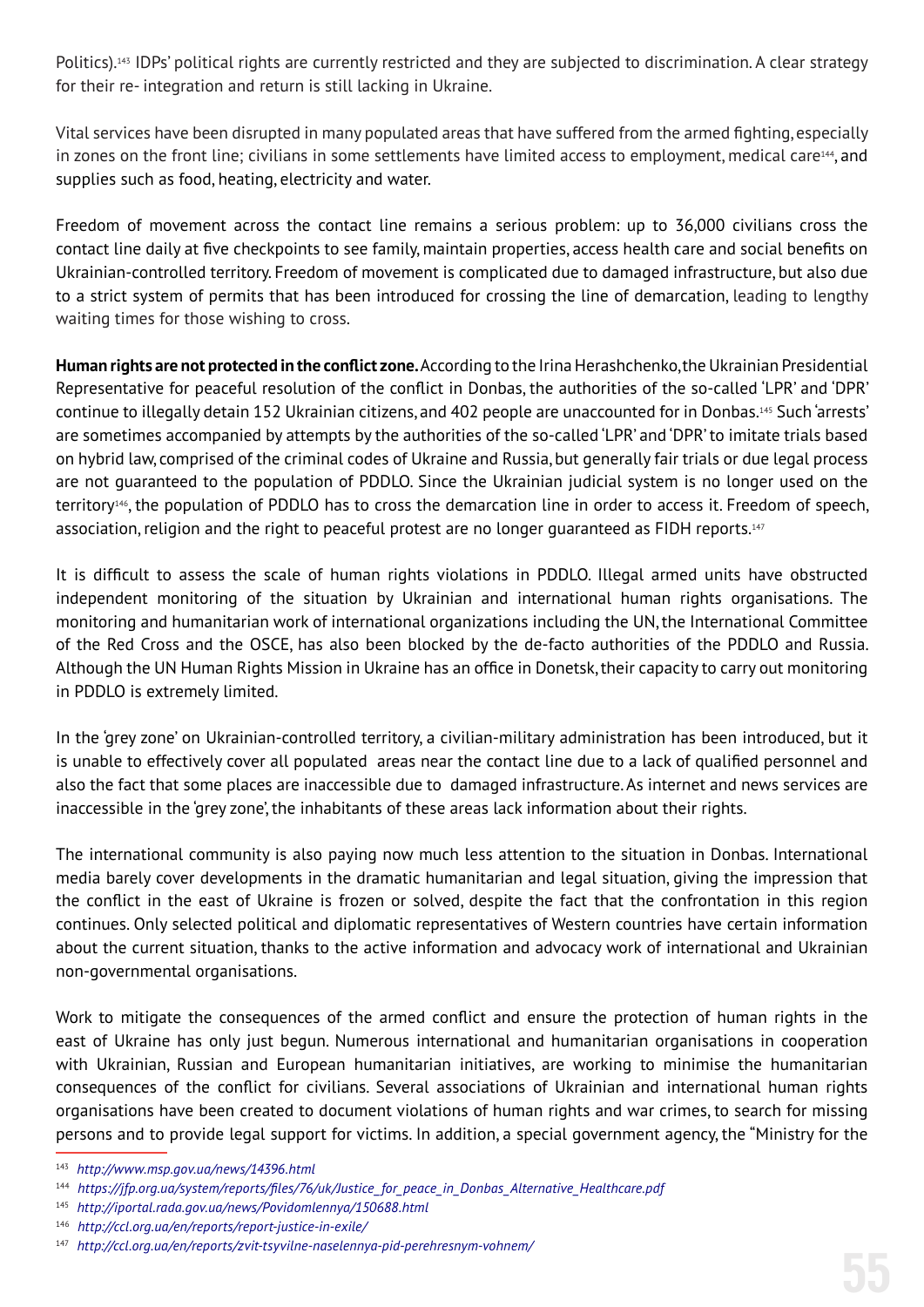Temporarily Occupied Territories and the Affairs of Internally Displaced People", has been set up in Ukraine, and new legislation adopted to mitigate the consequences of the confict.

Based on their experience of work in the confict zone in eastern Ukraine, members of the Civic Solidarity Platform agree that the necessary prerequisites to restore human rights and peace in the confict zone in the east of Ukraine include:

- 1. Restoration of security by ensuring a lasting ceasefre, demilitarisation of the territory and the restoration of Ukrainian control over the border with the Russian Federation.
- 2. Restoration of fundamental rights and freedoms and provision of minimum levels of socio-economic protection of the population in the confict region.
- 3. Release of all prisoners and amnesty of participants in the confict in line with international practice.
- 4. Active work of civil and human rights organisations to engage all actors in the confict zone in dialogue on the prospects of restoring justice and peaceful coexistence.

# **We call on all OSCE participating States, particularly Italy as the country holding the OSCE Chairmanship in 2018, to use their infuence to translate the following recommendations into action:**

- 1. Within the framework of both the regular work of the OSCE and the Minsk process, motivate all parties involved in the resolution of the confict to achieve concrete improvement in the situation for the civilian population and create preconditions for long-term peace.
- 2. Obtain guarantees from the authorities of the so-called 'LPR' and 'DPR' that international monitors of the security regime and the human rights situation will be allowed unhindered access to all the territory of PDDLO and that deliveries of humanitarian aid will be allowed unhindered to the territory of PDDLO.
- 3. Strengthen international political and public pressure on the Russian government to cease its military, fnancial and political support for the de-facto authorities of PDDLO.
- 4. Strengthen international political and public pressure on Ukraine to guarantee legal and social protection of the population in the confict zone.
- 5. Support the work of civil society organisations advocating for the resolution of problems connected with the armed confict and promoting accurate reporting and coverage of the situation in Donbas in their countries.
- 6. Support the development of civil society in the confict region by providing fnancial, informational and technical support to civic organisations, through projects aimed at strengthening trust and dialogue between different groups of the population, with the participation of both national and international partners, including collaboration with local government structures.

# **We call upon the OSCE political bodies, institutions, and participating States to infuence the authorities of the Russian Federation to ensure that they:**

- 1. Cease military, fnancial and political support for the de-facto authorities of PDDLO.
- 2. Guarantee the release of prisoners of war and civilians illegally detained by the authorities of the socalled 'LPR' and 'DPR' and free Ukrainian political prisoners who are being held in prisons in Russia and Crimea.
- 3. Guarantee access of international organisations to PDDLO with the aim of effective monitoring of the security regime and human rights violations as well as providing humanitarian aid.
- 4. Guarantee the possibility for Ukraine to control the border with the Russian Federation.
- 5. Cease systematic media efforts to escalate aggression and misunderstanding, as well as the language of hate in the zone of armed confict.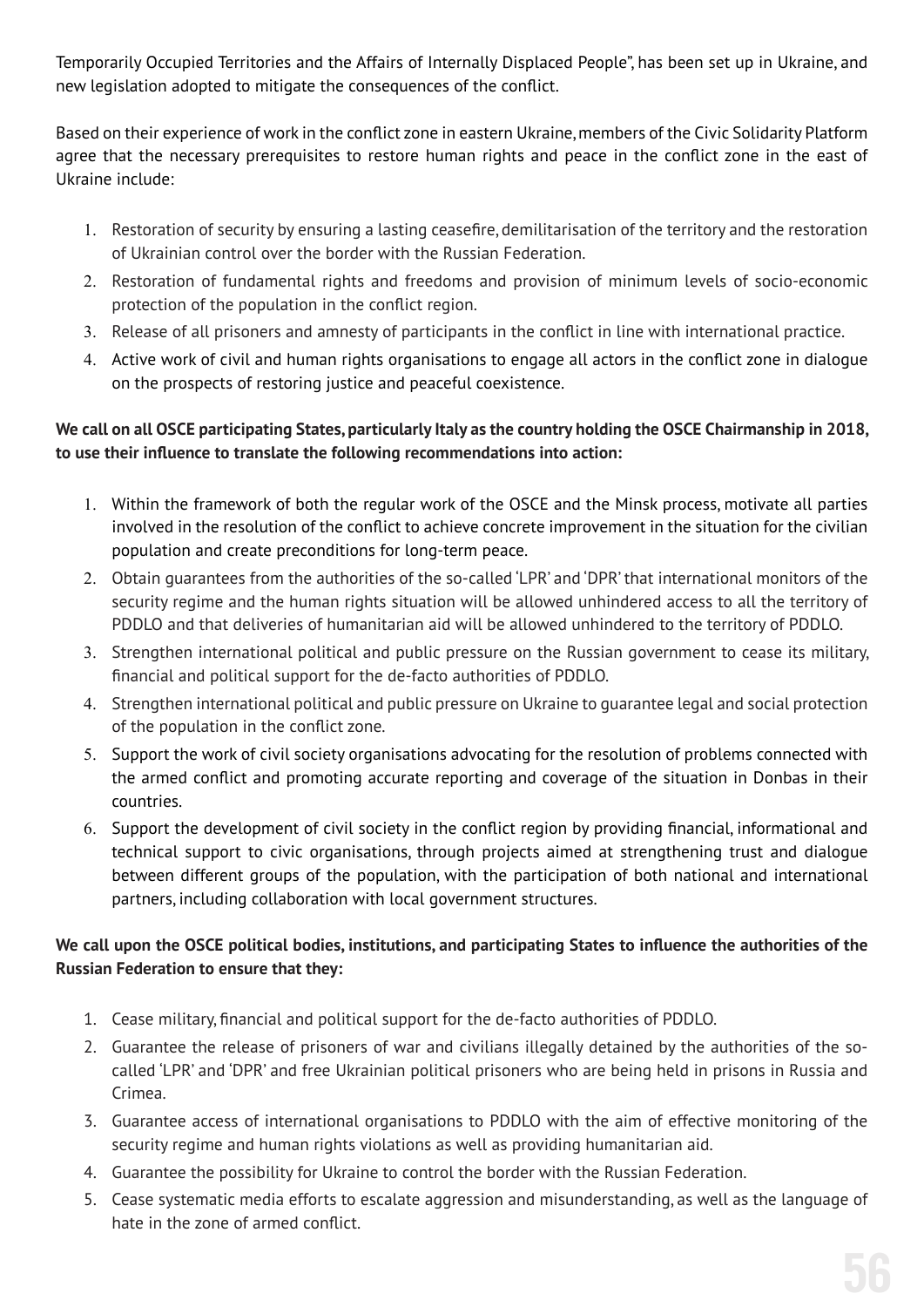6. Cease persecution of human rights organisations as well as their individual members, whose work is aimed at peaceful transformation of the confict as well as at support of international projects in this sphere.

# **We call upon the OSCE political bodies, institutions, and participating States to infuence the authorities of Ukraine to ensure that they:**

- 1. Guarantee the observation of constitutionally guaranteed fundamental rights and freedoms in the confict zone and the provision of necessary socio-economic support to victims of the confict.
- 2. Bring the Criminal and Criminal Procedural Codes in line with international humanitarian law and international criminal law, and ratify the Rome Statute of the International Criminal Court.
- 3. Guarantee the effective and independent investigation and prosecution of perpetrators of all serious violations of human rights and international crimes in the confict zone, guarantee fair trials to the alleged perpetrators, regardless of their side, and guarantee adequate redress to all victims.
- 4. Cease detention of individuals in unoffcial and extra-judicial places of imprisonment and carry out effective investigations into cases of illegal detention reported by international human rights organisations.
- 5. Adopt a comprehensive national strategy regarding the territory of PDDLO which is under the effective control of the Russian Federation, guaranteeing educational, medical, legal and other services for people there, including job creation on territories under Ukrainian jurisdiction to facilitate re-integration for these populations in the future.
- 6. Eliminate discriminatory legislative provisions which disproportionately limit the rights of internally displaced persons and inhabitants of occupied Crimea and parts of the Donetsk and Luhansk oblasts, which are under the effective control of the Russian Federation, in particular the resolutions of the Government of Ukraine №1035 from 16.12.2015 and №509 from 01.10.2014. Provide a mechanism to guarantee voting rights for internally displaced persons.

Work on joint analysis and recommendations on various aspects of confict management in Donbas continues, in particular in the framework of the European civil platform CivilMPlus.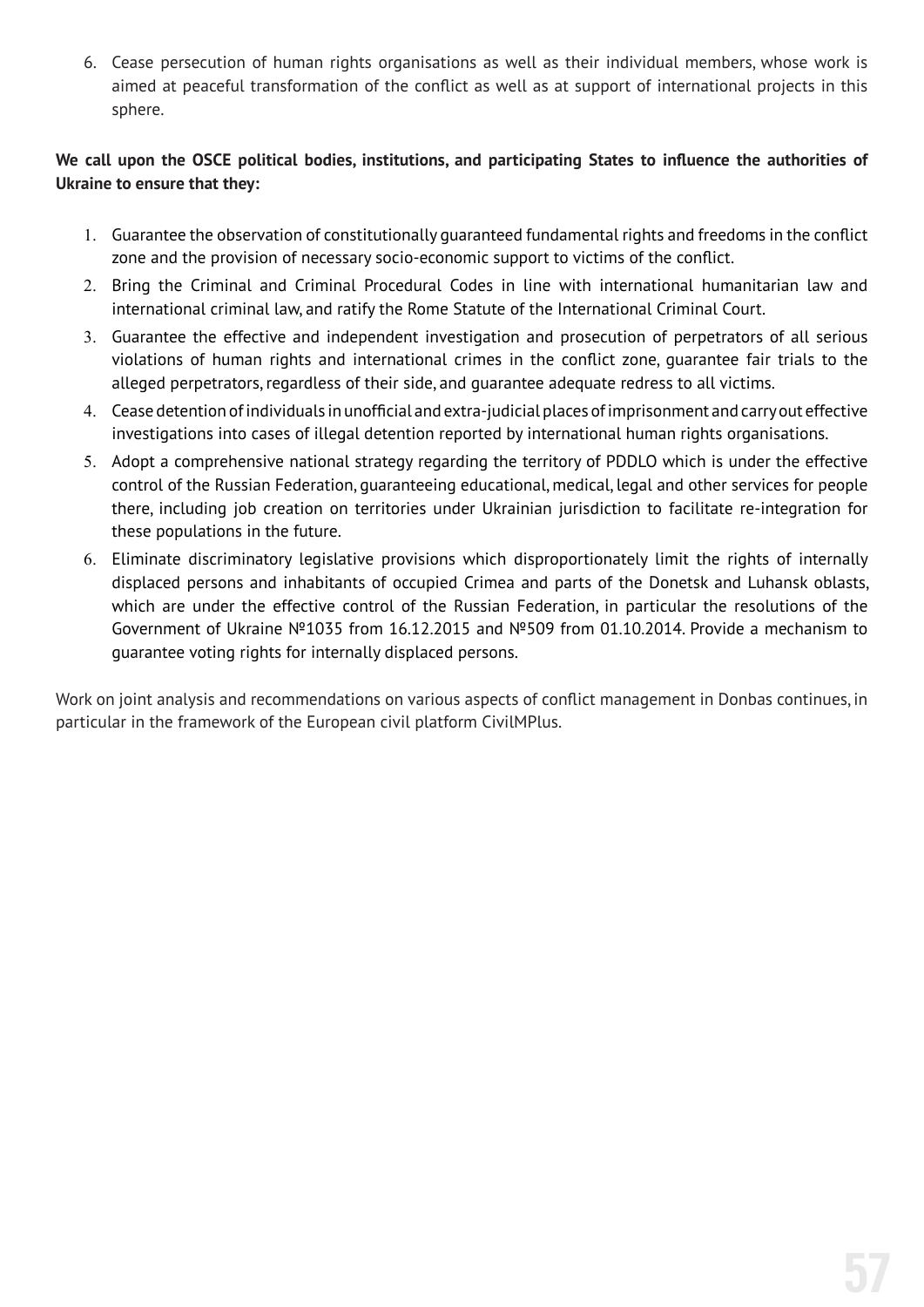# **HUMAN DIMENSION ISSUES IN AUSTRIA: KEY AREAS OF CONCERN AND RECOMMENDATIONS**

In June 2016, a small group of Austrian non-governmental organizations (NGOs) accepted the invitation of the Civic Solidarity Platform (CSP) to learn about the platform, its goals and work programme as well as about its planned activities with regards to the upcoming Austrian OSCE chairmanship in 2017. At the invitation of the CSP, ZARA – Zivilcourage und Anti-Rassismus-Arbeit – drafted a brief overview of the situation in Austria covering the most signifcant and pressing human dimension issues in Austria with a strong focus on its area of expertise, racism. The Klagsverband zur Duchsetzung der Rechte von Diskriminierungsopfern (Litigation Association of NGOs against Discrimination) assisted with the relevant parts on the equal treatment law.

The resulting document "Human Dimension Issues in Austria" was published in the Outcome Document of the Parallel OSCE Civil Society Conference in Hamburg in 2016.148 Although many of the recommendations from that document remain pertinent today, other important issues have emerged over the past 12 months. We hope that this analysis and recommendations will be helpful in formulating and implementing policies to tackle the country's many human dimension issues.

# RACISM / HATE SPEECH ONLINE/ INTOLERANCE / INTEGRATION OF MIGRANTS

Combating racism and intolerance has been hampered in Austria by insuffcient and over-complicated legislation, discriminatory provisions by local authorities, government reluctance to collect and harmonize data on racism, an unwillingness to investigate police misconduct and the spread of racist and xenophobic attitudes in the mainstream media. As a result, the few civil society organizations, human rights institutes and research facilities working on this topic suffer from a constant lack of public support and funding.

### **Legal situation**

#### *Constitution*

The Austrian Constitution<sup>149</sup> and the jurisdiction of the Constitutional Court protect nationals and aliens from unequal treatment. However, in 1995, the Constitutional Court established that the Constitution only guarantees equality before the law to nationals but not to aliens. This provision made it possible to exclude third-country nationals from receiving social, housing and family benefts. The EU Directive concerning third-country nationals who are long-term residents and persons who have been granted asylum (2003/109/EC), limited the effects of this for some people, but recently-arrived refugees continue to be excluded.150

#### **Recommendation**

**•** We urge the government to amend the constitution and guarantee equality before the law for all people residing in Austria regardless of their national origin.

#### *Human Rights Laws and Institutions*

There are approximately 60 state and federal anti-discrimination laws. The sheer number of laws dealing with anti-discrimination has led to a plethora of uncertainties and legal gaps, where the legal competence of bodies responsible for overseeing equality is severely restricted. Public awareness of anti-discrimination legislation and

<sup>148</sup> Outcome Documents of the OSCE Parallel Civil Society Conference 2016. Hamburg: Civic Solidarity Platform.

*[http://www.civicsolidarity.org/sites/default/fles/parallel\\_civil\\_society\\_conference\\_outcome\\_documents\\_hamburg\\_december\\_2016\\_fnal.pdf](http://www.civicsolidarity.org/sites/default/files/parallel_civil_society_conference_outcome_documents_hamburg_december_2016_final.pdf),* [29.11.2017].

 $149$  Art 7 para. 1

<sup>150</sup> ZARA, UPR Shadow Report Austria, Oct 2010, pg. 2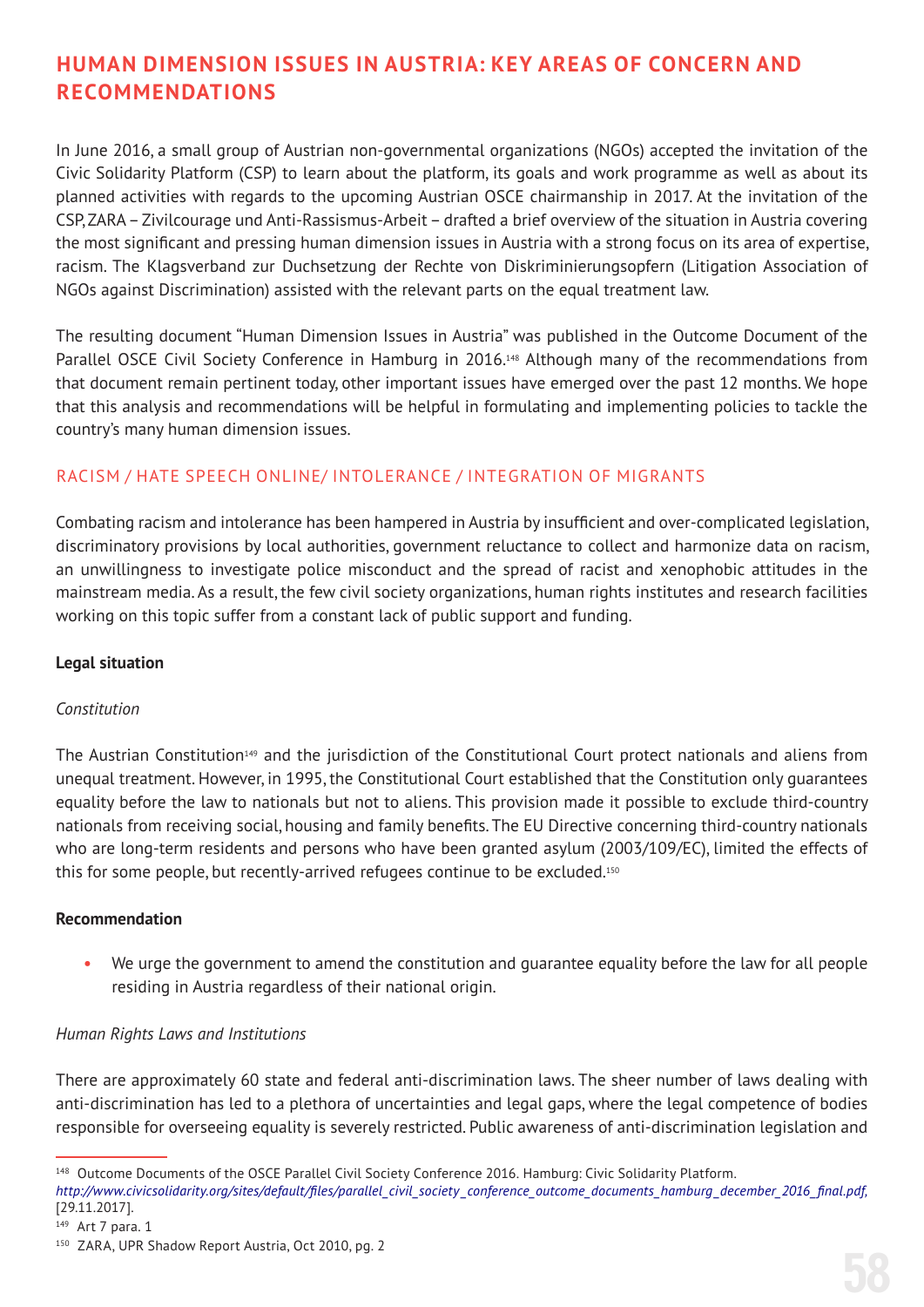the relevant bodies responsible is poor, especially amongst minority groups.151 A recent survey among members of ethnic minorities conducted by the EU Fundamental Rights Agency, published in September 2017, showed that only 21% of the interviewees in Austria had heard of at least one equality body in their country; the EU-average was 35%).152

Nevertheless, some progress has been achieved. On 1 July 2017 a regulation of the Federal Chancellor came into effect which expanded the competencies of regional offices of the Ombuds Office for Equal Treatment (Gleichbehandlungsanwaltschaft)153 to include equal treatment on grounds of ethnic origin, religion or belief, age or sexual orientation in the workspace, in addition to equal treatment on grounds of gender and ethnic origin in other areas.

# **Recommendations**

- **•** Despite some amendments, the Equal Treatment Law currently in force does not offer adequate and effective protection against racial discrimination. To date, effective legal tools to combat discrimination are still absent in the private sector, including the access to and supply of goods and services on grounds of religion, sexual orientation or age. Furthermore, the options available to sanction offenders are insuffcient. Therefore, a comprehensive legal anti-discrimination package that streamlines state and federal laws should be developed in consultation with NGOs.
- **•** The human rights infrastructure needs to be supported through awareness-raising campaigns and training; providing contact points for victims and witnesses of discrimination; supplying NGOs with adequate resources and actively monitoring the implementation of anti-discrimination policies.<sup>154</sup>

#### *Aliens' Police Act*

On 1 November 2017 an amendment to the Aliens' Police Act came into effect, entailing severe consequences for some asylum seekers, that has been heavily criticized by NGOs and human rights defenders.155 For example, the previous regulation stipulated that detention of asylum seekers on the grounds of the same act may not exceed six months in one calendar year unless there are specific circumstances that warrant an extension.<sup>156</sup> The amendment to this Article now extends the period of potentially uninterrupted detention to 18 months.<sup>157</sup> Furthermore, the (knowing) submission of fraudulent information during the examination of the entrance or entry criteria can now result in a fne of up to 5,000 Euro.158 The Austrian Ombudsman Board (Volksanwaltschaft) raised concerns that affected persons are no longer informed about deportation dates, meaning they do not have enough time to collect their belongings.159

#### **Recommendations**

- **•** Refrain from holding asylum seekers in detention for lengthy periods of time, as described in article 80(7);
- **•** Take into account that due to their traumatic experiences and other circumstances, refugees may not be able to provide the necessary truthful information in initial interviews and remove punitive fnes.

<sup>&</sup>lt;sup>151</sup> Klagsverband, Anti-Discrimination Law in Austria, December 2014, pg. 1

<sup>152</sup> *[http://fra.europa.eu/sites/default/fles/fra\\_uploads/fra-2017-eu-minorities-survey-muslims-selected-fndings\\_en.pdf](http://fra.europa.eu/sites/default/files/fra_uploads/fra-2017-eu-minorities-survey-muslims-selected-findings_en.pdf)*, pg. 37-38.

<sup>153</sup> *[http://www.gleichbehandlungsanwaltschaft.at/site/cob\\_\\_67171/6880/default.aspx](http://www.gleichbehandlungsanwaltschaft.at/site/cob__67171/6880/default.aspx)*

<sup>154</sup> ZARA, UPR Shadow Report Austria, Oct 2010, pg. 3

<sup>155</sup> *https://www.asyl.at/de/information/stellungnahmen/*

<sup>&</sup>lt;sup>156</sup> [https://www.parlament.gv.at/PAKT/VHG/XXV/SNME/SNME\\_08640/imfname\\_608526.pdf](https://www.parlament.gv.at/PAKT/VHG/XXV/SNME/SNME_08640/imfname_608526.pdf), pq. 6.

<sup>157</sup> *[https://www.parlament.gv.at/PAKT/VHG/XXV/SNME/SNME\\_08640/imfname\\_608526.pdf](https://www.parlament.gv.at/PAKT/VHG/XXV/SNME/SNME_08640/imfname_608526.pdf)*, pg. 7.

<sup>158</sup> *[https://www.parlament.gv.at/PAKT/VHG/XXV/SNME/SNME\\_08640/imfname\\_608526.pdf](https://www.parlament.gv.at/PAKT/VHG/XXV/SNME/SNME_08640/imfname_608526.pdf),* pg. 7.

<sup>159</sup> *[https://volksanwaltschaft.gv.at/downloads/b7cqj/Fremdenrechts%C3%A4nderungsgesetz\\_2017.pdf](https://volksanwaltschaft.gv.at/downloads/b7cqj/Fremdenrechts%C3%A4nderungsgesetz_2017.pdf)*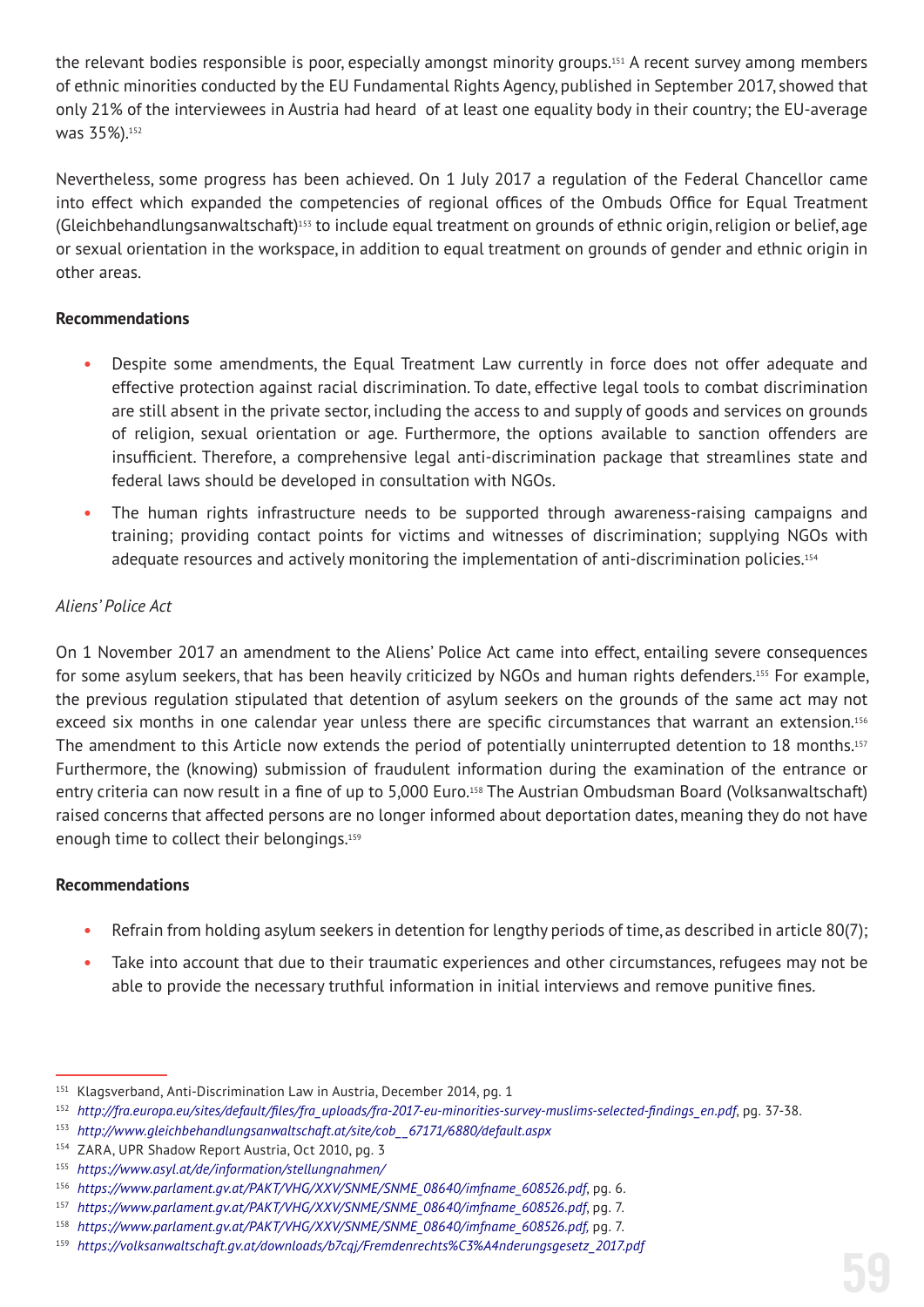# *Online racism and xenophobia*

While the authorities have improved their response to acts of online hate speech, there remain considerable shortcomings in Austria's Criminal Code. Racist acts committed over the internet have signifcantly increased in recent years.160 Austria has still not ratifed the additional protocol to the Convention on Cybercrime, which would provide the necessary tools. This means that "incitement of discrimination without context to violence or hate [and] ... Material that promoted or incites discrimination that is not associated with hatred or violence"161 is not covered by the criminal code. The criminal code also limits punishment to perpetrators who disseminate racist or xenophobic material "in a manner of justifying or endorsing the content."162

# **Recommendation**

**•** Ratify the Additional Protocol to the Convention on Cybercrime which include procedural and international cooperation provisions covering offences of racist and xenophobic cyber propaganda to improve the criminalization of acts of racism and xenophobia committed through computer systems.

# *The Islam Act 2015 and the Anti-Face Veiling Act 2017*

As described in detail in Farid Hafez's "European Islamophobia Report", islamophobia has become more widespread in Austria, with the first legal restrictions being implemented in 2008.<sup>163</sup> Against the background of the Islam Act 2015, replacing the previous act dating from 1912, the most recent ECRI report on Austria from 2015 states: "Until now, Muslims could set up associations, religious communities and religious societies, which are composed of one or more communities of worship. The 2015 Islam Act brings considerable improvement such as state protection for Islamic holidays, the right of religious societies to provide Islamic spiritual care in public hospitals and other institutions and regular university studies in Islamic theology. Concerns have been raised about several other provisions which, for example, ban ongoing foreign funding of Islamic religious societies and provide for the dissolution of a considerable number of associations whose purpose is to spread the doctrine of a religious society already acknowledged under the Islam Act (Articles 6.2 and 31.3)."164 This could leave Islamic religious societies vulnerable to being exploited for political reasons. Furthermore, the Venice Commission concluded that the "blanket prohibition on all foreign funding (…) is arguably unreasonable, and not necessary in a democratic society."165 The 2015 Islam Act could be regarded as a reaction to the growing suspicion towards Muslims, particularly as other religious organizations are treated differently.

This notion has recently been strengthened with the 2017 Anti-Face Veiling Act (also known as the anti-burqa law) which has been greeted with international skepticism.166 Although the law is drafted neutrally with regard to religion, it seems to be politically directed against the veiling of Muslim women, despite the fact that there are thought to only be around 80 persons who practice full-face veiling.167 Accordingly, the Austrian Bar Board (Rechtsanwaltskammer) argued that the new legislation, which punishes any form of facial covering in public with fnes of 150 Euros, was "equally as unnecessary as it is inappropriate, as well as constitutionally dubious."168 While the law does not apply to professionals who need to cover their faces, the implementation has led to unintended consequences: Cyclists wearing scarfs have been stopped and a man was fned for wearing a shark mask.<sup>169</sup>

<sup>160</sup> ZARA, Statistik 2016, 2016, https://www.zara.or.at/ wp/wp-content/uploads/2017/03/ZARA\_Statistik\_2016\_Detail\_\_Internet.pdf, pg. 1

<sup>&</sup>lt;sup>161</sup> ZARA, Comments on the Implementation of ECRI's Priority Recommendations (ECRI Report 2015) 2017 pg. 2.

<sup>&</sup>lt;sup>162</sup> ZARA, Comments on the Implementation of ECRI's Priority Recommendations (ECRI Report 2015) 2017pg. 3.

<sup>163</sup> *[http://www.islamophobiaeurope.com/reports/2015/en/EIR\\_2015.pdf](http://www.islamophobiaeurope.com/reports/2015/en/EIR_2015.pdf)*, pg. 26.

<sup>164</sup> ECRI Report Austria, 2015, pg. 28.

<sup>165</sup> Venice Commission, 2003. Site: *[http://www.venice.coe.int/webforms/documents/?pdf=CDL\(2013\)042-e,](http://www.venice.coe.int/webforms/documents/?pdf=CDL(2013)042-e)* pg. 47.

<sup>166</sup> *[http://diepresse.com/home/kultur/medien/5300216/Funny-Joke\\_Internationaler-Spott-ueber-Austrias-AntiHijab-Law](http://diepresse.com/home/kultur/medien/5300216/Funny-Joke_Internationaler-Spott-ueber-Austrias-AntiHijab-Law)*

<sup>167</sup> *<http://www.osce.org/odihr/343366?download=true>*

<sup>168</sup> *<http://orf.at/stories/2382608/2382621/>*

<sup>169</sup> *[https://www.washingtonpost.com/news/worldviews/wp/2017/10/09/austria-wanted-to-ban-burqas-now-it-also-fnes-mascots-and-stops](https://www.washingtonpost.com/news/worldviews/wp/2017/10/09/austria-wanted-to-ban-burqas-now-it-also-fines-mascots-and-stops-cyclists-who-wear-scarves/?utm_term=.06fd55164d7c)[cyclists-who-wear-scarves/?utm\\_term=.06fd55164d7c](https://www.washingtonpost.com/news/worldviews/wp/2017/10/09/austria-wanted-to-ban-burqas-now-it-also-fines-mascots-and-stops-cyclists-who-wear-scarves/?utm_term=.06fd55164d7c)*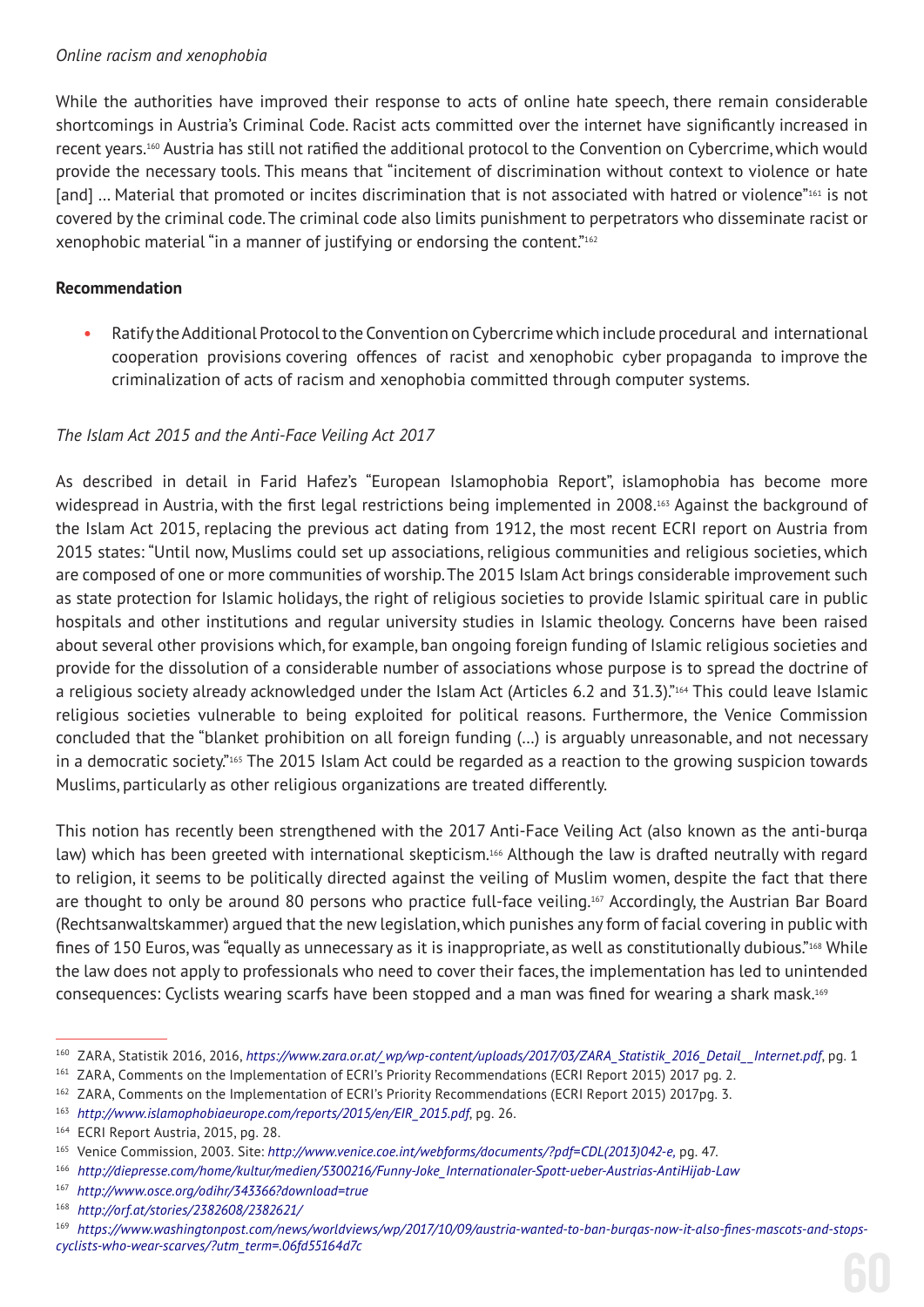#### **Recommendations**

- **•** Muslim communities' right to freedom of religion and freedom from discrimination should be protected;
- **•** Implement OSCE recommendations on the draft of the Islam Act 2015170 that indicated greater autonomy should be given to religious societies and that the ban on foreign funding would need to be carefully worded in order to prevent religious societies from being exploited for political reasons;
- **•** Implement OSCE recommendations to remove provisions on the freedom of peaceful assembly, to address such issues under existing legislation where applicable, and to only close down religious organizations as a last resort, if previous penalties and sanctions do not have the desired effect.
- **•** Legally and practically implement the fndings of the European Court of Human Rights, which concluded that a state may place restrictions on religions to protect a democratic society, but such restrictions must "correspond to a pressing social need and must be proportionate to the legitimate aim pursued."171

### *Emergency decree on asylum*

In 2016, Austria drafted an emergency decree preventing asylum seekers from entering Austria once an annual quota of 37,500 persons has been reached. The move was aimed to curb asylum claims following the record 90,000 asylum applications received in 2015. The governing coalition claimed that uncoordinated migration would "put pressure on Austria's labor market, housing market and challenge public security.172 This measure eventually seemed redundant as in 2016 only 22,307 asylum applications were accepted,173 totaling to 0.26% of Austria's population for that year (8,699,700).174 This was not the frst time that the so-called "refugee crisis" has been used by a European country to warrant extraordinary measures that run contrary to national and international law. Furthermore, the emergency decree contravenes Austrian commitments under the Geneva Refugee Convention and the European Convention of Human Rights, which are integrated into its Constitution. Austria is obliged to fulfll these obligations and neither legal instrument includes any limit on the number of refugees.

#### **Recommendation**

**•** The Austrian authorities should rescind the emergency decree that runs counter to its Constitution. The authorities should also cease referring to the "refugee crisis" as a threat to social and state security.

#### **Police**

For the past 17 years, ZARA's counseling unit for victims and witnesses of racism has documented improper behavior by law enforcement offcials, including disrespectful behavior, threats, violence and ethnic/racist profling. The results show that the discriminatory practices of some police offcials have reduced trust in the police service whose primary purpose should be to protect and ensure security for everyone. Impunity is a persistent problem: when the competent police departments assess allegations of racist violence by police offcers, the alleged perpetrators are often absolved of any criminal offenses before the case has even been investigated. There are currently no legal provisions that quarantee the independence of these investigations and assessments.<sup>175</sup>

# **Recommendation**

**•** Establish an independent mechanism to investigate improper behavior, discrimination and violence by police offcers against ethnic minorities as well as allegations of ethnic profling.

<sup>170</sup> OSCE/ODIHR, "Opinion on the Draft Federal Law of Austria Amending the Law on the Recognition of Adherents to Islam as a Religious Society," November 7, 2014. Site: *<http://www.osce.org/odihr/126575>*

<sup>171</sup> European Court of Human Rights on Sect/Cult issues, §56, pg 11. Site: *<http://www.hrwf.net/images/reports/2013/2013jurisprudence.pdf>* <sup>172</sup> *https://www.parlament.gv.at/PAKT/PR/JAHR\_2016/PK0928/*

<sup>173</sup> *[http://www.bmi.gv.at/301/Statistiken/fles/Jahresstatistiken/Jahresstatistik\\_Asyl\\_2016.pdf](http://www.bmi.gv.at/301/Statistiken/files/Jahresstatistiken/Jahresstatistik_Asyl_2016.pdf), pg. 7.*

<sup>174</sup> *[http://wko.at/statistik/jahrbuch/2016\\_k3.pdf](http://wko.at/statistik/jahrbuch/2016_k3.pdf)*, pg. 1.

<sup>175</sup> UPR Shadow Report Austria, ZARA, Oct 2010, pg. 3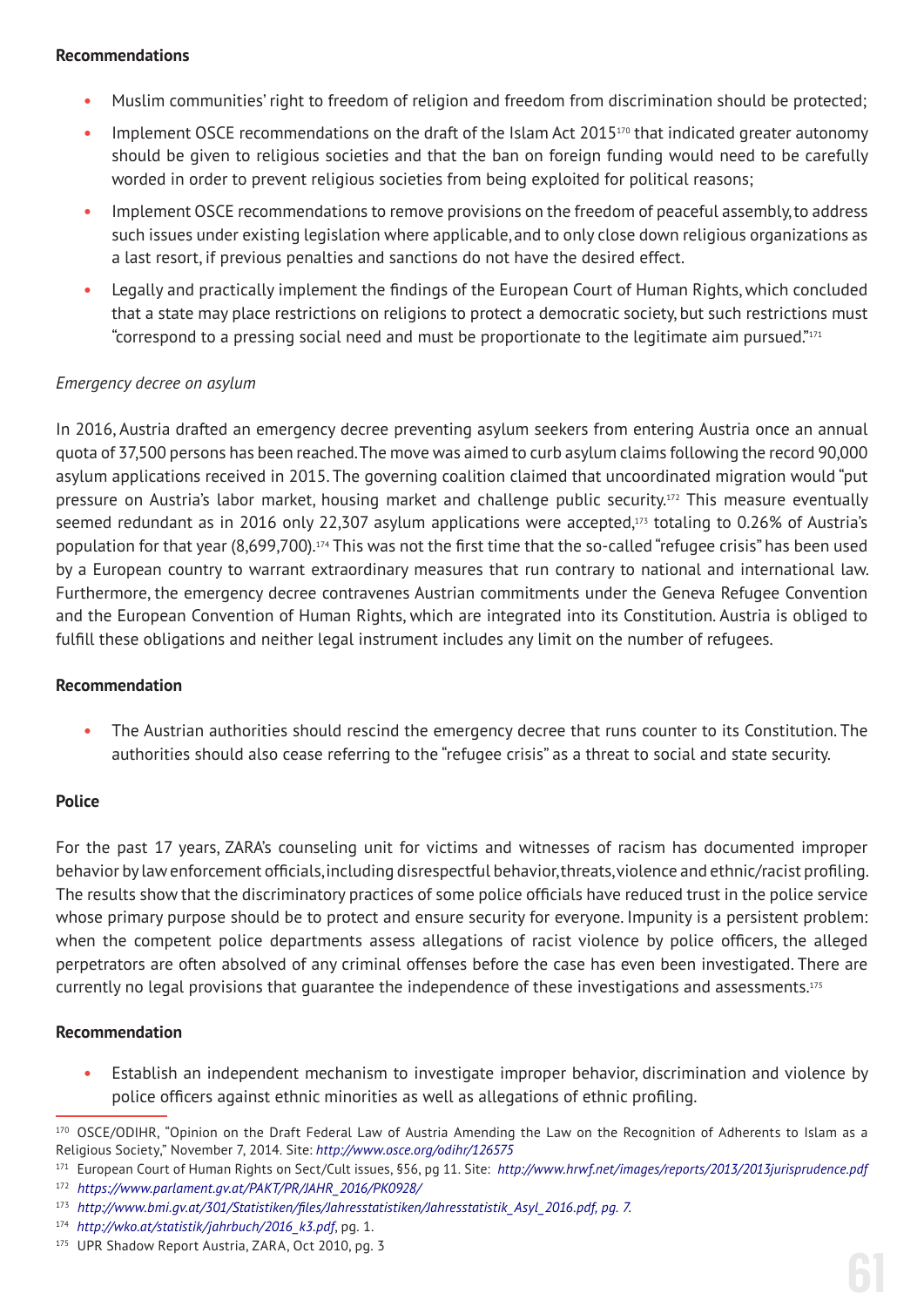#### **Politics and the media**

The Freedom Party of Austria is one of the most dominant players in the right-wing movement and has spent years bringing racist ideologies back onto the political spectrum. As a result, anti-Muslim racism, ethnopluralism, and xenophobia have increasingly found their way into the discourse of other parties and groups as well as the mainstream media.176 The 2015 ECRI report claimed that "certain media publish clearly racist content and do not respect the Press Council's decisions and members of vulnerable groups are given too little space to express their views. Hate speech on online forums is not systematically monitored; such content was also posted on the web pages of the Federal President and several ministers. There are no offcial statistics on homophobic and transphobic incidents; numerous racist, homo- and transphobic acts go unreported."177 Anti-Muslim racism and ethnopluralism have become particularly popular as they label certain sections of the population as "others" and present them as posing a threat to local values and culture. The antagonism between "us" and "them" is a powerful discursive tool that dehumanizes the "other." As racism in politics has become more virulent some mainstream media outlets have capitalized on this fear by sowing division, inciting hatred, promoting prejudice and spreading falsehoods. The media potentially has the opportunity to fulfll its democratic responsibilities by implementing ethical standards and using corrective measures, but unfortunately, insuffcient research and political agendae mean that instead it often promotes and encourages discriminatory prejudices.

# **Recommendation**

**•** In order to tackle newspapers that are detrimental to a functioning democracy, media subsidies should be used to promote and foster qualitative journalism. Granting of subsidies should be bound to compliance with ethical codes and standards such as the ones formulated by the Austrian Press Council (Österreichischer Presserat).

## **Social media and Online Hate Speech**

After paying little attention to the rise of hateful, harmful, and discriminatory content on social network sites (SNS) despite early warnings from civil society178, members of the Austrian government have started to react to these worrisome developments.ZARA's counseling unit for victims and witnesses of racism received signifcantly more reports on online hate in 2016 than in previous years, and the upward trend has continued unabated.<sup>179</sup> The majority of reports received by ZARA include hate speech against refugees and Muslims, which have increasingly become the target for hostile comments and discriminating offences.Often refugees and Muslims are lumped together and some social network sites have become hubs for the exchange of hate, lies and death threats against refugees, Muslims and those who support them. In some posts, Nazi-fantasies seem to have resurrected, for example, when a user demanded that the concentration camp Mauthausen should be re-opened and that refugees should be sent there.180 Some media outlets have further contributed to this by re-publishing controversial content from social networks in order to deliberately increase their audiences, without prior factchecking.181 Hate speech is also often posted in the online comment section of media websites, which sometimes fail to monitor and remove such content.

Overall, the level of public awareness of this phenomenon has increased, but social media platforms do not always remove offensive content quickly enough. Although Twitter, Facebook, Google and Microsoft agreed with the European Commission on a code of conduct on countering illegal hate speech, monitoring exercises conducted by

177 ECRI Report Austria, 2015, pg. 9-10.

<sup>176</sup> Edma Ajanovic & Stefanie Mayer, "Racism in political discourse" in ZARA, Racism Report 2015, pg. 76

<sup>178</sup> ZARA Racism Report 2010, Cyber Hate, March 2011, pg. 63-69

<sup>179</sup> ZARA Racism Report 2016, Internet statistics, March 2017, pg. 12

<sup>&</sup>lt;sup>180</sup> "Kick them back into the sea" - Online hate speech against refugees, INACH, November 2016

<sup>&</sup>lt;sup>181</sup> Markus Huber, "Too far away from the population," 2016. Site: Fleischmagazin.at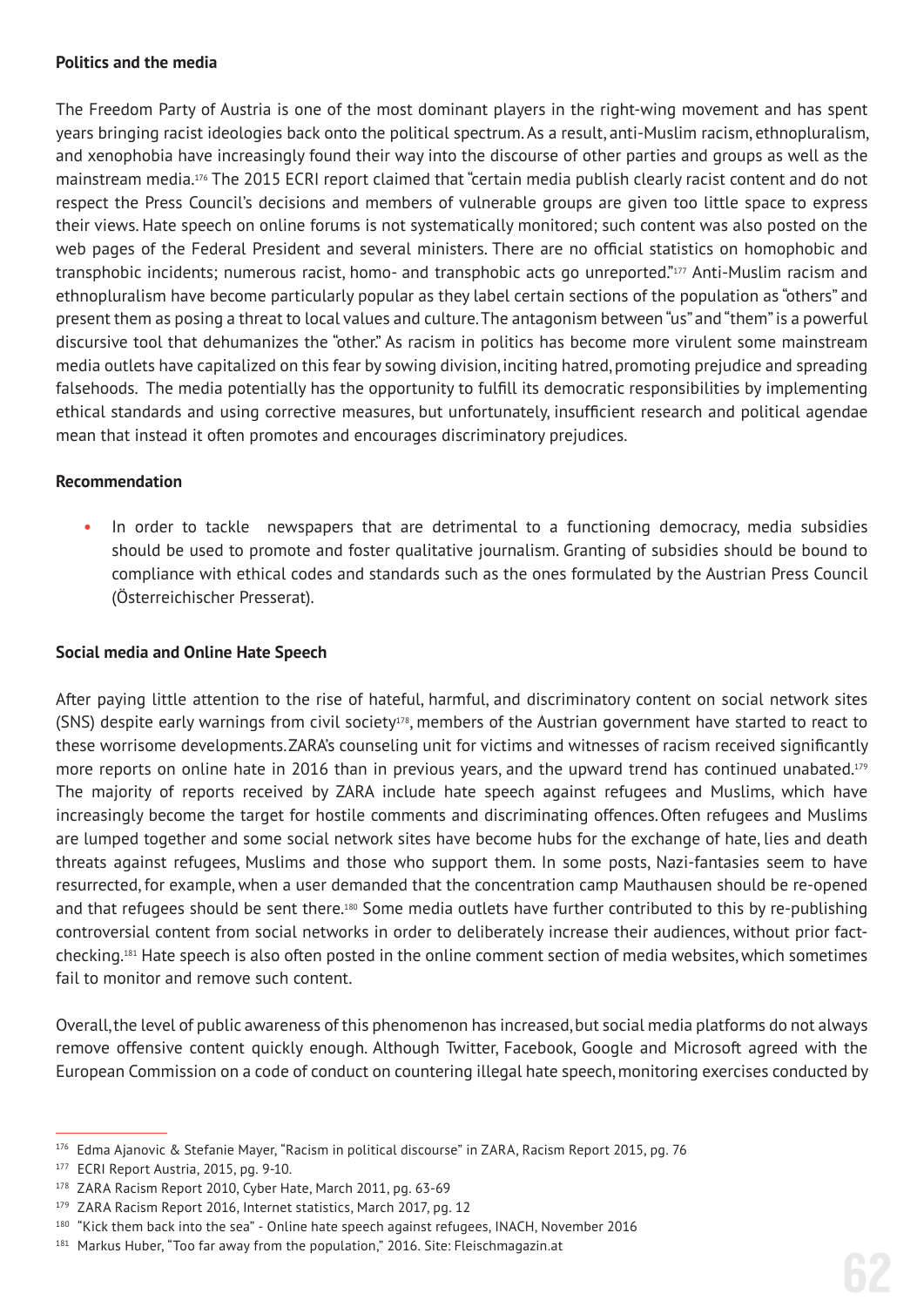civil society organizations such as ZARA have shown that although removal procedures have improved overall, much clearly illegal content remains online.182

Until the beginning of 2016, the legal situation posed another obstacle, as the Austrian criminal code §283 "incitement to hatred" only protected groups on grounds of "race," skin color, language, religion, ideology, citizenship, descent or national or ethnical origin." An amendment to the criminal code came into effect in 2016 to ensure the article affords protection to foreigners, migrants, refugees and asylum seekers.183

In 2016, some politicians have taken up the issue on a broader level and started inter-institutional campaigns in close cooperation with civil society organizations such as the initiatives #GegenHassImNetz and #DigitaleCourage followed in 2016. Muna Duzdar, State Secretary for Diversity, Public employment and Digitalization, initiated the establishment of a counseling service for victims of online hate and cyber mobbing which is operated by ZARA.184 The newly established service helps internet users that are affected by hate speech, smear campaigns and cyber bullying to take effective action against harmful and discriminatory online content and against those who have posted it.

# **Recommendations**

- **•** Provide stable funding and support to counseling and support services against online hate (Beratungsstelle #GegenHassimNetz) and
- **•** Support structures such as the National Committee No Hate Speech and the Network Against Online Hate (Netzwerk #GegenHassimNetz) to ensure information exchange, knowledge transfer and fruitful cooperation between civil society organizations, public institutions, academics and other relevant stakeholders;
- **•** Support civil society organizations to monitor and analyze removal practices as agreed upon in the code of conduct on countering illegal hate speech between the European Commission and IT companies;
- **•** Require online news platforms to minimize the spread of hate speech by developing and implementing ethical standards, code of conducts and procedures.
- **•** Establish monitoring and analysis of online content to gather information about the authors of hate speech, their messages and aims;
- **•** Follow the 2017 recommendations of the International Network Against Cyber Hate (INACH)185 and take measures to "improve feedback on reports by trusted faggers and regular users […] [and to] provide suffcient information on how take-down procedures are executed and on what basis."
- **•** Adopt the INACH 2017 Recommendation to state authorities: "to provide NGOs with a mandate and funds to take cases to court."<sup>186</sup>
- **•** Adopt the INACH 2017 Recommendation: "Governments should support capacity building in order to create a national and international infrastructure to combat online hate speech. This includes guaranteeing that victims of discrimination are aware of and have access to effective legal remedies before a national authority, and that measures to combat hate speech include (where appropriate) sanctions for infringements and the provision of adequate reparation to victims of hate speech."<sup>187</sup>

<sup>182</sup> Positives Resultat der 2. Überprüfung der Löschpraktiken illegaler Online Hetze, Presseaussendung ZARA, 01.06.2017, *https://www. zara.or.at/index.php/archiv/10219#more-10219*

<sup>183</sup> CounterACT! – Aktiv gegen Hass und Hetze im Netz, Site: *<https://www.counteract.or.at/know-more/>*

<sup>184</sup> Die Beratungsstelle #GegenHassimNetz startet heute, Presseaussendung ZARA, 15.09.2017 *https://www.zara.or.at/index.php/ archiv/10363#more-10363*

<sup>&</sup>lt;sup>185</sup> INACH, "Hate speech-the online threat to democracy," October 12, 2017. Site: *http://www.inach.net/fileadmin/user upload/ [INACH2017Final\\_Recommendations-OSCE.pdf](http://www.inach.net/fileadmin/user_upload/INACH2017Final_Recommendations-OSCE.pdf)*, pg. 2

<sup>186</sup> INACH Conference 2017, "Hate speech-the online threat to democracy," October 12, 2017. Site: *[http://www.inach.net/fleadmin/user\\_](http://www.inach.net/fileadmin/user_upload/INACH2017Final_Recommendations-OSCE.pdf) [upload/INACH2017Final\\_Recommendations-OSCE.pdf](http://www.inach.net/fileadmin/user_upload/INACH2017Final_Recommendations-OSCE.pdf)*, pg. 2.

<sup>187</sup> INACH Conference 2017, "Hate speech-the online threat to democracy," October 12, 2017. Site: *[http://www.inach.net/fleadmin/user\\_](http://www.inach.net/fileadmin/user_upload/INACH2017Final_Recommendations-OSCE.pdf) [upload/INACH2017Final\\_Recommendations-OSCE.pdf](http://www.inach.net/fileadmin/user_upload/INACH2017Final_Recommendations-OSCE.pdf), pg. 2.*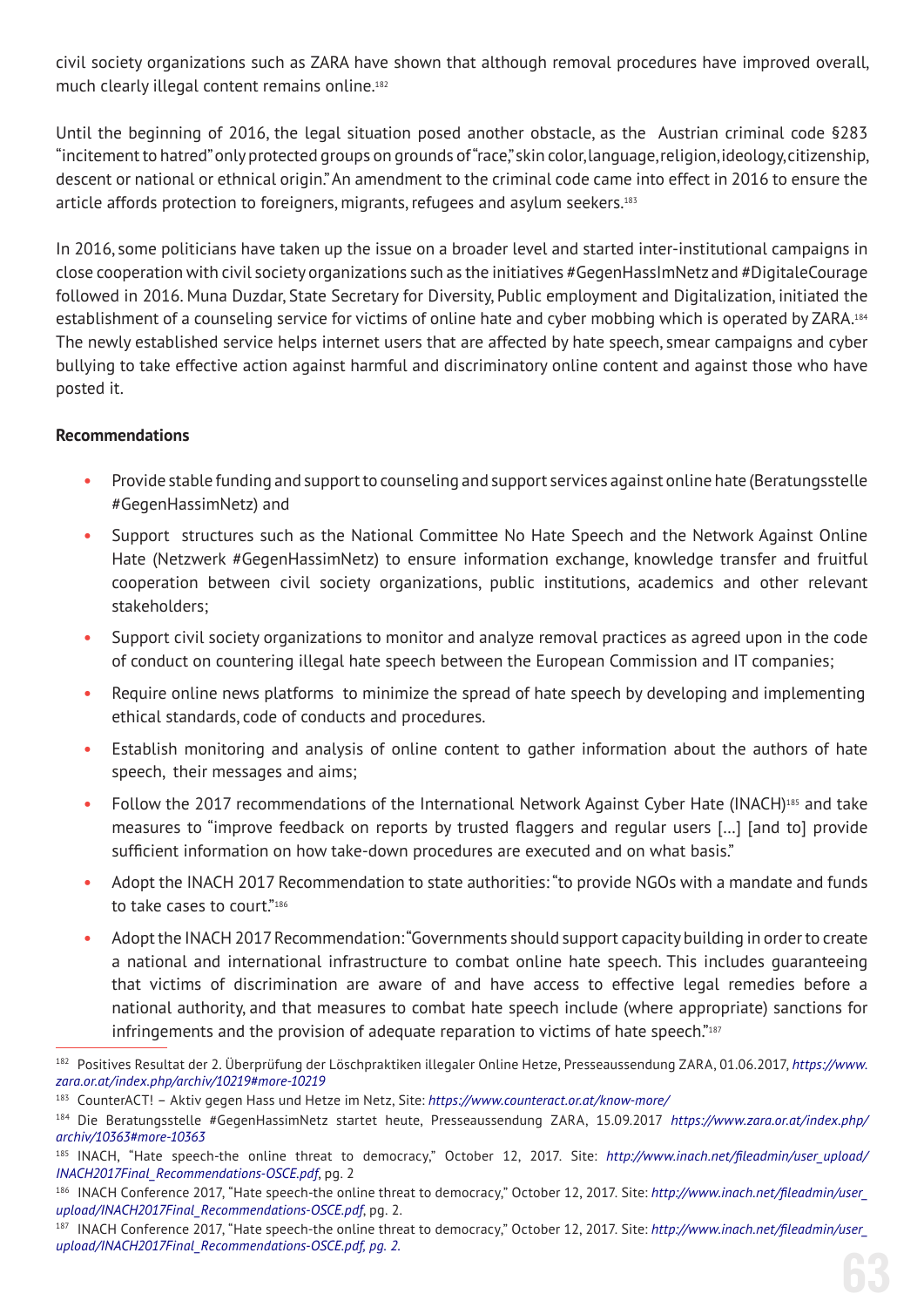- **•** Lead by example state representatives and institutions should take a clear position against hatred on the internet to support victims of online hate;
- **•** Trainings on countering cyber hate should be provided educational and youth workers but also employees of the judicial and security sector so that all relevant actors and multipliers can acquire the necessary competencies to counter hatred on the internet.

### **General recommendations**

Structural racism manifests itself throughout legislation, in the law enforcement bodies, the judicial system as well as in education, media and on the labor market. However, there is a lack of publicly available offcial data documenting racism.188 Offcial data focuses on racism in connection to right-wing extremism and does not refect racism as an everyday social phenomenon. ZARA and other NGOs have documented this kind of racism for over 17 years and since 2005 the Offce of the Ombuds Offce for Equal Treatment (Gleichbehandlungsanwaltschaft) has refected this issue in its biannual reports.189 Studies by the EU Fundamental Rights Agency show that very few people in Austria know about their rights when confronted with discrimination.

Therefore, the Austrian government should:

- **•** Harmonize the collection of data among its institutions at all levels which deal with cases of discrimination in order to obtain comparable data for research, analysis and the development of effective policies to address discrimination;
- **•** Support awareness-raising campaigns for the broader public as well as education and training activities for civil servants, educators, and young people to increase general awareness on racism and prevent segregation, discrimination, hate and their negative effects on society.

# SHRINKING SPACE / ROLE OF CIVIL SOCIETY

In comparison with developments in other countries of the OSCE region, one can hardly speak of shrinking space for civil society in Austria, however it is true that this space is not expanding. This particularly applies to civil society working on human rights issues, where the structured input of civil society in policy discussions is of key importance. For example, the negotiations for the establishment of a National Preventive Mechanism (OPCAT) were conducted behind closed doors and without consultation with civil society.<sup>190</sup> The promised National Action Plan on Human Rights which was to be fnalized last summer is currently no nearer completion, and members of the NGO consultation group felt that their role in the process was so unsatisfactory that most withdrew their engagement.

While government offcials periodically meet with civil society to discuss specifc human rights concerns, there is no mechanism in place to ensure and facilitate a regular substantive dialogue with civil society on current and structural human rights concerns. Neither is there an adequate mechanism in place to ensure and facilitate systematic follow-up on the implementation of recommendations by human rights treaty bodies, such as by making all views and concluding observations concerning Austria publicly available in German and by engaging in regular substantive dialogue with civil society.<sup>191</sup>

<sup>188</sup> With the exception of some reports such as one on the Protection of the Constitution Site: *[http://www.bmi.gv.at/cms/bmi\\_](http://www.bmi.gv.at/cms/bmi_verfassungsschutz/) [verfassungsschutz/](http://www.bmi.gv.at/cms/bmi_verfassungsschutz/)*

<sup>&</sup>lt;sup>189</sup> UPR Shadow Report Austria, ZARA - Zivilcourage und Anti-Rassismus-Arbeit, Oct 2010, pg. 3-4

<sup>190</sup> Summary on Austria, OHCHR; February 2011, pg. 3, point 12. Site: *[https://documents-dds-ny.un.org/doc/UNDOC/GEN/G10/172/07/PDF/](https://documents-dds-ny.un.org/doc/UNDOC/GEN/G10/172/07/PDF/G1017207.pdf?OpenElement) [G1017207.pdf?OpenElement](https://documents-dds-ny.un.org/doc/UNDOC/GEN/G10/172/07/PDF/G1017207.pdf?OpenElement)*

 $191$  Ibid, pq. 4, point 15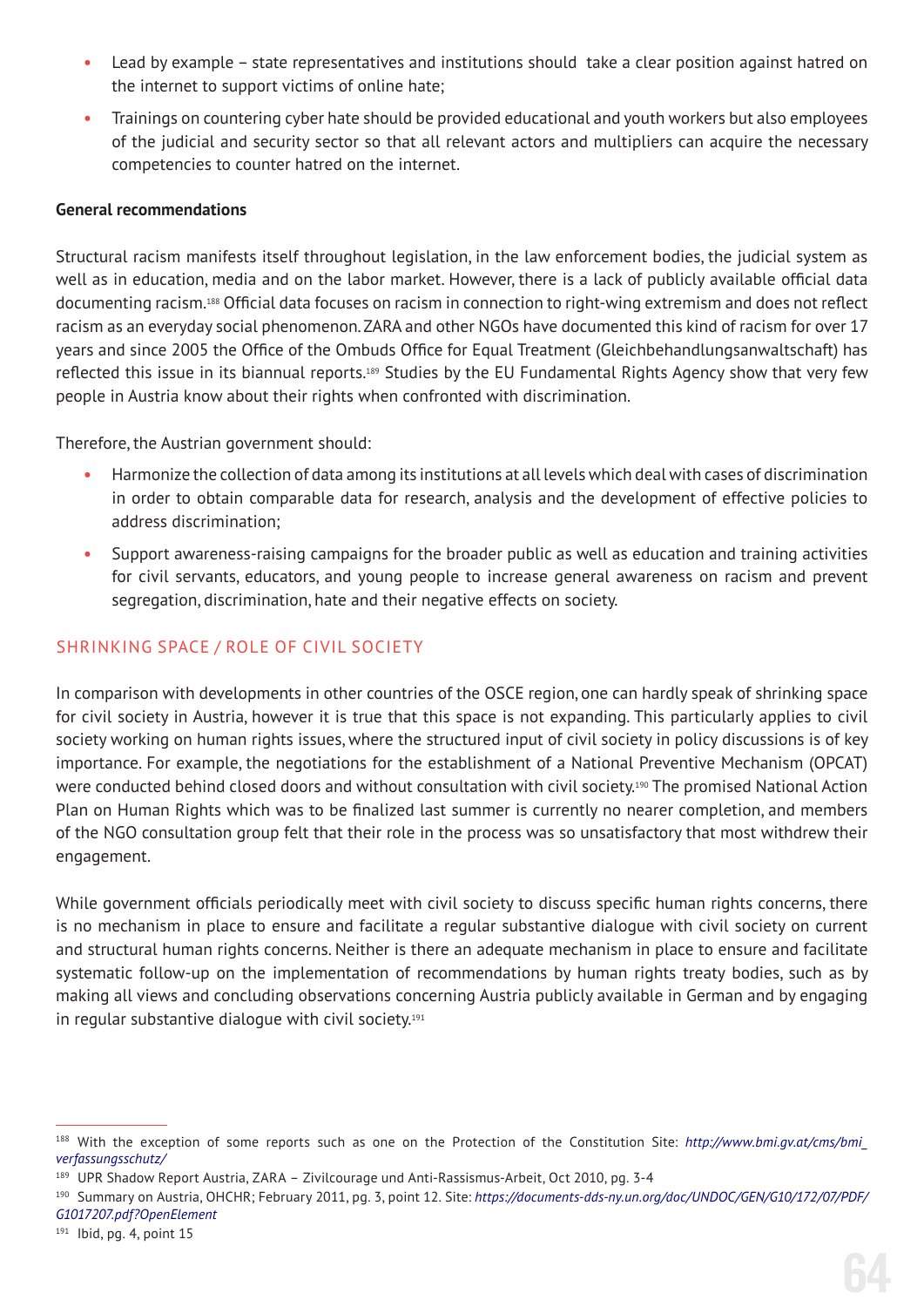#### **Recommendations**

- **•** Austria should, in close consultation with civil society, develop a National Action Plan on Human Rights as well as a National Action Plan on Racism and Xenophobia. The existing National Action Plan on Integration should be revised to include clear aims and measures to combat racism and discrimination and progress indicators.
- **•** In collaboration with civil society, Austria should establish a mechanism to ensure and facilitate regular substantive dialogue with civil society on current and structural human rights concerns, including the follow-up to and implementation of human rights treaty body recommendations.
- **•** Adapt the recommendation from the INACH Conference 2017, which highlighted the importance of exchanging information and expertise between the government, civil society and academia: "Initiate and maintain networks between civil society organizations, politicians and academics in order to foster information exchange and knowledge transfer."<sup>192</sup>

<sup>192</sup> INACH Conference 2017: "Hate speech-the online threat to democracy," October 12, 2017. Site: *[http://www.inach.net/fleadmin/](http://www.inach.net/fileadmin/user_upload/INACH2017Final_Recommendations-OSCE.pdf) [user\\_upload/INACH2017Final\\_Recommendations-OSCE.pdf](http://www.inach.net/fileadmin/user_upload/INACH2017Final_Recommendations-OSCE.pdf)*, pg. 2.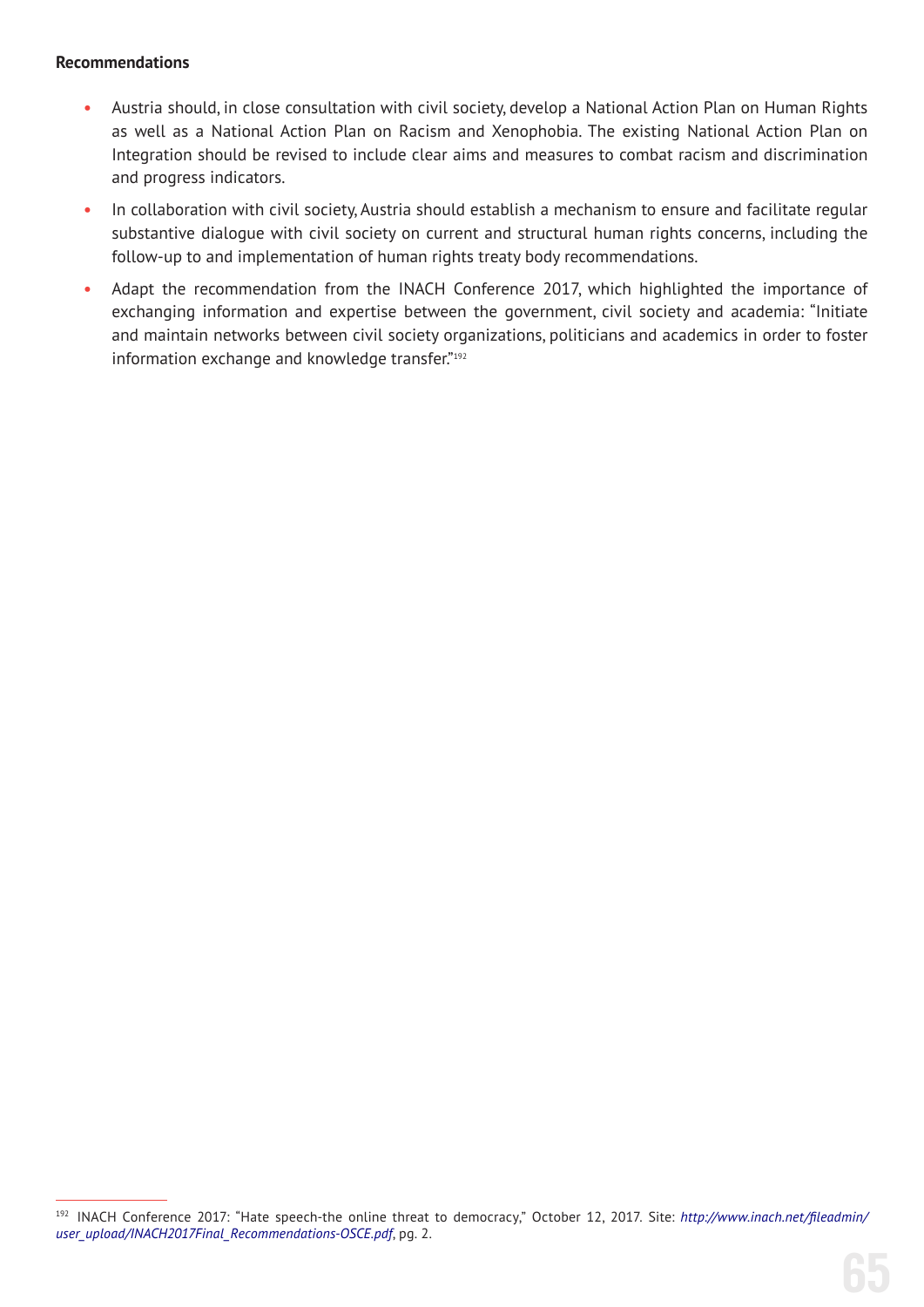# **KEY HUMAN DIMENSION ISSUES IN ITALY**

Given Italy's incoming OSCE Chairmanship in 2018 it is important to thoroughly assess the situation in the country with regard to key challenges on fundamental rights and liberties. This analysis has been produced by CILD [Italian Coalition for Civil Liberties and Rights]193, a coalition of 35 Italian NGOs which became a member of the Civic Solidarity Platform in 2017.

Firstly, it is important to note that Italy still does not have a National Human Rights Institution (NHRI). The lack of a NHRI strongly hampers the implementation of a comprehensive and coherent national strategy to promote and protect human rights. The establishment of an Italian NHRI is a fundamental priority required to underpin Italy's participation in international and regional human rights fora, ensure compliance with international commitments and to enhance the promotion and protection of human rights on the national and local levels.

# **Shrinking space for civil society**

Human rights defenders are increasingly coming under pressure everywhere in the world, and Italy is no exception. This was especially evident during the summer of 2017, in the context of a prolonged smear campaign against humanitarian NGOs that were carrying out search and rescue missions in the Mediterranean.<sup>194</sup> Humanitarian NGOs have been branded as facilitators of illegal immigration, requested to commit to a controversial "code of conduct"195 and ultimately forced to downsize or cease their humanitarian operations at sea.196 The attack on humanitarian NGOs is a clear indication of the broader tendency to criminalize solidarity with migrants and delegitimise civil society.197 Occasional attacks and threats made to NGOs have also been registered.

### **Rights of refugees and migrants**

Immigration remains one of the most heated topics of debate in Italy. A new era of cooperation on migration and border control with Libya<sup>198</sup> - which was previously halted in 2012 after the judgment of the European Court of Human Rights (*Hirsi*) condemning Italy for its push-backs of migrants to Libya<sup>199</sup> - was re-launched by the Italian government in 2017 in order to reduce arrivals of migrants on Italian coasts. This has included a controversial Memorandum of Understanding200 signed between the Italian Prime Minister Gentiloni and Fayez al-Serraj, Head of the UN-backed Libyan Government of National Accord which was dubbed by experts as "a bad replication of the EU-Turkey deal"<sup>201</sup>; training and support for the aggressive Libyan Coastguard<sup>202</sup>; and even a mission by the Italian Navy into Libyan waters. As a result of this, most migrant boats are now intercepted<sup>203</sup> and the people on board returned to Libya's inhumane detention centres by the Libyans themselves - in what the Association for Judicial Studies on Immigration (Asgi)204 defned a "*de facto* **violation of the principle of non-refoulement**"205 that is

<sup>193</sup> *<https://cild.eu/>*

<sup>194</sup> Floris, F. and Bagnoli, L. (2017). *Accusations against NGOs at sea: what is false or misleading in that smear campaign*. *[Open Migration](http://openmigration.org/en/analyses/accusations-against-ngos-at-sea-what-is-false-or-misleading-in-that-smear-campaign/).*

<sup>195</sup> Petrillo, M. (2017). *What is changing in the Med: fve things you must know*. *[Open Migration](https://openmigration.org/en/analyses/what-is-changing-in-the-med-five-things-you-must-know/).*

<sup>196</sup> Hayes, B. and Barat, F. (2017). *Europe's offensive against people helping refugees*. *[Euractiv](https://www.euractiv.com/section/global-europe/opinion/europes-quiet-offensive-against-people-helping-refugees/).*

<sup>197</sup> Meret, S. and Goffredo, S. (2017). *Solidarity under attack*. *[Open Democracy](https://www.opendemocracy.net/can-europe-make-it/susi-meret-sergio-goffredo/solidarity-under-attack).*

 $198$  This is only a part of a much broader strategy of the EU on externalization of borders management to third States. ARCI. (2016). *[Steps in the process of externalisation of border controls to Africa](http://www.integrationarci.it/wp-content/uploads/2016/06/analysisdoc_externalisation_ARCI_ENG.pdf).* Lopez Curzi, C. (2016). *The externalisation of European borders: steps and consequences of a dangerous process*. *[Open Migration](http://openmigration.org/en/analyses/the-externalisation-of-european-borders-steps-and-consequences-of-a-dangerous-process/)*.

<sup>199</sup> ECtHR. (2017). *HIRSI JAMAA AND OTHERS v. ITALY*. *Hudoc*.

<sup>200</sup> *[Memorandum of understanding](http://eumigrationlawblog.eu/wp-content/uploads/2017/10/MEMORANDUM_translation_finalversion.doc.pdf)* on cooperation in the felds of development, the fght against illegal immigration, human traffcking and fuel smuggling and on reinforcing the security of borders between the State of Libya and the Italian Republic.

<sup>201</sup> Palm, A. (2017). *The Italy-Libya Memorandum of Understanding: The baseline of a policy approach aimed at closing all doors to Europe?*. *[EU Immigration Law Blog](http://eumigrationlawblog.eu/the-italy-libya-memorandum-of-understanding-the-baseline-of-a-policy-approach-aimed-at-closing-all-doors-to-europe/)*.

<sup>202</sup> Floris, F. (2017). *Training the Libyans is not enough to stop migrants*. *[Open Migration](http://openmigration.org/en/analyses/training-the-libyans-is-not-enough-to-stop-migrants/)*.

<sup>203</sup> Vice News. (2017). *Italy is paying Libya to intercept migrants on the Mediterranean*. *[Vice News](https://news.vice.com/story/italy-is-paying-libya-to-intercept-migrants-on-the-mediterranean)*.

<sup>204</sup> Association for Juridical Studies on Immigration (Asgi). *<https://www.asgi.it/>*

<sup>205</sup> ASGI. (2017). *The EU and Italy de facto violate the principle of non-refoulement.*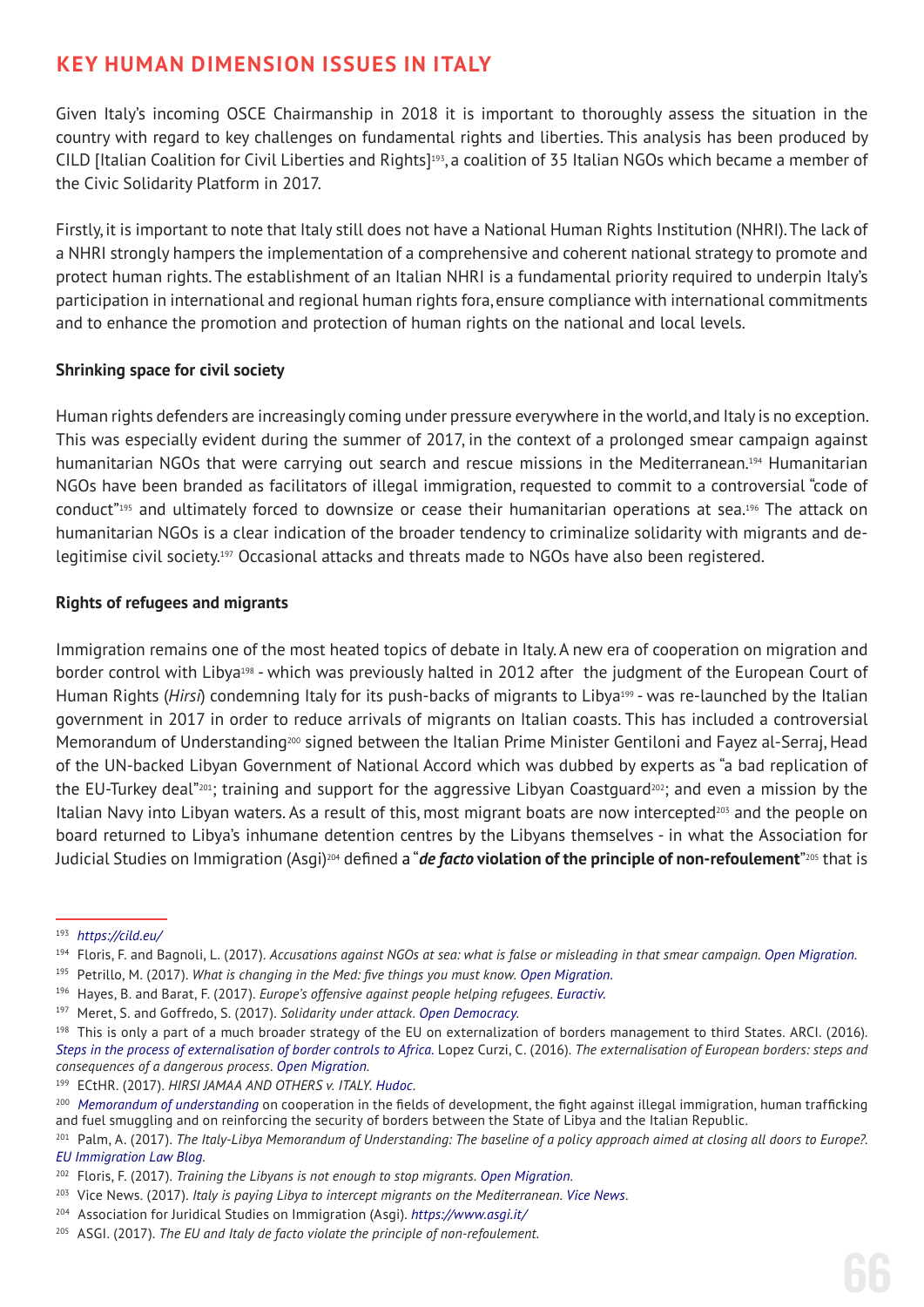extremely troubling in terms of human rights compliance, as the Council of Europe Commissioner for Human Rights Nils Muižnieks has highlighted.<sup>206</sup>

Things are not much better for those migrants who make it to Italy. To start with, the implementation of a "**hotspot approach**" has led to systematic arbitrary detentions of migrants: as the National Ombudsman noted, these "hotspots" constitute a legal "no man's land", where migrants are *de facto* deprived of their liberty without any proper judicial control to ensure immediate identifcation and screening.207 The Ombudsman's report raised concerns about the extremely poor conditions in the detention centres and cases of violence and illtreatment have been denounced by Amnesty International. 208 This gives deep cause for concern considering that unaccompanied minors remain stuck in these "hotspots" for longer periods than adults as they await a place in a reception centre.209

Inadequate **reception conditions** are a serious issue across the country, with most people still being housed in emergency centres as the redistribution of asylum-seekers encounters continued opposition from some local authorities and residents. Specifc consideration must be given to the reception conditions for **unaccompanied minors** - some 25,000 of whom arrived in Italy in 2016 (twice the number of 2015) and a reception system still blatantly inadequate to properly accommodate them.210 Notwithstanding the improvements introduced in the new law dedicated to this issue211, grave concerns remain with regard to reception conditions, and Asgi is currently bringing some cases before the European Court of Human Rights.

**Migration continues to be criminalized, and migrants continue to be detained.** Not only does irregular entry into or stay on the Italian territory remain punishable under criminal law $212$  but the new immigration law $213$  provides for a signifcant increase in immigration detention: from four to twenty detention centres throughout Italy, with a total capacity rising from 400 to 1,600 places. The inhumanity of detention conditions in these centres and the frequent grave violations of fundamental rights that occur there have been repeatedly denounced in recent years.214

The new immigration law has also introduced **reduced guarantees for asylum seekers**: in the name of simplifying judicial procedures, those seeking international protection will no longer have the chance to appeal the rejection of their asylum claims<sup>215</sup>, a move which has been harshly criticized by rights organizations across the board, including Asgi<sup>216</sup> and Cild.<sup>217</sup>

**The push for forced returns leads to collective expulsions.** The government claims that "irregulars" must be sent back at all cost. Nationals of countries with which Italy has negotiated repatriation agreements continued to be forcibly returned to their countries of origin, despite concerns that they were not given adequate access to asylum procedures and that they were expelled without an objective assessment of the individual's potential risk upon return, and despite the prohibition of collective expulsions central to international law. Notable cases included

<sup>214</sup> CILD. (2017). *CIE: what has happened over the last 20 years*?. *[CILD](https://cild.eu/wp-content/uploads/2017/01/CIE-what-has-happened-over-the-last-20-years.pdf)*.

<sup>206</sup> CoE Commission for Human Rights. (2017). *[CommHR/INM/sf0345-2017](https://rm.coe.int/letter-to-the-minister-of-interior-of-italy-regarding-government-s-res/168075baea)*.

<sup>207</sup> Garante Nazionale dei diritti delle persone detenute e private della libertà personale (2017). *[http://www.garantenazionaleprivatiliberta.](http://www.garantenazionaleprivatiliberta.it/gnpl/resources/cms/documents/6f1e672a7da965c06482090d4dca4f9c.pdf) [it/gnpl/resources/cms/documents/6f1e672a7da965c06482090d4dca4f9c.pdf](http://www.garantenazionaleprivatiliberta.it/gnpl/resources/cms/documents/6f1e672a7da965c06482090d4dca4f9c.pdf)*. Lopez Curzi, C. (2017). *Guilty of Travelling: When Immigration Detention is Worse than Prison*. *[Border Criminologies](https://www.law.ox.ac.uk/research-subject-groups/centre-criminology/centreborder-criminologies/blog/2017/07/guilty-travelling)*.

<sup>208</sup> Amnesty International (2016). *[Hotspot Italy](https://www.amnesty.org/en/documents/eur30/5004/2016/en/)*.

<sup>209</sup> According to the *[Ombudsman's report](http://www.garantenazionaleprivatiliberta.it/gnpl/resources/cms/documents/6f1e672a7da965c06482090d4dca4f9c.pdf)*, the average length of *de facto* detention in hotspots is: for adults, 5 days in Trapani, 10 in Taranto, 15 in Lampedusa, 2,5 in Pozzallo; for minors, 5 days in Trapani, 13 in Taranto; 15 in Lampedusa; 17 a Pozzallo.

<sup>210</sup> Zandonini, G. (2017). *The long wait of unaccompanied migrants in Italy*. *[Open Migration](http://openmigration.org/en/analyses/the-long-wait-of-young-unaccompanied-migrants-in-italy/)*.

<sup>211</sup> Legge 07/04/2017 n° 47, G.U. 21/04/2017.

<sup>&</sup>lt;sup>212</sup> Notwithstanding the fact that the government was tasked by the Parliament with abolishing the offence already back in 2014.

<sup>213</sup> Open Migration. (2017). *Why the new Italian law on immigration and asylum is not good news at all*. *[Open Migration](https://openmigration.org/en/analyses/why-the-new-italian-law-on-immigration-and-asylum-is-not-good-news-at-all/)*.

<sup>215</sup> Lopez Curzi, C. (2017). *The new Italian law on immigration and asylum is not good news at all*. *[Open Migration](https://openmigration.org/en/analyses/why-the-new-italian-law-on-immigration-and-asylum-is-not-good-news-at-all/)*.

<sup>216</sup> Asgi. (2017). *[D.L. 13/2017: le principali ragioni di illegittimità](https://www.asgi.it/wp-content/uploads/2017/03/2017_3_17_ASGI_DL_13_17_analisi.pdf)*.

<sup>217</sup> Cild. (2017). *[I nostri argomenti costituzionali, giuridici, sociali e culturali contro i due decreti del Governo in materia di Immigrazione e](https://cild.eu/wp-content/uploads/2017/06/Note_DL-Immigrazione-e-Sicurezza-1.pdf) [Sicurezza](https://cild.eu/wp-content/uploads/2017/06/Note_DL-Immigrazione-e-Sicurezza-1.pdf)*.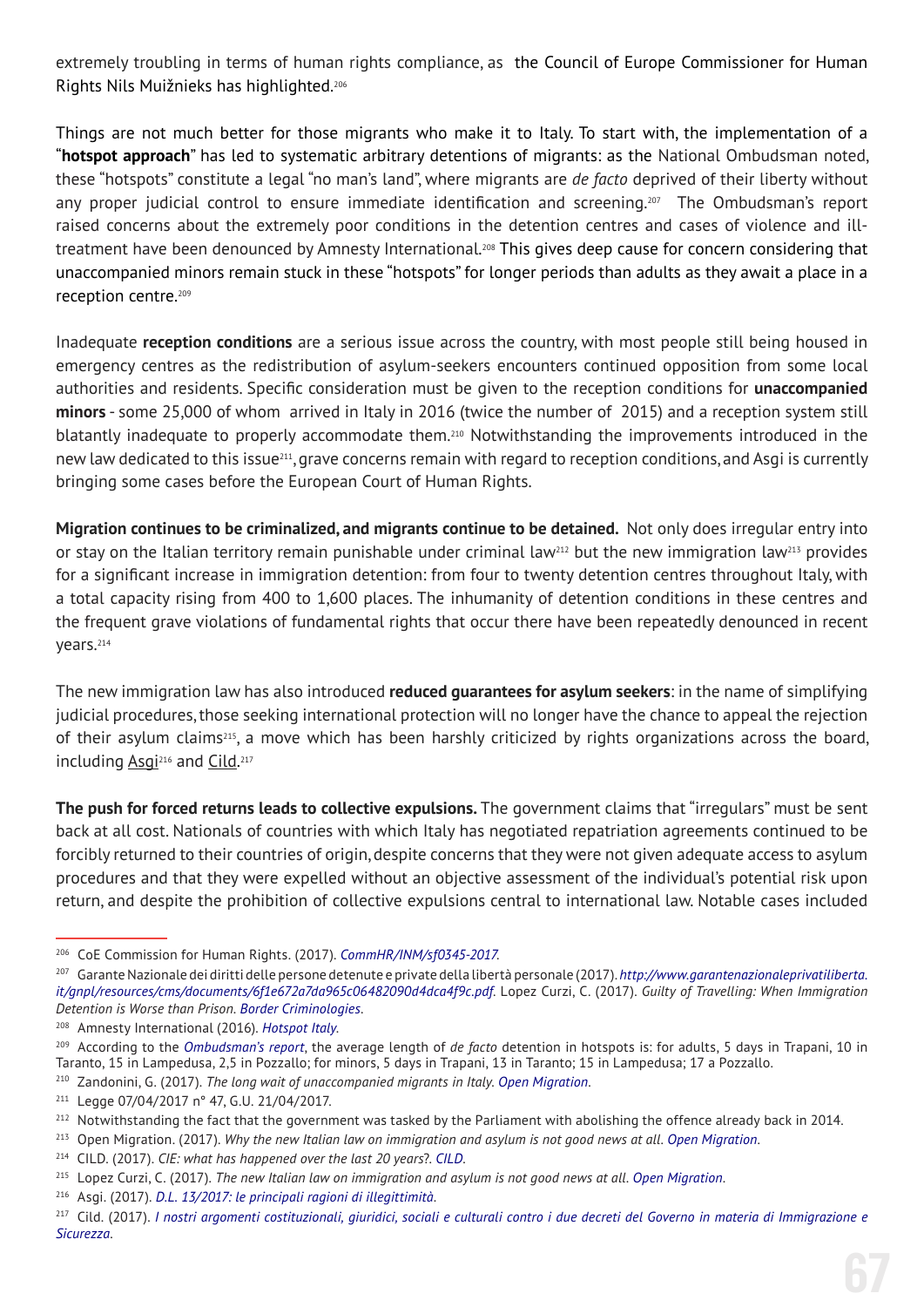the forced repatriation of a group of 48 Sudanese citizens<sup>218</sup> in summer 2016, for which a case against Italy is now pending before the ECtHR219, and the so-called "*Nigerian hunt*"220, with a spike in repatriations to the country where Boko Haram are active.<sup>221</sup>

**Statelessness and access to citizenship** continue to be problematic despite Italy's recent ratifcation of the 1961 Convention on the Reduction of Statelessness and legislative provisions designed to prevent statelessness of children born on Italian soil.222 Legislative gaps and shortcomings in the interpretation of norms by the authorities remain, however, leaving many children born on Italian soil at risk of remaining stateless like their parents. Access to citizenship poses a challenge for children born in Italy to third-country nationals or those who arrived at a young age. Rights to Italian citizenship are largely based on *jus sanguinis* and, by law, children born in Italy to non-Italian parents must apply for Italian nationality after their 18<sup>th</sup> birthday, provided they have resided in Italy continuously for their whole life. The naturalization process is long and complicated and leaves many young people unable to access citizenship.223 A draft reform which would allow for citizenship on the principle of (tempered) *jus soli* or *jus culturae* has been stuck before the Italian Senate for more than a year.

# **Victims of traffcking**

Italy adopted its frst National Action Plan against Traffcking and Serious Exploitation of Human Beings in February 2016. Notwithstanding this, ongoing challenges persist regarding the process of identifcation of victims of traffcking, as there is neither a clear procedure nor enough qualifed personnel to carry out effective screening of persons in immigration detention.

Recent data shows increased numbers of women and girls from Nigeria arriving in Italy, the majority of whom appeared to be victims of human trafficking.<sup>224</sup> The European Group of Experts against Trafficking (GRETA) has recently published a report expressing concern over cases in which possible victims of traffcking in human beings were returned from Italy to Nigeria on forced return fights.<sup>225</sup>

#### **Non-discrimination and equality**

**Roma rights**. Discrimination against Roma remains an issue in Italy. Data collected by the Associazione 21 Luglio demonstrates that hate speech targeting Roma is a deep-rooted and endemic phenomenon.226 In 2012, Italy approved its National Roma Integration Strategy, which foresees a set of integrated policies focusing on four key areas - housing, employment, education, and healthcare. Concerns remain however regarding its effective implementation in practice especially in the light of ongoing practices of housing segregation and forced evictions.

**LGBTI rights**. Italy lags behind many European countries when it comes to equality for homosexual people and parental rights for gay couples. The much-awaited civil unions bill227 for same-sex couples was fnally adopted in 2016, as a result of the groundbreaking ECtHR judgment in the *Oliari* case. 228 The Italian Civil Unions Bill was a milestone in the struggle toward legal recognition for same sex-couples but its restrictive adoption provisions for same-sex couples still deny some children the legal protection and security they deserve.<sup>229</sup>

<sup>&</sup>lt;sup>218</sup> In pursuance of a controversial Memorandum of Understanding on migration management between Italian and Sudanese police authorities.

<sup>&</sup>lt;sup>219</sup> Alleging violations of the principle of non refoulement, of the prohibition of collective expulsion and of the right to effective remedy before a national authority. Lopez Curzi, C. (2017). *Forced returns to Sudan, the case against Italy at the ECHR*. *[Open Migration](https://openmigration.org/en/analyses/forced-returns-to-sudan-the-case-against-italy-at-the-echr/)*. <sup>220</sup> Vice News Italia (2017). *[Il Viminale ha uffcialmente aperto la stagione della "caccia al nigeriano"](https://news.vice.com/it/article/ministero-interno-italiano-telegramma-nigeriani)*.

<sup>221</sup> Bagnoli, L. (2017). *Why Nigerians top the list of ethnicities most often deported from Italy*. *[Open Migration](http://openmigration.org/en/analyses/why-nigerians-top-the-list-of-ethnicities-most-often-deported-from-italy-and-how-much-does-it-cost/)*.

<sup>&</sup>lt;sup>222</sup> As highlighted by the Italian Council for Refugees (Cir).

 $223$  As denounced by the national campaign for citizenship rights "l'Italia sono anch'io".

<sup>224</sup> IOM. (2017). *[Rapporto tratta in Italia](http://www.italy.iom.int/sites/default/files/news-documents/RAPPORTO_OIM_Vittime_di_tratta_0.pdf)*.

<sup>225</sup> GRETA (2017). *[Report on Italy GRETA \(2016\)29](https://rm.coe.int/16806edf35)*.

<sup>226</sup> Associazione 21 Luglio, *[Osservatorio Hate Speech](http://www.21luglio.org/21luglio/osservatorio/)*.

<sup>227</sup> Legge 20/05/2016, n. 76.

<sup>228</sup> ECtHR. (2015). *[Oliari and Others v. Italy](https://hudoc.echr.coe.int/eng?i=001-156265).*

<sup>&</sup>lt;sup>229</sup> As highlighted by LGBTI NGOs Rete Lenford and Associazione Certi Diritti.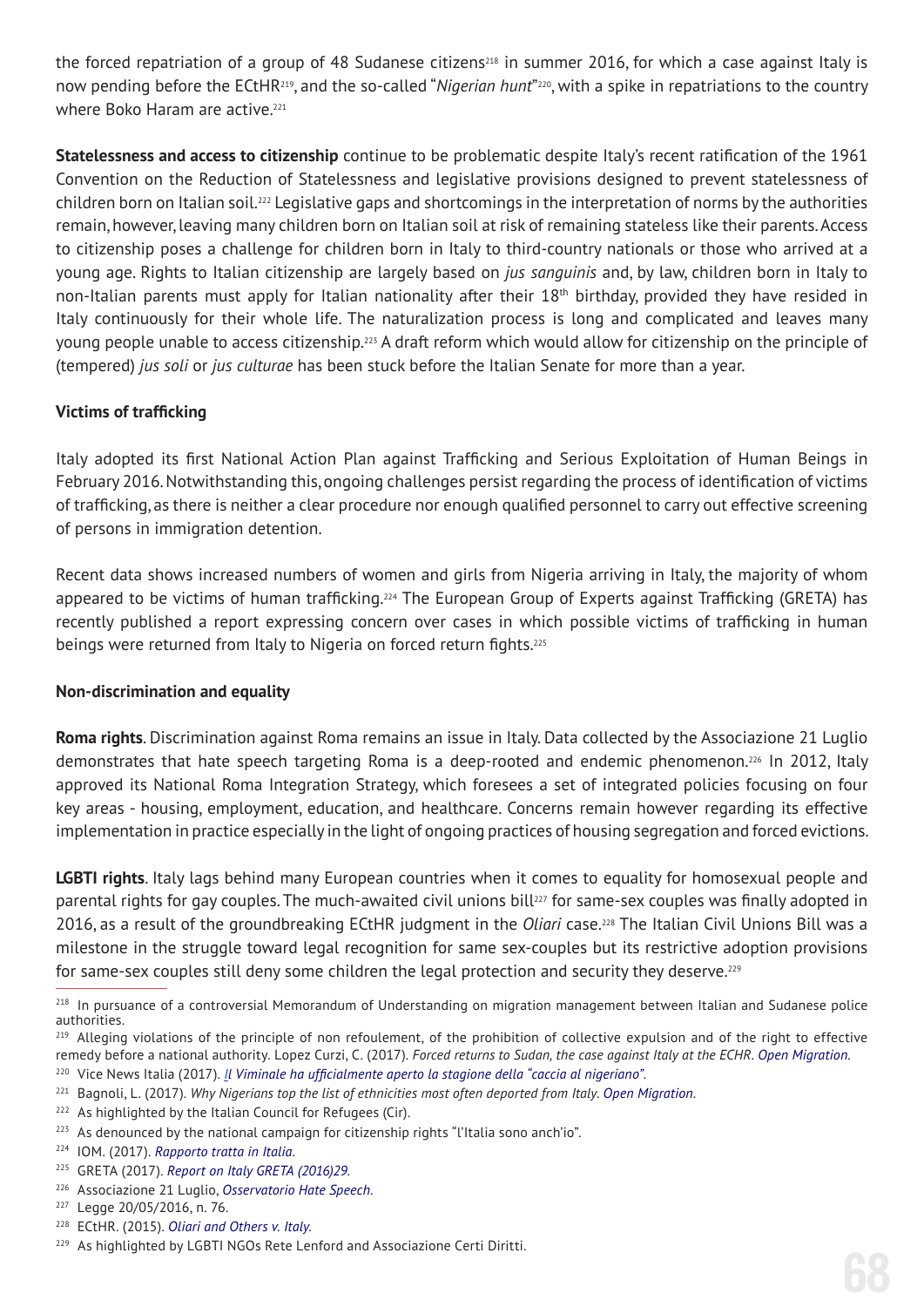**Women's rights.** Violence against women has been deemed a "national emergency" in recent years.<sup>230</sup> While recent legislative initiatives on this issue231 have been welcomed by women rights organizations, measures to ensure their implementation remain weak. Furthermore, inadequate funding and imperfect implementation procedures put the existence of anti-violence centres and shelters at risk.

Women's access to safe abortions also is a critical issue, as the law allows doctors to conscientiously object to the practice which means that although by law Italy allows abortion in practice very few doctors would perform them.232 Many women thus face diffculties in gaining access to abortion facilities and are forced to go abroad or to bypass the authorities and undergo illegal abortion procedures.

# **Torture and prisoners' rights**

After decades of delay, Italy finally criminalized torture in 2017,<sup>233</sup> but, according to the leading criminal justice NGO Antigone, the definition of torture provided in the criminal code still fails to meet international standards.<sup>234</sup>

Following the infamous *Torreggiani* judgement<sup>235</sup> where the ECtHR called on Italy to resolve the problem of overcrowding in prisons, reforms of the penitentiary system were undertaken in the frst half of the 2010s.<sup>236</sup> However, at the beginning of 2016 overcrowding in prisons began to increase again. By the end of October 2017, Italian prisons held almost 58,000 detainees for little more than 50,000 places.

Other critical issues with regard to human rights and criminal justice include: the excessive use of pre-trial detention; discrimination against foreign prisoners (who represent one third of the prison population and are more often put in pre-trial detention, receive harsher sentences and encounter more diffculties in benefting from non-custodial alternative measures); the harshness of the special regime for mafosi and other criminal mobsters under art 41-bis<sup>237</sup> and the use of solitary confinement, even for minors.

**Accountability for abuses by law enforcement offcials** is still not yet fully ensured in Italy. In recent years, a string of harsh judgements by the ECtHR have found Italy responsible for abuses committed by law enforcement offcials and for the fact that those abuses went unsanctioned. These include judgements on many acts of violence committed in the context of 2001 G8 summit in Genoa<sup>238</sup> as well as judgements on police abuses on detainees

<sup>&</sup>lt;sup>230</sup> According to a 2015 Italian National Institute of Statistics report, almost 1 in 3 women in Italy (almost 7 million) have been victims of some forms of violence, either physical or sexual, during their life. No national observatory on violence against women to provide offcial statistics on femicide has yet been created but feminist network Casa delle Donne has been monitoring the phenomenon for years and reports 1274 cases between 2005 and 2015, with more than 100 women killed each year.

<sup>&</sup>lt;sup>231</sup> A national plan against gender-based violence and stalking was officially enacted in 2010 as a first attempt to develop an organic response to address violence against women in the country, followed by the ratifcation of the Istanbul convention in 2013 and the adoption of a special plan against gender-based violence in 2015.

 $232$  According to official data by the Health Ministry, around 70% of gynecologists - up to 83% in some regions - are conscientious objectors to the law and do not perform abortions for religious or personal reasons.

<sup>233</sup> Legge 14/07/2017, N. 110.

<sup>&</sup>lt;sup>234</sup> In the Italian definition, torture is considered a generic crime, the conduct requires "violence" and "threats" in the plural form (which implies multiple acts are necessary for the offence to occur). The psychological trauma needs to be "verifable". The "inhuman or degrading treatment" of the Convention becomes "inhuman and degrading treatment" in the new Italian law.

<sup>235</sup> ECtHR. (2013). *[Torreggiani and others v. Italy](https://www.lawteacher.net/cases/torreggiani-and-others-v-italy.php)*. In its ruling in the Torreggiani and others vs. Italy case issued on 8 January 2013, the European Court on Human Rights in Strasbourg condemned Italy for violating article 3 of the European Convention on Human Rights (ECHR) due to prison conditions experienced by seven detainees in prisons in Lombardy and Emilia-Romagna. This was a "pilot" sentence, in view of the structural and systemic problem of overcrowding in the Italian prison system for which a state of emergency was declared in 2010. The "several hundreds" of applications against Italy that it has received "from different Italian prisons" on similar grounds indeed confrmed the "chronic dysfunction" of the Italian prison system.

<sup>&</sup>lt;sup>236</sup> A string of reform laws were indeed adopted between 2013 and 2016. This should have included an organic reform of criminal and penitentiary law which is still undergoing.

 $^{237}$  In Italian law, Article 41-bis of the Prison Administration Act (also known as Italy's "hard prison regime") is a provision that allows the Minister of Justice or the Minister of the Interior to suspend certain prison regulations. Currently it is used against people imprisoned for particular crimes: Mafa involvement; drug-traffcking; homicide; aggravated robbery and extortion; kidnapping; importation, buying, possession or cession of huge amounts of drugs; and crimes committed for terrorism or for subversion of the constitutional system.

<sup>&</sup>lt;sup>238</sup> From [Cestaro](https://hudoc.echr.coe.int/sites/eng-press/pages/search.aspx?i=003-5056783-6219425) in 2015<sup>#</sup> and *[Bartesaghi Gallo](https://hudoc.echr.coe.int/eng-press?i=003-5758118-7319590)* in 2017<sup>#</sup> on the police abuses at the school Diaz to *Blair* in 2017<sup>#</sup>, which condemned torture inficted on detained activists at the Bolzaneto military barracks).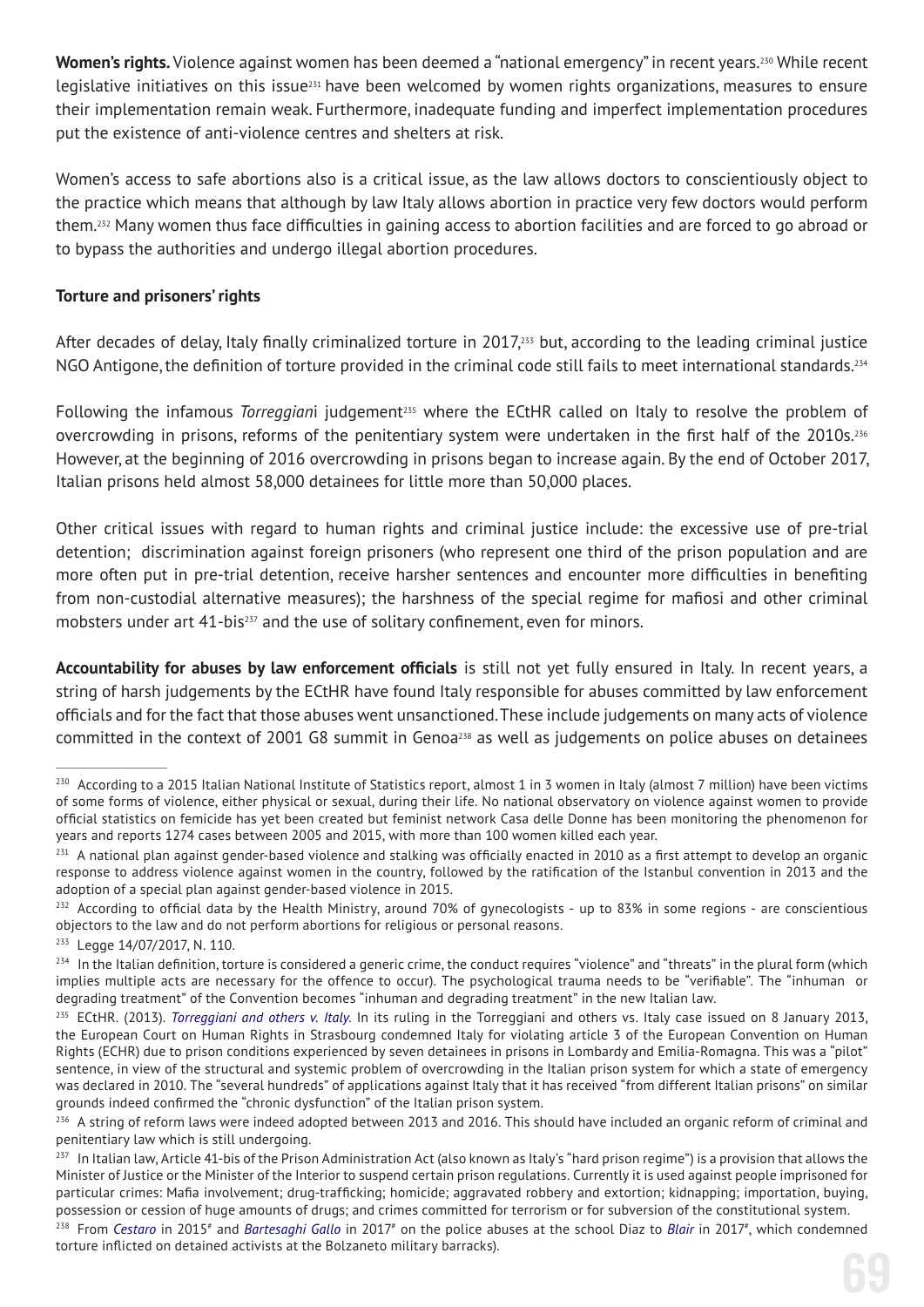in prisons.239 Despite judgments by ECtHR no specifc code of conduct has been adopted and the government has failed to introduce identity tags for law enforcement officers that would facilitate accountability for abuse.

# **Freedom of information**

The right to freedom of information has been called "the oxygen of democracy" as it is essential for openness, accountability and good governance. Italy has long lagged behind with regard to ensuring access to information and has adopted a Freedom of Information Act (FoIA) only in 2016. The approval of the FoIA has greatly improved Italy's positioning in the Right to Information Rating Index (from 97th to 54th place).<sup>240</sup> Nevertheless, an international NGO Access Info Europe has expressed concern that Italy's newly adopted FoIA still falls far behind international standards.<sup>241</sup>

Overall the situation with regard to human rights in Italy is not as rosy as one may think. There is much to be done to ensure that fundamental rights are truly ensured and protected. With the fght against terrorism becoming a common argument used by governments to justify abuse of rights and the shrinking space of civil society, and with populist politics, racism and xenophobia on the rise in Italy and Europe, it is more important than ever to ensure that human rights are not sidelined.

\*\*\*

Italian civil society groups hope that the OSCE Chairmanship will inspire Italy to put human rights at the heart of its national and international agenda.

<sup>&</sup>lt;sup>239</sup> Most recently, with the *Cirino and Renne* case<sup>#</sup> for grave violations committed by penitentiary police on two detainees in Asti prison. <sup>240</sup> *[The Global Right to Information Rating Index](http://www.rti-rating.org/)*, curated by Access Info and Centre for Laws and Democracy, analyses the quality of the world's access to information law.

<sup>&</sup>lt;sup>241</sup> As it forces requesters to go through the infamously slow and inefficient Italian court system in order to challenge non-disclosure of information, making it diffcult to hold public offcials accountable.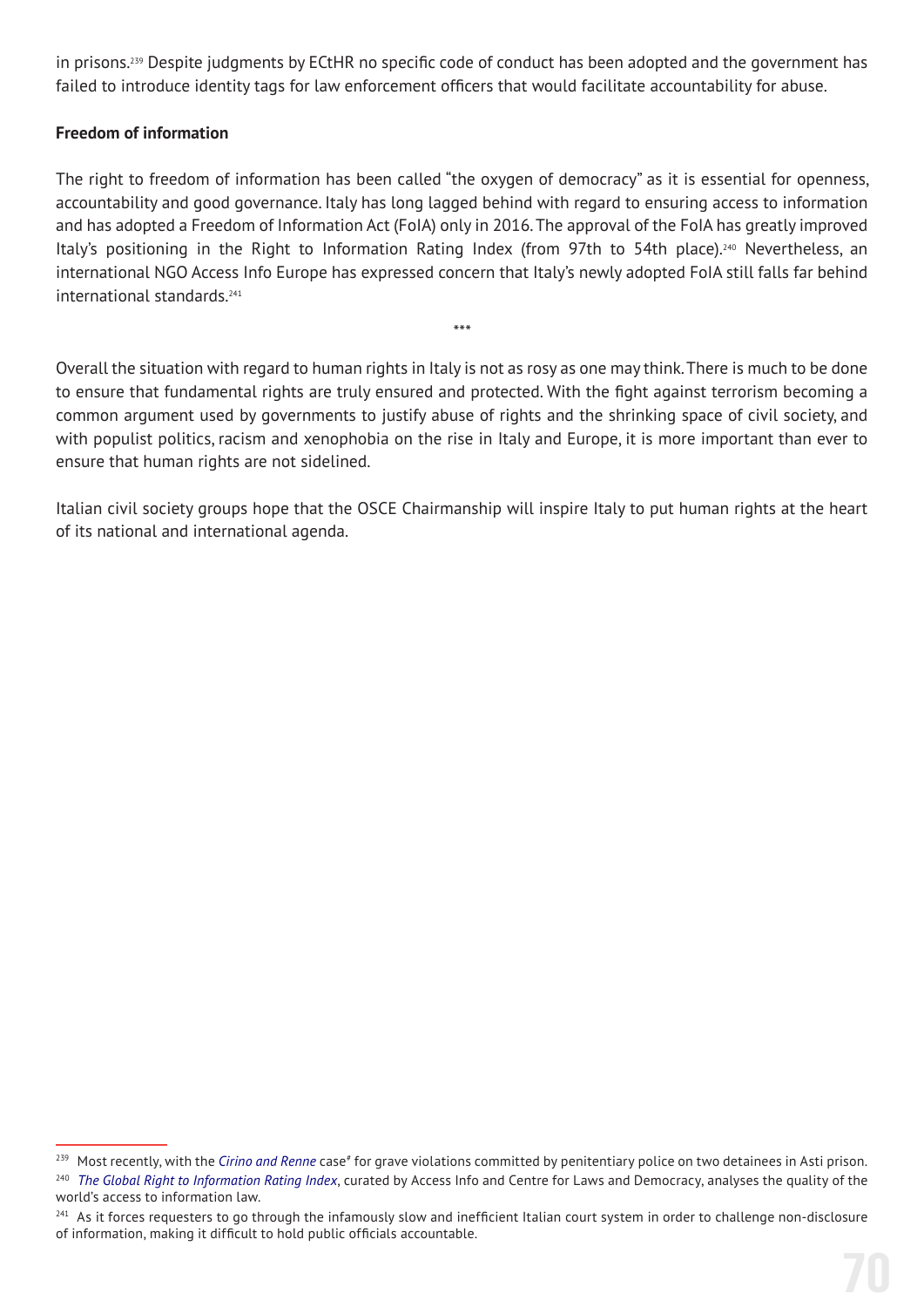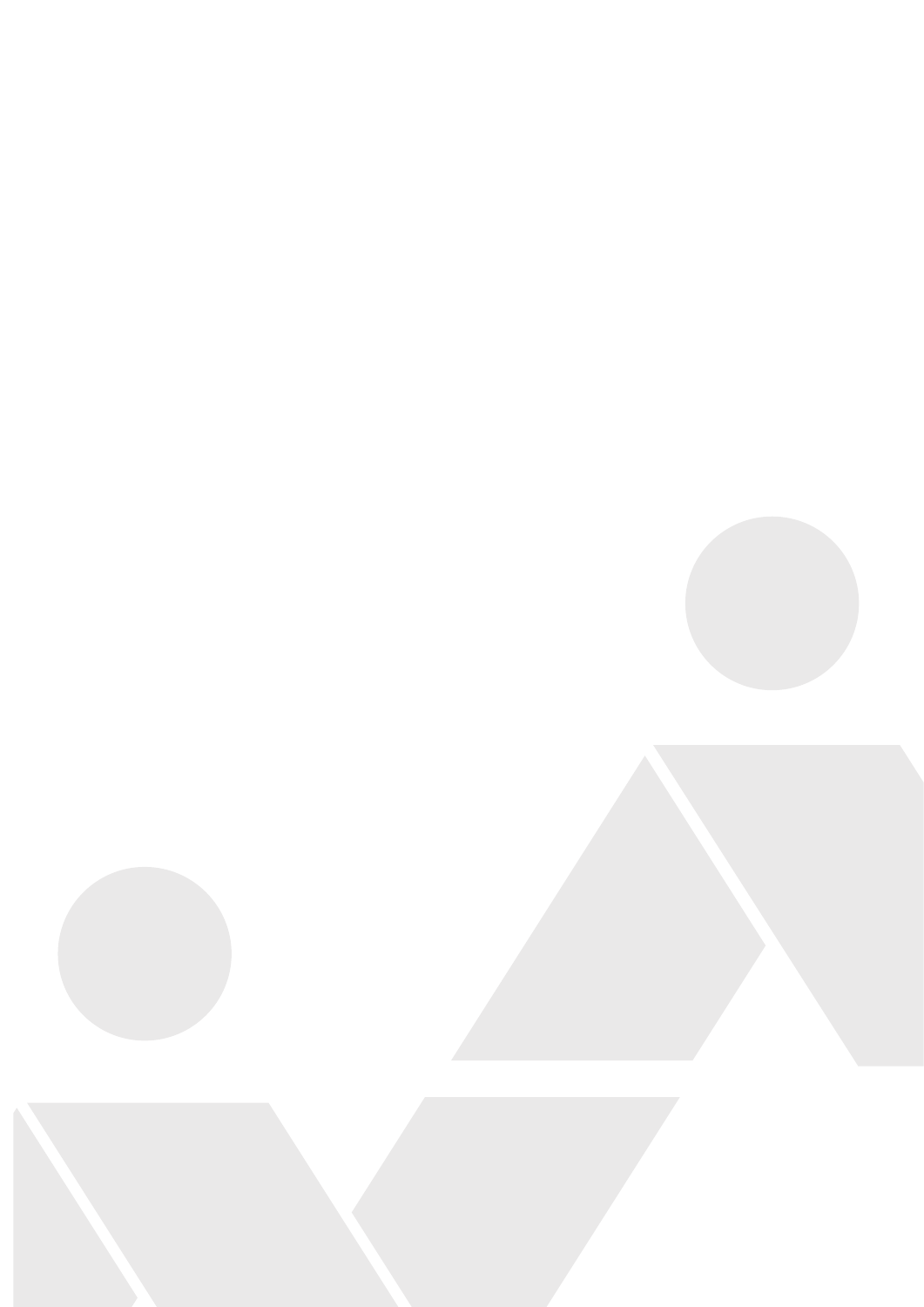